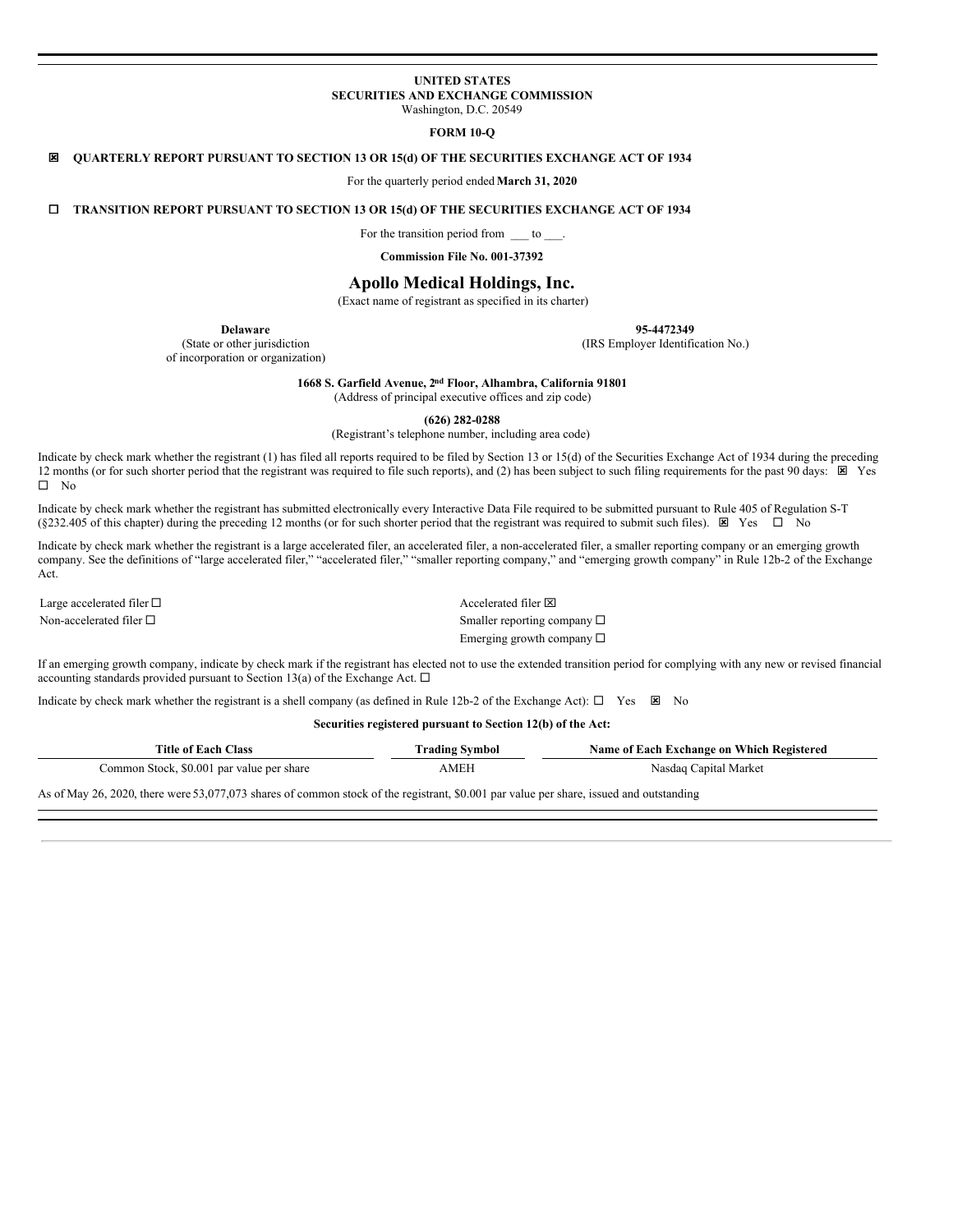### **APOLLO MEDICAL HOLDINGS, INC.**

### **INDEX TO FORM 10-Q FILING**

### **TABLE OF CONTENTS**

<span id="page-1-0"></span>

|                                       | PAGE |
|---------------------------------------|------|
| <b>Introductory Note</b>              |      |
| Note About Forward-Looking Statements |      |
|                                       |      |

#### **[PART](#page-3-1) I FINANCIAL [INFORMATION](#page-3-1)**

| Item 1. | <b>Consolidated Financial Statements - Unaudited</b>                                                             |            |
|---------|------------------------------------------------------------------------------------------------------------------|------------|
|         | Consolidated Balance Sheets as of March 31, 2020 and December 31, 2019                                           |            |
|         | Consolidated Statements of Income for the Three Months Ended March 31, 2020 and 2019                             |            |
|         | Consolidated Statements of Mezzanine and Stockholders' Equity for the Three Months Ended March 31, 2020 and 2019 |            |
|         | Consolidated Statements of Cash Flows for the Three Months Ended March 31, 2020 and 2019                         |            |
|         | <b>Notes to Consolidated Financial Statements</b>                                                                | <u> 11</u> |
| Item 2. | Management's Discussion and Analysis of Financial Condition and Results of Operations                            | 46         |
| Item 3. | <b>Quantitative and Qualitative Disclosures about Market Risk</b>                                                | <u>58</u>  |
| Item 4. | <b>Controls and Procedures</b>                                                                                   | <u>58</u>  |
|         |                                                                                                                  |            |

#### **[PART](#page-59-0) II OTHER [INFORMATION](#page-59-0)**

| Item 1.  | <b>Legal Proceedings</b>                                    | 60        |
|----------|-------------------------------------------------------------|-----------|
| Item 1A. | <b>Risk Factors</b>                                         | 60        |
| Item 2.  | Unregistered Sales of Equity Securities and Use of Proceeds | <u>61</u> |
| Item 3.  | <b>Defaults Upon Senior Securities</b>                      | <u>61</u> |
| Item 4.  | <b>Mine Safety Disclosures</b>                              | <u>61</u> |
| Item 5.  | <b>Other Information</b>                                    | <u>61</u> |
| Item 6.  | <b>Exhibits</b>                                             | 62        |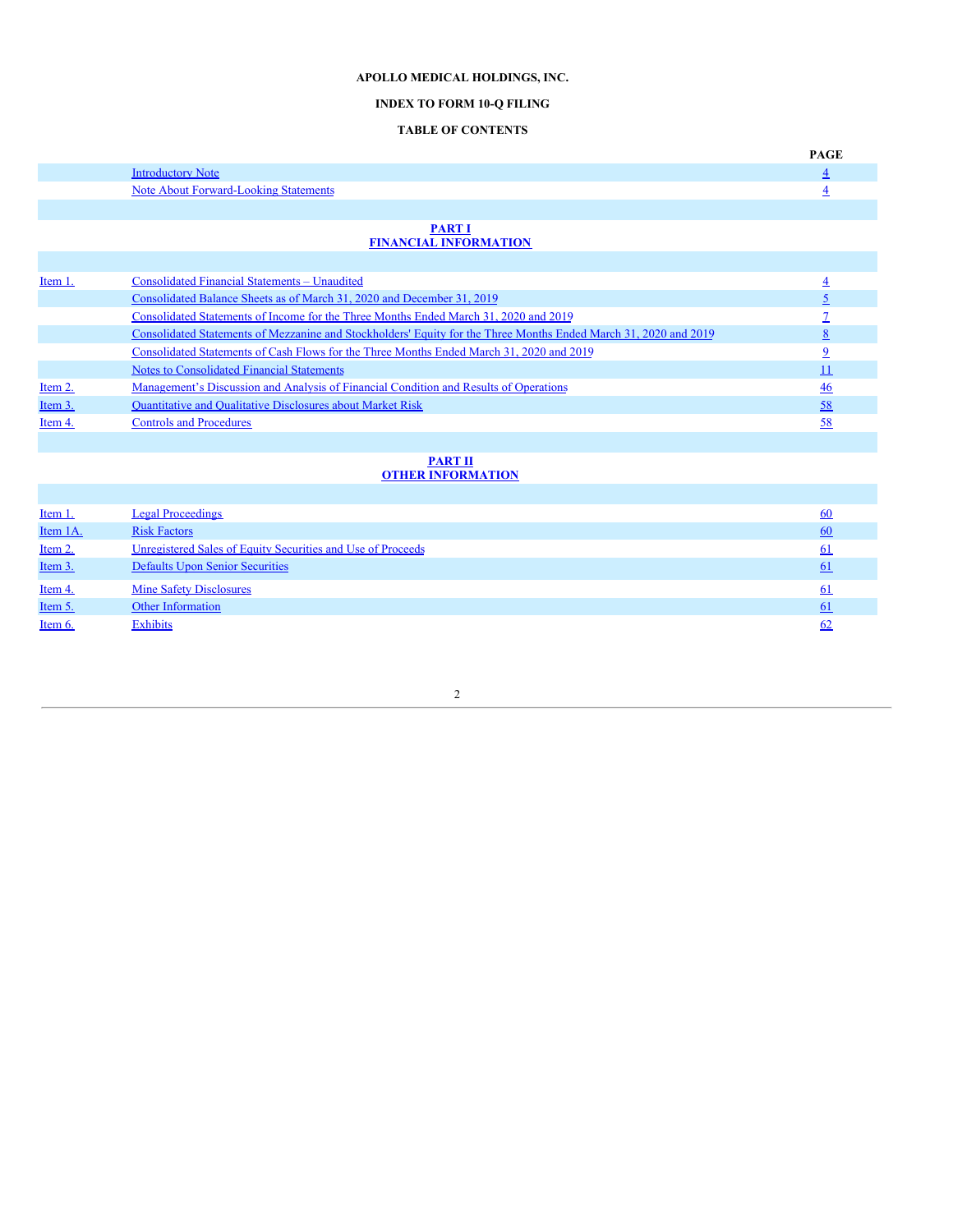### **Glossary**

The following abbreviations or acronyms that may be used in this document shall have the adjacent meanings set forth below:

| AHMC Healthcare Inc.                                           |
|----------------------------------------------------------------|
|                                                                |
| All-Inclusive Population-Based Payments                        |
| Alpha Care Medical Group, Inc.                                 |
| AMG, a Professional Medical Corporation                        |
| ApolloMed Hospitalists                                         |
| Apollo Medical Management, Inc.                                |
| <b>AP-AMH Medical Corporation</b>                              |
| APA ACO, Inc.                                                  |
| Allied Pacific of California IPA                               |
| Apollo Care Connect, Inc.                                      |
| Bay Area Hospitalist Associates                                |
| Concourse Diagnostic Surgery Center, LLC                       |
| Critical Quality Management Corporation                        |
| College Street Investment LP, a California limited partnership |
| California Department of Managed Healthcare                    |
| Diagnostic Medical Group                                       |
| Health Source MSO Inc., a California corporation               |
| AHMC International Cancer Center, a Medical Corporation        |
| independent practice association                               |
| LaSalle Medical Associates                                     |
| Maverick Medical Group, Inc.                                   |
| <b>Medical Property Partners</b>                               |
| Next Generation Accountable Care Organization                  |
| Network Medical Management, Inc.                               |
| Pacific Ambulatory Health Care, LLC                            |
| Pacific Medical Imaging and Oncology Center, Inc.              |
| Southern California Heart Centers                              |
| Universal Care Acquisition Partners, LLC                       |
| Universal Care, Inc.                                           |
| variable interest entity                                       |
|                                                                |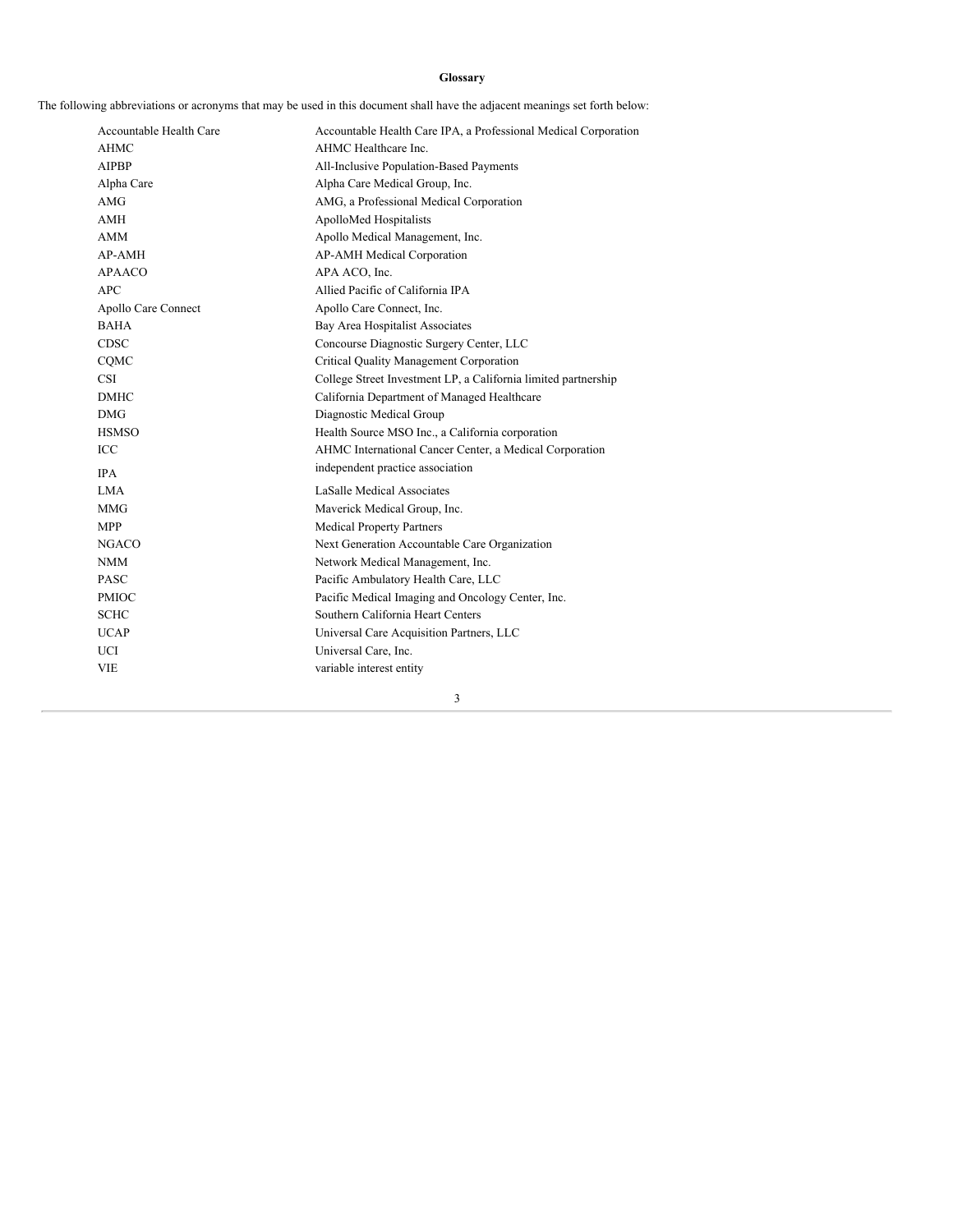#### **INTRODUCTORY NOTE**

<span id="page-3-0"></span>Unless the context dictates otherwise, references in this Quarterly Report on Form 10-Q to the "Company," "we," "us," "our," and similar words are references to Apollo Medical Holdings, Inc., a Delaware corporation, and its consolidated subsidiaries and affiliated entities, as appropriate, including its consolidated variable interest entities ("VIEs") and "ApolloMed" refers to Apollo Medical Holdings, Inc.

The Centers for Medicare & Medicaid Services ("CMS") have not reviewed any statements contained in this Quarterly Report on Form 10-Q describing the participation of APA ACO, Inc. ("APAACO") in the Next Generation Accountable Care Organization ("NGACO") Model.

Trade names and trademarks of the Company and its subsidiaries referred to herein and their respective logos, are our property. This Quarterly Report on Form 10-Q may contain additional trade names and/or trademarks of other companies, which are the property of their respective owners. We do not intend our use or display of other companies' trade names and/or trademarks, if any, to imply an endorsement or sponsorship of us by such companies, or any relationship with any of these companies.

#### **NOTE ABOUT FORWARD-LOOKING STATEMENTS**

This Quarterly Report on Form 10-Q contains "forward-looking statements" within the meaning of the Private Securities Litigation Reform Act of 1995, Section 27A of the Securities Act of 1933, as amended (the "Securities Act"), and Section 21E of the Securities Exchange Act of 1934, as amended (the "Exchange Act"). All statements other than statements of historical fact are "forward-looking statements" for purposes of federal and state securities laws, including, but not limited to, statements about the Company's guidance for the year ending December 31, 2020, any statements about our business (including the impact of the COVID-19 pandemic on our business), financial condition, operating results, plans, objectives, expectations and intentions, any guidance on, or projections of, earnings, revenue or other financial items, such as our projected capitation from CMS, for the year ending December 31, 2020 or otherwise, and our future liquidity, including cash flows and any payments under the \$545.0 million loan we made to our VIE, AP-AMH; any statements of any plans, strategies and objectives of management for future operations such as the material opportunities that we believe exist for our Company; any statements concerning proposed services, developments, mergers or acquisitions; any statements regarding the outlook on our NGACO Model or strategic transactions; any statements regarding management's view of future expectations and prospects for us; any statements about prospective adoption of new accounting standards or effects of changes in accounting standards; any statements regarding future economic conditions or performance; any statements of belief; any statements of assumptions underlying any of the foregoing; and other statements that are not historical facts. Forward-looking statements may be identified by the use of forward-looking terms such as "anticipate," "could," "can," "may," "might," "potential," "predict," "should," "estimate," "expect," "project," "believe," "think," "plan," "envision," "intend," "continue," "target," "seek," "contemplate," "budgeted," "will," "would," and the negative of such terms, other variations on such terms or other similar or comparable words, phrases or terminology. These forward-looking statements present our estimates and assumptions only as of the date of this Quarterly Report on Form 10-Q and are subject to change.

Forward-looking statements involve risks and uncertainties and are based on the current beliefs, expectations and certain assumptions of management. Some or all of such beliefs, expectations and assumptions may not materialize or may vary significantly from actual results. Such statements are qualified by important economic, competitive, governmental and technological factors that could cause our business, strategy, or actual results or events to differ materially from those in our forward-looking statements. Factors that might cause or contribute to such differences include, but are not limited to, those discussed in our Annual Report on Form 10-K, for the year ended December 31, 2019 filed with the SEC on March 16, 2020, including, the risk factors discussed under the heading "Risk Factors" in Part I, Item IA thereof. Although we believe that the expectations reflected in our forward-looking statements are reasonable, actual results could differ materially from those projected or assumed in any of our forward-looking statements. Our future financial condition and results of operations, as well as any forward-looking statements, are subject to change. Significant risks and uncertainties could cause actual conditions, outcomes and results to differ materially from those indicated by such statements.

#### **PART I FINANCIAL INFORMATION**

<span id="page-3-2"></span><span id="page-3-1"></span>**ITEM 1. CONSOLIDATED FINANCIAL STATEMENTS**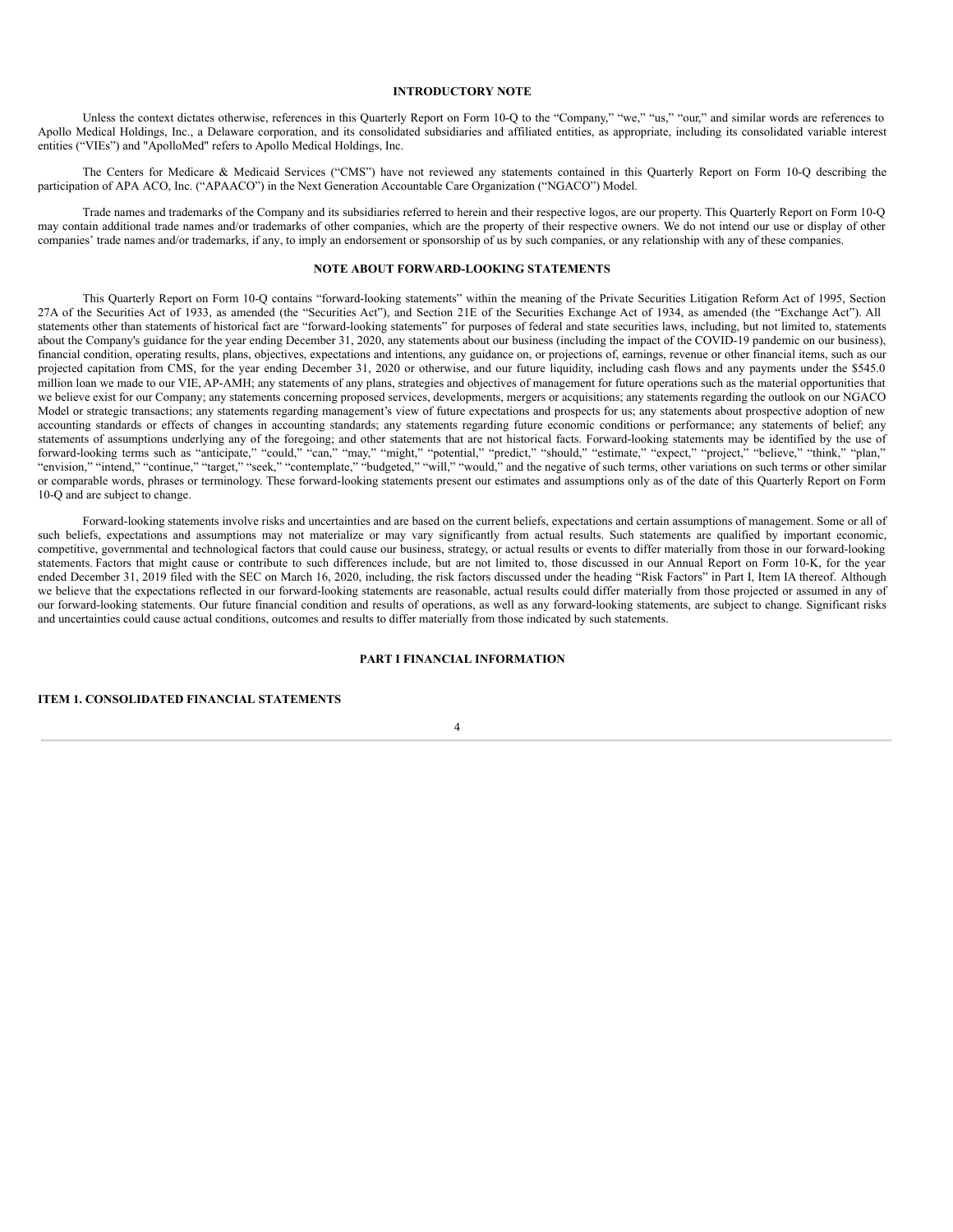#### **APOLLO MEDICAL HOLDINGS, INC. CONSOLIDATED BALANCE SHEETS** (IN THOUSANDS, EXCEPT SHARE AND PER SHARE DATA) (UNAUDITED)

<span id="page-4-0"></span>

|                                                          |    | March 31,<br>2020 | December 31,<br>2019 |              |  |
|----------------------------------------------------------|----|-------------------|----------------------|--------------|--|
| <b>Assets</b>                                            |    |                   |                      |              |  |
| <b>Current assets</b>                                    |    |                   |                      |              |  |
| Cash and cash equivalents                                | \$ | 80,892            | \$                   | 103,189      |  |
| Restricted cash                                          |    | 75                |                      | 75           |  |
| Investment in marketable securities                      |    | 117,075           |                      | 116,539      |  |
| Receivables, net                                         |    | 18,012            |                      | 11,004       |  |
| Receivables, net - related parties                       |    | 50,911            |                      | 48,136       |  |
| Other receivables                                        |    | 16,362            |                      | 16,885       |  |
| Prepaid expenses and other current assets                |    | 11,811            |                      | 10,315       |  |
| Loans receivable                                         |    | 6,425             |                      | 6,425        |  |
| Loans receivable - related parties                       |    | 16,500            |                      | 16,500       |  |
| Total current assets                                     |    | 318,063           |                      | 329,068      |  |
|                                                          |    |                   |                      |              |  |
| <b>Noncurrent assets</b>                                 |    |                   |                      |              |  |
| Land, property and equipment, net                        |    | 11,876            |                      | 12,130       |  |
| Intangible assets, net                                   |    | 98,840            |                      | 103,012      |  |
| Goodwill                                                 |    | 238,539           |                      | 238,505      |  |
| Investment in other entities - equity method             |    | 30,781            |                      | 28,427       |  |
| Investments in privately held entities                   |    | 896               |                      | 896          |  |
| Restricted cash                                          |    | 746               |                      | 746          |  |
| Operating lease right-of-use assets                      |    | 18,199            |                      | 14,248       |  |
| Other assets                                             |    | 6,475             |                      | 1,681        |  |
| Total noncurrent assets                                  |    | 406,352           |                      | 399,645      |  |
|                                                          |    |                   |                      |              |  |
| <b>Total assets</b>                                      | \$ | 724,415           | \$                   | 728,713      |  |
| Liabilities, mezzanine equity and stockholders' equity   |    |                   |                      |              |  |
|                                                          |    |                   |                      |              |  |
| <b>Current liabilities</b>                               |    |                   |                      |              |  |
|                                                          |    |                   |                      |              |  |
| Accounts payable and accrued expenses                    | \$ | 20,106            | \$                   | 27,279       |  |
| Fiduciary accounts payable                               |    | 1,709             |                      | 2,027        |  |
| Medical liabilities                                      |    | 63,698            |                      | 58,725       |  |
| Income taxes payable                                     |    | 8,034             |                      | 4,529        |  |
| Dividend payable                                         |    | 337               |                      | 271          |  |
| Finance lease liabilities<br>Operating lease liabilities |    | 102               |                      | 102<br>2,990 |  |
| Current portion of long-term debt                        |    | 3,119<br>9,500    |                      | 9,500        |  |
| Total current liabilities                                |    | 106,605           |                      |              |  |
|                                                          |    |                   |                      | 105,423      |  |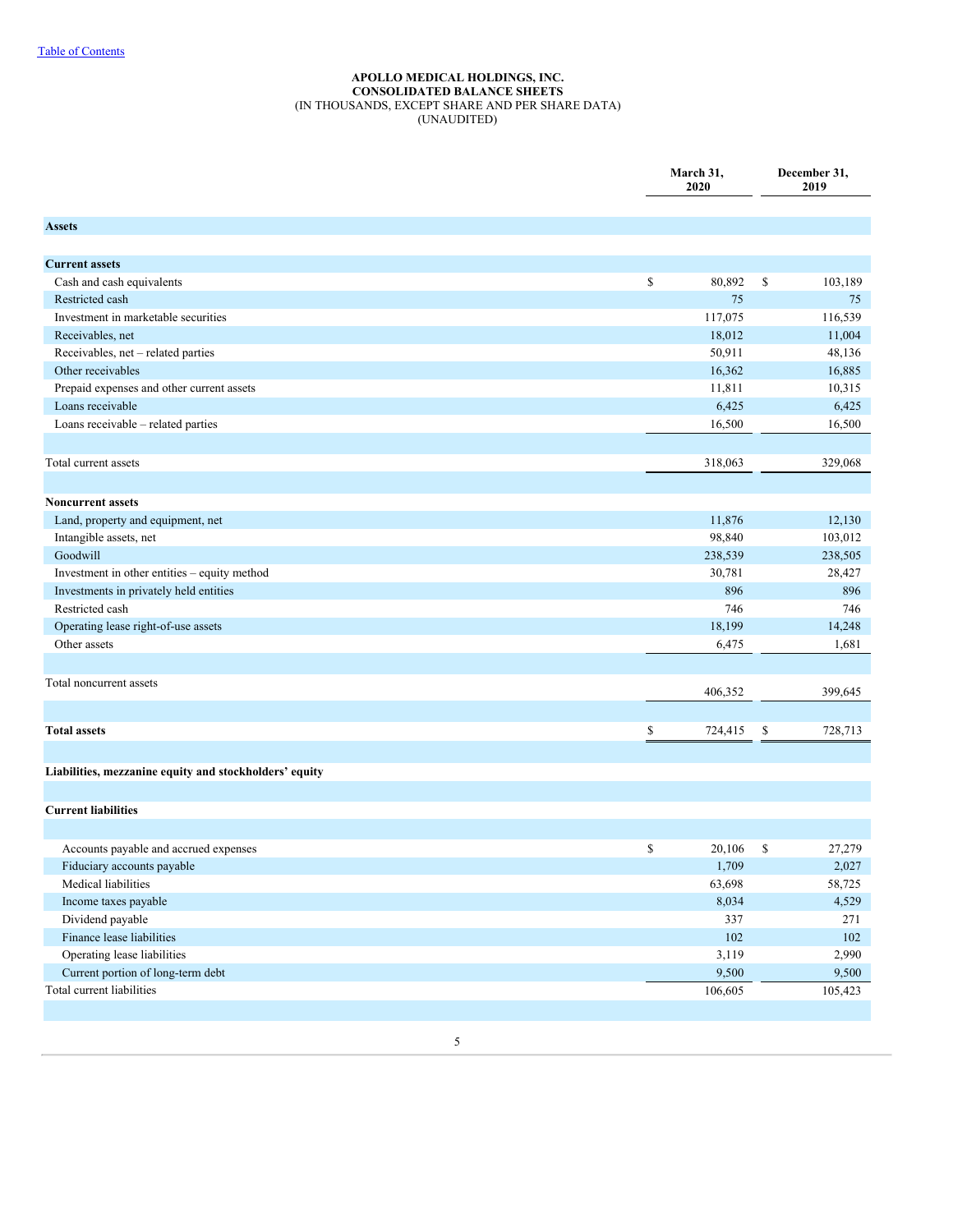#### **APOLLO MEDICAL HOLDINGS, INC. CONSOLIDATED BALANCE SHEETS** (IN THOUSANDS, EXCEPT SHARE AND PER SHARE DATA) (UNAUDITED)

|                                                                                                                                                                                                                           | March 31,<br>2020 | December 31,<br>2019 |
|---------------------------------------------------------------------------------------------------------------------------------------------------------------------------------------------------------------------------|-------------------|----------------------|
| <b>Noncurrent liabilities</b>                                                                                                                                                                                             |                   |                      |
| Deferred tax liability                                                                                                                                                                                                    | 16,332            | 18,269               |
| Finance lease liabilities, net of current portion                                                                                                                                                                         | 390               | 416                  |
| Operating lease liabilities, net of current portion                                                                                                                                                                       | 15,583            | 11,373               |
| Long-term debt, net of current portion and deferred financing costs                                                                                                                                                       | 230,105           | 232,172              |
|                                                                                                                                                                                                                           |                   |                      |
| Total noncurrent liabilities                                                                                                                                                                                              | 262,410           | 262,230              |
|                                                                                                                                                                                                                           |                   |                      |
| <b>Total liabilities</b>                                                                                                                                                                                                  | 369,015           | 367,653              |
|                                                                                                                                                                                                                           |                   |                      |
| <b>Commitments and contingencies (Note 11)</b>                                                                                                                                                                            |                   |                      |
|                                                                                                                                                                                                                           |                   |                      |
| <b>Mezzanine equity</b>                                                                                                                                                                                                   |                   |                      |
| Noncontrolling interest in Allied Physicians of California, a Professional Medical Corporation                                                                                                                            | 157,439           | 168,725              |
|                                                                                                                                                                                                                           |                   |                      |
| <b>Stockholders' equity</b>                                                                                                                                                                                               |                   |                      |
| Series A Preferred stock, \$0.001 par value per share; 5,000,000 shares authorized (inclusive of all preferred stock,<br>including Series B Preferred stock); 1,111,111 issued and zero outstanding                       |                   |                      |
| Series B Preferred stock, \$0.001 par value per share; 5,000,000 shares authorized (inclusive of all preferred stock,<br>including Series A Preferred stock); 555,555 issued and zero outstanding                         |                   |                      |
| Common stock, \$0.001 par value per share; 100,000,000 shares authorized, 36,042,761 and 35,908,057 shares<br>outstanding, excluding 17,475,707 and 17,458,810 treasury shares, at March 31, 2020, and December 31, 2019, |                   |                      |
| respectively                                                                                                                                                                                                              | 36                | 36                   |
| Additional paid-in capital                                                                                                                                                                                                | 161,087           | 159,608              |
| Retained earnings                                                                                                                                                                                                         | 35,957            | 31,905               |
|                                                                                                                                                                                                                           | 197,080           | 191,549              |
|                                                                                                                                                                                                                           |                   |                      |
| Noncontrolling interest                                                                                                                                                                                                   | 881               | 786                  |
|                                                                                                                                                                                                                           |                   |                      |
| Total stockholders' equity                                                                                                                                                                                                | 197,961           | 192,335              |
|                                                                                                                                                                                                                           |                   |                      |
| Total liabilities, mezzanine equity and stockholders' equity                                                                                                                                                              | \$<br>724,415     | \$<br>728,713        |
|                                                                                                                                                                                                                           |                   |                      |

The accompanying notes are an integral part of these unaudited consolidated financial statements.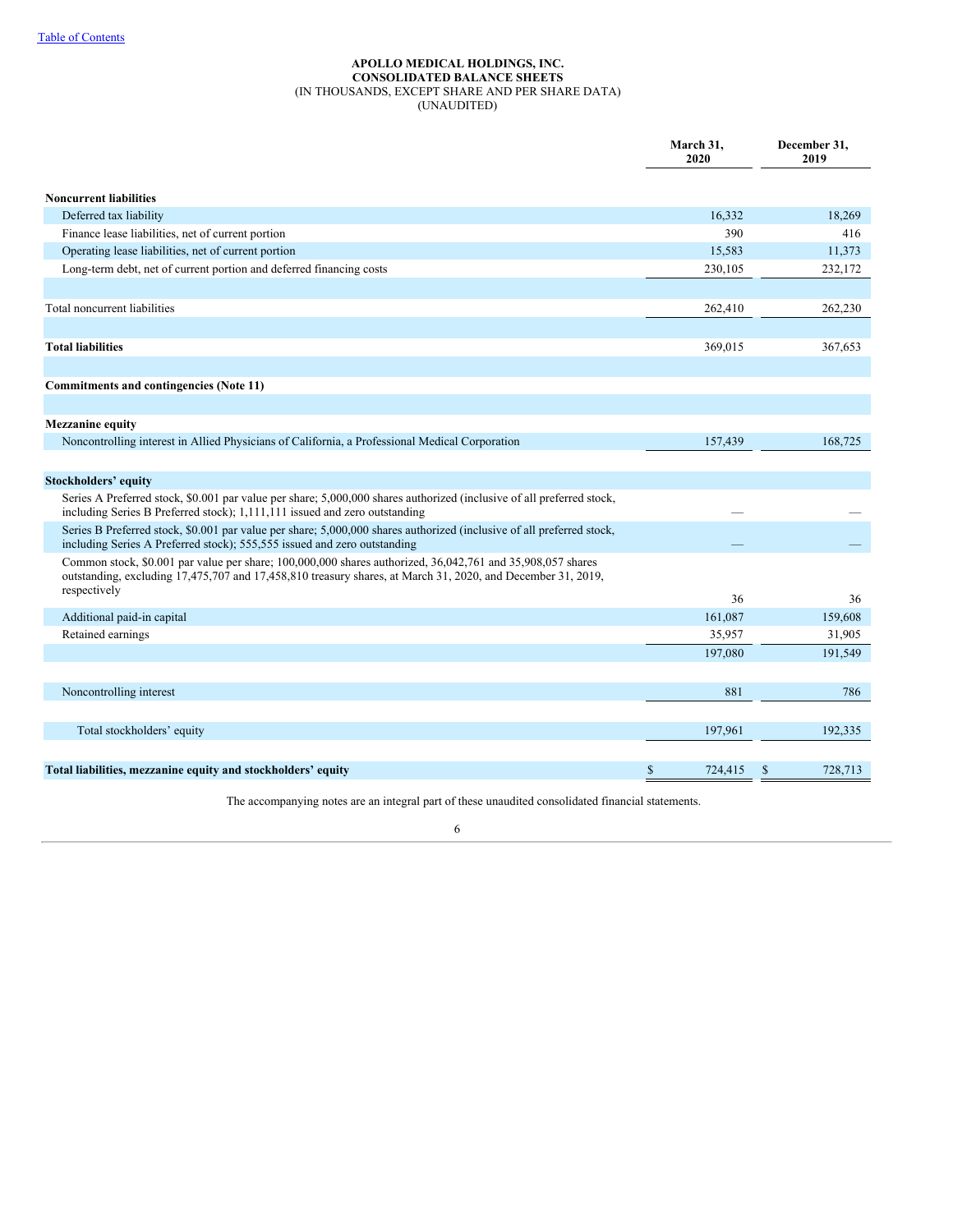#### **APOLLO MEDICAL HOLDINGS, INC. CONSOLIDATED STATEMENTS OF INCOME** (IN THOUSANDS, EXCEPT SHARE AND PER SHARE DATA) (UNAUDITED)

<span id="page-6-0"></span>

|                                                                |               | <b>Three Months Ended</b><br>March 31, |            |  |  |
|----------------------------------------------------------------|---------------|----------------------------------------|------------|--|--|
|                                                                | 2020          |                                        | 2019       |  |  |
| Revenue                                                        |               |                                        |            |  |  |
| Capitation, net                                                | \$<br>140,421 | \$                                     | 71,517     |  |  |
| Risk pool settlements and incentives                           | 11,236        |                                        | 10,094     |  |  |
| Management fee income                                          | 8,815         |                                        | 8,997      |  |  |
| Fee-for-service, net                                           | 3,427         |                                        | 4,081      |  |  |
| Other income                                                   | 1,206         |                                        | 1,069      |  |  |
| Total revenue                                                  | 165,105       |                                        | 95,758     |  |  |
| <b>Operating expenses</b>                                      |               |                                        |            |  |  |
| Cost of services                                               | 144,204       |                                        | 83,432     |  |  |
| General and administrative expenses                            | 11,834        |                                        | 10,264     |  |  |
| Depreciation and amortization                                  | 4,702         |                                        | 4,418      |  |  |
| Provision for doubtful accounts                                |               |                                        | 951        |  |  |
| Total expenses                                                 | 160,740       |                                        | 99,065     |  |  |
| Income (loss) from operations                                  | 4,365         |                                        | (3,307)    |  |  |
| Other income (expense)                                         |               |                                        |            |  |  |
| Income (loss) from equity method investments                   | 2,054         |                                        | (850)      |  |  |
| Interest expense                                               | (2,868)       |                                        | (211)      |  |  |
| Interest income                                                | 929           |                                        | 323        |  |  |
| Other income                                                   | 102           |                                        | 187        |  |  |
| Total other income (expense), net                              | 217           |                                        | (551)      |  |  |
| Income (loss) before provision for (benefit from) income taxes | 4,582         |                                        | (3,858)    |  |  |
| Provision for (benefit from) income taxes                      | 1,595         |                                        | (1, 408)   |  |  |
| Net income (loss)                                              | 2,987         |                                        | (2,450)    |  |  |
| Net loss attributable to noncontrolling interests              | (1,065)       |                                        | (2,590)    |  |  |
| Net income attributable to Apollo Medical Holdings, Inc.       | \$<br>4,052   | \$                                     | 140        |  |  |
|                                                                |               |                                        |            |  |  |
| Earnings per share - basic                                     | \$<br>0.11    | ${\mathbb S}$                          |            |  |  |
| Earnings per share - diluted                                   | \$<br>0.11    | $\mathbb{S}$                           |            |  |  |
| Weighted average shares of common stock outstanding - basic    | 36,010,268    |                                        | 34,496,622 |  |  |
| Weighted average shares of common stock outstanding - diluted  | 37,439,099    |                                        | 38,074,174 |  |  |

The accompanying notes are an integral part of these unaudited consolidated financial statements.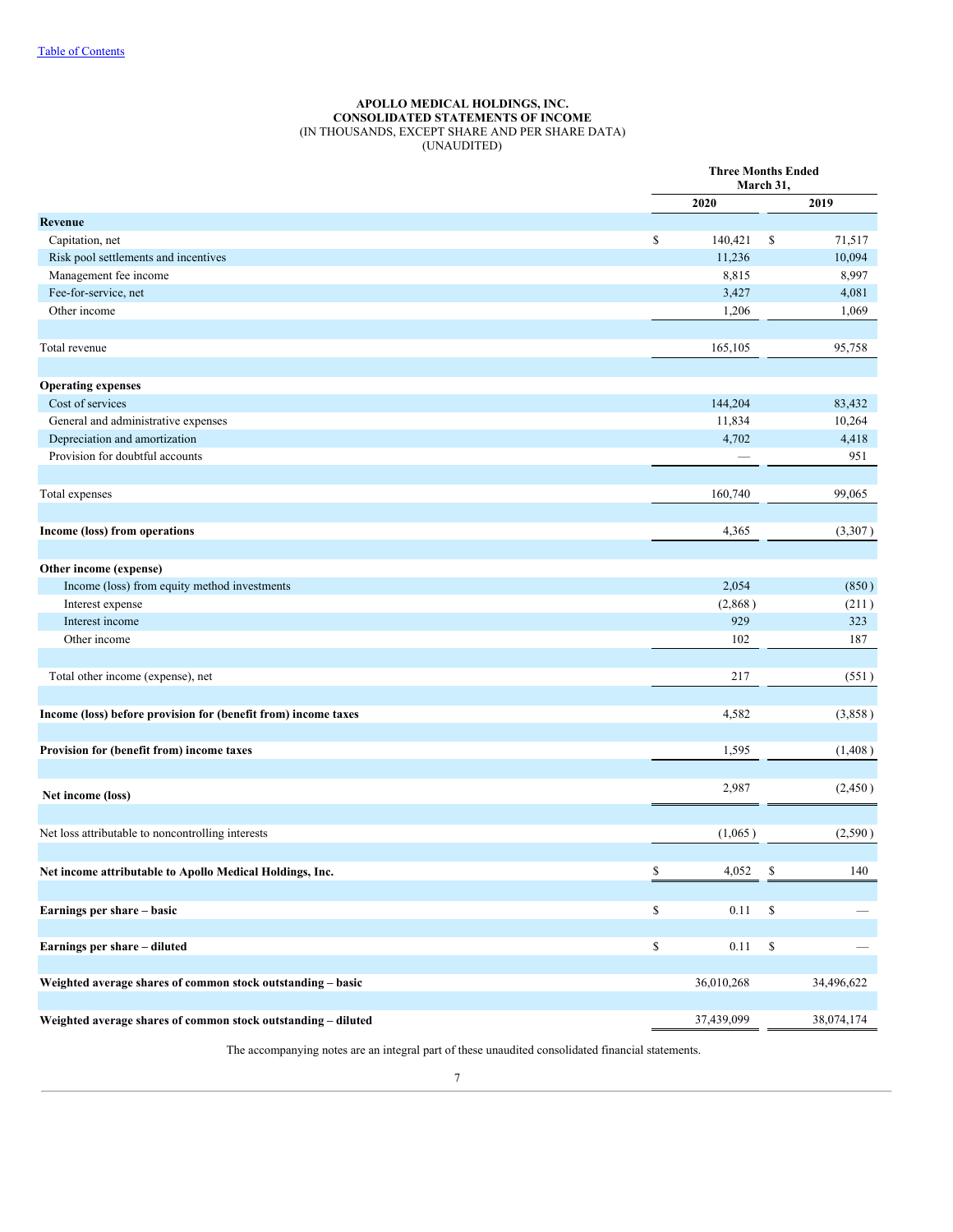#### **APOLLO MEDICAL HOLDINGS, INC. CONSOLIDATED STATEMENTS OF MEZZANINE AND STOCKHOLDERS' EQUITY** (DOLLARS IN THOUSANDS) (UNAUDITED)

<span id="page-7-0"></span>

|                                                       | Mezzanine<br>$Equity -$<br>Noncontrolling<br><b>Interest in APC</b> |                          |                          | <b>Common Stock Outstanding</b><br><b>Shares</b><br>Amount |                          | Additional |                          | Retained |                          | Noncontrolling |          |  | Shareholders' |
|-------------------------------------------------------|---------------------------------------------------------------------|--------------------------|--------------------------|------------------------------------------------------------|--------------------------|------------|--------------------------|----------|--------------------------|----------------|----------|--|---------------|
|                                                       |                                                                     |                          |                          |                                                            |                          |            | Paid-in Capital          |          | Earnings                 |                | Interest |  | <b>Equity</b> |
| Balance January 1, 2020                               |                                                                     | 168,725                  | 35,908,057               |                                                            | 36                       |            | 159,608                  |          | 31,905                   |                | 786      |  | 192,335       |
| Net (loss) income                                     |                                                                     | (1,161)                  |                          |                                                            | __                       |            |                          |          | 4,052                    |                | 95       |  | 4,147         |
| Purchase of treasury shares                           |                                                                     | $\overline{\phantom{a}}$ | (16, 897)                |                                                            |                          |            | (301)                    |          |                          |                |          |  | (301)         |
| Purchase of noncontrolling interest                   |                                                                     | (125)                    | $\overline{\phantom{a}}$ |                                                            |                          |            | $\overline{\phantom{a}}$ |          | $\overline{\phantom{a}}$ |                |          |  |               |
| Shares issued for exercise of options and<br>warrants |                                                                     |                          | 151,601                  |                                                            |                          |            | 722                      |          |                          |                |          |  | 722           |
| Share-based compensation                              |                                                                     | $\overline{\phantom{a}}$ | $\overline{\phantom{a}}$ |                                                            | $\overline{\phantom{a}}$ |            | 1,058                    |          | $\overline{\phantom{a}}$ |                |          |  | 1,058         |
| <b>Dividends</b>                                      |                                                                     | (10,000)                 | $\overline{\phantom{a}}$ |                                                            | $\overline{\phantom{a}}$ |            | –                        |          | $\overline{\phantom{a}}$ |                |          |  |               |
| Balance at March 31, 2020                             |                                                                     | 157,439                  | 36,042,761               |                                                            | 36                       |            | 161,087                  |          | 35,957                   | S              | 881      |  | 197,961       |

|                                                       | Mezzanine<br>$Equity -$<br>Noncontrolling | <b>Common Stock Outstanding</b> |                          | <b>Additional</b> | Retained | Noncontrolling  | Shareholders' |
|-------------------------------------------------------|-------------------------------------------|---------------------------------|--------------------------|-------------------|----------|-----------------|---------------|
|                                                       | <b>Interest in APC</b>                    | <b>Shares</b>                   | Amount                   | Paid-in Capital   | Earnings | <b>Interest</b> | <b>Equity</b> |
| Balance January 1, 2019                               | 225,117                                   | 34,578,040                      | 35                       | 162,723           | 17,788   | 998             | 181,544       |
| Net (loss) income                                     | (3,000)                                   |                                 |                          |                   | 140      | 410             | 550           |
| Purchase of treasury shares                           | (40)                                      | (93, 451)                       |                          |                   |          |                 |               |
| Shares issued for exercise of options and<br>warrants | 155                                       | 17,516                          |                          | 140               |          |                 | 140           |
| Share-based compensation                              | 202                                       | 1,599                           | $\overline{\phantom{a}}$ | 143               |          |                 | 143           |
| Dividends                                             | (10,000)                                  | $\overline{\phantom{a}}$        |                          |                   |          |                 |               |
| Balance at March 31, 2019                             | 212,434                                   | 34,503,704                      | 35                       | 163,006           | 17.928   | 1,408           | 182,377       |

The accompanying notes are an integral part of these unaudited consolidated financial statements.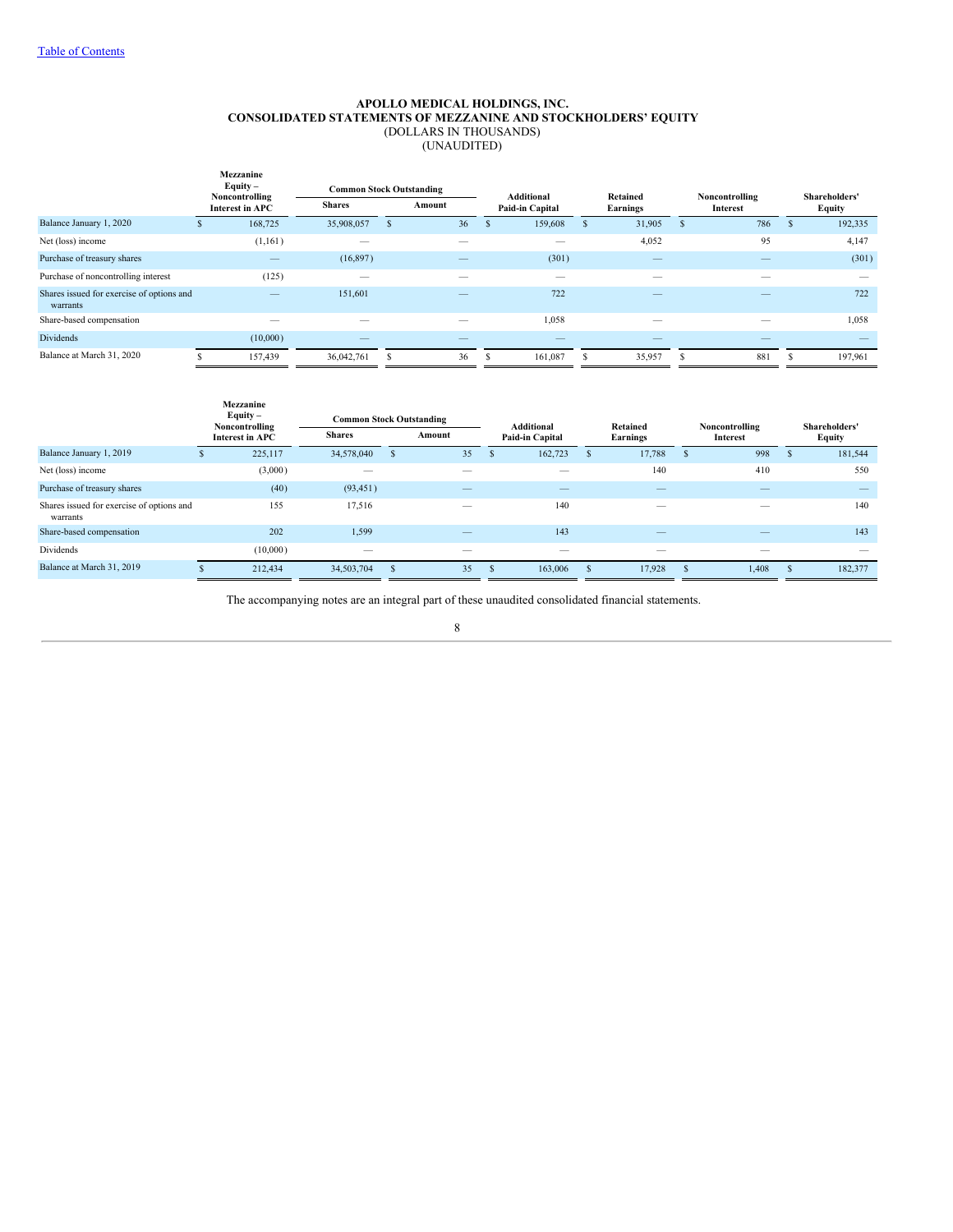#### **APOLLO MEDICAL HOLDINGS, INC. CONSOLIDATED STATEMENTS OF CASH FLOWS** (IN THOUSANDS) (UNAUDITED)

<span id="page-8-0"></span>

|                                                                                      | <b>Three Months Ended</b><br>March 31, |              |           |
|--------------------------------------------------------------------------------------|----------------------------------------|--------------|-----------|
|                                                                                      | 2020                                   |              | 2019      |
| Cash flows from operating activities                                                 |                                        |              |           |
| Net income (loss)                                                                    | \$<br>2,987                            | $\mathbb{S}$ | (2,450)   |
| Adjustments to reconcile net income (loss) to net cash used in operating activities: |                                        |              |           |
| Depreciation and amortization                                                        | 5,010                                  |              | 4,418     |
| Provision for doubtful accounts                                                      |                                        |              | 951       |
| Share-based compensation                                                             | 1,058                                  |              | 345       |
| Unrealized gain from investment in equity securities                                 | (162)                                  |              | (8)       |
| (Income) loss from equity method investments                                         | (2,054)                                |              | 850       |
| Deferred tax                                                                         | (1,915)                                |              | (2,623)   |
| Changes in operating assets and liabilities, net of business combinations:           |                                        |              |           |
| Receivable, net                                                                      | (7,043)                                |              | 487       |
| Receivable, net - related parties                                                    | (2,774)                                |              | (7,511)   |
| Other receivables                                                                    | 521                                    |              | (11,245)  |
| Prepaid expenses and other current assets                                            | (1, 495)                               |              | (729)     |
| Right-of-use assets                                                                  | 794                                    |              | 448       |
| Other assets                                                                         | (4,801)                                |              | (443)     |
| Accounts payable and accrued expenses                                                | (7,173)                                |              | 22,579    |
| Fiduciary accounts payable                                                           | (318)                                  |              | 546       |
| Medical liabilities                                                                  | 4,973                                  |              | (10, 376) |
| Income taxes payable                                                                 | 3,505                                  |              | 1,210     |
| Operating lease liabilities                                                          | (406)                                  |              | (416)     |
| Net cash used in operating activities                                                | (9,293)                                |              | (3,967)   |
|                                                                                      |                                        |              |           |
| Cash flows from investing activities                                                 |                                        |              |           |
| Purchases of marketable securities                                                   | (374)                                  |              | (8)       |
| Purchases of investment – equity method                                              | (300)                                  |              |           |
| Purchases of property and equipment                                                  | (269)                                  |              | (104)     |
| Net cash used in investing activities                                                | (943)                                  |              | (112)     |
|                                                                                      |                                        |              |           |
| Cash flows from financing activities                                                 |                                        |              |           |
| Repayment of bank loan and lines of credit                                           | $\overline{\phantom{0}}$               |              | (40)      |
| Dividends paid                                                                       | (9,934)                                |              | (10,000)  |
| Repayment of term loan                                                               | (2,375)                                |              |           |
| Payment of finance lease obligations                                                 | (26)                                   |              | (25)      |
| Proceeds from the exercise of stock options and warrants                             | 700                                    |              | 140       |
| Repurchase of shares                                                                 | (426)                                  |              | (40)      |
| Proceeds from common stock offering                                                  |                                        |              | 155       |
| Net cash used in financing activities                                                | (12,061)                               |              | (9,810)   |
|                                                                                      |                                        |              |           |
| Net decrease in cash, cash equivalents and restricted cash                           | (22, 297)                              |              | (13,889)  |
|                                                                                      |                                        |              |           |
|                                                                                      |                                        |              |           |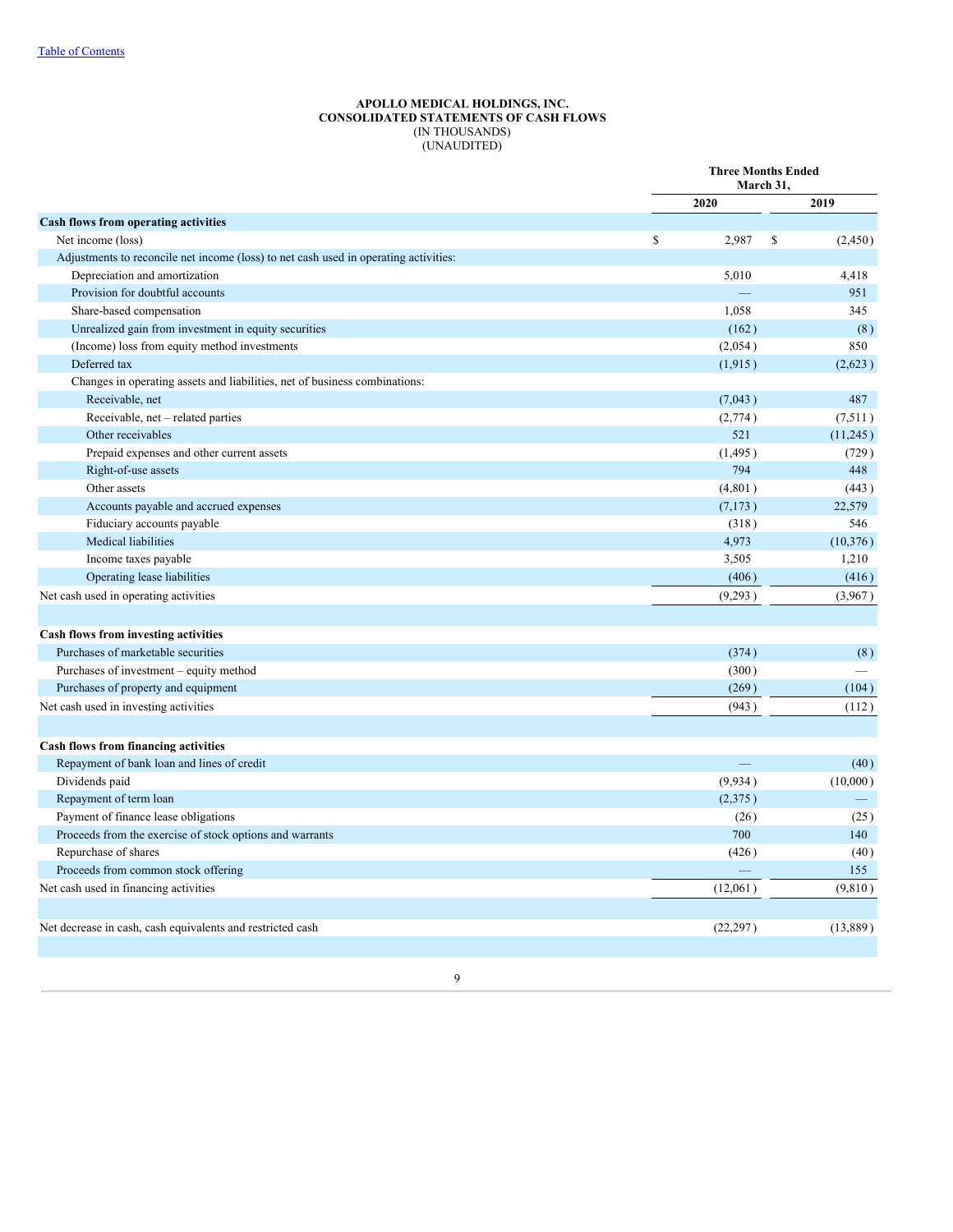| Cash, cash equivalents and restricted cash, beginning of period         | 104.010 | 107,637 |
|-------------------------------------------------------------------------|---------|---------|
|                                                                         |         |         |
| Cash, cash equivalents and restricted cash, end of period               | 81.713  | 93,748  |
|                                                                         |         |         |
| Supplementary disclosures of cash flow information:                     |         |         |
| Cash paid for interest                                                  | 2.619   | 182     |
|                                                                         |         |         |
| Supplemental disclosures of non-cash investing and financing activities |         |         |
| Dividend declared included in dividend payable                          | 66      |         |

The following table provides a reconciliation of cash, cash equivalents and restricted cash reported within the consolidated balance sheets that sum to the total amounts of cash, cash equivalents and restricted cash shown in the consolidated statements of cash flows (in thousands).

|                                                                                       | March 31. |        |  |        |
|---------------------------------------------------------------------------------------|-----------|--------|--|--------|
|                                                                                       |           | 2020   |  | 2019   |
| Cash and cash equivalents                                                             |           | 80.892 |  | 93,008 |
| Restricted cash – current                                                             |           | 75     |  |        |
| Restricted cash – non-current                                                         |           | 746    |  | 740    |
| Total cash, cash equivalents and restricted cash shown in the statement of cash flows |           | 81.713 |  | 93.748 |

The accompanying notes are an integral part of these unaudited consolidated financial statements.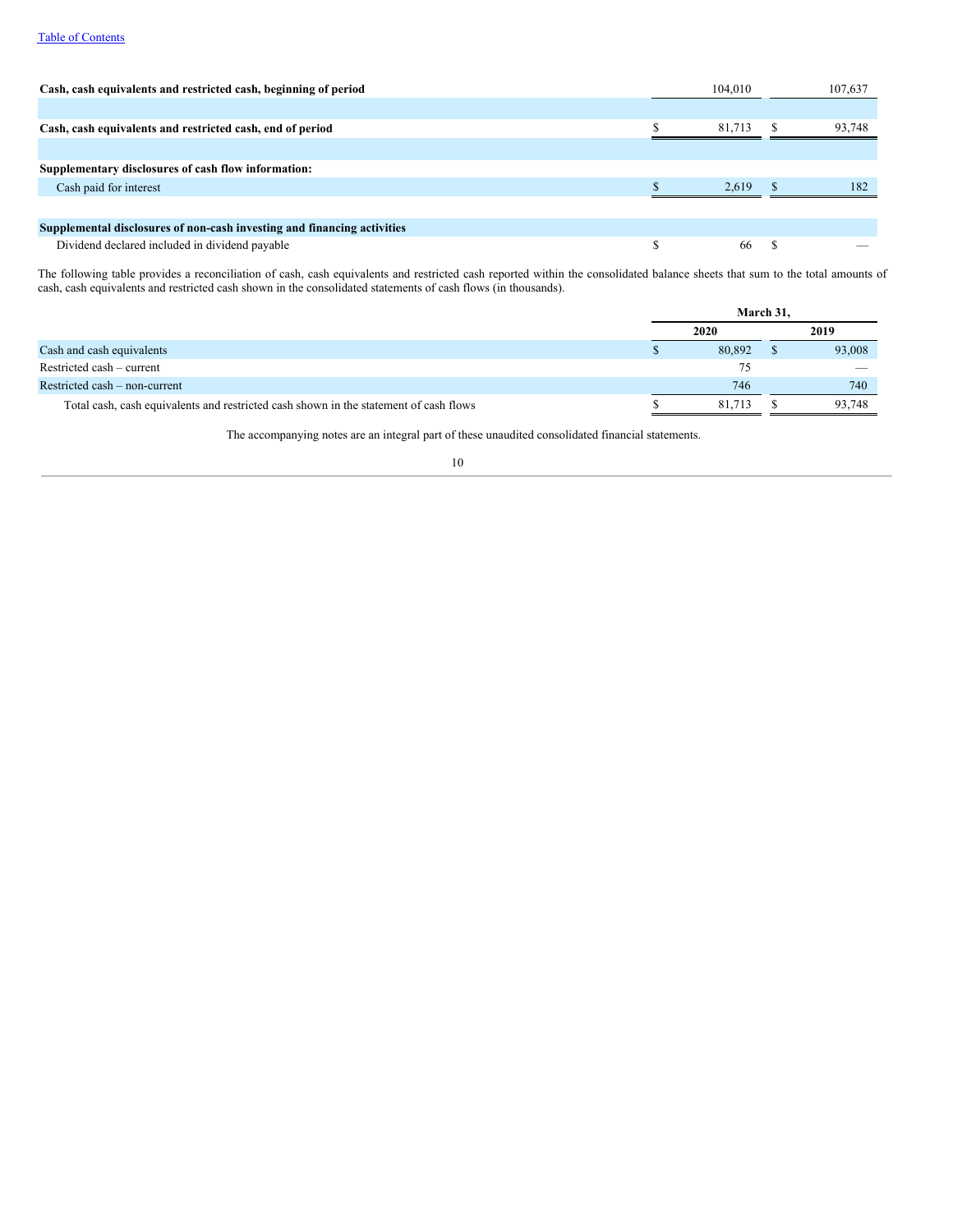#### **APOLLO MEDICAL HOLDINGS, INC. NOTES TO CONSOLIDATED FINANCIAL STATEMENTS (UNAUDITED)**

#### <span id="page-10-0"></span>**1. Description of Business**

#### **Overview**

Apollo Medical Holdings, Inc. ("ApolloMed"), together with its affiliated physician groups and consolidated entities (collectively, the "Company") is a physician-centric integrated population health management company working to provide coordinated, outcome-based medical care in a cost-effective manner to patients in California, the majority of whom are covered by private or public insurance such as Medicare, Medicaid and health maintenance organization ("HMO") plans, with a portion of the Company's revenue coming from non-insured patients. The Company provides care coordination services to each major constituent of the healthcare delivery system, including patients, families, primary care physicians, specialists, acute care hospitals, alternative sites of inpatient care, physician groups and health plans. The Company's physician network consists of primary care physicians, specialist physicians, and hospitalists. The Company operates primarily through the following subsidiaries of ApolloMed: Network Medical Management, Inc. ("NMM"), Apollo Medical Management, Inc. ("AMM"), APAACO, Apollo Care Connect, Inc. ("Apollo Care Connect"), and their consolidated entities.

NMM was formed in 1994 as a management service organization ("MSO") for the purposes of providing management services to medical companies and independent practice associations ("IPAs"). The management services primarily include billing, collection, accounting, administration, quality assurance, marketing, compliance, and education. Following a business combination, NMM became a wholly-owned subsidiary of ApolloMed in December 2017.

Allied Physicians of California IPA, a Professional Medical Corporation d.b.a. Allied Pacific of California IPA ("APC") was incorporated in 1992, for the purpose of arranging healthcare services as an IPA. APC has contracts with various HMOs and other licensed healthcare service plans as defined in the California Knox-Keene Health Care Service Plan Act of 1975. Each HMO negotiates a fixed amount per member per month ("PMPM") that is to be paid to APC. In return, APC arranges for the delivery of healthcare services by contracting with physicians or professional medical corporations for primary care and specialty care services. APC assumes the financial risk of the cost of delivering healthcare services in excess of the fixed amounts received. Some of the risk is transferred to the contracted physicians or professional corporations. The risk is also minimized by stop-loss provisions in contracts with HMOs.

In July 1999, APC entered into an amended and restated management and administrative services agreement with NMM (the initial management services agreement was entered into in 1997) for an initial fixed term of 30 years. In accordance with relevant accounting guidance, APC is determined to be a VIE of the Company as NMM is the primary beneficiary with the ability to direct the activities (excluding clinical decisions) that most significantly affect APC's economic performance through its majority representation on the APC Joint Planning Board; therefore APC is consolidated by NMM.

AP-AMH Medical Corporation ("AP-AMH") was formed in May 2019, as a designated shareholder professional corporation. Dr. Thomas Lam, a shareholder, and the Chief Executive Officer and Chief Financial Officer of APC and Co-Chief Executive Officer of ApolloMed, is the sole shareholder of AP-AMH. ApolloMed makes all the decisions on behalf of AP-AMH and funds and receives all the distributions from its operations. ApolloMed has the rights to receive benefits from the operations of AP-AMH and has the option, but not the obligation, to cover losses. Therefore, AP-AMH is controlled and consolidated by ApolloMed as the primary beneficiary of this VIE.

In September 2019, ApolloMed completed the following series of transactions with its affiliates, AP-AMH and APC;

- 1. ApolloMed loaned AP-AMH \$545.0 million pursuant to a ten-year secured loan agreement (the "AP-AMH Loan"). The loan bears interest at a rate of10% per annum simple interest, is not prepayable (except in certain limited circumstances), requires quarterly payments of interest only in arrears, and is secured by a first priority security interest in all of AP-AMH's assets, including the shares of APC Series A Preferred Stock to be purchased by AP-AMH. To the extent that AP-AMH is unable to make any interest payment when due because it has received dividends on the APC Series A Preferred Stock insufficient to pay in full such interest payment, then the outstanding principal amount of the loan will be increased by the amount of any such accrued but unpaid interest, and any such increased principal amounts will bear interest at the rate of 10.75% per annum simple interest.
- 2. AP-AMH purchased 1,000,000 shares of APC Series A Preferred Stock for aggregate consideration of \$545.0 million in a private placement. Under the terms of the APC Certificate of Determination of Preferences of Series A Preferred Stock (the "Certificate of Determination"), AP-AMH is entitled to receive preferential, cumulative dividends that accrue on a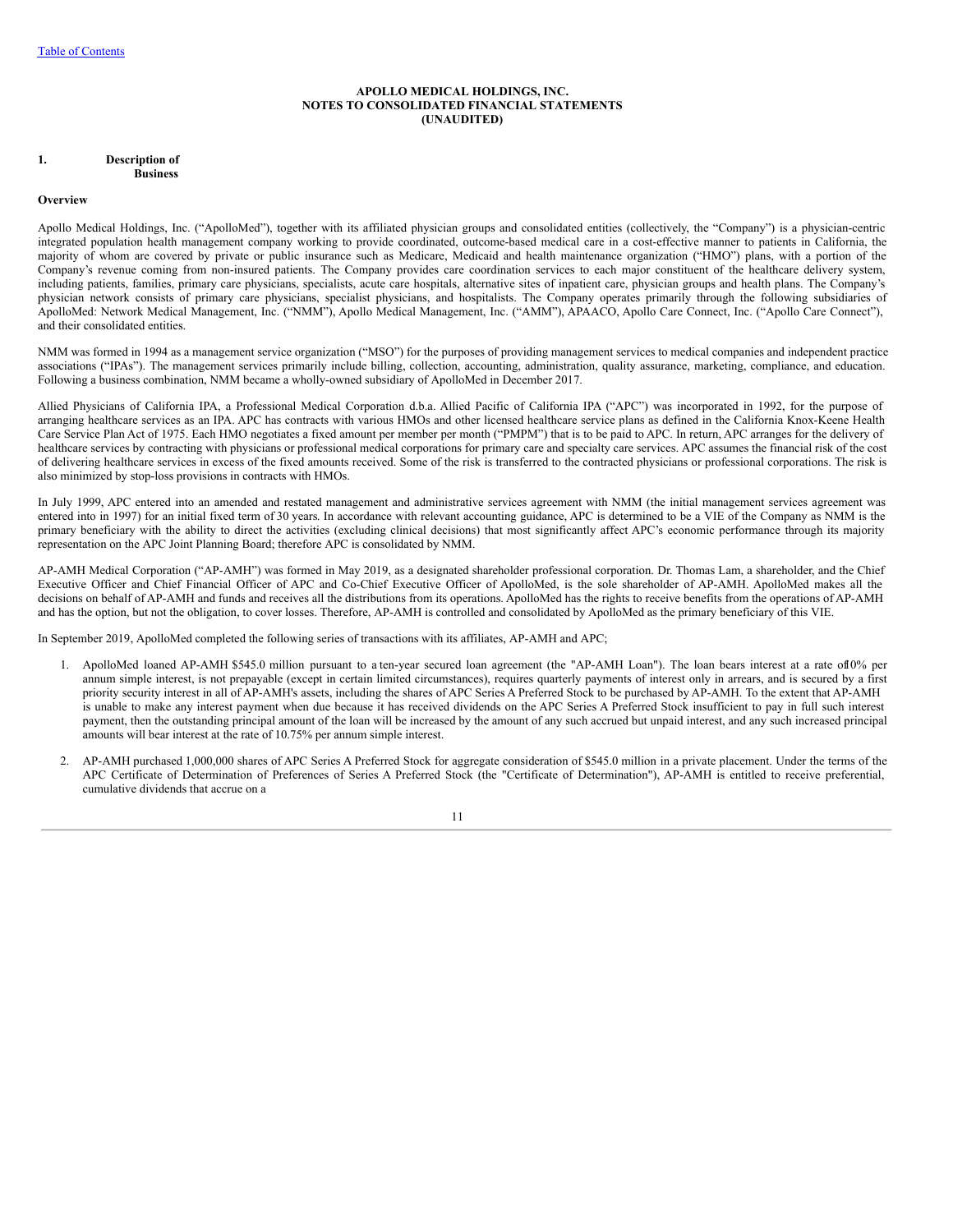daily basis and that are equal to the sum of (i) APC's net income from Healthcare Services (as defined in the Certificate of Determination), plus (ii) any dividends received by APC from certain of APC's affiliated entities, less (iii) any Retained Amounts (as defined in the Certificate of Determination).

- 3. APC purchased 15,015,015 shares of ApolloMed's common stock for total consideration of\$300.0 million in private placement. In connection therewith, ApolloMed granted APC certain registration rights with respect to ApolloMed's common stock that APC purchased, and APC agreed that APC votes in excess of 9.99% of ApolloMed's then outstanding shares will be voted by proxy given to the ApolloMed's management, and that those proxy holders will cast the excess votes in the same proportion as all other votes cast on any specific proposal coming before the ApolloMed's stockholders.
- 4. ApolloMed licensed to AP-AMH the right to use certain tradenames for certain specified purposes for a fee equal to a percentage of the aggregate gross revenues of AP-AMH. The license fee is payable out of any Series A Preferred Stock dividends received by AP-AMH from APC.
- 5. Through its subsidiary, NMM, the Company agreed to provide certain administrative services to AP-AMH for a fee equal to a percentage of the aggregate gross revenues of AP-AMH. The administrative fee also is payable out of any APC Series A Preferred Stock dividends received by AP-AMH from APC.

APC's ownership in ApolloMed was 32.44% at March 31, 2020 and 32.50% at December 31, 2019.

Concourse Diagnostic Surgery Center, LLC ("CDSC") was formed in March 2010, in the state of California. CDSC is an ambulatory surgery center in City of Industry, California, is organized by a group of highly qualified physicians, and the surgical center utilizes some of the most advanced equipment in the eastern part of Los Angeles County and the San Gabriel Valley. The facility is Medicare certified and accredited by the Accreditation Association for Ambulatory Healthcare, Inc. As of March 31, 2020, APC's owned 45.01% of CDSC's capital stock. CDSC is determined to be a VIE and APC is determined to be the primary beneficiary. APC has the ability to direct the activities that most significantly affect CDSC's economic performance and receives the most economic benefits; therefore CDSC is consolidated by APC.

APC-LSMA Designated Shareholder Medical Corporation ("APC-LSMA") was formed in October 2012, as a designated shareholder professional corporation. Dr. Thomas Lam, a shareholder and the Chief Executive Officer and Chief Financial Officer of APC and Co-Chief Executive Officer of ApolloMed, is a nominee shareholder of APC. APC makes all investment decisions on behalf of APC-LSMA, funds all investments and receives all distributions from the investments. APC has the obligation to absorb losses and right to receive benefits from all investments made by APC-LSMA. APC-LSMA's sole function is to act as the nominee shareholder for APC in other California medical professional corporations. Therefore, APC-LSMA is controlled and consolidated by APC as the primary beneficiary of this VIE. The only activity of APC-LSMA is to hold the investments in medical corporations, including the IPA lines of business of LaSalle Medical Associates ("LMA"), Pacific Medical Imaging and Oncology Center, Inc. ("PMIOC"), Diagnostic Medical Group ("DMG") and AHMC International Cancer Center, a Medical Corporation ("ICC"). APC-LSMA also holds a 100% ownership interest in Maverick Medical Group, Inc. ("MMG"), Alpha Care Medical Group, Inc. ("Alpha Care"), Accountable Health Care IPA, a Professional Medical Corporation ("Accountable Health Care"), and AMG, a Professional Medical Corporation ("AMG").

Alpha Care, an IPA acquired by the Company in May 2019, has been operating in California since 1993 as a risk bearing organization engaged in providing professional services under capitation arrangements with its contracted health plans through a provider network consisting of primary care and specialty care physicians. Alpha Care specializes in delivering high-quality healthcare to over 170,000 enrollees, as of March 31, 2020, and focuses on Medi-Cal/Medicaid, Commercial and Medicare and Dual Eligible members in the Riverside and San Bernardino counties of Southern California.

Accountable Health Care is a California-based IPA that has served the local community in the greater Los Angeles County area through a network of physicians and health care providers for more than 20 years. Accountable Health Care currently has a network of over 300 primary care physicians and 700 specialty care physicians, and four community and regional hospital medical centers that provide quality health care services to more than 80,000 members of three federally qualified health plans and multiple product lines, including Medi-Cal, Commercial, Medicare and the California Healthy Families program. In August 2019, APC and APC-LSMA acquired the remaining outstanding shares of Accountable Health Care's capital stock which they did not already own (comprising 75%) for \$7.3 million in cash (see Note 3).

AMG is a network of family practice clinics operating out ofthree main locations in Southern California. AMG provides professional and post-acute care services to Medicare, Medi-Cal/Medicaid, and Commercial patients through its network of doctors and nurse practitioners. In September 2019, APC-LSMA purchased 100% of the shares of capital stock of AMG for \$1.2 million in cash and \$0.4 million of APC common stock (see Note 3).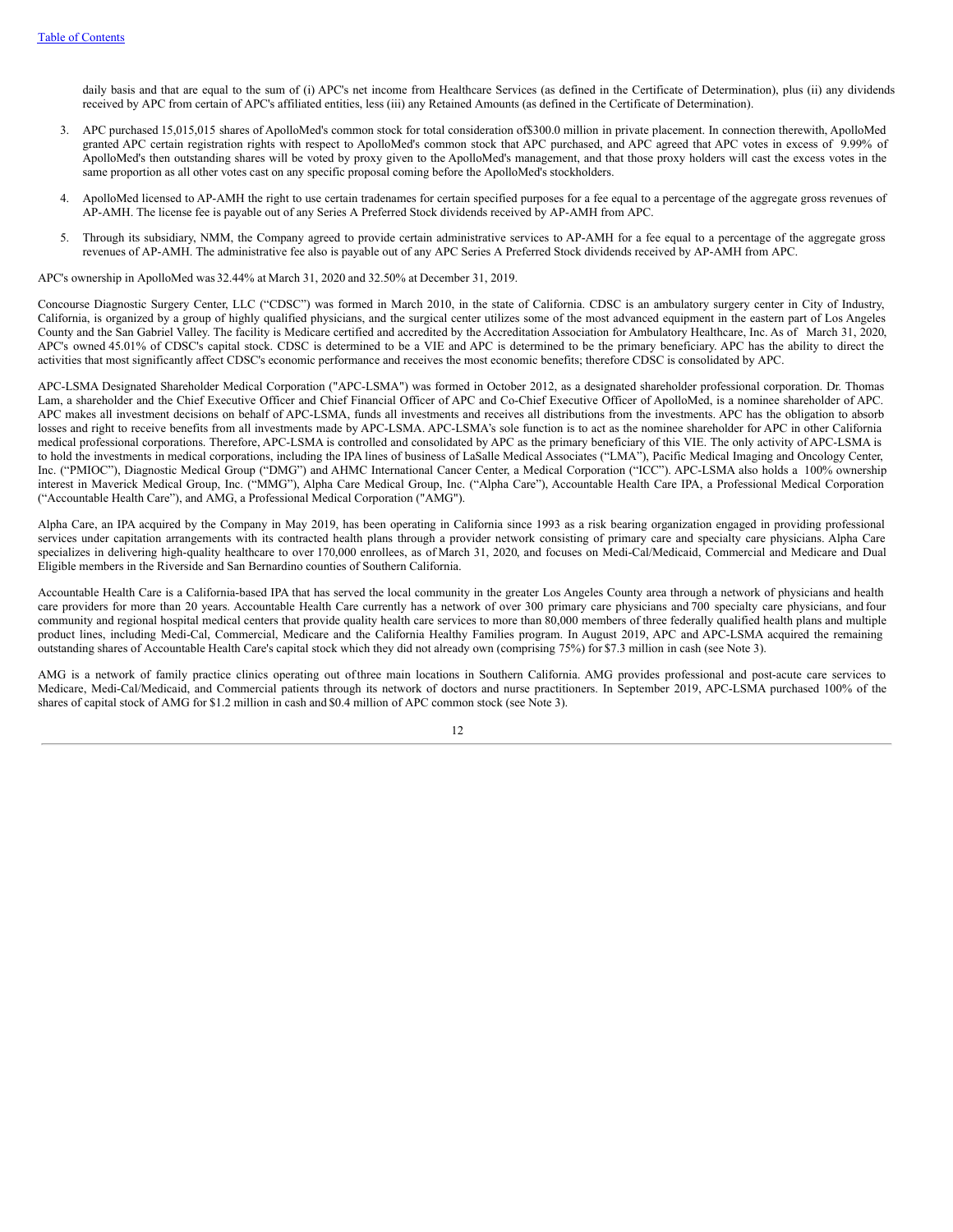Universal Care Acquisition Partners, LLC ("UCAP"), a 100% owned subsidiary of APC, was formed in June 2014, for the purpose of holding an investment in Universal Care, Inc. ("UCI"). On April 30, 2020, UCAP completed its disposition of its 48.9% ownership interest in UCI to Bright Health Company of California, Inc. ("Bright") for approximately \$69.2 million in cash proceeds (including\$16.5 million as repayment of indebtedness owed to APC), plus non-cash consideration consisting of shares of Bright Health, Inc.'s, a Delaware corporation (solely for purposes of section 13.22 thereto) ("Bright Health, Inc.") preferred stock having a stipulated value of approximately \$33.3 million. In addition, pursuant to the terms of the stock purchase agreement (the "SPA"), upon release from escrow, APC is entitled to receive all or that portion of the following escrowed amounts that have not been offset or reserved for claims: (i) cash consideration of approximately \$15.6 million, plus (ii) non-cash consideration consisting of shares of Bright Health, Inc.'s preferred stock having a stipulated value of approximately \$5.9 million (see Note 17). As set forth in the Company's definitive proxy statement filed with the SEC on July 31, 2019 (the "Proxy Statement"), the 48.9% interest in UCI is an "Excluded Asset" that remains solely for the benefit of APC and its shareholders. As such, any proceeds or gain on the sale of APC's indirect ownership interest in Universal will have no impact on the Series A Dividend payable by APC to AP-AMH Medical Corporation as described in the Proxy Statement and consequently the sale will not affect net income attributable to the Company.

APAACO, jointly owned by NMM and AMM, began participating in the Next Generation Accountable Care Organization Model ("NGACO Model") of the Centers for Medicare & Medicaid Services ("CMS") in January 2017. The NGACO Model is a new CMS program that allows provider groups to assume higher levels of financial risk and potentially achieve a higher reward from participating in this new attribution-based risk sharing model.

AMM, a wholly-owned subsidiary of ApolloMed, manages affiliated medical groups, which consist of ApolloMed Hospitalists, a Medical Corporation ("AMH") and Southern California Heart Centers, a Medical Corporation ("SCHC"). AMH provides hospitalist, intensivist, and physician advisory services. SCHC is a specialty clinic that focuses on cardiac care and diagnostic testing.

Apollo Care Connect, Inc., a wholly-owned subsidiary of ApolloMed, provides a cloud and mobile-based population health management platform that includes digital care plans, a case management module, connectivity with multiple healthcare tracking devices and the ability to integrate with multiple electronic health records to capture clinical data.

**Policies**

#### **2. Basis of Presentation and Summary of Significant Accounting**

#### *Basis of Presentation*

The accompanying consolidated balance sheet at December 31, 2019, has been derived from the Company's audited consolidated financial statements, but does not include all disclosures required by generally accepted accounting principles in the United States of America ("U.S. GAAP"). The accompanying unaudited consolidated financial statements as of March 31, 2020 and for the three months ended March 31, 2020 and 2019, have been prepared in accordance with U.S. GAAP for interim financial information and with the instructions to Form 10-Q and Article 8 of Regulation S-X. Accordingly, they do not include all of the information and footnotes required by U.S. GAAP for complete financial statements, and should be read in conjunction with the audited consolidated financial statements and related notes to the financial statements included in the Company's Annual Report on Form 10-K for the year ended December 31, 2019 as filed with the SEC on March 16, 2020. In the opinion of management, all material adjustments (consisting of normal recurring adjustments) considered necessary for a fair presentation have been made to make the consolidated financial statements not misleading as required by Regulation S-X, Rule 10-01. Operating results for the three months ended March 31, 2020 are not necessarily indicative of the results that may be expected for the year ending December 31, 2020 or any future periods.

#### *Principles of Consolidation*

The consolidated balance sheets as of March 31, 2020 and December 31, 2019, and the consolidated statements of income for the three months ended March 31, 2020 and 2019, include the accounts of ApolloMed, its consolidated subsidiaries NMM, AMM, APAACO, and Apollo Care Connect, including ApolloMed's consolidated VIE, AP-AMH, NMM's subsidiaries, NMM's consolidated VIE, APC, APC's subsidiary, UCAP, and APC's consolidated VIEs, CDSC, APC-LSMA, ICC, and APC-LSMA's consolidated subsidiaries Alpha Care and Accountable Health Care.

All material intercompany balances and transactions have been eliminated in consolidation.

#### *Use of Estimates*

The preparation of the consolidated financial statements and related disclosures in conformity with U.S. GAAP requires management to make estimates and assumptions that affect the reported amounts of assets and liabilities and disclosure of contingent

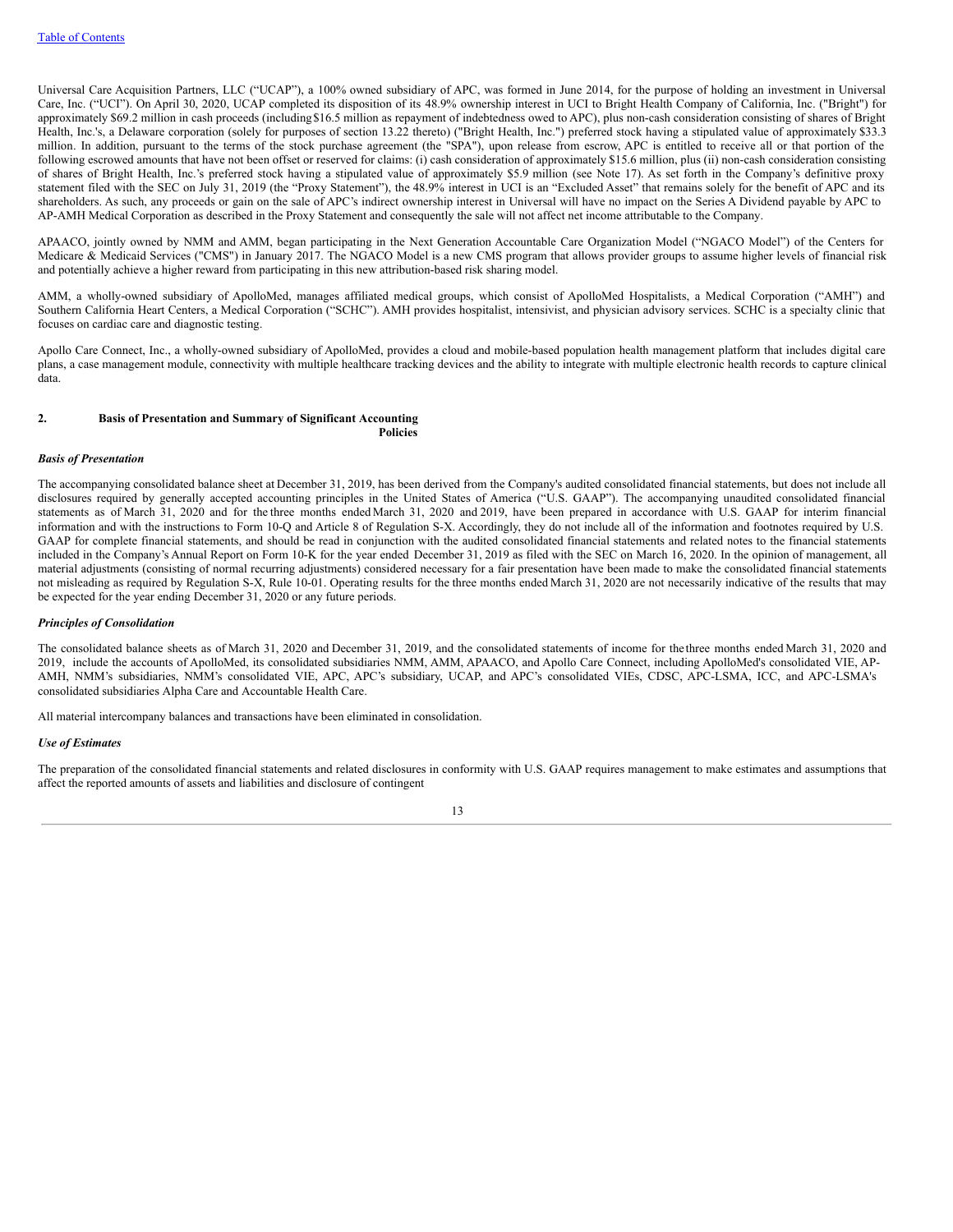assets and liabilities at the date of the consolidated financial statements and the reported amounts of revenues and expenses during the reporting period. Significant items subject to such estimates and assumptions include collectability of receivables, recoverability of long-lived and intangible assets, business combination and goodwill valuation and impairment, accrual of medical liabilities (incurred, but not reported ("IBNR") claims), determination of full-risk and shared-risk revenue and receivables (including constraints and completion factors, including historical medical loss ratios ("MLR")), income taxes, valuation of share-based compensation and right-of-use ("ROU") assets and lease liabilities. Management evaluates its estimates and assumptions on an ongoing basis using historical experience and other factors, including the current economic environment, and makes adjustments when facts and circumstances dictate. As future events and their effects cannot be determined with precision, actual results could differ materially from those estimates and assumptions.

#### *Reportable Segments*

The Company operates as one reportable segment, the healthcare delivery segment, and implements and operates innovative health care models to create a patient-centered, physician-centric experience. The Company reports its consolidated financial statements in the aggregate, including all activities in one reportable segment.

#### *Reclassifications*

Certain amounts disclosed in prior period financial statements have been reclassified to conform to the current period presentation. These reclassifications had no material effect on the Company's reported revenue, net income, cash flows or total assets.

#### *Cash and Cash Equivalents*

The Company's cash and cash equivalents primarily consist of money market funds and certificates of deposit. The Company considers all highly liquid investments that are both readily convertible into known amounts of cash and mature within ninety days from their date of purchase to be cash equivalents.

The Company maintains its cash in deposit accounts with several banks, which at times may exceed the insured limits of the Federal Deposit Insurance Corporation ("FDIC"). The Company believes it is not exposed to any significant credit risk with respect to its cash, cash equivalents and restricted cash. As of March 31, 2020, the Company's deposit accounts with banks exceeded the FDIC's insured limit by approximately \$209.3 million, including approximately \$117.0 million in certificates of deposit that were recognized as investments in marketable securities. The Company has not experienced any losses to date and performs ongoing evaluations of these financial institutions to limit the Company's concentration of risk exposure.

#### *Restricted Cash*

Restricted cash consists of cash held as collateral to secure standby letters of credits as required by certain contracts.

#### *Investments in Marketable Securities*

The appropriate classification of investments is determined at the time of purchase and such designation is reevaluated at each balance sheet date. As ofMarch 31, 2020 and December 31, 2019, short-term marketable securities in the amount of approximately\$117.1 million and \$116.5 million, respectively, consist of equity securities and certificates of deposit with various financial institutions, reported at par value, plus accrued interest, with maturity dates from 4 months to 24 months (see fair value measurements of financial instruments below). Investments in certificates of deposits are classified as Level 1 investments in the fair value hierarchy.

#### *Receivables and Receivables – Related Parties*

The Company's receivables are comprised of accounts receivable, capitation and claims receivable, risk pool settlements and incentive receivables, management fee income and other receivables. Accounts receivable are recorded and stated at the amount expected to be collected.

The Company's receivables – related parties are comprised of risk pool settlements, management fee income and incentive receivables, and other receivables. Receivables – related parties are recorded and stated at the amount expected to be collected.

Capitation and claims receivable relate to each health plan's capitation, is received by the Company in the month following the month of service. Risk pool settlements and incentive receivables mainly consist of the Company's full risk pool receivable that is recorded quarterly based on reports received from the Company's hospital partners and management's estimate of the Company's portion of the estimated risk pool surplus for open performance years. Settlement of risk pool surplus or deficits occurs approximately 18 months after the risk pool performance year is completed. During thethree months ended March 31, 2020,

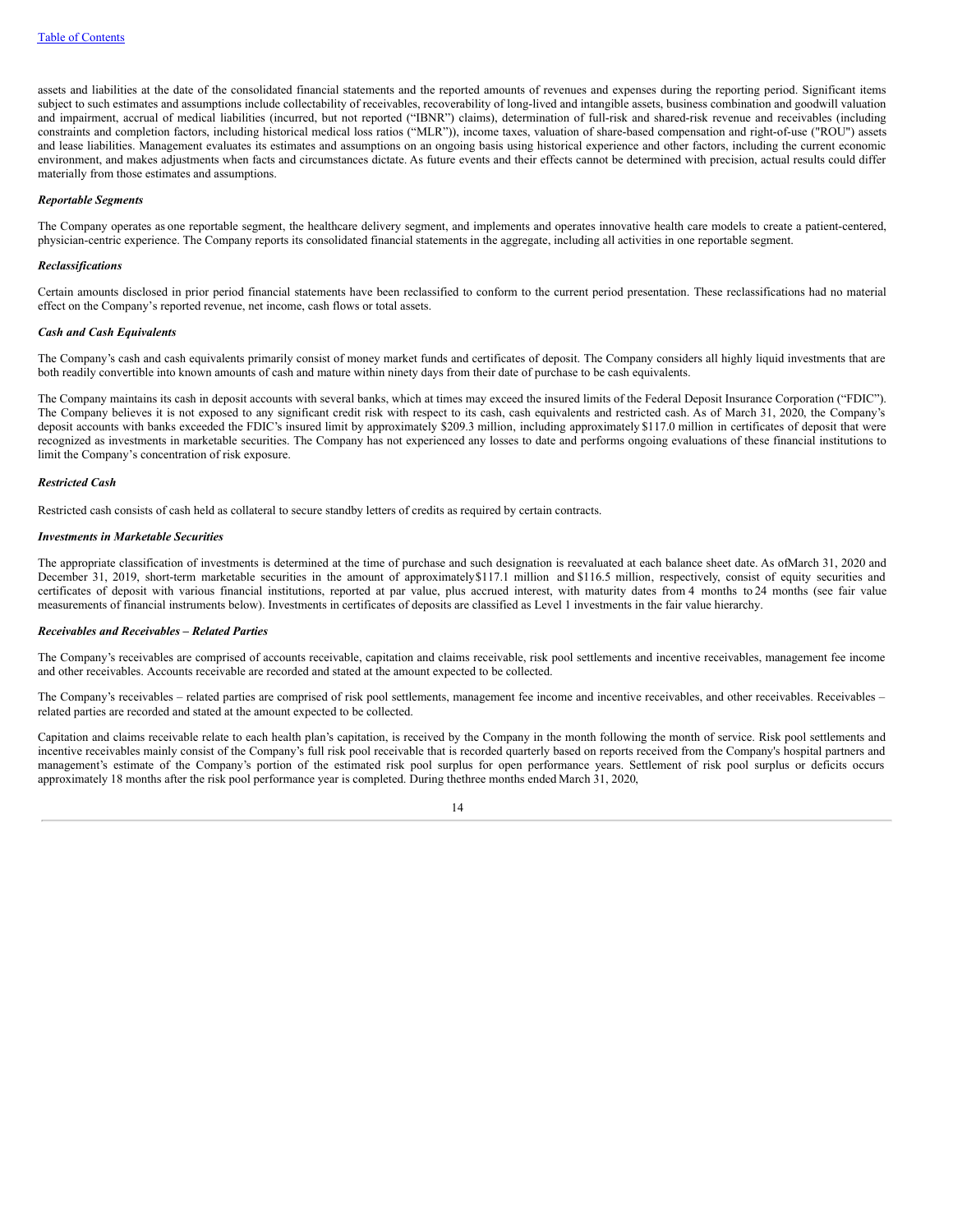recoverable claims paid related to the 2019 APAACO performance year to be administered following instructions from CMS, fee-for-services ("FFS") reimbursement for patient care, certain expense reimbursements, transportation reimbursements from the hospitals, and stop loss insurance premium reimbursements are included in "Other receivables" in the accompanying consolidated balance sheets.

The Company maintains reserves for potential credit losses on accounts receivable. Management reviews the composition of accounts receivable and analyzes historical bad debts, customer concentrations, customer credit worthiness, current economic trends and changes in customer payment patterns to evaluate the adequacy of these reserves. The Company also regularly analyzes the ultimate collectability of accounts receivable after certain stages of the collection cycle using a look-back analysis to determine the amount of receivables subsequently collected and adjustments are recorded when necessary. Reserves are recorded primarily on a specific identification basis.

Receivables are recorded when the Company is able to determine amounts receivable under these contracts and/or agreements based on information provided and collection is reasonably likely to occur. In regards to the credit loss standard, the Company continuously monitors its collections of receivables and our expectation is that the historical credit loss experienced across our receivable portfolio is materially similar to any current expected credit losses that would be estimated under the current expected credit losses (CECL) model. At both March 31, 2020 and December 31, 2019, the Company's allowance for doubtful accounts was approximately\$2.9 million.

#### *Concentrations of Risks*

The Company disaggregates revenue from contracts by service type and payor type. This level of detail provides useful information pertaining to how the Company generates revenue by significant revenue stream and by type of direct contracts. The consolidated statements of income present disaggregated revenue by service type. The following table presents disaggregated revenue generated by each payor type for the three months ended March 31, 2020 and 2019 (in thousands):

|                     |   | For the Three Months Ended March 31, |    |        |  |
|---------------------|---|--------------------------------------|----|--------|--|
|                     |   | 2020                                 |    | 2019   |  |
|                     |   |                                      |    |        |  |
| Commercial          | D | 24,710                               | -S | 26,761 |  |
| Medicare            |   | 68,641                               |    | 25,465 |  |
| Medicaid            |   | 62,690                               |    | 37,232 |  |
| Other third parties |   | 9,064                                |    | 6,300  |  |
| Revenue             |   | 165,105                              |    | 95,758 |  |

The Company had major payors that contributed the following percentages of net revenue:

|         | For the Three Months Ended<br>March 31, |       |
|---------|-----------------------------------------|-------|
|         | 2020                                    | 2019  |
| Payor A | $12.1\%$                                | 17.4% |
| Payor B | $10.3\%$                                | 15.3% |
| Payor C | $\ast$                                  | 12.0% |
| Payor D | $17.6\%$                                | $*$   |
| Payor E | 13.3%                                   | $*$   |
|         |                                         |       |

Less than  $10\%$  of total net revenues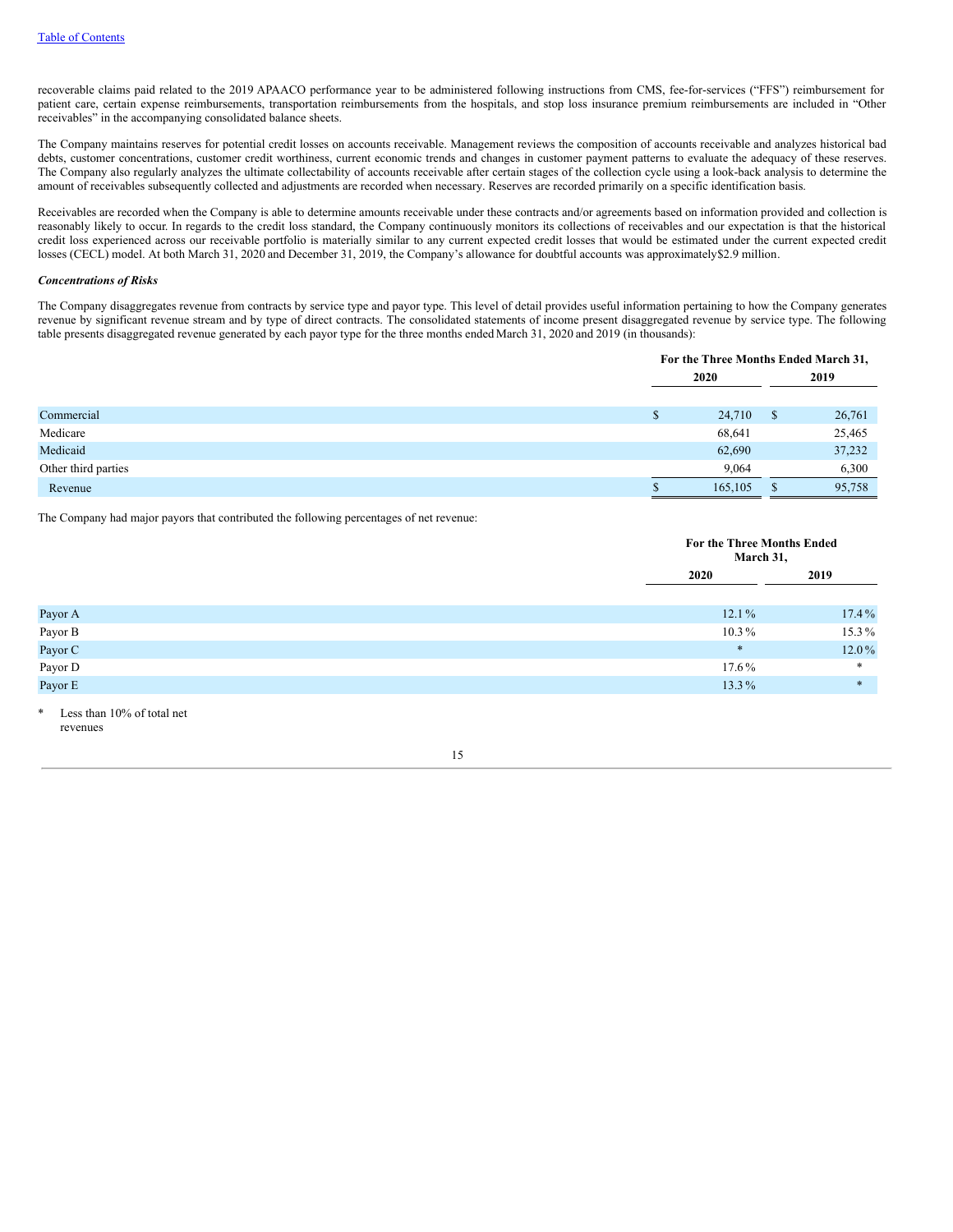The Company had major payors that contributed to the following percentages of receivables and receivables – related parties before the allowance for doubtful accounts:

|         | As of<br>March 31,<br>2020 | As of<br>December 31,<br>2019 |
|---------|----------------------------|-------------------------------|
| Payor D | 13.6%                      | $*$                           |
| Payor F | 33.5%                      | $30.4\%$                      |
| Payor G | 33.6%                      | 36.0%                         |

\* Less than 10% of total receivables and receivables — related parties, net

#### *Fair Value Measurements of Financial Instruments*

The Company's financial instruments consist of cash and cash equivalents, fiduciary cash, restricted cash, investment in marketable securities, receivables, loans receivable, accounts payable, certain accrued expenses, finance lease obligations, and long-term debt. The carrying values of the financial instruments classified as current in the accompanying consolidated balance sheets are considered to be at their fair values, due to the short maturity of these instruments. The carrying amounts of the finance lease obligations and long term debt approximate fair value as they bear interest at rates that approximate current market rates for debt with similar maturities and credit quality.

Financial Accounting Standards Board ("FASB") Accounting Standards Codification ("ASC") 820, *Fair Value Measurement* ("ASC 820"), applies to all financial assets and financial liabilities that are measured and reported on a fair value basis and requires disclosure that establishes a framework for measuring fair value and expands disclosure about fair value measurements. ASC 820 establishes a fair value hierarchy for disclosure of the inputs to valuations used to measure fair value.

This hierarchy prioritizes the inputs into three broad levels as follows:

*Level 1* —Inputs are unadjusted quoted prices in active markets for identical assets or liabilities that can be accessed at the measurement date.

*Level 2* —Inputs include quoted prices for similar assets and liabilities in active markets, quoted prices for identical or similar assets or liabilities in markets that are not active, inputs other than quoted prices that are observable for the asset or liability (i.e., interest rates and yield curves), and inputs that are derived principally from or corroborated by observable market data by correlation or other means (market corroborated inputs).

*Level 3* —Unobservable inputs that reflect assumptions about what market participants would use in pricing the asset or liability. These inputs would be based on the best information available, including the Company's own data.

The carrying amounts and fair values of the Company's financial instruments as ofMarch 31, 2020 are presented below (in thousands):

|                                                 | <b>Fair Value Measurements</b> |         |     |                                 |  |                                 |   |              |
|-------------------------------------------------|--------------------------------|---------|-----|---------------------------------|--|---------------------------------|---|--------------|
|                                                 |                                | Level 1 |     | <b>Level 2</b>                  |  | Level 3                         |   | <b>Total</b> |
| Assets                                          |                                |         |     |                                 |  |                                 |   |              |
| Money market funds*                             | л.                             | 41,675  | -S  | $\hspace{0.1mm}-\hspace{0.1mm}$ |  | $\hspace{0.1mm}-\hspace{0.1mm}$ | ъ | 41,675       |
| Marketable securities – certificates of deposit |                                | 117,036 |     | _                               |  |                                 |   | 117,036      |
| Marketable securities - equity securities       |                                | 39      |     | $\overline{\phantom{a}}$        |  |                                 |   | 39           |
|                                                 |                                |         |     |                                 |  |                                 |   |              |
| Total                                           |                                | 158,750 | \$. | $\hspace{0.1mm}-\hspace{0.1mm}$ |  | $\overline{\phantom{a}}$        |   | 158,750      |
|                                                 |                                |         |     |                                 |  |                                 |   |              |
|                                                 |                                | 16      |     |                                 |  |                                 |   |              |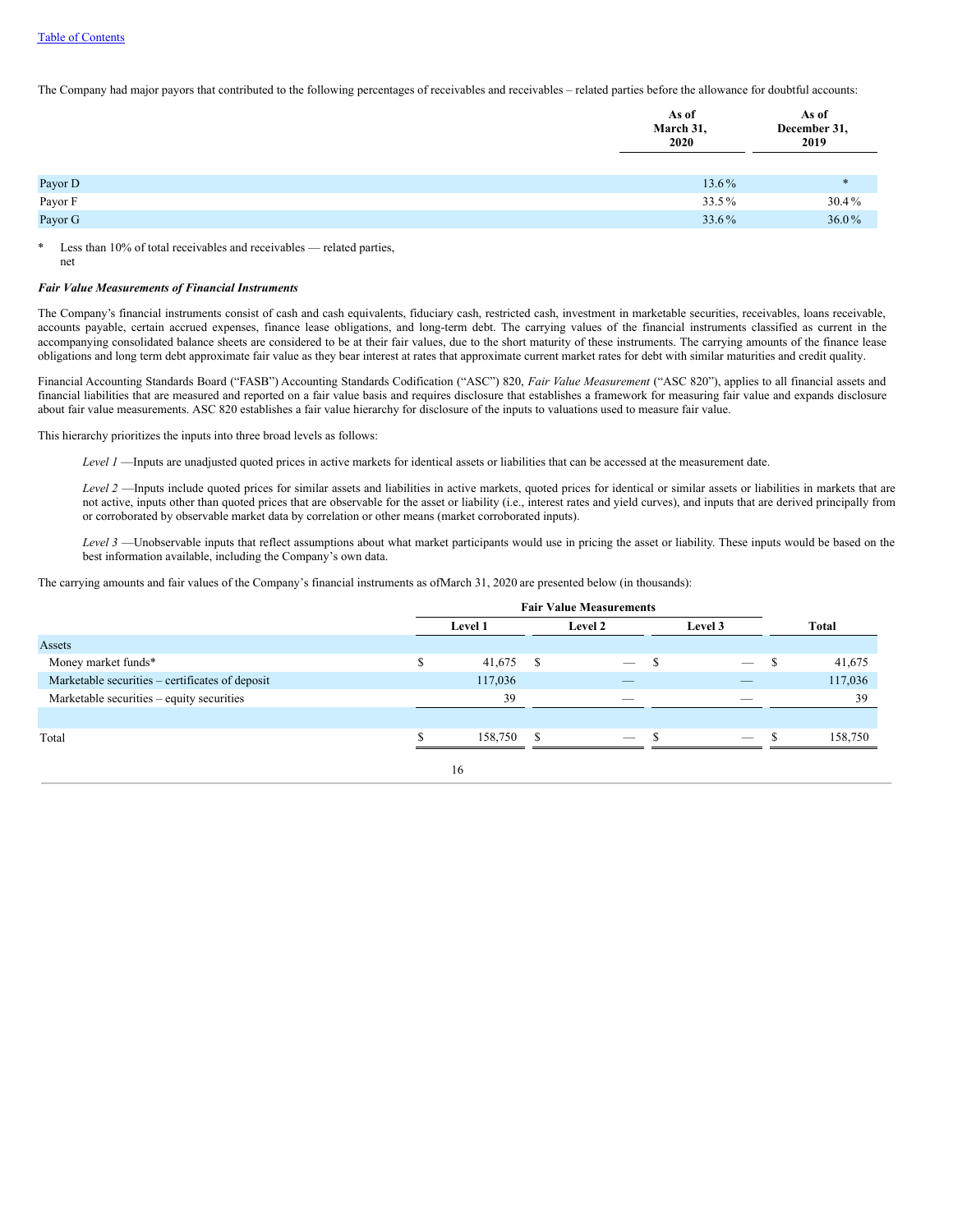The carrying amounts and fair values of the Company's financial instruments as ofDecember 31, 2019 are presented below (in thousands):

|                                                 | <b>Fair Value Measurements</b> |         |      |                                 |  |                                 |    |         |
|-------------------------------------------------|--------------------------------|---------|------|---------------------------------|--|---------------------------------|----|---------|
|                                                 |                                | Level 1 |      | Level 2                         |  | Level 3                         |    | Total   |
| Assets                                          |                                |         |      |                                 |  |                                 |    |         |
| Money market funds*                             | S                              | 50,731  | - \$ | $\hspace{0.05cm}$               |  | $\hspace{0.1mm}-\hspace{0.1mm}$ | -S | 50,731  |
| Marketable securities - certificates of deposit |                                | 116,469 |      | __                              |  |                                 |    | 116,469 |
| Marketable securities – equity securities       |                                | 70      |      | $\overline{\phantom{a}}$        |  | _                               |    | 70      |
|                                                 |                                |         |      |                                 |  |                                 |    |         |
| Total                                           | J.                             | 167,270 |      | $\hspace{0.1mm}-\hspace{0.1mm}$ |  |                                 |    | 167,270 |

#### \* *Included in cash and cash equivalents*

There were no Level 2 or Level 3 inputs measured on a recurring basis for the three months ended March 31, 2020.

There have been no changes in Level 1, Level 2, or Level 3 classification and no changes in valuation techniques for these assets for thethree months ended March 31, 2020.

#### *Intangible Assets and Long-Lived Assets*

Intangible assets with finite lives include network-payor relationships, management contracts and member relationships and are stated at cost, less accumulated amortization and impairment losses. These intangible assets are amortized on the accelerated method using the discounted cash flow rate.

Intangible assets with finite lives also include a patient management platform, as well as trade names and trademarks, whose valuations were determined using the cost to recreate method and the relief from royalty method, respectively. These assets are stated at cost, less accumulated amortization and impairment losses, and are amortized using the straight-line method.

Finite-lived intangibles and long-lived assets are reviewed for impairment whenever events or changes in circumstances indicate that the carrying amount of an asset may not be recoverable. If the expected future cash flows from the use of such assets (undiscounted and without interest charges) are less than the carrying value, a write-down would be recorded to reduce the carrying value of the asset to its estimated fair value. Fair value is determined based on appropriate valuation techniques. The Company determined that there was no impairment of its finite-lived intangible or long-lived assets during thethree months ended March 31, 2020 and 2019.

#### *Goodwill and Indefinite-Lived Intangible Assets*

Under ASC 350,*Intangibles – Goodwill and Other*, goodwill and indefinite-lived intangible assets are reviewed at least annually for impairment.

At least annually, at the Company's fiscal year-end, or sooner if events or changes in circumstances indicate that an impairment has occurred, the Company performs a qualitative assessment to determine whether it is more likely than not that the fair value of each reporting unit is less than its carrying amount as a basis for determining whether it is necessary to complete quantitative impairment assessments for each of the Company's three main reporting units (1) management services, (2) IPAs, and (3) ACOs. The Company is required to perform a quantitative goodwill impairment test only if the conclusion from the qualitative assessment is that it is more likely than not that a reporting unit's fair value is less than the carrying value of its assets. Should this be the case, a quantitative analysis is performed to identify whether a potential impairment exists by comparing the estimated fair values of the reporting units with their respective carrying values, including goodwill.

An impairment loss is recognized if the implied fair value of the asset being tested is less than its carrying value. In this event, the asset is written down accordingly. The fair values of goodwill are determined using valuation techniques based on estimates, judgments and assumptions management believes are appropriate in the circumstances.

At least annually, indefinite-lived intangible assets are tested for impairment. Impairment for intangible assets with indefinite lives exists if the carrying value of the intangible asset exceeds its fair value. The fair values of indefinite-lived intangible assets are determined using valuation techniques based on estimates, judgments and assumptions management believes are appropriate in the circumstances.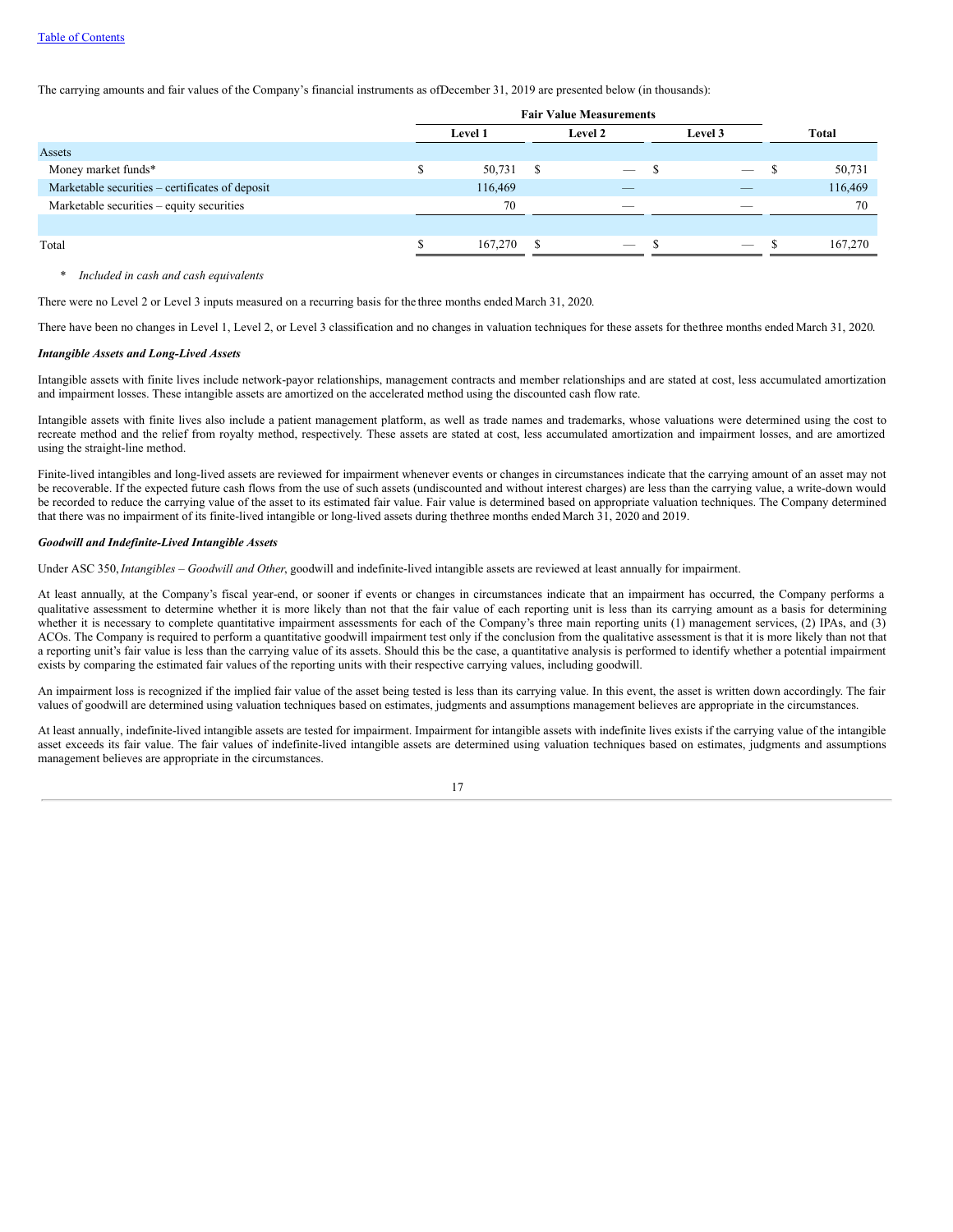The Company had no impairment of its goodwill or indefinite-lived intangible assets during thethree months ended March 31, 2020 and 2019.

#### *Investments in Other Entities — Equity Method*

The Company accounts for certain investments using the equity method of accounting when it is determined that the investment provides the Company with the ability to exercise significant influence, but not control, over the investee. Significant influence is generally deemed to exist if the Company has an ownership interest in the voting stock of the investee of between 20% and 50%, although other factors, such as representation on the investee's board of directors, are considered in determining whether the equity method of accounting is appropriate. Under the equity method of accounting, the investment, originally recorded at cost, is adjusted to recognize the Company's share of net earnings or losses of the investee and is recognized in the accompanying consolidated statements of income under "Income (loss) from equity method investments" and also is adjusted by contributions to and distributions from the investee. Equity method investments are subject to impairment evaluation.

#### *Medical Liabilities*

APC, Alpha Care, Accountable Health Care, APAACO and MMG are responsible for integrated care that the associated physicians and contracted hospitals provide to their enrollees. APC, Alpha Care, Accountable Health Care, APAACO and MMG, provide integrated care to HMOs, Medicare and Medi-Cal enrollees through a network of contracted providers under sub-capitation and direct patient service arrangements. Medical costs for professional and institutional services rendered by contracted providers are recorded as cost of services expenses in the accompanying consolidated statements of income.

An estimate of amounts due to contracted physicians, hospitals, and other professional providers is included in medical liabilities in the accompanying consolidated balance sheets. Medical liabilities include claims reported as of the balance sheet date and estimates IBNR claims. Such estimates are developed using actuarial methods and are based on numerous variables, including the utilization of health care services, historical payment patterns, cost trends, product mix, seasonality, changes in membership, and other factors. The estimation methods and the resulting reserves are periodically reviewed and updated. Many of the medical contracts are complex in nature and may be subject to differing interpretations regarding amounts due for the provision of various services. Such differing interpretations may not come to light until a substantial period of time has passed following the contract implementation.

#### *Revenue Recognition*

The Company receives payments from the following sources for services rendered: (i) commercial insurers; (ii) the federal government under the Medicare program administered by CMS; (iii) state governments under the Medicaid and other programs; (iv) other third party payors (e.g., hospitals and IPAs); and (v) individual patients and clients.

#### *Nature of Services and Revenue Streams*

Revenue primarily consists of capitation revenue, risk pool settlements and incentives, NGACO All-Inclusive Population-Based Payments ("AIPBP"), management fee income, and FFS revenue. Revenue is recorded in the period in which services are rendered or the period in which the Company is obligated to provide services. The form of billing and related risk of collection for such services may vary by type of revenue and the customer. The following is a summary of the principal forms of the Company's billing arrangements and how revenue is recognized for each.

#### *Capitation, Net*

Managed care revenues of the Company consist primarily of capitated fees for medical services provided by the Company under a capitated arrangement directly made with various managed care providers including HMOs. Capitation revenue is typically prepaid monthly to the Company based on the number of enrollees selecting the Company as their healthcare provider. Capitation revenue is recognized in the month in which the Company is obligated to provide services to plan enrollees under contracts with various health plans. Minor ongoing adjustments to prior months' capitation, primarily arising from contracted HMOs finalizing their monthly patient eligibility data for additions or subtractions of enrollees, are recognized in the month they are communicated to the Company. Additionally, Medicare pays capitation using a "Risk Adjustment" model, which compensates managed care organizations and providers based on the health status (acuity) of each individual enrollee. Health plans and providers with higher acuity enrollees will receive more and those with lower acuity enrollees will receive less. Under Risk Adjustment, capitation is determined based on health severity, measured using patient encounter data. Capitation is paid on a monthly basis based on data submitted for the enrollee for the preceding year and is adjusted in subsequent periods after the final data is compiled. Positive or negative capitation adjustments are made for Medicare enrollees with conditions requiring more or less healthcare services than assumed in the interim payments. Since the Company cannot reliably predict these adjustments, periodic changes in capitation

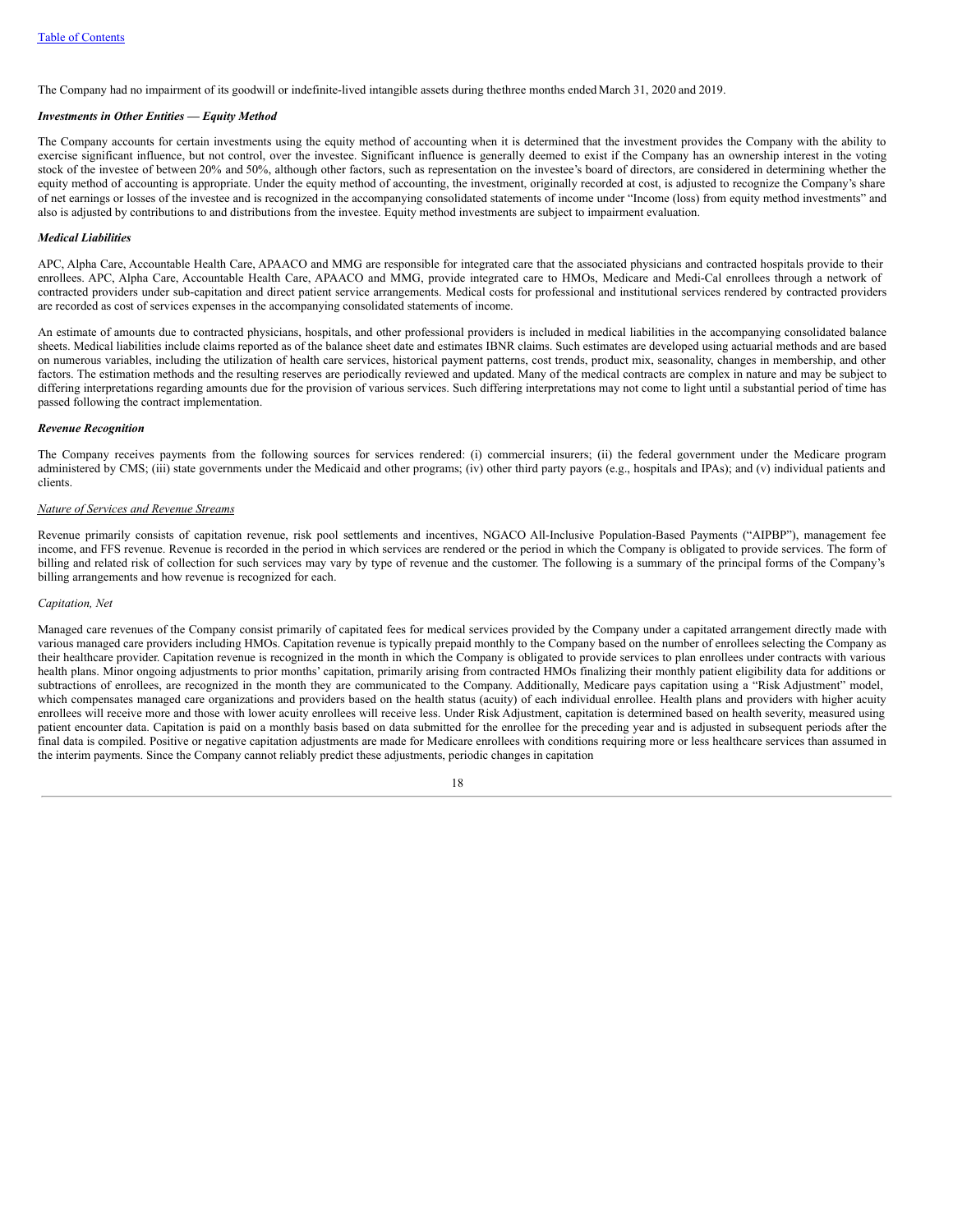amounts earned as a result of Risk Adjustment are recognized when those changes are communicated by the health plans to the Company.

PMPM managed care contracts generally have a term of one year or longer. All managed care contracts have a single performance obligation that constitutes a series for the provision of managed healthcare services for a population of enrolled members for the duration of the contract. The transaction price for PMPM contracts is variable as it primarily includes PMPM fees associated with unspecified membership that fluctuates throughout the contract. In certain contracts, PMPM fees also include adjustments for items such as performance incentives, performance guarantees and risk shares. The Company generally estimates the transaction price using the most likely amount methodology and amounts are only included in the net transaction price to the extent that it is probable that a significant reversal of cumulative revenue will not occur once any uncertainty is resolved. The majority of the Company's net PMPM transaction price relates specifically to the Company's efforts to transfer the service for a distinct increment of the series (e.g., day or month) and is recognized as revenue in the month in which members are entitled to service.

#### *Risk Pool Settlements and Incentives*

APC enters into full risk capitation arrangements with certain health plans and local hospitals, which are administered by a third party, where the hospital is responsible for providing, arranging and paying for institutional risk and APC is responsible for providing, arranging and paying for professional risk. Under a full risk pool sharing agreement, APC generally receives a percentage of the net surplus from the affiliated hospital's risk pools with HMOs after deductions for the affiliated hospitals costs. Advance settlement payments are typically made quarterly in arrears if there is a surplus. The Company's risk pool settlements under arrangements with health plans and hospitals are recognized using the most likely amount methodology and amounts are only included in revenue to the extent that it is probable that a significant reversal of cumulative revenue will not occur once any uncertainty is resolved. The assumptions for historical MLR, IBNR completion factors and constraint percentages were used by management in applying the most likely amount methodology.

Under capitated arrangements with certain HMOs, APC participates in one or more shared risk arrangements relating to the provision of institutional services to enrollees (shared risk arrangements) and thus can earn additional revenue or incur losses based upon the enrollee utilization of institutional services. Shared risk capitation arrangements are entered into with certain health plans, which are administered by the health plan, where APC is responsible for rendering professional services, but the health plan does not enter into a capitation arrangement with a hospital and therefore the health plan retains the institutional risk. Shared risk deficits, if any, are not payable until and unless (and only to the extent of any) risk sharing surpluses are generated. At the termination of the HMO contract, any accumulated deficit will be extinguished.

The Company's risk pool settlements under arrangements with HMOs are recognized, using the most likely methodology, and only included in revenue to the extent that it is probable that a significant reversal of cumulative revenue will not occur. Given the lack of access to the health plans' data and control over the members assigned to APC, the adjustments and/or the withheld amounts are unpredictable and as such APC's risk share revenue is deemed to be fully constrained until APC is notified of the amount by the health plan. Risk pools for the prior contract years are generally final settled in the third or fourth quarter of the following year.

In addition to risk-sharing revenues, the Company also receives incentives under "pay-for-performance" programs for quality medical care, based on various criteria. As an incentive to control enrollee utilization and to promote quality care, certain HMOs have designed quality incentive programs and commercial generic pharmacy incentive programs to compensate the Company for its efforts to improve the quality of services and efficient and effective use of pharmacy supplemental benefits provided to HMO members. The incentive programs track specific performance measures and calculate payments to the Company based on the performance measures. The Company's incentives under "pay-for-performance" programs are recognized using the most likely methodology. However, as the Company does not have sufficient insight from the health plans on the amount and timing of the shared risk pool and incentive payments these amounts are considered to be fully constrained and only recorded when such payments are known and/or received.

Generally, for the foregoing arrangements, the final settlement is dependent on each distinct day's performance within the annual measurement period but cannot be allocated to specific days until the full measurement period has occurred and performance can be assessed. As such, this is a form of variable consideration estimated at contract inception and updated through the measurement period (i.e., the contract year), to the extent the risk of reversal does not exist and the consideration is not constrained.

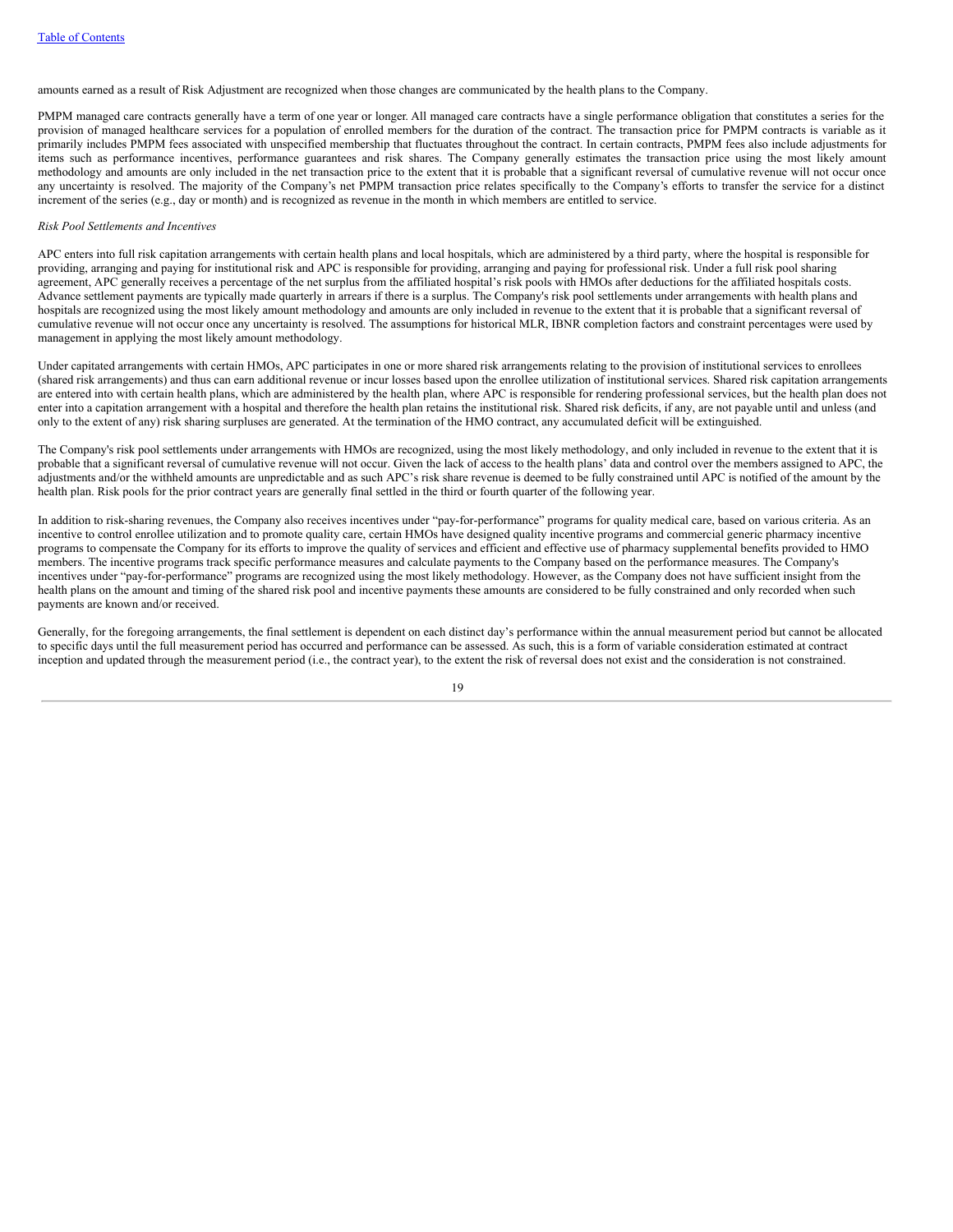#### *NGACO AIPBP Revenue*

APAACO and CMS entered into a NGACO Model Participation Agreement (the "Participation Agreement") with an initial term oftwo performance years through December 31, 2018, which term was extended for two additional renewal years.

For each performance year, the Company must submit to CMS its selections for risk arrangement; the amount of the profit/loss cap; alternative payment mechanism; benefits enhancements, if any; and its decision regarding voluntary alignment under the NGACO Model. The Company must obtain CMS consent before voluntarily discontinuing any benefit enhancement during a performance year.

Under the NGACO Model, CMS aligns beneficiaries to the Company to manage (direct care and pay providers) based on a budgetary benchmark established with CMS. The Company is responsible for managing medical costs for these beneficiaries. The beneficiaries will receive services from physicians and other medical service providers that are both in-network and out-of-network. The Company receives capitation from CMS on a monthly basis to pay claims from in-network providers. The Company records such capitation received from CMS as revenue as the Company is primarily responsible and liable for managing the patient care and for satisfying provider obligations, is assuming the credit risk for the services provided by in-network providers through its arrangement with CMS, and has control of the funds, the services provided and the process by which the providers are ultimately paid. Claims from out-of-network providers are processed and paid by CMS and the Company's shared savings or losses in managing the services provided by out-of-network providers are generally determined on an annual basis after reconciliation with CMS. Pursuant to the Company's risk share agreement with CMS, the Company will be eligible to receive the savings or be liable for the deficit according to the budget established by CMS based on the Company's efficiency in managing how the beneficiaries aligned to the Company by CMS are served by in-network and out-of-network providers. The Company's savings or losses on providing such services are both capped by CMS, and are subject to significant estimation risk, whereby payments can vary significantly depending upon certain patient characteristics and other variable factors. Accordingly, the Company recognizes such surplus or deficit upon substantial completion of reconciliation and determination of the amounts. The Company records NGACO capitation revenues monthly. Excess over claims paid, plus an estimate for the related IBNR (see Note 8), monthly capitation received are deferred and recorded as a liability until actual claims are paid or incurred. CMS will determine if there were any excess capitation paid for the performance year and the excess is refunded to CMS.

For each performance year, CMS pays the Company in accordance with the alternative payment mechanism, if any, for which CMS has approved the Company; the risk arrangement for which the Company has been approved by CMS; and as otherwise provided in the Participation Agreement. Following the end of each performance year and at such other times as may be required under the Participation Agreement, CMS will issue a settlement report to the Company setting forth the amount of any shared savings or shared losses and the amount of other monies. If CMS owes the Company shared savings or other monies, CMS shall pay the Company in full within 30 days after the date on which the relevant settlement report is deemed final, except as provided in the Participation Agreement. If the Company owes CMS shared losses or other monies owed as a result of a final settlement, the Company shall pay CMS in full within 30 days after the relevant settlement report is deemed final. If the Company fails to pay the amounts due to CMS in full within 30 days after the date of a demand letter or settlement report, CMS shall assess simple interest on the unpaid balance at the rate applicable to other Medicare debts under current provisions of law and applicable regulations. In addition, CMS and the U.S. Department of the Treasury may use any applicable debt collection tools available to collect any amounts owed by the Company.

The Company participates in the AIPBP track of the NGACO Model. Under the AIPBP track, CMS estimates the total annual expenditures for APAACO's assigned patients and pays that projected amount to the Company in monthly installments, and the Company is responsible for all Part A and Part B costs for in-network participating providers and preferred providers contracted by the Company to provide services to the assigned patients.

As APAACO does not have sufficient insight into the financial performance of the shared risk pool with CMS because of unknown factors related to IBNR, risk adjustment factors, stop loss provisions, among other factors, an estimate cannot be developed. Due to these limitations, APAACO cannot determine the amount of surplus or deficit that will likely be recognized in the future and therefore this shared risk pool revenue is considered fully constrained.

For performance year 2020, the Company continues to receive monthly AIPBP payments at a rate of approximately\$7.5 million per month from CMS, and will need to continue to comply with all terms and conditions in the Participation Agreement and various regulatory requirements to be eligible to participate in the AIPBP mechanism and/or NGACO Model. The Company has received approximately \$22.6 million in total AIPBP payments for the three months ended March 31, 2020 of which \$21.9 million has been recognized as revenue. The Company also recorded assets of approximately \$8.5 million related to IBNR during the three months ended March 31, 2020 and \$3.2 million related to final settlement of the 2018 performance year. These balances are included in "Other receivables" in the accompanying consolidated balance sheets.

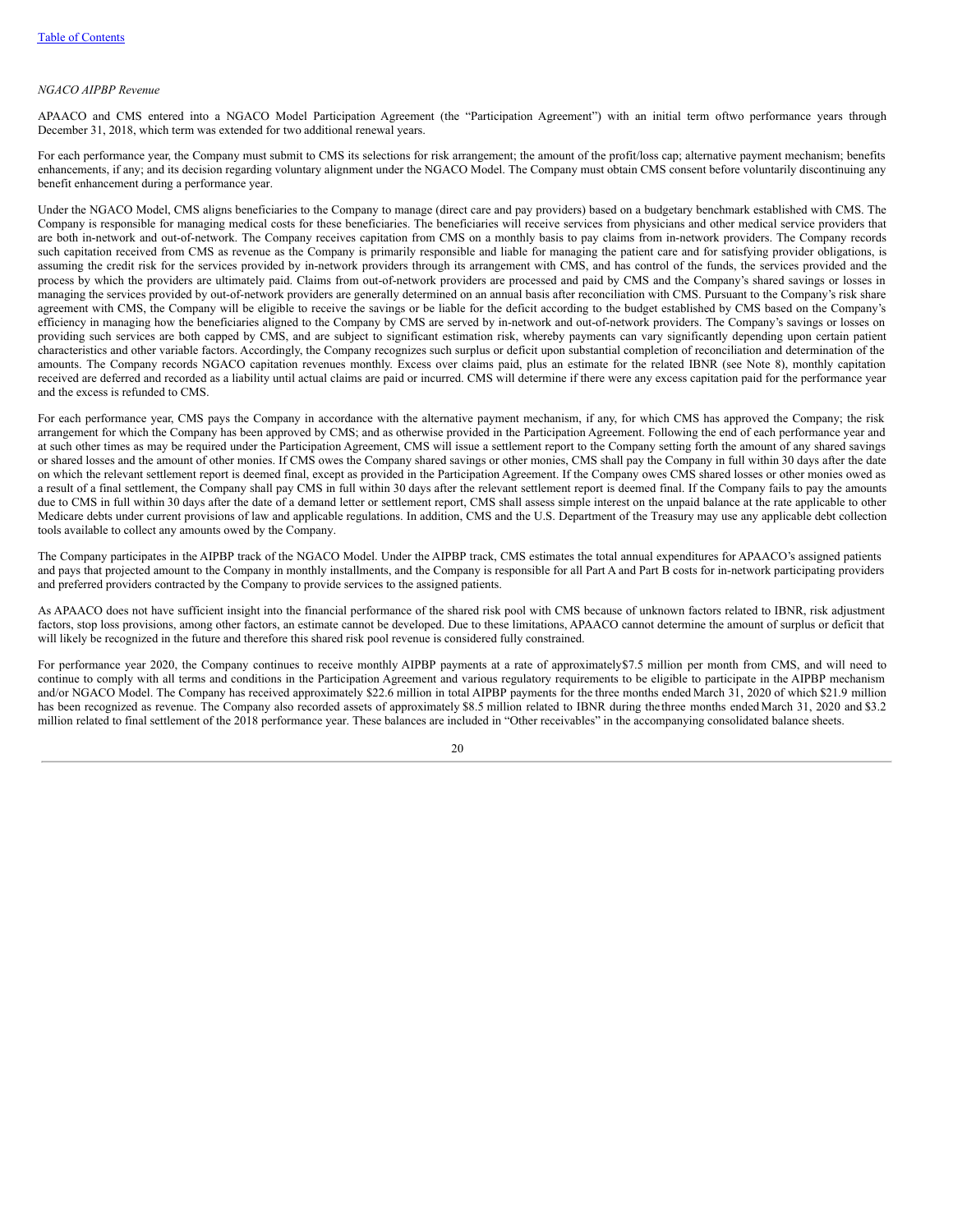#### *Management Fee Income*

Management fee income encompasses fees paid for management, physician advisory, healthcare staffing, administrative and other non-medical services provided by the Company to IPAs, hospitals and other healthcare providers. Such fees may be in the form of billings at agreed-upon hourly rates, percentages of revenue or fee collections, or amounts fixed on a monthly, quarterly or annual basis. The revenue may include variable arrangements measuring factors such as hours staffed, patient visits or collections per visit against benchmarks, and, in certain cases, may be subject to achieving quality metrics or fee collections. The Company recognizes such variable supplemental revenues in the period when such amounts are determined to be fixed and therefore contractually obligated as payable by the customer under the terms of the applicable agreement.

The Company provides a significant service of integrating the services selected by the Company's clients into one overall output for which the client has contracted. Therefore, such management contracts generally contain a single performance obligation. The nature of the Company's performance obligation is to stand ready to provide services over the contractual period. Also, the Company's performance obligation forms a series of distinct periods of time over which the Company stands ready to perform. The Company's performance obligation is satisfied as the Company completes each period's obligations.

Consideration from management contracts is variable in nature because the majority of the fees are generally based on revenue or collections, which can vary from period to period. The Company has control over pricing. Contractual fees are invoiced to the Company's clients generally monthly and payment terms are typically due within 30 days. The variable consideration in the Company's management contracts meets the criteria to be allocated to the distinct period of time to which it relates because (i) it is due to the activities performed to satisfy the performance obligation during that period and (ii) it represents the consideration to which the Company expects to be entitled.

The Company's management contracts generally have long terms (e.g., 10 years), although they may be terminated earlier under the terms of the applicable contracts. Since the remaining variable consideration will be allocated to a wholly unsatisfied promise that forms part of a single performance obligation recognized under the series guidance, the Company has applied the optional exemption to exclude disclosure of the allocation of the transaction price to remaining performance obligations.

#### *Fee-for-Services Revenue*

FFS revenue represents revenue earned under contracts in which the Company bills and collects the professional component of charges for medical services rendered by the Company's contracted physicians and employed physicians. Under the FFS arrangements, the Company bills the hospitals and third-party payors for the physician staffing and further bills patients or their third-party payors for patient care services provided and receives payment. FFS revenue related to the patient care services is reported net of contractual allowances and policy discounts and are recognized in the period in which the services are rendered to specific patients. All services provided are expected to result in cash flows and are therefore reflected as net revenue in the consolidated financial statements. The recognition of net revenue (gross charges less contractual allowances) from such services is dependent on such factors as proper completion of medical charts following a patient visit, the forwarding of such charts to the Company's billing center for medical coding and entering into the Company's billing system and the verification of each patient's submission or representation at the time services are rendered as to the payor(s) responsible for payment of such services. Revenue is recorded based on the information known at the time of entering of such information into the Company's billing systems, as well as an estimate of the revenue associated with medical services.

The Company is responsible for confirming member eligibility, performing program utilization review, potentially directing payment to the provider and accepting the financial risk of loss associated with services rendered, as specified within the Company's client contracts. The Company has the ability to adjust contractual fees with clients and possess the financial risk of loss in certain contractual obligations. These factors indicate the Company is the principal and, as such, the Company records gross fees contracted with clients in revenues.

Consideration from FFS arrangements is variable in nature because fees are based on patient encounters, credits due to clients and reimbursement of provider costs, all of which can vary from period to period. Patient encounters and related episodes of care and procedures qualify as distinct goods and services, provided simultaneously together with other readily available resources, in a single instance of service, and thereby constitute a single performance obligation for each patient encounter and, in most instances, occur at readily determinable transaction prices. As a practical expedient, the Company adopted a portfolio approach for the FFS revenue stream to group together contracts with similar characteristics and analyze historical cash collections trends. The contracts within the portfolio share the characteristics conducive to ensuring that the results do not materially differ under the new standard if it were to be applied to individual patient contracts related to each patient encounter. Accordingly, there was no change in the Company's method to recognize revenue under ASC 606 *Revenue from Contracts with Customers*("ASC 606") from the previous accounting guidance.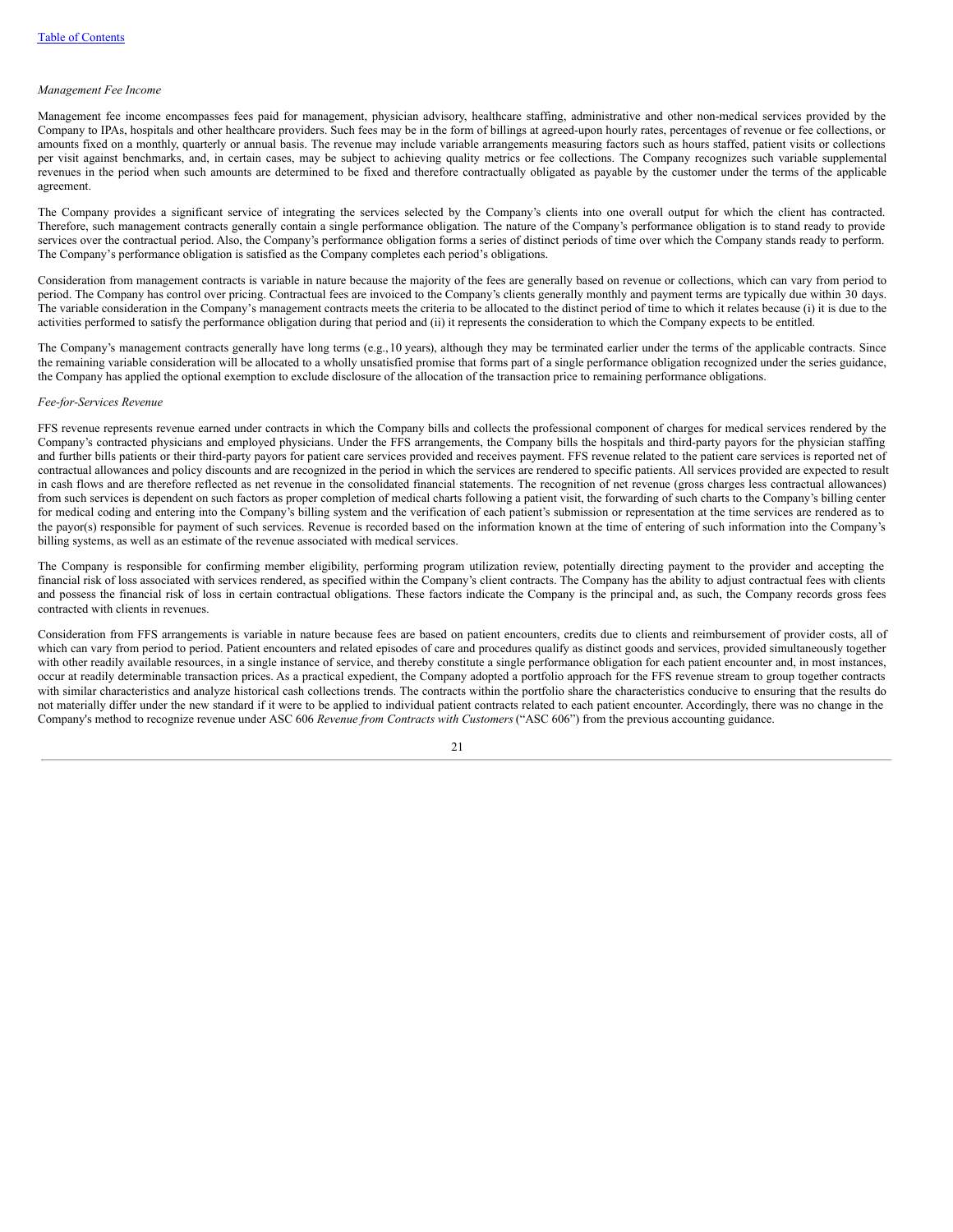Estimating net FFS revenue is a complex process, largely due to the volume of transactions, the number and complexity of contracts with payors, the limited availability at times of certain patient and payor information at the time services are provided, and the length of time it takes for collections to fully mature. These expected collections are based on fees and negotiated payment rates in the case of third-party payors, the specific benefits provided for under each patient's healthcare plans, mandated payment rates in the case of Medicare and Medicaid programs, and historical cash collections (net of recoveries) in combination with expected collections from third party payors.

The relationship between gross charges and the transaction price recognized is significantly influenced by payor mix, as collections on gross charges may vary significantly, depending on whether and with whom the patients the Company provides services to in the period are insured and the Company's contractual relationships with those payors. Payor mix is subject to change as additional patient and payor information is obtained after the period services are provided. The Company periodically assesses the estimates of unbilled revenue, contractual adjustments and discounts, and payor mix by analyzing actual results, including cash collections, against estimates. Changes in these estimates are charged or credited to the consolidated statements of income in the period that the assessment is made. Significant changes in payor mix, contractual arrangements with payors, specialty mix, acuity, general economic conditions and health care coverage provided by federal or state governments or private insurers may have a significant impact on estimates and significantly affect the results of operations and cash flows.

#### *Contract Assets*

Typically, revenues and receivables are recognized once the Company has satisfied its performance obligation. Accordingly, the Company's contract assets are comprised of receivables and receivables – related parties.

The Company's billing and accounting systems provide historical trends of cash collections and contractual write-offs, accounts receivable agings and established fee adjustments from third-party payors. These estimates are recorded and monitored monthly as revenues are recognized. The principal exposure for uncollectible fee for service visits is from self-pay patients and, to a lesser extent, for co-payments and deductibles from patients with insurance.

#### *Contract Liabilities (Deferred Revenue)*

Contract liabilities are recorded when cash payments are received in advance of the Company's performance, or in the case of the Company's NGACO, the excess of AIPBP capitation received and the actual claims paid or incurred. The Company's contract liability balance was \$0.7 million and \$8.9 million as of March 31, 2020 and December 31, 2019, respectively, and is presented within "Accounts payable and accrued expenses" in the accompanying consolidated balance sheets. During thethree months ended March 31, 2020, \$0.4 million of the Company's contract liability accrued in 2019 has been recognized as revenue and \$8.5 million was repaid back to CMS for AIPBP capitation received and not earned.

#### *Other Financial Information*

In March 2020, the Company made a deposit of \$4.0 million for future investment opportunities. The investment was made with cash strictly related to the APC excluded assets that was generated from the series of transactions with AP-AMH. The deposit is included in "Other assets" in the accompanying consolidated balance sheets.

#### *Income Taxes*

Federal and state income taxes are computed at currently enacted tax rates less tax credits using the asset and liability method. Deferred taxes are adjusted both for items that do not have tax consequences and for the cumulative effect of any changes in tax rates from those previously used to determine deferred tax assets or liabilities. Tax provisions include amounts that are currently payable, changes in deferred tax assets and liabilities that arise because of temporary differences between the timing of when items of income and expense are recognized for financial reporting and income tax purposes, changes in the recognition of tax positions and any changes in the valuation allowance caused by a change in judgment about the realizability of the related deferred tax assets. A valuation allowance is established when necessary to reduce deferred tax assets to amounts expected to be realized.

The Company uses a recognition threshold of more-likely-than-not and a measurement attribute on all tax positions taken or expected to be taken in a tax return in order to be recognized in the consolidated financial statements. Once the recognition threshold is met, the tax position is then measured to determine the actual amount of benefit to recognize in the consolidated financial statements.

#### *Share-Based Compensation*

The Company maintains a stock-based compensation program for employees, non-employees, directors and consultants. The value of share-based awards such as options is recognized as compensation expense on a cumulative straight-line basis over the vesting

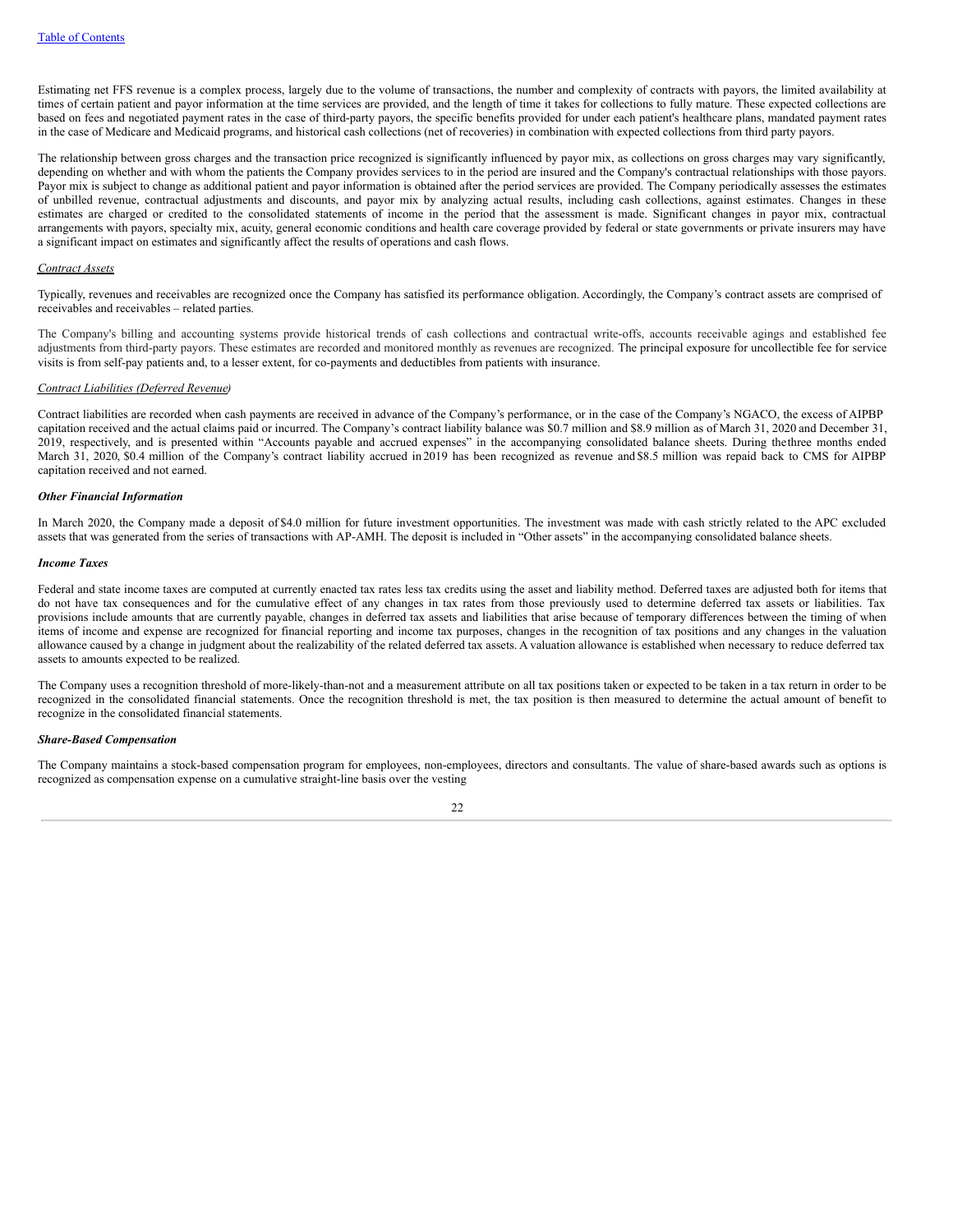period of the awards, adjusted for expected forfeitures. From time to time, the Company issues shares of its common stock to its employees, directors and consultants, which shares may be subject to the Company's repurchase right (but not obligation) that lapses based on time-based and performance-based vesting schedules.

The Company accounts for share-based awards granted to persons other than employees and directors under ASC 505-50*Equity-Based Payments to Non-Employees*. As such the fair value of such shares of stock is periodically remeasured using an appropriate valuation model and income or expense is recognized over the vesting period.

#### *Basic and Diluted Earnings Per Share*

Basic earnings per share is computed by dividing net income attributable to holders of the Company's common stock by the weighted average number of shares of common stock outstanding during the periods presented. Diluted earnings per share is computed using the weighted average number of shares of common stock outstanding, plus the effect of dilutive securities outstanding during the periods presented, using the treasury stock method. Refer to Note 14 for a discussion of shares treated as treasury shares for accounting purposes.

### *Noncontrolling Interests*

The Company consolidates entities in which the Company has a controlling financial interest. The Company consolidates subsidiaries in which the Company holds, directly or indirectly, more than 50% of the voting rights, and VIEs in which the Company is the primary beneficiary. Noncontrolling interests represent third-party equity ownership interests (including certain VIEs) in the Company's consolidated entities. The amount of net income attributable to noncontrolling interests is disclosed in the consolidated statements of income.

#### *Mezzanine Equity*

Pursuant to APC's shareholder agreements, in the event of a disqualifying event, as defined in the agreements, APC could be required to repurchase the shares from the respective shareholders based on certain triggers outlined in the shareholder agreements. As the redemption feature of the shares is not solely within the control of APC, the equity of APC does not qualify as permanent equity and has been classified as mezzanine or temporary equity. Accordingly, the Company recognizes noncontrolling interests in APC as mezzanine equity in the consolidated financial statements. As of March 31, 2020 and December 31, 2019, APC's shares were not redeemable, nor was it probable the shares would become redeemable.

#### *Recent Accounting Pronouncements*

In June 2016, the FASB issued Accounting Standards Update ("ASU") No. 2016-13,*Financial Instruments-Credit Losses (Topic 326)-Measurement of Credit Losses on Financial Instruments* ("ASU 2016-13"). The new standard requires entities to measure all expected credit losses for financial assets held at the reporting date based on historical experience, current conditions and reasonable and supportable forecasts. ASU 2016-13 became effective for fiscal years beginning after December 15, 2019, with early adoption permitted. The Company adopted ASU 2016-13 on January 1, 2020. The adoption of ASU 2016-13 did not have a material impact on the consolidated financial statements.

In October 2018, the FASB issued ASU No. 2018-17, Consolidation (Topic 810): Targeted Improvements to Related Party Guidance for Variable Interest Entities ("ASU 2018-17"). This ASU reduces the cost and complexity of financial reporting associated with consolidation of VIEs. A VIE is an organization in which consolidation is not based on a majority of voting rights. The new guidance supersedes the private company alternative for common control leasing arrangements issued in 2014 and expands it to all qualifying common control arrangements. The amendments in this ASU became effective for fiscal years beginning after December 15, 2019, and interim periods within those fiscal years. The Company adopted ASU 2018-17 on January 1, 2020. The adoption of ASU 2018-17 did not have a material impact on the consolidated financial statements.

In December 2019, the FASB issued ASU No. 2019-12.*Income Taxes (Topic 740): Simplifying the Accounting for Income Taxes*("ASU 2019-12"). This ASU simplifies the accounting for income taxes by eliminating certain exceptions to the guidance in ASC 740 *Income Taxes*related to the approach for intraperiod tax allocation, the methodology for calculating income taxes in an interim period and the recognition of deferred tax liabilities for outside basis differences. The amendments in this ASU are effective for fiscal years beginning after December 15, 2020, and interim periods within those fiscal years. The Company is currently assessing the impact that the adoption of ASU 2019-12 will have on the Company's consolidated financial statements.

In January 2020, the FASB issued ASU No. 2020-01 *Investments - Equity Securities (Topic 321)*, *Investments - Equity Method and Joint Ventures (Topic 323)*, and *Derivatives and Hedging (Topic 815)* ("ASU 2020-01"). This ASU clarifies the interaction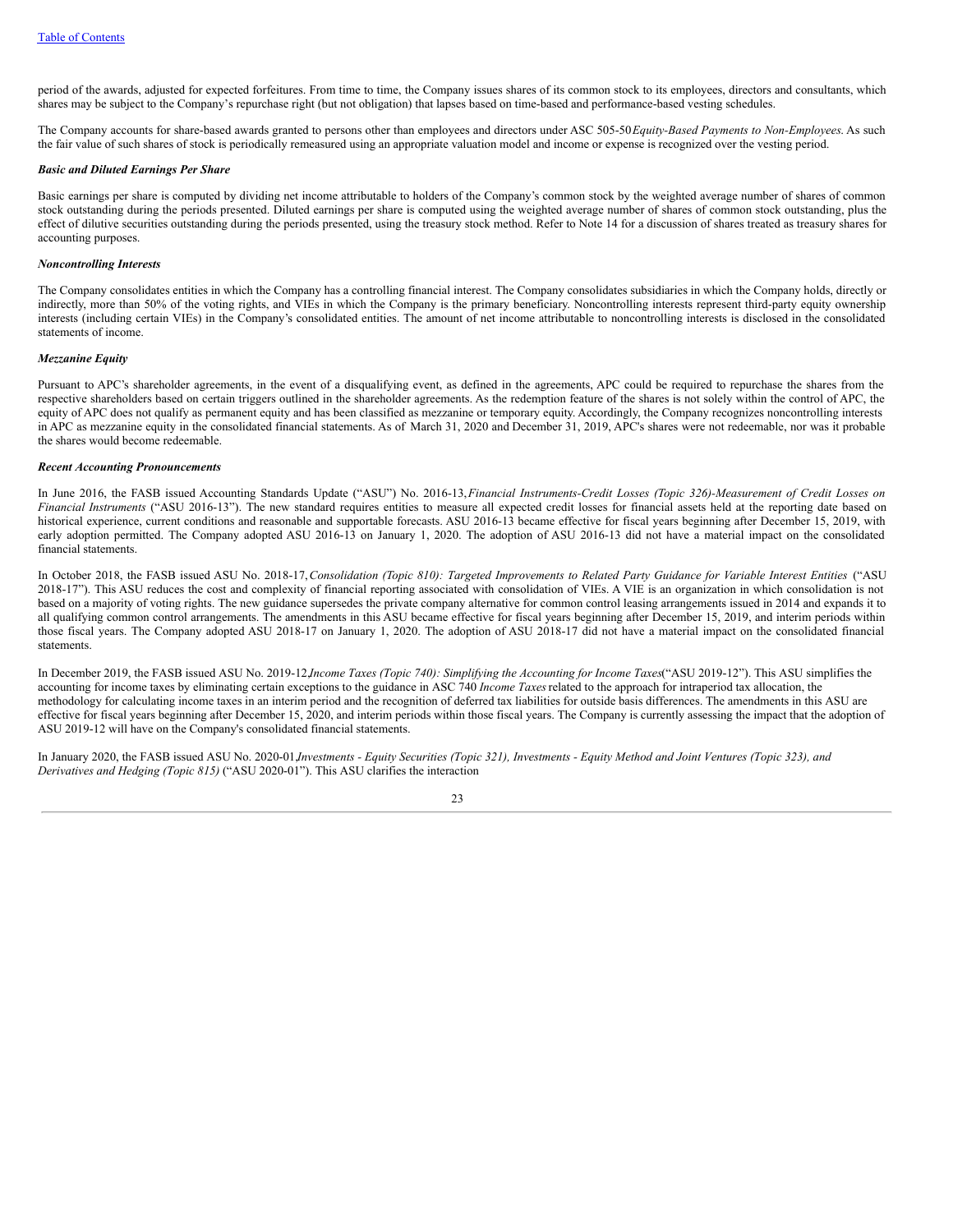between accounting for equity securities, equity method investments and certain derivative instruments. This amendment in this ASU are effective for fiscal years beginning after December 15, 2020, and interim periods within those fiscal years. The Company is currently assessing the impact that the adoption of ASU 2020-01 will have on the Company's consolidation financial statements.

Other than the standards discussed above, there have been no other new accounting pronouncements that have significance, or potential significance, to the Company's financial position, results of operations and cash flows.

#### **3. Business Combination and Goodwill**

## *Alpha Care Medical Group*

On May 31, 2019, APC and APC-LSMA completed their acquisition of 100% of the capital stock of Alpha Care from Dr. Kevin Tyson for an aggregate purchase price of approximately \$45.1 million in cash, subject to post-closing adjustments. As part of the transaction the Company deposited\$2.0 million into an escrow account for potential post-closing adjustments. As of March 31, 2020 no post-closing adjustment is expected to be paid to Dr. Tyson and the full amount of the escrow account is expected to be returned to the Company. As such, the escrow amount is presented within prepaid expenses and other current assets in the accompanying consolidated balance sheets.

The following table summarizes the estimated fair values of the assets acquired and liabilities assumed, as of the acquisition date (in thousands):

|                                        | <b>Balance Sheet</b> |          |  |
|----------------------------------------|----------------------|----------|--|
| <b>Assets acquired</b>                 |                      |          |  |
| Cash and cash equivalents              | S                    | 3,569    |  |
| Accounts receivable, net               |                      | 10,336   |  |
| Other current assets                   |                      | 4,342    |  |
| Network relationship intangible assets |                      | 22,636   |  |
| Goodwill                               |                      | 28,585   |  |
| Accounts payable                       |                      | (2,758)  |  |
| Deferred tax liabilities               |                      | (6, 334) |  |
| Medical liabilities                    |                      | (15,320) |  |
| Net assets acquired                    |                      | 45,056   |  |
|                                        |                      |          |  |
| Cash paid                              | ¢<br>ъ.              | 45,056   |  |

#### *Accountable Health Care, IPA*

On August 30, 2019, APC and APC-LSMA, acquired the remaining outstanding shares of capital stock (comprising 75%) in Accountable Health Care in exchange for \$7.3 million. In addition to the payment of \$7.3 million APC assumed all assets and liabilities of Accountable Health Care, including loans payable to NMM and APC of\$15.4 million, which have been eliminated upon consolidation and contributed the 25% investment totaling \$2.4 million, total purchase price was \$25.1 million (see Note 5).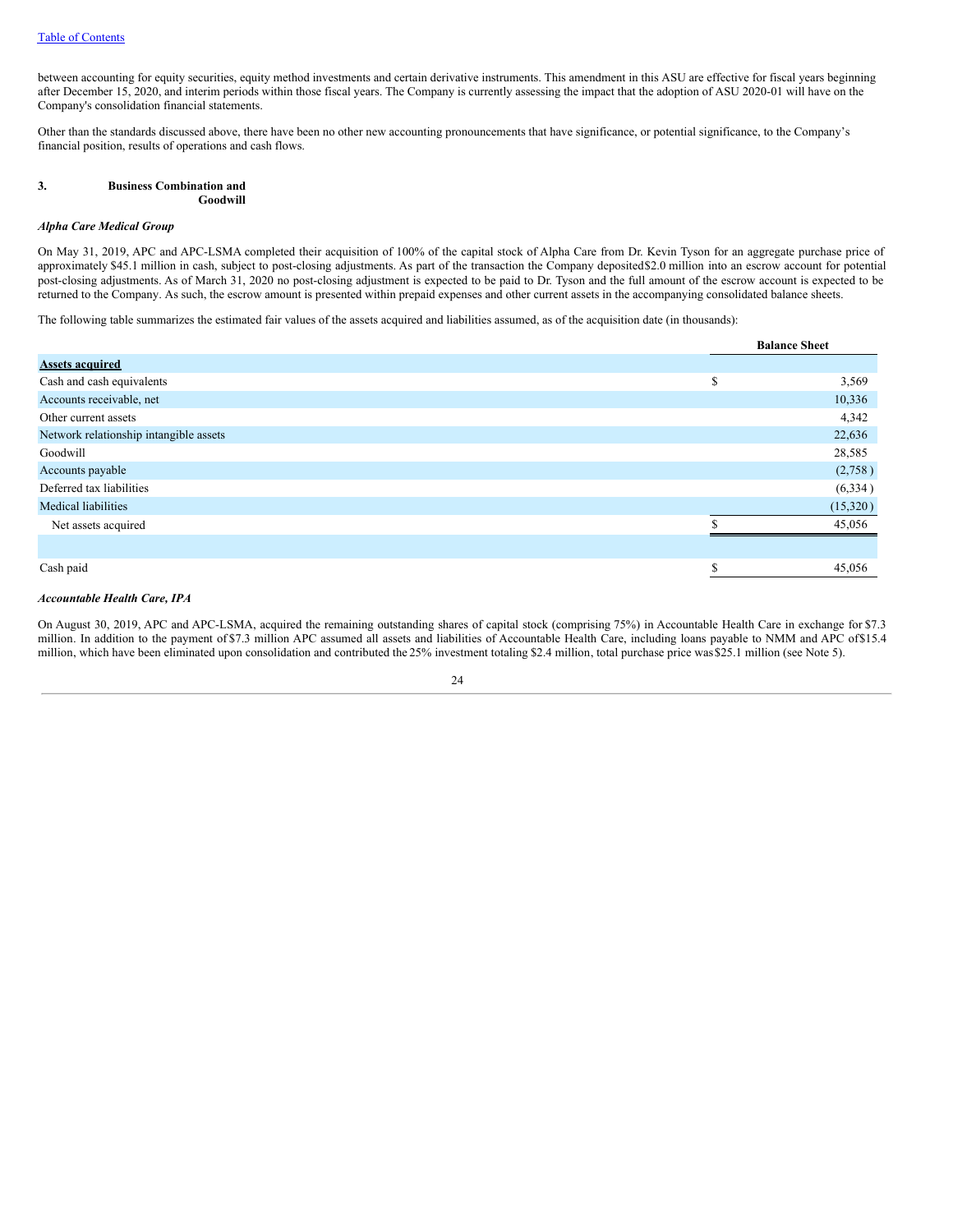The following table summarizes the estimated fair values of the assets acquired and liabilities assumed, as of the acquisition date (in thousands):

|                                        |    | <b>Balance Sheet</b> |
|----------------------------------------|----|----------------------|
| <b>Assets acquired</b>                 |    |                      |
| Cash and cash equivalents              | \$ | 582                  |
| Accounts receivable, net               |    | 5,150                |
| Other current assets                   |    | 198                  |
| Network relationship intangible assets |    | 11,411               |
| Goodwill                               |    | 23,052               |
| Accounts payable                       |    | (3,245)              |
| Medical liabilities                    |    | (12, 154)            |
| Subordinated loan                      |    | (15,327)             |
| Net asset acquired                     |    | 9,667                |
|                                        |    |                      |
| Equity investment contributed          | S  | 2,417                |
| Cash paid                              |    | 7,250                |

The Company acquired AMG in September 2019 for total consideration of \$1.6 million, of which \$0.4 million was in the form of APC common stock. The business combination did not meet the quantitative thresholds to require separate disclosures based on the Company's consolidated net assets, investments and net income.

The acquisitions were accounted for under the acquisition method of accounting. The fair value of the consideration for the acquired company was allocated to acquired tangible and intangible assets and liabilities based upon their fair values. The excess of the purchase consideration over the fair value of the net tangible and identifiable intangible assets acquired was recorded as goodwill. The determination of the fair value of assets and liabilities acquired requires the Company to make estimates and use valuation techniques when market value is not readily available. The results of operations of the company acquired have been included in the Company's financial statements from the date of acquisition. Transaction costs associated with business acquisitions are expensed as they are incurred.

At the time of acquisition, the Company estimates the amount of the identifiable intangible assets based on a valuation and the facts and circumstances available at the time. The Company determines the final value of the identifiable intangible assets as soon as information is available, but not more than 12 months from the date of acquisition.

Goodwill is not deductible for tax purposes.

The change in the carrying value of goodwill for thethree months ended March 31, 2020 was as follows (in thousands);

| Balance, January 1, 2020 |  | 238,505 |
|--------------------------|--|---------|
| Adjustments              |  | 34      |
|                          |  |         |
| Balance, March 31, 2020  |  | 238,539 |
|                          |  |         |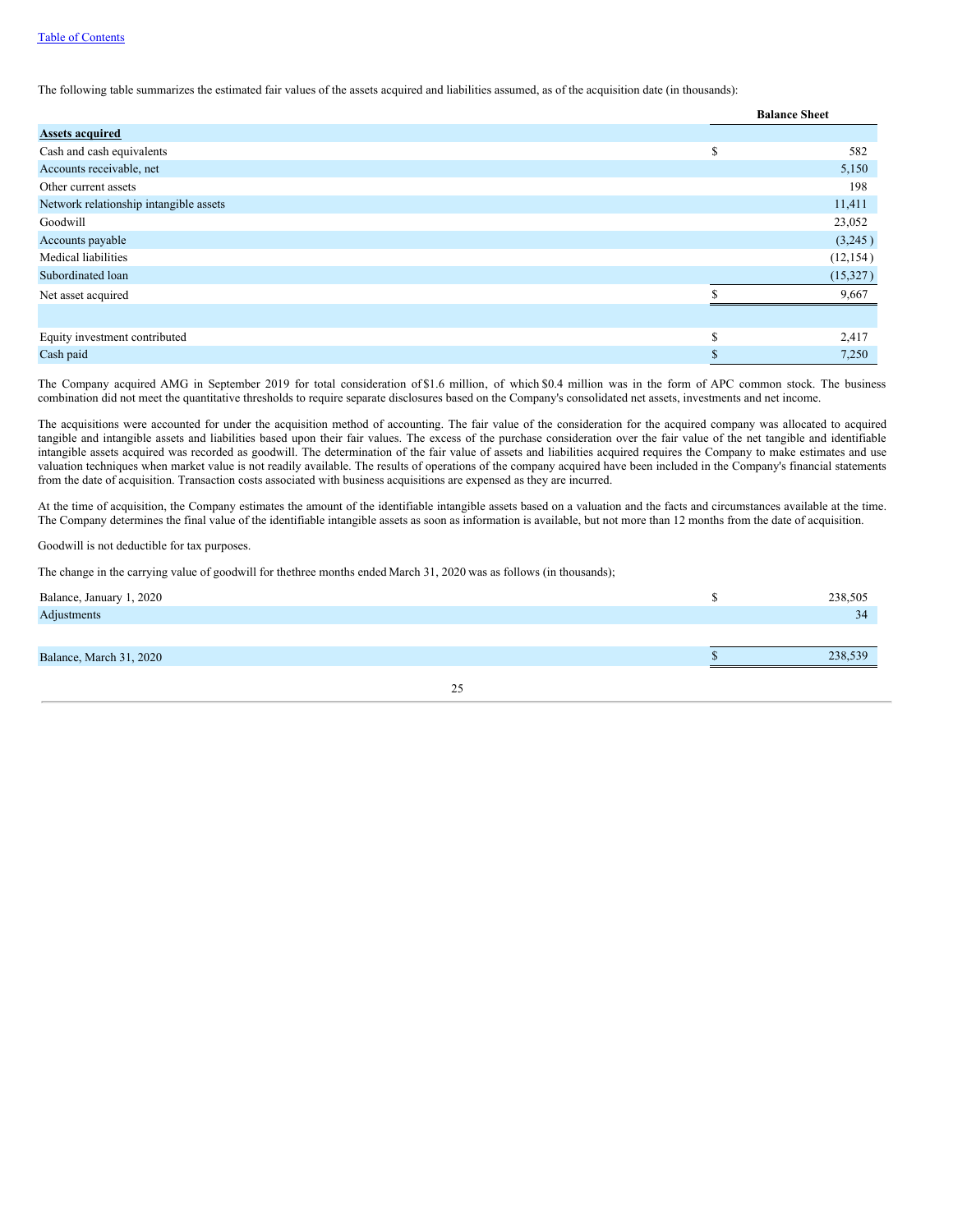#### **4. Intangible Assets, Net**

At March 31, 2020, the Company's intangible assets, net, consisted of the following (in thousands):

|                              | <b>Useful</b><br>Life<br>(Years) | <b>Gross</b><br>March 31,<br>2020 | Accumulated<br>Amortization | <b>Net</b><br>March 31,<br>2020 |
|------------------------------|----------------------------------|-----------------------------------|-----------------------------|---------------------------------|
| Amortized intangible assets: |                                  |                                   |                             |                                 |
| Network relationships        | $11 - 15$                        | 143,930                           | (63, 831)                   | 80,099                          |
| Management contracts         | 15                               | 22,832                            | (10,206)                    | 12,626                          |
| Member relationships         | 12                               | 6,696                             | (2,573)                     | 4,123                           |
| Patient management platform  |                                  | 2,060                             | (961)                       | 1,099                           |
| Trade name/trademarks        | 20                               | 1,011                             | (118)                       | 893                             |
|                              |                                  | 176,529                           | (77,689)                    | 98.840                          |

At December 31, 2019, the Company's intangible assets, net, consisted of the following (in thousands):

|                              | <b>Useful</b><br>Life<br>(Years) | Gross<br>December 31,<br>2019 | Accumulated<br>Amortization | <b>Net</b><br>December 31,<br>2019 |
|------------------------------|----------------------------------|-------------------------------|-----------------------------|------------------------------------|
| Amortized intangible assets: |                                  |                               |                             |                                    |
| Network relationships        | $11 - 15$                        | 143,930                       | (60, 526)                   | 83,404                             |
| Management contracts         | 15                               | 22,832                        | (9,676)                     | 13,156                             |
| Member relationships         | 12                               | 6,696                         | (2,352)                     | 4,344                              |
| Patient management platform  |                                  | 2,060                         | (858)                       | 1,202                              |
| Trade name/trademarks        | 20                               | 1,011                         | (105)                       | 906                                |
|                              |                                  | 176,529                       | (73, 517)                   | 103,012                            |

Amortization expense was \$4.2 million and \$3.9 million for the three months endedMarch 31, 2020 and 2019, respectively.

Future amortization expense is estimated to be as follows for the years endingDecember 31 (in thousands):

|                                                        |             | Amount |
|--------------------------------------------------------|-------------|--------|
|                                                        |             |        |
| 2020 (excluding the three months ended March 31, 2020) | \$          | 11,856 |
| 2021                                                   |             | 14,524 |
| 2022                                                   |             | 12,673 |
| 2023                                                   |             | 10,842 |
| 2024                                                   |             | 9,830  |
| Thereafter                                             |             | 39,115 |
|                                                        |             |        |
| Total                                                  | $\triangle$ | 98,840 |
|                                                        |             |        |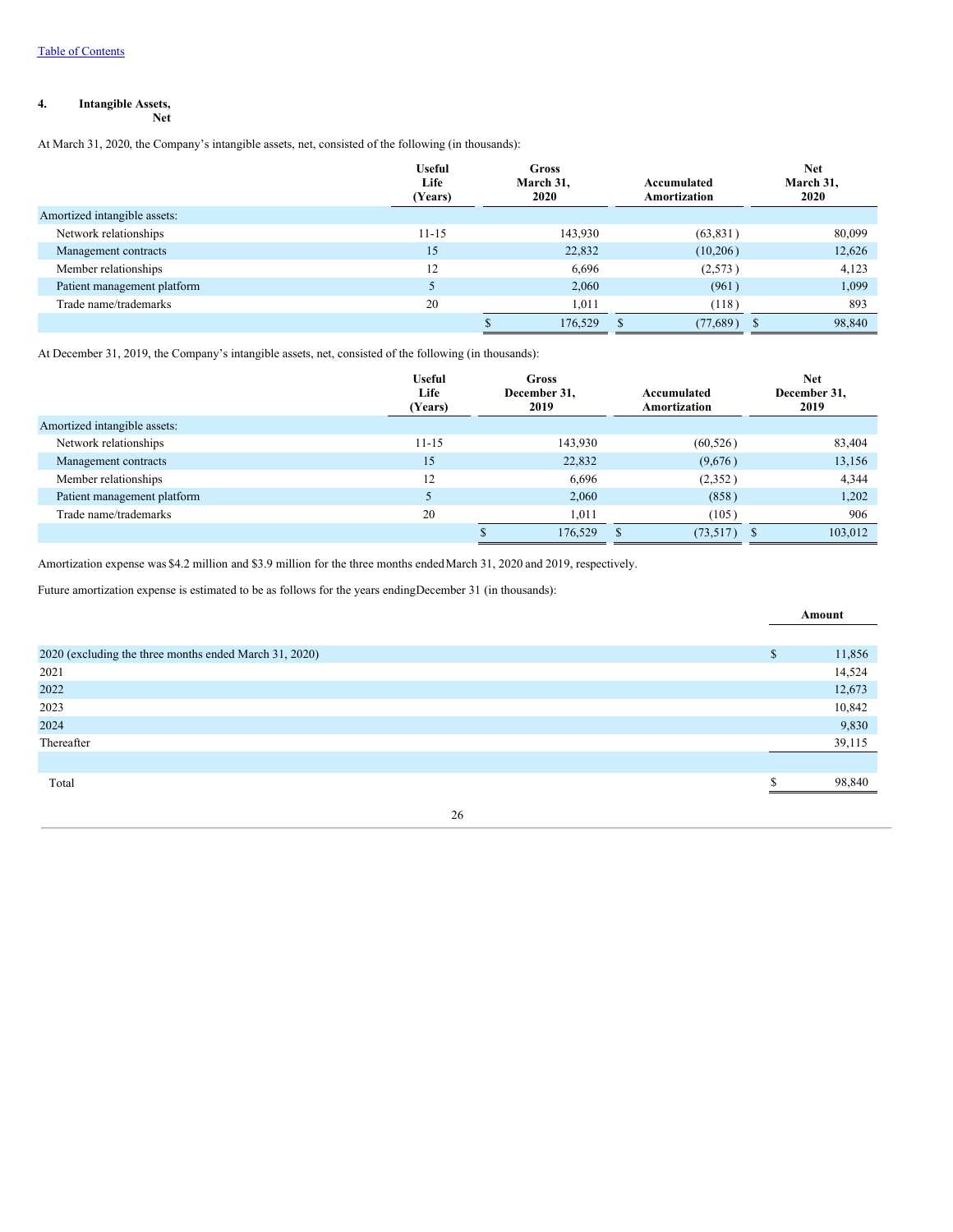#### **5. Investments in Other Entities — Equity Method**

### *Rollforward of Equity Method Investment (in thousands)*

|                                                   | December 31,<br>2019 | <b>Allocation of Income</b><br>(Loss) | <b>Contribution</b>      | March 31.<br>2020 |
|---------------------------------------------------|----------------------|---------------------------------------|--------------------------|-------------------|
| LaSalle Medical Associates – IPA Line of Business | $6,397$ \$           | $(643)$ \$                            | $\overline{\phantom{m}}$ | 5,754             |
| Pacific Medical Imaging & Oncology Center, Inc.   | 1,396                | 87                                    |                          | 1,483             |
| Universal Care, Inc.                              | 1,438                | 2,670                                 |                          | 4,108             |
| Diagnostic Medical Group                          | 2,334                | (5)                                   |                          | 2,329             |
| 531 W. College, LLC – related party               | 16.698               | (111)                                 | 300                      | 16,887            |
| MWN, LLC – related party                          | 164                  | 56                                    | __                       | 220               |
|                                                   | 28,427 \$            | $2,054$ \$                            | 300S                     | 30,781            |

#### *LaSalle Medical Associates —* IPA Line of Business

LMA was founded by Dr. Albert Arteaga in 1996 and currently operates six neighborhood medical centers through its network of more than2,300 PCP and Specialists providers, treating children, adults and seniors in San Bernardino County, California. LMA's patients are primarily served by Medi-Cal and they also accept Blue Cross, Blue Shield, Molina, Care 1st, Health Net and Inland Empire Health Plan. LMA is also an IPA of independently contracted doctors, hospitals and clinics, delivering high-quality care to more than 295,000 patients in Fresno, Kings, Los Angeles, Madera, Riverside, San Bernardino and Tulare Counties. During 2012, APC-LSMA and LMA entered into a share purchase agreement whereby APC-LSMA invested \$5.0 million for a 25% interest in LMA's IPA line of business. NMM has a management services agreement with LMA. APC accounts for its investment in LMA under the equity method as APC has the ability to exercise significant influence, but not control over LMA's operations. For the three months ended March 31, 2020 and 2019, APC recorded losses from this investment of \$0.6 million and \$1.1 million, respectively, in the accompanying consolidated statements of income. The accompanying consolidated balance sheets include the related investment balance of \$5.8 million and \$6.4 million at March 31, 2020 and December 31, 2019, respectively.

LMA's summarized balance sheets at March 31, 2020 and December 31, 2019 and summarized statements of operations for the three months ended March 31, 2020 and 2019 with respect to its IPA line of business are as follows (in thousands):

#### Balance Sheets

|                                                |              | March 31,<br>2020        |              | December 31,<br>2019 |
|------------------------------------------------|--------------|--------------------------|--------------|----------------------|
| <b>Assets</b>                                  |              |                          |              |                      |
|                                                |              |                          |              |                      |
| Cash and cash equivalents                      | $\mathbb{S}$ | $\overline{\phantom{m}}$ | $\mathbb{S}$ | 6,345                |
| Receivables, net                               |              | 8,901                    |              | 5,124                |
| Other current assets                           |              | 3,380                    |              | 3,526                |
| Loan receivable                                |              | 2,250                    |              | 2,250                |
| Restricted cash                                |              | 686                      |              | 683                  |
|                                                |              |                          |              |                      |
| Total assets                                   | $\mathbb{S}$ | 15,217                   | \$           | 17,928               |
|                                                |              |                          |              |                      |
| Liabilities and Stockholders' (Deficit) Equity |              |                          |              |                      |
| Current liabilities                            | \$           | 23,390                   | \$           | 23,530               |
| Stockholders' deficit                          |              | (8,173)                  |              | (5,602)              |
|                                                |              |                          |              |                      |
| Total liabilities and stockholders' deficit    | \$           | 15,217                   | \$           | 17,928               |
|                                                |              |                          |              |                      |

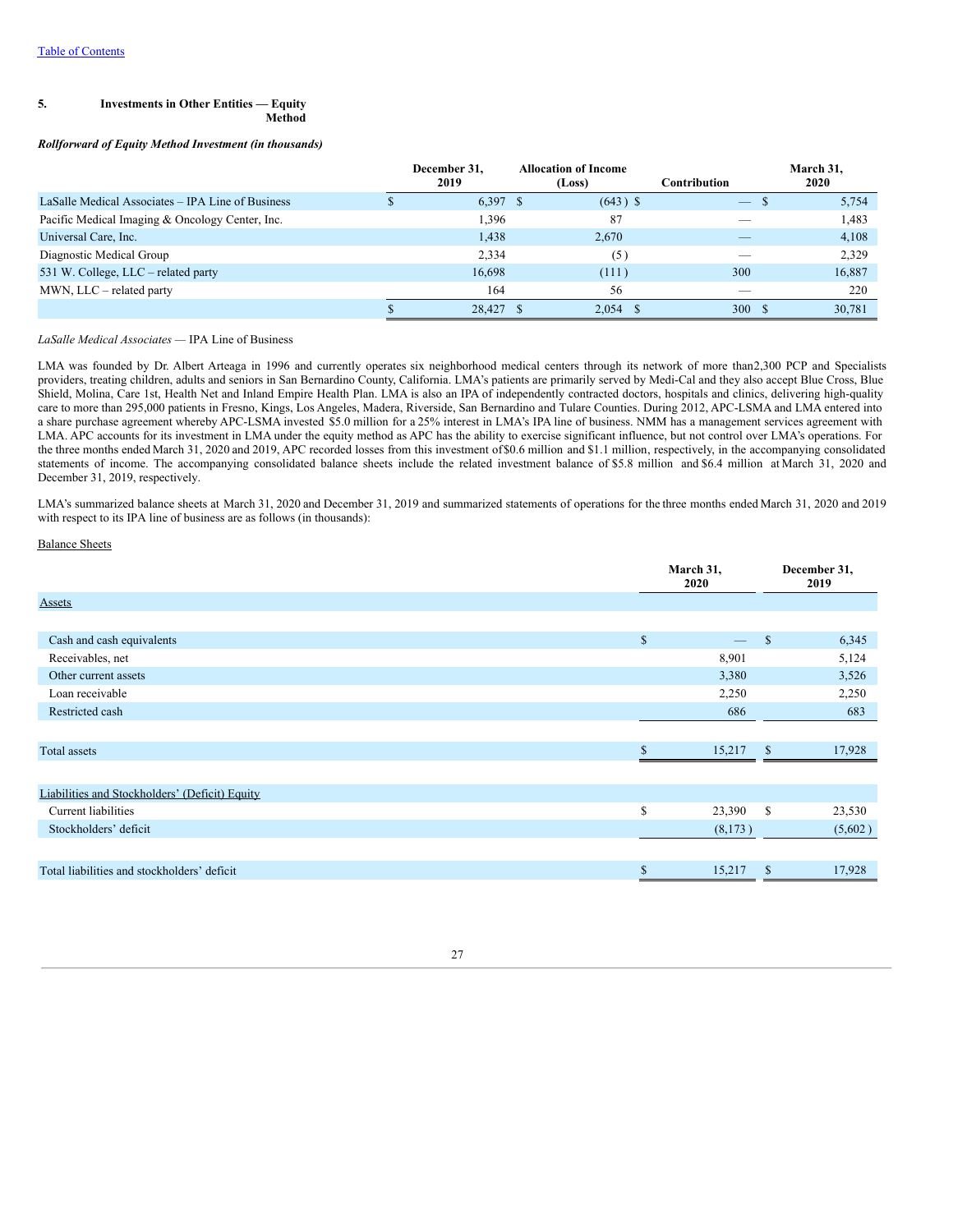#### Statements of Operations

|          |   | Three Months Ended March 31, |    |         |
|----------|---|------------------------------|----|---------|
|          |   | 2020                         |    | 2019    |
|          |   |                              |    |         |
| Revenues | S | 46,304                       | -S | 46,406  |
| Expenses |   | 48,730                       |    | 50,702  |
|          |   |                              |    |         |
| Net loss |   | (2, 426)                     | S  | (4,296) |

#### *Pacific Medical Imaging and Oncology Center, Inc.*

Incorporated in California in 2004, PMIOC provides comprehensive diagnostic imaging services using state-of-the-art technology. PMIOC offers high-quality diagnostic services, such as MRI/MRA, PET/CT, CT, nuclear medicine, ultrasound, digital x-rays, bone densitometry and digital mammography, at its facilities.

In July 2015, APC-LSMA and PMIOC entered into a share purchase agreement whereby APC-LSMA invested\$1.2 million for a 40% ownership interest in PMIOC.

APC and PMIOC have an Ancillary Service Contract together whereby PMIOC provides covered services on behalf of APC to enrollees of the plans of APC. Under the Ancillary Service Contract, APC paid PMIOC fees of approximately \$0.6 million and \$0.7 million, for the three months ended March 31, 2020 and 2019, respectively. APC accounts for its investment in PMIOC under the equity method of accounting as APC has the ability to exercise significant influence, but not control over PMIOC's operations. During the three months ended March 31, 2020 and 2019, APC recorded income from this investment of approximately\$0.1 million and \$0.1 million, respectively, in the accompanying consolidated statements of income and has investment balances of \$1.5 million and \$1.4 million at March 31, 2020 and December 31, 2019, respectively.

#### *Universal Care, Inc.*

UCI is a privately held health plan that has been in operation since 1985. UCI holds a license under the California Knox-Keene Health Care Services Plan Act to operate as a full-service health plan. UCI contracts with CMS under the Medicare Advantage Prescription Drug Program.

On August 10, 2015, UCAP purchased 100,000 shares of UCI class A-2 voting common stock from UCI for\$10.0 million, which shares comprise 48.9% of UCI's total outstanding shares and 50% of UCI's voting common stock. APC accounts for its investment in UCI under the equity method of accounting as APC has the ability to exercise significant influence, but not control over UCI's operations. During the three months ended March 31, 2020 and 2019, the Company recorded income from this investment of approximately \$2.7 million and \$1.0 million, respectively, in the accompanying consolidated statements of income and had investment balances of \$4.1 million and \$1.4 million at March 31, 2020 and December 31, 2019, respectively.

On April 30, 2020, UCAP completed its disposition of its48.9% ownership interest in UCI to Bright for approximately\$69.2 million in cash proceeds (including\$16.5 million as repayment of indebtedness owed to APC), plus non-cash consideration consisting of shares of Bright Health, Inc.'s preferred stock having a stipulated value of approximately \$33.3 million. In addition, pursuant to the terms of the SPA, upon release from escrow, APC is entitled to receive all or that portion of the following escrowed amounts that have not been offset or reserved for claims: (i) cash consideration of approximately \$15.6 million, plus (ii) non-cash consideration consisting of shares of Bright Health, Inc.'s preferred stock having a stipulated value of approximately \$5.9 million (see Note 17).

UCI's balance sheets at March 31, 2020 and December 31, 2019 and statements of income for the three months ended March 31, 2020 and 2019 are as follows (in thousands):

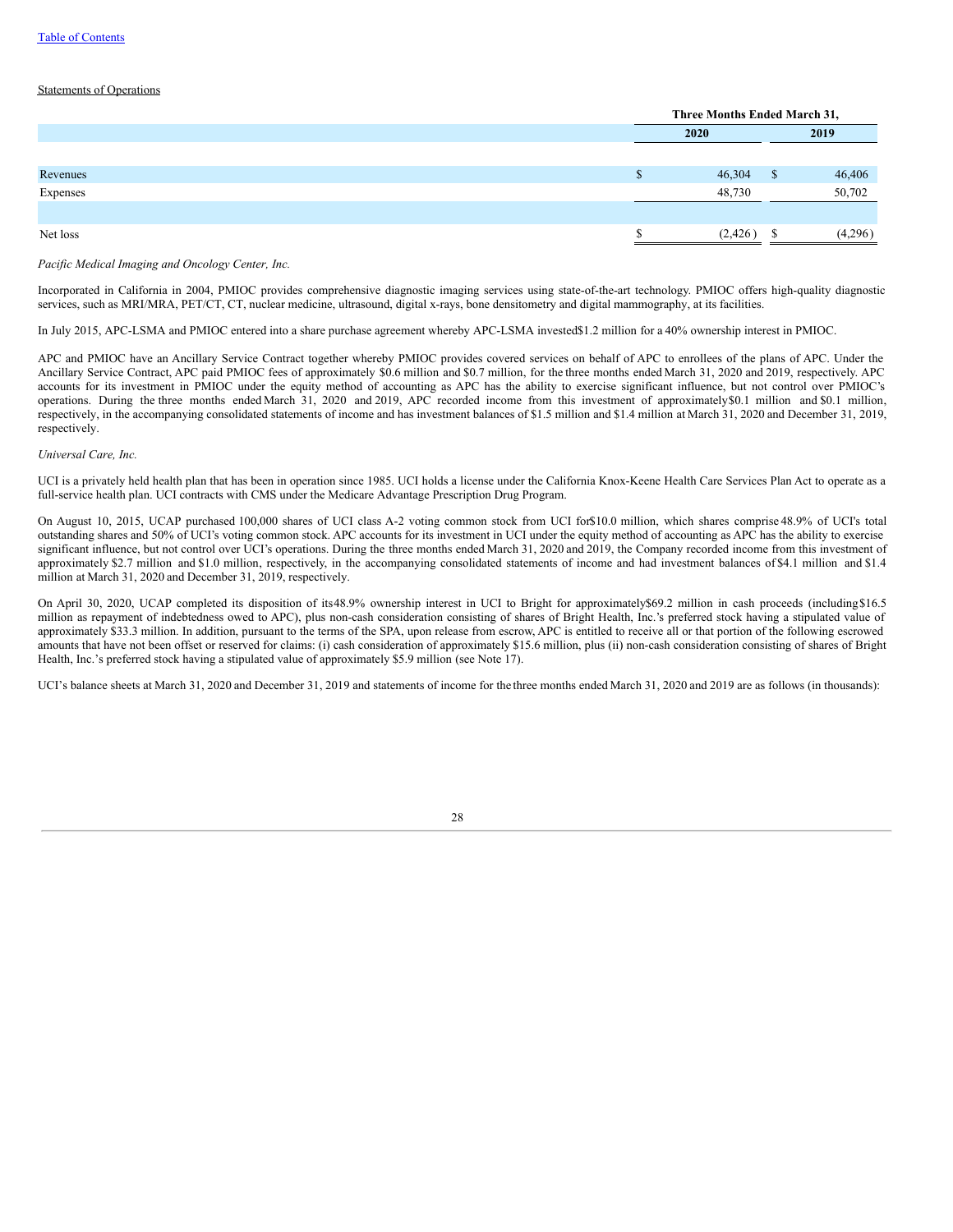#### Table of [Contents](#page-1-0)

#### Balance Sheets

|                                                |               | March 31,<br>2020            | December 31,<br>2019 |           |
|------------------------------------------------|---------------|------------------------------|----------------------|-----------|
| <b>Assets</b>                                  |               |                              |                      |           |
|                                                |               |                              |                      |           |
| Cash                                           | $\mathbb{S}$  | 34,757                       | $\mathbb{S}$         | 33,890    |
| Receivables, net                               |               | 83,454                       |                      | 63,843    |
| Other current assets                           |               | 43,417                       |                      | 38,280    |
| Other assets                                   |               | 885                          |                      | 882       |
| Property and equipment, net                    |               | 4,429                        |                      | 4,021     |
|                                                |               |                              |                      |           |
| <b>Total</b> assets                            | $\mathbb{S}$  | 166,942                      | $\mathbb{S}$         | 140,916   |
| Liabilities and Stockholders' (Deficit) Equity |               |                              |                      |           |
| <b>Current liabilities</b>                     | ${\mathbb S}$ | 148,902                      | $\mathbb S$          | 128,330   |
| Other liabilities                              |               | 33,126                       |                      | 33,133    |
| Stockholders' deficit                          |               | (15,086)                     |                      | (20, 547) |
|                                                |               |                              |                      |           |
| Total liabilities and stockholders' deficit    | <sup>\$</sup> | 166,942                      | \$                   | 140,916   |
| <b>Statements of Income</b>                    |               |                              |                      |           |
|                                                |               | Three Months Ended March 31, |                      |           |
|                                                |               | 2020                         |                      | 2019      |
| Revenues                                       | $\mathbb{S}$  | 146,481                      | $\mathbb S$          | 113,319   |
| Expenses                                       |               | 141,771                      |                      | 111,408   |
| Income before benefit from income taxes        |               | 4,710                        |                      | 1,911     |
| Benefit from income taxes                      |               |                              |                      | (211)     |
|                                                |               |                              |                      |           |
| Net income                                     | \$            | 4,710                        | \$                   | 2,122     |

#### *Diagnostic Medical Group*

In May 2016, David C.P. Chen M.D., individually, and APC-LSMA, entered into a share purchase agreement whereby APC-LSMA acquired a 40% ownership interest in DMG.

APC accounts for its investment in DMG under the equity method of accounting as APC has the ability to exercise significant influence, but not control over DMG's operations. For the three months ended March 31, 2020 and 2019, APC recorded losses and income from this investment of\$5,244 and \$0.2 million, respectively, in the consolidated statements of income. The accompanying consolidated balance sheets include the related investment balances of \$2.3 million as of March 31, 2020 and December 31, 2019, respectively.

#### *531 W. College LLC – Related Party*

In June 2018, College Street Investment LP, a California limited partnership ("CSI"), APC and NMM entered into an operating agreement to govern the limited liability company, 531 W. College, LLC and the conduct of its business, and to specify their relative rights and obligations. CSI, APC and NMM, each owns 50%, 25% and 25%, respectively, of member units based on initial capital contributions of \$16.7 million, \$8.3 million, and \$8.3 million, respectively.

On June 29, 2018, 531 W. College, LLC closed its purchase of a non-operational hospital located in Los Angeles from Societe Francaise De Bienfaisance Mutuelle De Los Angeles, a California nonprofit corporation, for a total purchase price of \$33.3 million. On April 23, 2019, NMM and APC entered into an agreement whereby NMM assigned and APC assumed NMM's 25% membership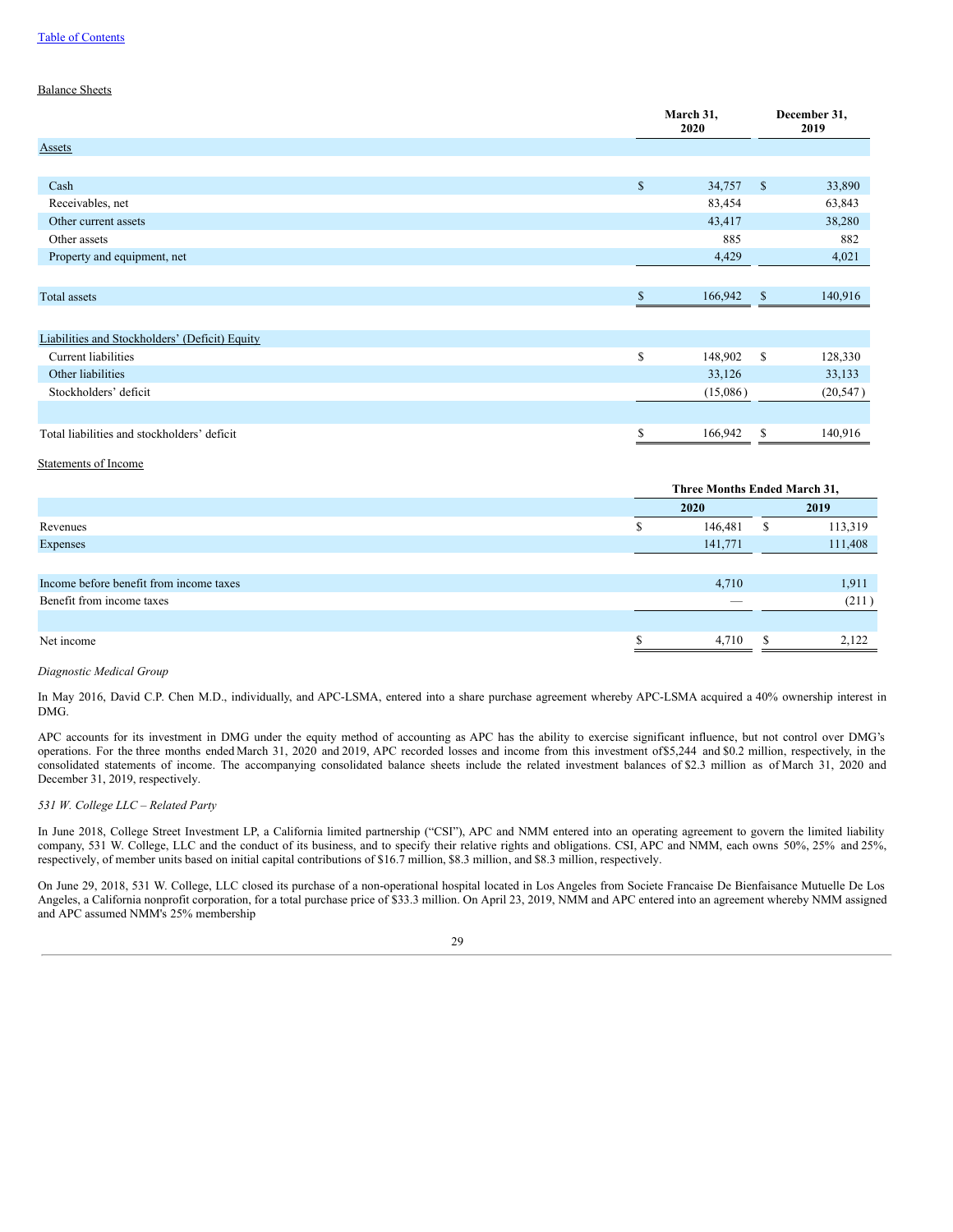interest in 531 W. College, LLC for approximately \$8.3 million. Subsequently, APC has a 50% ownership in 531 W. College LLC with a total investment balance of approximately \$16.9 million.

APC accounts for its investment in 531 W. College, LLC under the equity method of accounting as APC has the ability to exercise significant influence, but not control over the operations of this joint venture. For the three months ended March 31, 2020 and March 31, 2019, APC recorded losses of \$0.1 million and \$46,968, respectively, in the accompanying consolidated statements of income. During the period ended March 31, 2020, the Company contributed \$0.3 million to 531 W. College LLC as part of its 50% interest and had investment balances of \$16.9 million and \$16.7 million, respectively, at March 31, 2020 and December 31, 2019.

531 W. College LLC's balance sheets at March 31, 2020 and December 31, 2019 and statements of operations for the three months ended March 31, 2020 and 2019 are as follows (in thousands):

#### Balance Sheets

|                                       |              | March 31,<br>2020 |                    | December 31,<br>2019 |
|---------------------------------------|--------------|-------------------|--------------------|----------------------|
| <b>Assets</b>                         |              |                   |                    |                      |
|                                       |              |                   |                    |                      |
| Cash                                  | $\mathbb{S}$ | 48                | $\mathbf{\hat{s}}$ | 139                  |
| Other current assets                  |              | 124               |                    | 17                   |
| Other assets                          |              | 70                |                    | 70                   |
| Property and equipment, net           |              | 33,697            |                    | 33,581               |
|                                       |              |                   |                    |                      |
| Total assets                          | \$.          | 33,939            | \$                 | 33,807               |
|                                       |              |                   |                    |                      |
| Liabilities and Members' Equity       |              |                   |                    |                      |
|                                       |              |                   |                    |                      |
| Current liabilities                   | \$           | 1,114             | \$                 | 1,062                |
| Stockholders' equity                  |              | 32,825            |                    | 32,745               |
|                                       |              |                   |                    |                      |
| Total liabilities and members' equity | \$           | 33,939            | \$                 | 33,807               |

#### Statements of Operation

|                      | Three Months Ended March 31, |      |       |  |
|----------------------|------------------------------|------|-------|--|
|                      | 2020                         | 2019 |       |  |
| Revenues             | $\overline{\phantom{a}}$     |      | _     |  |
| Expenses             | 338                          |      | 469   |  |
| Loss from operations | (338)                        |      | (469) |  |
|                      |                              |      |       |  |
| Other income         | 21                           | 'N   | 289   |  |
|                      |                              |      |       |  |
| Net loss             | (317)                        |      | (180) |  |
|                      |                              |      |       |  |

#### *MWN LLC – Related Party*

On December 18, 2018, NMM, 6 Founders LLC, a California limited liability company doing business as Pacific6 Enterprises ("Pacific6"), and Health Source MSO Inc., a California corporation ("HSMSO") entered into an operating agreement to govern MWN Community Hospital, LLC and the conduct of its business and to specify their relative rights and obligations. NMM, Pacific6, and HSMSO each own 33.3% of the membership shares based on each member's initial capital contributions of \$3,000 and working capital contributions of \$30,000. NMM invested an additional\$0.3 million for working capital purposes in August, 2019. For the three months ended March 31, 2020, NMM recorded income from its investment in MWN LLC of\$0.1 million in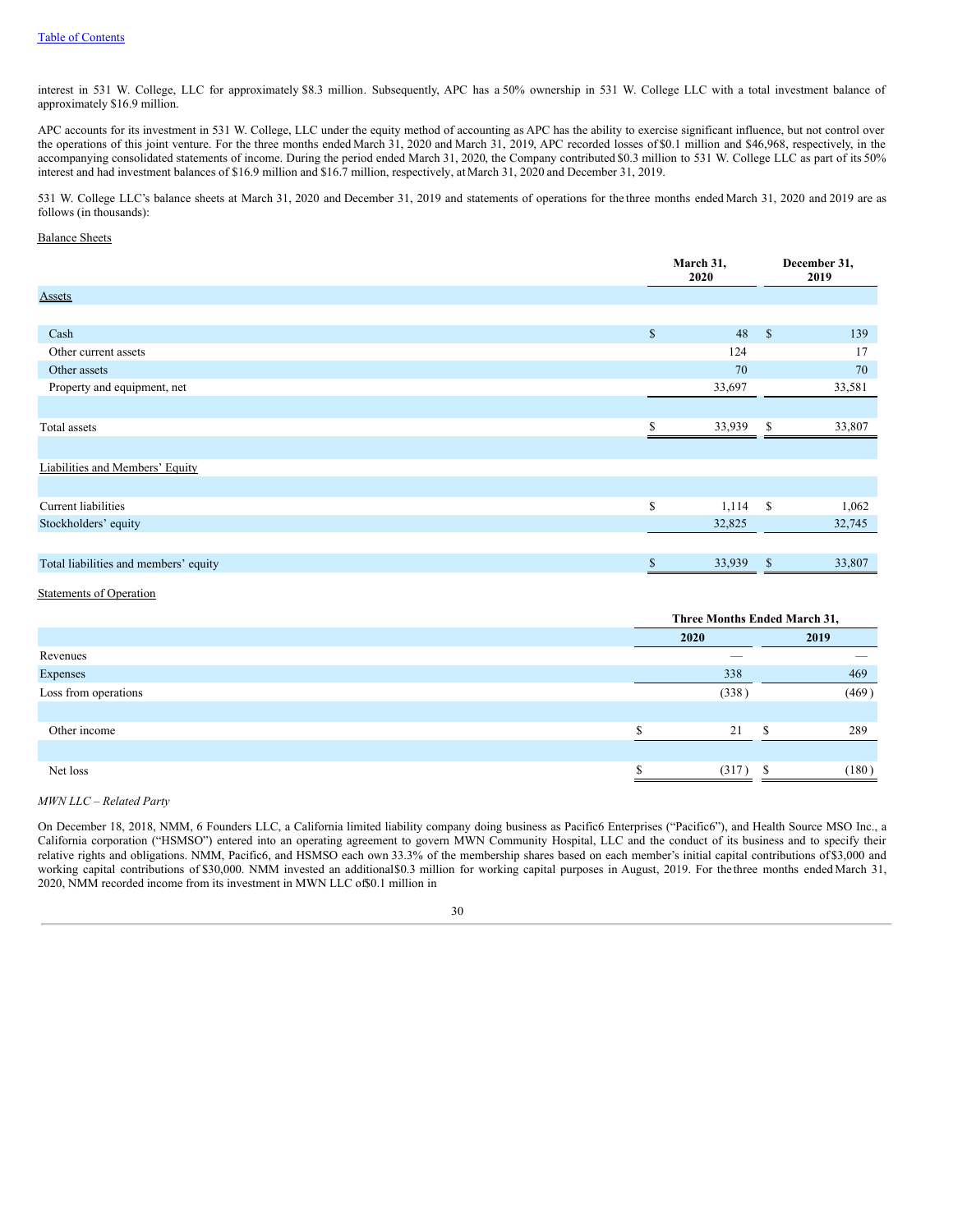the accompanying consolidated statements of income and had an investment balance of \$0.2 million as of March 31, 2020 and December 31, 2019.

#### *Investment in privately held entity that does not report net asset value per share*

#### *MediPortal, LLC*

In May 2018, APC purchased 270,000 membership interests of MediPortal LLC, a New York limited liability company, for \$0.4 million or \$1.50 per membership interest, which represented an approximately 2.8% ownership interest. In connection with the initial purchase, APC received afive-year warrant to purchase an additional270,000 membership interests. Additionally, APC received a five-year option to purchase an additional380,000 membership interests and a five-year warrant to purchase 480,000 membership interests, which MediPortal LLC will grant APC upon completion of its health portal. As of March 31, 2020, the health portal has not been completed. As APC does not have the ability to exercise significant influence, and lacks control, over the investee, this investment is accounted for using a measurement alternative which allows the investment to be measured at cost, adjusted for observable price changes and impairments, with changes recognized in net income.

#### *AchievaMed*

On July 1, 2019, NMM and AchievaMed, Inc., a California corporation ("AchievaMed"), entered into an agreement in which NMM would purchase50% of the aggregate shares of capital stock of AchievaMed over a period of time not to exceed five years. As a result of this transaction NMM invested \$0.5 million for a 10% interest. The related investment balance of \$0.5 million is included in "Investment in privately held entities" in the accompanying consolidated balance sheets as ofMarch 31, 2020.

#### **6. Loan Receivable and Loan Receivable – Related Parties**

#### *Loan receivable*

#### *Dr. Albert Arteaga*

On June 28, 2019, APC entered into a convertible secured promissory note with Dr. Albert H. Arteaga, M.D. ("Dr. Arteaga"), Chief Executive Officer of LMA, to loan\$6.4 million to Dr. Arteaga. Interest on the loan accrues at a rate that is equal to the prime rate, plus 1% (4.25% as of March 31, 2020) and payable in monthly installments of interest only on the first day of each month until the maturity date of June 28, 2020, at which time, all outstanding principal and accrued interest thereon shall be due and payable in full. The note is secured by certain shares of LMA common stock held by Dr. Arteaga.

At any time on or before June 28, 2020, and upon written notice by APC to Dr. Arteaga, APC has the right, but not the obligation, to convert the entire outstanding principal amount of this note into shares of LMA common stock, which equal 21.25% of the aggregate then-issued and outstanding shares of LMA common stock to be held by APC's designee, which may include APC-LSMA. If converted, APC-LSMA and APC's designee will collectively own 46.25% of the equity of LMA with the remaining 53.75% to be owned by Dr. Arteaga. The entire note receivable has been classified under loans receivable — related parties on the consolidated balance sheets in the amount of \$6.4 million as of March 31, 2020.

During the period ended March 31 2020, the Company entered into an agreement to advance Dr. Arteaga\$2.2 million related to claims that were overpaid in the ordinary course of business. The advanced amount is repaid as the overpaid claims are recovered. As of March 31, 2020 the outstanding amount due was \$1.6 million and included in the "Prepaid expenses and other current assets" in the accompanying consolidated balance sheets.

#### *Loan receivable - related parties*

#### *Universal Care, Inc.*

In 2015, APC advanced \$5.0 million on behalf of UCAP to UCI for working capital purposes. On June 29, 2018, November 28, 2018 and December 13, 2019 APC advanced an additional \$2.5 million, \$5.0 million and \$4.0 million, respectively. The loans accrue interest at the prime rate, plus1.00%, or 4.25%, as of March 31, 2020 and 5.75% as of December 31, 2019, with interest to be paid monthly. The notes receivable were classified under loans receivable — related parties on the consolidated balance sheets in the amount of \$16.5 million as of March 31, 2020 and December 31, 2019, respectively. On April 30, 2020, UCAP completed its disposition of its48.9% ownership interest in UCI to Bright for approximately \$69.2 million in cash proceeds (including \$16.5 million as repayment of indebtedness owed to APC), plus non-cash consideration consisting of shares of Bright Health, Inc.'s preferred stock having a stipulated value of approximately \$33.3 million. In addition, pursuant to the terms of the SPA, upon release from escrow, APC is entitled to receive all or that portion of the following escrowed amounts that have not

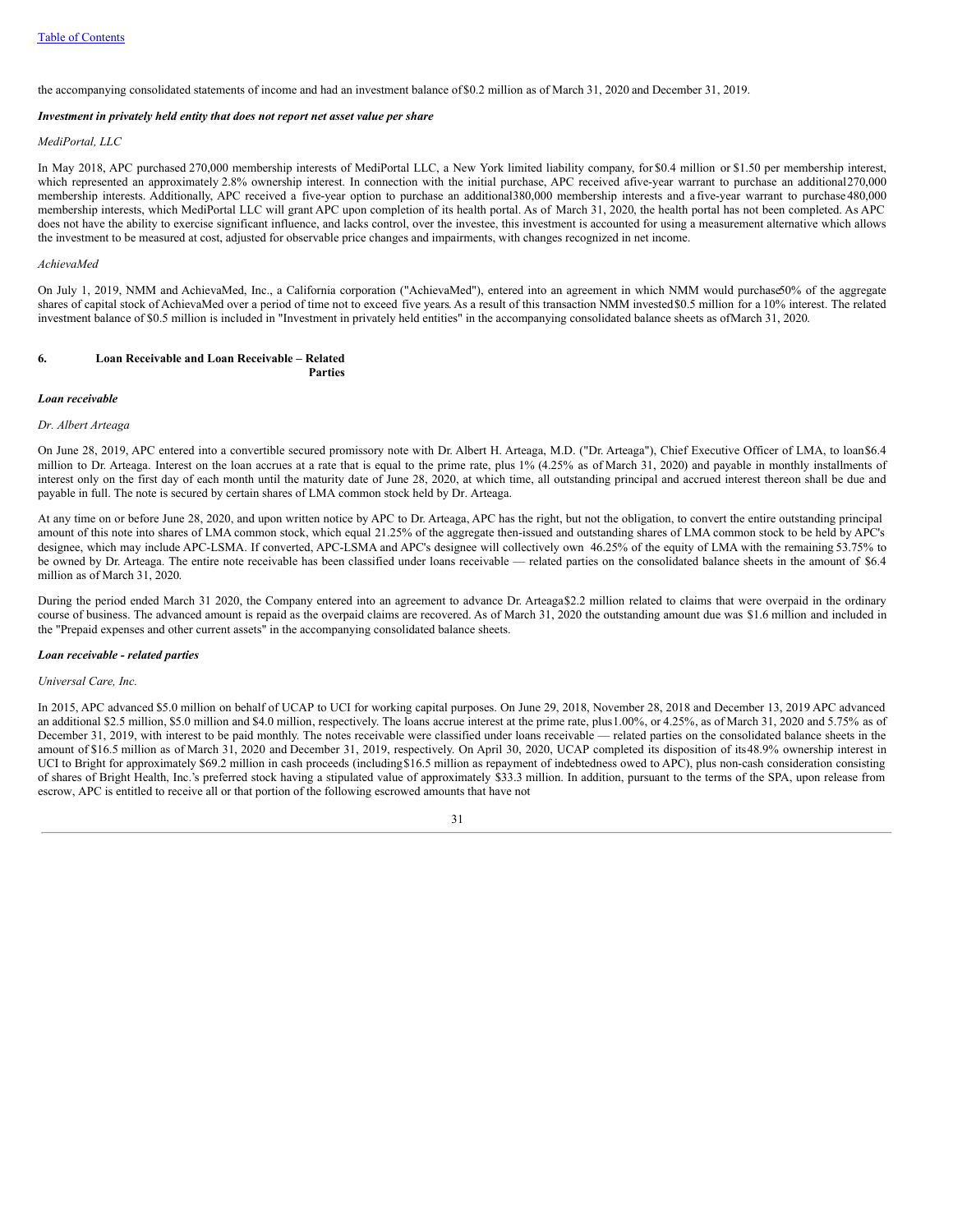been offset or reserved for claims: (i) cash consideration of approximately \$15.6 million, plus (ii) non-cash consideration consisting of shares of Bright Health, Inc.'s preferred stock having a stipulated value of approximately \$5.9 million (see Note 17).

The Company assessed the loan receivables under the CECL model by assessing the party's ability to pay by reviewing their, interest payment history quarterly, financial history annually and reassessing any insolvency risk that is identified. If a failure to pay occurs, the Company assesses the terms of the notes and estimate an expected credit loss based on the remittance schedule of the note.

#### **7. Accounts Payable and Accrued Expenses**

The Company's accounts payable and accrued expenses consisted of the following (in thousands):

|                                             | March 31,<br>2020      | December 31,<br>2019   |  |
|---------------------------------------------|------------------------|------------------------|--|
| Accounts payable                            | 7,745<br>$\mathbf{D}$  | 6,914<br><sup>\$</sup> |  |
| Capitation payable                          | 2,802                  | 2,813                  |  |
| Subcontractor IPA payable                   | 2,886                  | 3,360                  |  |
| Professional fees                           | 1,792                  | 1,837                  |  |
| Due to related parties                      | 55                     | 225                    |  |
| Accrued compensation                        | 4,162                  | 3,238                  |  |
| Contract liabilities                        | 664                    | 8,892                  |  |
|                                             |                        |                        |  |
| Total accounts payable and accrued expenses | $\mathbf{s}$<br>20,106 | 27,279<br><b>S</b>     |  |

#### **8. Medical Liabilities**

The Company's medical liabilities consisted of the following (in thousands):

|                                                              |          | March 31,<br>2020 |               | March 31,<br>2019 |
|--------------------------------------------------------------|----------|-------------------|---------------|-------------------|
| Medical liabilities, beginning of period                     | S.       | 58,725            | <sup>\$</sup> | 33,642            |
| Components of medical care costs related to claims incurred: |          |                   |               |                   |
| Current period                                               |          | 85,928            |               | 31,870            |
| Prior periods                                                |          | (602)             |               | 3,105             |
| Total medical care costs                                     |          | 85,326            |               | 34,975            |
| Payments for medical care costs related to claims incurred:  |          |                   |               |                   |
| Current period                                               |          | (37,004)          |               | (16,587)          |
| Prior periods                                                |          | (43, 247)         |               | (28, 850)         |
| Total paid                                                   |          | (80, 251)         |               | (45, 437)         |
| Adjustments                                                  |          | (102)             |               | 86                |
|                                                              |          |                   |               |                   |
| Medical liabilities, ending balance                          | $\sigma$ | 63,698            | £.            | 23,266            |

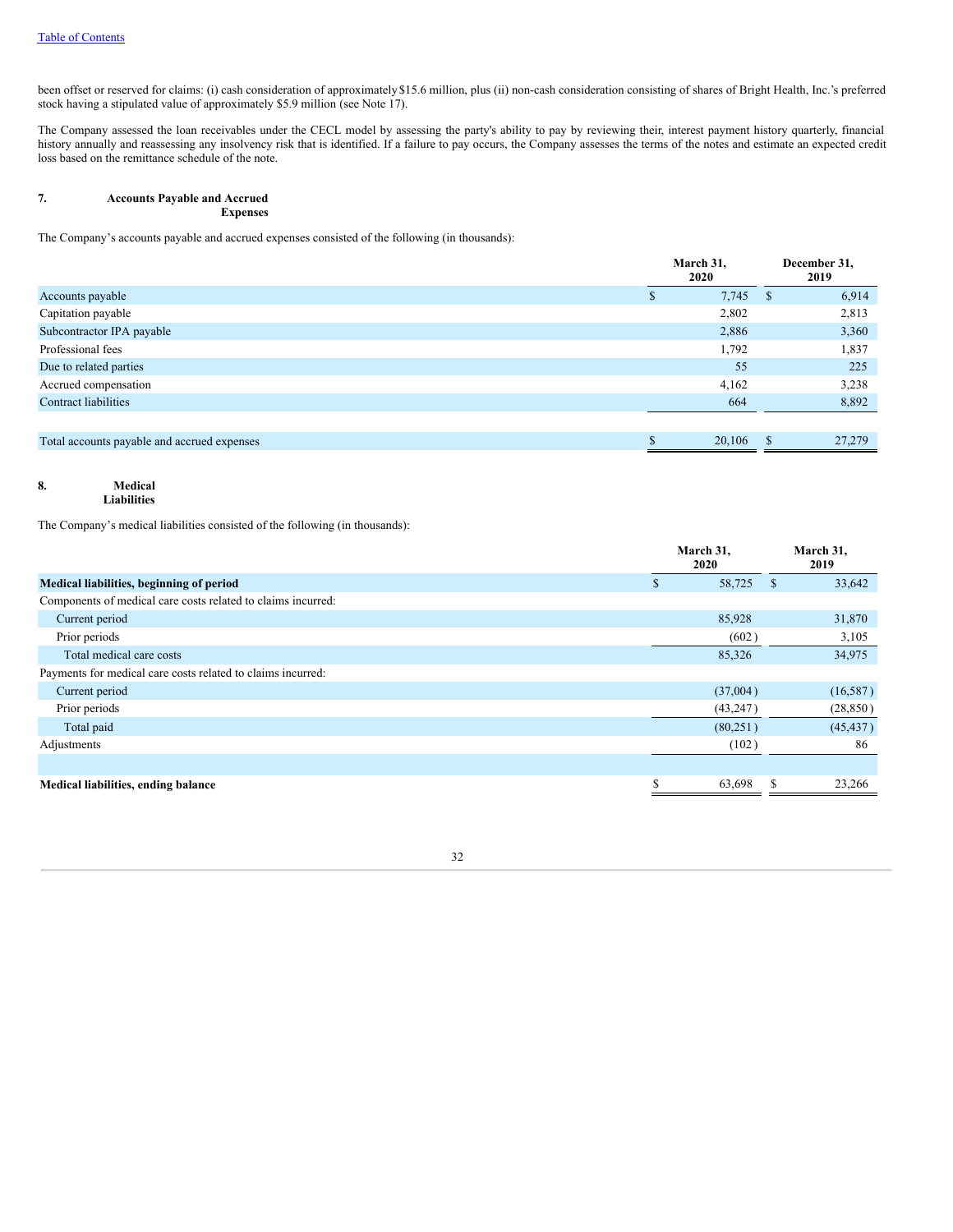#### **9. Credit Facility, Bank Loan and Lines of Credit**

#### *Credit Facility*

The Company's credit facility consisted of the following (in thousands):

|                                   |                   | <b>March 31, 2020</b> |
|-----------------------------------|-------------------|-----------------------|
|                                   |                   |                       |
| Term loan A                       | S                 | 185,250               |
| Revolver loan                     |                   | 60,000                |
| Total debt                        |                   | 245,250               |
|                                   |                   |                       |
| Less: Current portion of debt     |                   | (9,500)               |
| Less: Unamortized financing costs |                   | (5,645)               |
|                                   |                   |                       |
| Long-term debt                    | Φ<br>$\mathbf{D}$ | 230,105               |

Future maturities of the Company's credit facility is to be as follows for the years endingDecember 31 (in thousands):

|                                                        |                | Amount  |
|--------------------------------------------------------|----------------|---------|
| 2020 (excluding the three months ended March 31, 2020) |                | 7,125   |
| 2021                                                   |                | 10,688  |
| 2022                                                   |                | 14,250  |
| 2023                                                   |                | 15,437  |
| 2024                                                   |                | 197,750 |
|                                                        |                |         |
| Total                                                  | $\sigma$<br>۰D | 245,250 |

#### *Credit Agreement*

In September 2019, the Company entered into a secured credit agreement (the "Credit Agreement," and the credit facility thereunder, the "Credit Facility") with Truist Financial Corporation (formerly known as SunTrust Bank), in its capacity as administrative agent for the lenders (in such capacity, the "Agent"), as a lender, an issuer of letters of credit and as swingline lender, and Preferred Bank, JPMorgan Chase Bank, N.A., MUFG Union Bank, N.A., Royal Bank of Canada, Fifth Third Bank and City National Bank, as lenders (the "Lenders"). In connection with the closing of the Credit Agreement, the Company, its subsidiary, NMM, and the Agent entered into a Guaranty and Security Agreement (the "Guaranty and Security Agreement"), pursuant to which, among other things, NMM guaranteed the obligations of the Company under the Credit Agreement.

The Credit Agreement provides for a five-year revolving credit facility to the Company of \$100.0 million ("Revolver Loan"), which includes a letter of credit subfacility of up to \$25.0 million. The Credit Agreement also provides for a term loan of\$190.0 million, ("Term Loan A"). The unpaid principal amount of the term loan is payable in quarterly installments on the last day of each fiscal quarter commencing on December 31, 2019. The principal payment for each of the first eight fiscal quarters is \$2.4 million, for the following eight fiscal quarters thereafter is \$3.6 million and for the following three fiscal quarters thereafter is \$4.8 million. The remaining principal payment on the term loan is due on September 11, 2024.

The proceeds of the term loan and up to \$60.0 million of the revolving credit facility were used to (i) finance a portion of the AP-AMH Loan, (ii) refinance certain indebtedness of the Company and its subsidiaries and, indirectly, APC, (iii) pay transaction costs and expenses arising in connection with the Credit Agreement, the AP-AMH Loan and certain other related transactions and (iv) provide for working capital, capital expenditures and other general corporate purposes. The remainder of the revolving credit facility will be used to finance future acquisitions and investments and to provide for working capital needs, capital expenditures and other general corporate purposes.

The Company is required to pay an annual facility fee of0.20% to 0.35% on the available commitments under the Credit Agreement, regardless of usage, with the applicable fee determined on a quarterly basis based on the Company's leverage ratio. The Company

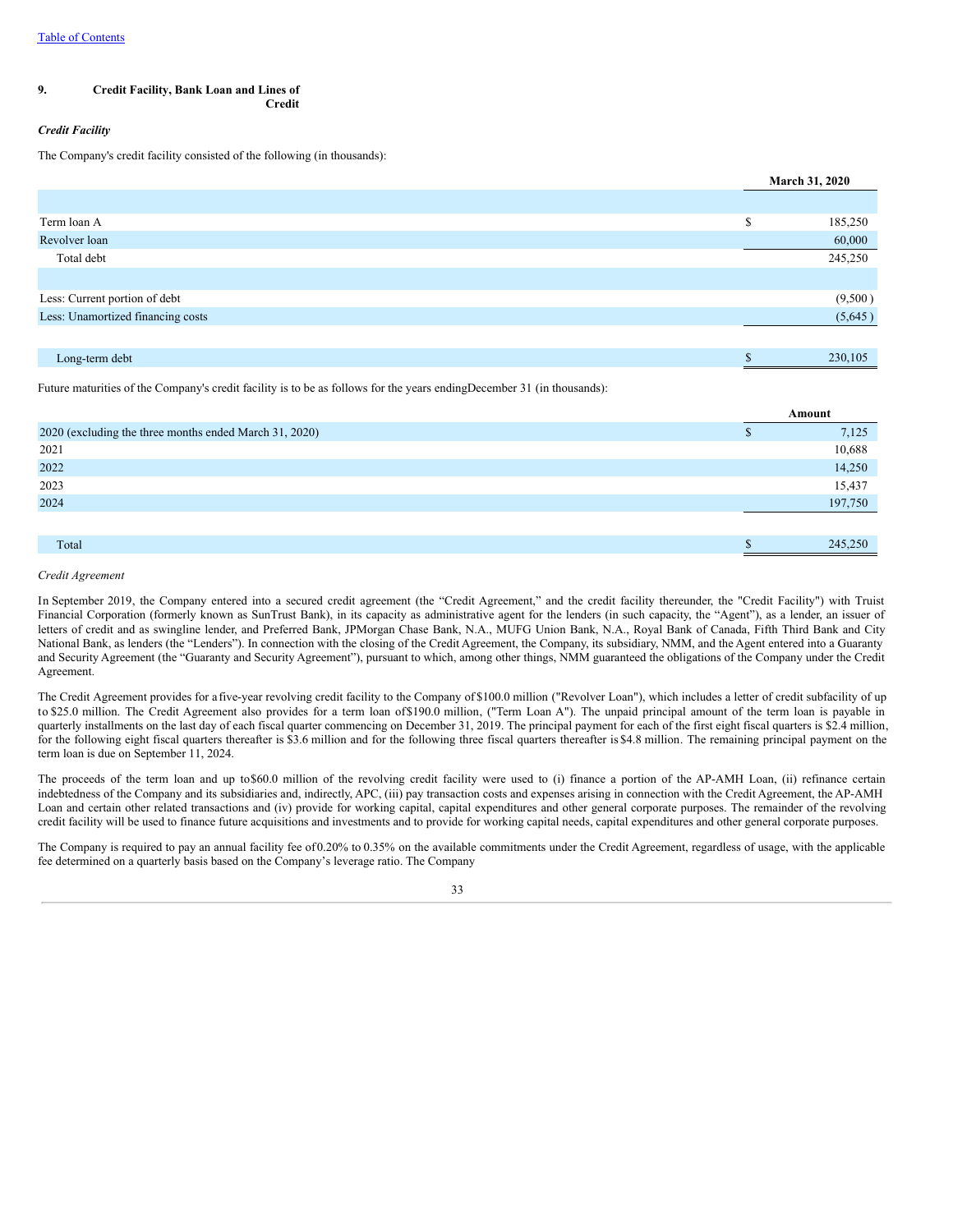is also required to pay customary fees as specified in a separate fee agreement between the Company and SunTrust Robinson Humphrey, Inc., the lead arranger of the Credit Agreement.

Amounts borrowed under the Credit Agreement will bear interest at an annual rate equal to either, at the Company's option, (a) the rate for Eurocurrency deposits for the corresponding deposits of U.S. dollars appearing on Reuters Screen LIBOR01 Page ("LIBOR"), adjusted for any reserve requirement in effect, plus a spread of between 2.00% and 3.00%, as determined on a quarterly basis based on the Company's leverage ratio, or (b) a base rate, plus a spread between1.00% and 2.00%, as determined on a quarterly basis based on the Company's leverage ratio. As of March 31, 2020, the interest rate on Term Loan A and Revolver Loan was 3.57% and 3.24%, respectively. The base rate is defined in a manner such that it will not be less than LIBOR. The Company will pay fees for standby letters of credit at an annual rate of between 2.00% and 3.00%, as determined on a quarterly basis based on the Company's leverage ratio, plus facing fees and standard fees payable to the issuing bank on the respective letter of credit. Loans outstanding under the Credit Agreement may be prepaid at any time without penalty, except for LIBOR breakage costs and expenses. If LIBOR ceases to be reported, the Credit Agreement requires the Company and the Agent to endeavor to establish a commercially reasonable alternative rate of interest and until they are able to do so, all borrowings must be at the base rate.

The Credit Agreement requires the Company and its subsidiaries to comply with various affirmative covenants, including, without limitation, furnishing updated financial and other information, preserving existence and entitlements, maintaining properties and insurance, complying with laws, maintaining books and records, requiring any new domestic subsidiary meeting a materiality threshold specified in the Credit Agreement to become a guarantor thereunder and paying obligations. The Credit Agreement requires the Company and its subsidiaries to comply with, and to use commercially reasonable efforts to the extent permitted by law to cause certain material associated practices of the Company, including APC, to comply with, restrictions on liens, indebtedness and investments (including restrictions on acquisitions by the Company), subject to specified exceptions. The Credit Agreement also contains various other negative covenants binding the Company and its subsidiaries, including, without limitation, restrictions on fundamental changes, dividends and distributions, sales and leasebacks, transactions with affiliates, burdensome agreements, use of proceeds, maintenance of business, amendments of organizational documents, accounting changes and prepayments and modifications of subordinated debt.

The Credit Agreement requires the Company to comply with two key financial ratios, each calculated on a consolidated basis. The Company must maintain a maximum consolidated leverage ratio of not greater than 3.75 to 1.00 as of the last day of each fiscal quarter. The maximum consolidated leverage ratio decreases by0.25 each year, until it is reduced to 3.00 to 1.00 for each fiscal quarter ending afterSeptember 30, 2022. The Company must maintain a minimum consolidated interest coverage ratio of not less than 3.25 to 1.00 as of the last day of each fiscal quarter. As of March 31, 2020, the Company was in compliance with the covenants relating to its credit facility.

Pursuant to the Guaranty and Security Agreement, the Company and NMM have granted the Lenders a security interest in all of their assets, including, without limitation, all stock and other equity issued by their subsidiaries (including NMM) and all rights with respect to the AP-AMH Loan. The Guaranty and Security Agreement requires the Company and NMM to comply with various affirmative and negative covenants, including, without limitation, covenants relating to maintaining perfected security interests, providing information and documentation to the Agent, complying with contractual obligations relating to the collateral, restricting the sale and issuance of securities by their respective subsidiaries and providing the Agent access to the collateral.

The Credit Agreement contains events of default, including, without limitation, failure to make a payment when due, default on various covenants in the Credit Agreement, breach of representations or warranties, cross-default on other material indebtedness, bankruptcy or insolvency, occurrence of certain judgments and certain events under the Employee Retirement Income Security Act of 1974 aggregating more than \$10.0 million, invalidity of the loan documents, any lien under the Guaranty and Security Agreement ceasing to be valid and perfected, any change in control, as defined in the Credit Agreement, an event of default under the AP-AMH Loan, failure by APC to pay dividends in cash for any period of two consecutive fiscal quarters, failure by AP-AMH to pay cash interest to the Company, or if any modification is made to the Certificate of Determination or the Special Purpose Shareholder Agreement that directly or indirectly restricts, conditions, impairs, reduces or otherwise limits the payment of the Series A Preferred dividend by APC to AP-AMH. In addition, it will constitute an event of default under the Credit Agreement if APC uses all or any portion of the consideration received by APC from AP-AMH on account of AP-AMH's purchase of Series A Preferred Stock for any purpose other than certain specific approved uses described in the following sentence, unless not less than 50.01% of all holders of common stock of APC at such time approve such use; provided that APC may use up to \$50.0 million in the aggregate of such consideration for any purpose without any requirement to obtain such approval of the holders of common stock of APC. The approved uses include (i) any permitted investment, (ii) any dividend or distribution to the holders of the common stock of APC, (iii) any repurchase of common stock of APC, (iv) paying taxes relating to or arising from certain assets and transactions, or (v) funding losses, deficits or working capital support on account of certain non-healthcare assets in an amount not to exceed \$125.0 million. If any event of default occurs and is continuing under the Credit Agreement, the Lenders may terminate their commitments, and may require the Company and its guarantors to repay outstanding debt and/or to provide a cash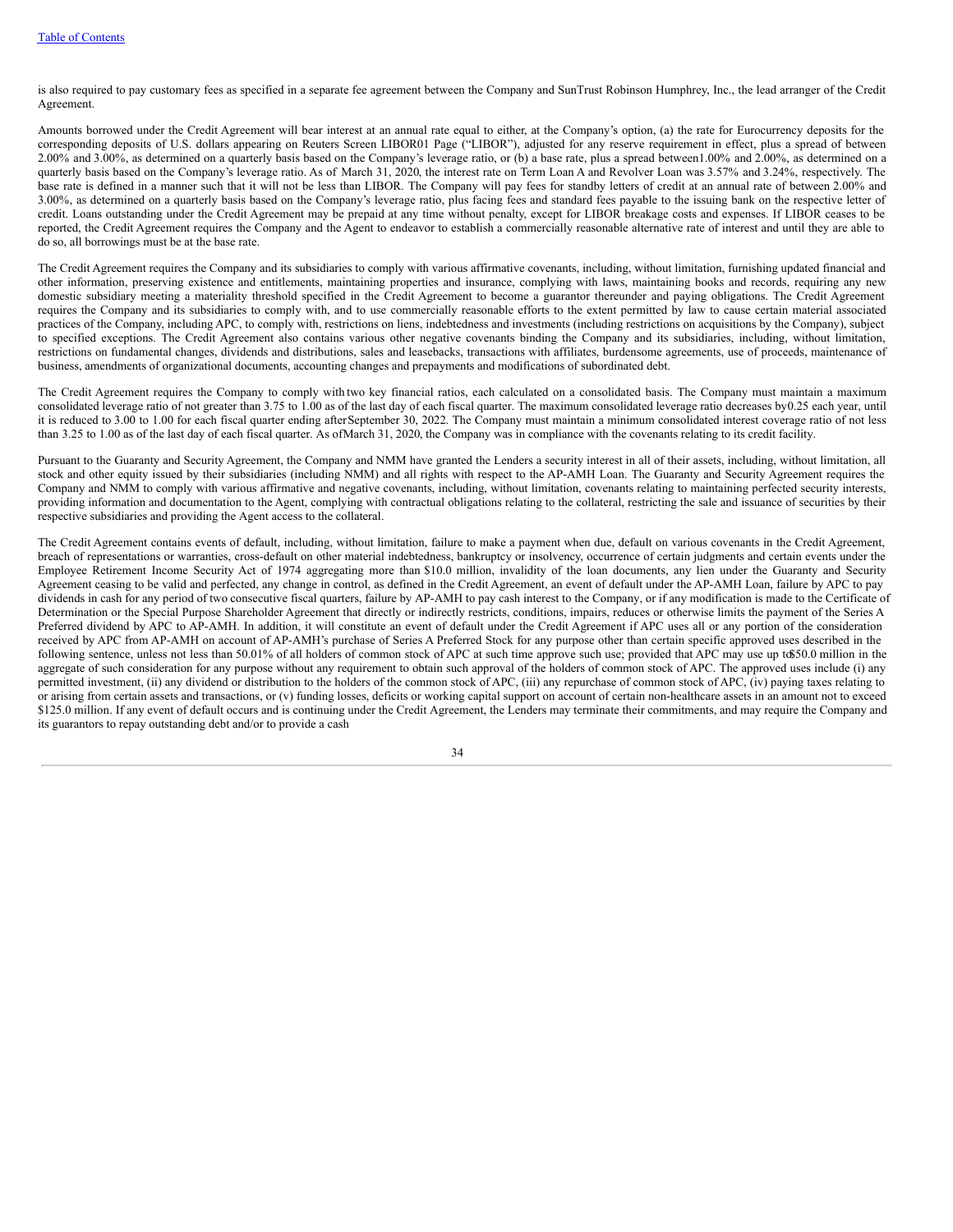deposit as additional security for outstanding letters of credit. In addition, the Agent, on behalf of the Lenders, may pursue remedies under the Guaranty and Security Agreement, including, without limitation, transferring pledged securities of the Company's subsidiaries in the name of the Agent and exercising all rights with respect thereto (including the right to vote and to receive dividends), collect on pledged accounts, instruments and other receivables (including the AP-AMH Loan), and all other rights provided by law or under the loan documents and the AP-AMH Loan.

In the ordinary course of business, certain of the Lenders under the Credit Agreement and their affiliates have provided to the Company and its subsidiaries and the associated practices, and may in the future provide, (i) investment banking, commercial banking (including pursuant to certain existing business loan and credit agreements being terminated in connection with entering into the Credit Agreement), cash management, foreign exchange or other financial services, and (ii) services as a bond trustee and other trust and fiduciary services, for which they have received compensation and may receive compensation in the future.

#### *Deferred Financing Costs*

The Company recorded deferred financing costs of\$6.5 million related to the issuance of the Credit Facility. This amount was recorded as a direct reduction of the carrying amount of the related debt liability. The deferred financing costs will be amortized over the life of the Credit Facility using the effective interest rate method.

#### *Ef ective Interest Rate*

The Company's average effective interest rate on its total debt during thethree months ended March 31, 2020 and 2019 was 4.24% and 5.47%, respectively. Interest expense in the consolidated statements of income included amortization of deferred debt issuance costs for the three months ended March 31, 2020 and 2019 of \$0.3 million and \$0, respectively.

#### *Lines of Credit – Related Party*

#### *NMM Business Loan*

On June 14, 2018, NMM amended its promissory note agreement with Preferred Bank ("NMM Business Loan Agreement"), which provides for loan availability of up to \$20.0 million with a maturity date of June 22, 2020. One of the Company's board members is the chairman and CEO of Preferred Bank. The NMM Business Loan Agreement was subsequently amended on September 1, 2018 to temporarily increase the loan availability from\$20.0 million to \$27.0 million for the period from September 1, 2018 through January 31, 2019, further extended toOctober 31, 2019 to facilitate the issuance of an additional standby letter of credit for the benefit of CMS. The interest rate is based on the Wall Street Journal "prime rate," plus 0.125%, or 5.625% as of December 31, 2018. The loan was guaranteed by Apollo Medical Holdings, Inc. and is collateralized by substantially all of the assets of NMM. The amounts outstanding as of June 30, 2019 of \$5.0 million was fully repaid on September 11, 2019.

On September 5, 2018, NMM entered into a non-revolving line of credit agreement with Preferred Bank, which provides for loan availability of up to\$20.0 million with a maturity date of September 5, 2019. This credit facility was subsequently amended onApril 17, 2019 and July 29, 2019 to reduce the loan availability from\$20.0 million to \$16.0 million and from \$16.0 million to \$2.2 million, respectively. The interest rate is based on the Wall Street Journal "prime rate," plus0.125%, or 3.375% as of March 31, 2020 and 4.875% as of December 31, 2019. The line of credit is guaranteed by Apollo Medical Holdings, Inc. and is collateralized by substantially all assets of NMM. NMM obtained this line of credit to finance potential acquisitions. Each drawdown from the line of credit is converted into a five-year term loan with monthly principal payments, plus interest based on a five-year amortization schedule.

On September 11, 2019, the NMM Business Loan Agreement, dated as ofJune 14, 2018, between NMM and Preferred Bank, as amended, and the Line of Credit Agreement, dated as of September 5, 2018, between NMM and Preferred Bank, as amended, was terminated in connection with the closing of the Credit Facility. Certain letters of credit issued by Preferred Bank under the Line of Credit Agreement was terminated and reissued under the Credit Agreement. These outstanding letters of credit totaled \$14.8 million as of March 31, 2020 and the Company has \$10.2 million available under the revolving Credit Facility for letter of credit.

#### *APC Business Loan*

On June 14, 2018, APC amended its promissory note agreement with Preferred Bank, which provides for loan availability of up to\$10.0 million with a maturity date of June 22, 2020. This credit facility was subsequently amended on April 17, 2019 and June 11, 2019 to increase the loan availability from \$10.0 million to \$40.0 million and extend the maturity date through December 31, 2020. On August 1, 2019 and September 10, 2019, this credit facility was further amended to increase loan availability from \$40.0 million to \$43.8 million, and decrease loan availability from \$43.8 million to \$4.1 million, respectively. This decrease further limited the purpose of the indebtedness under APC Business Loan Agreement to the issuance of standby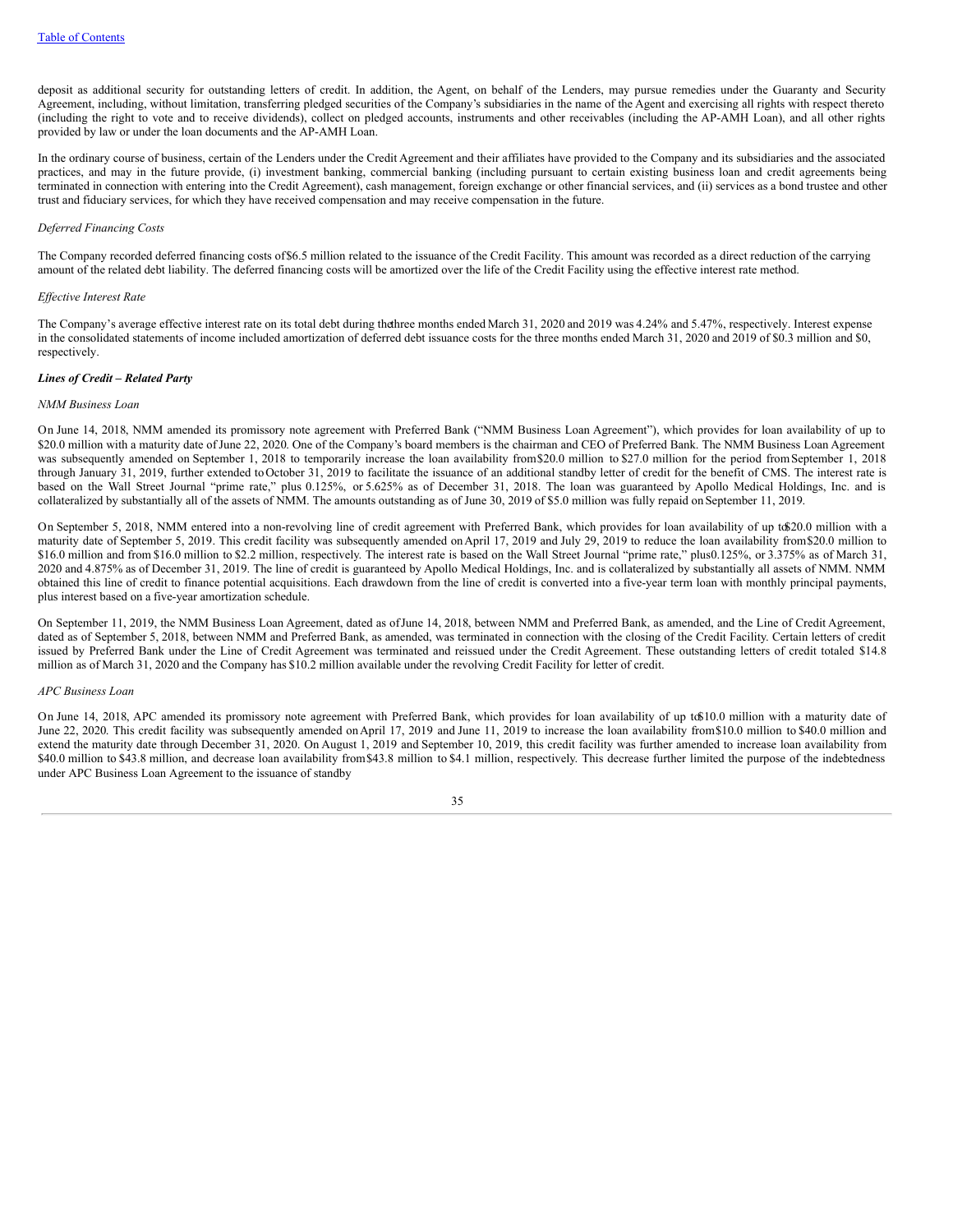letters of credit, and added as a permitted lien the security interest in all of its assets granted by APC in favor of NMM under a Security Agreement dated on or about September 11, 2019 securing APC's obligations to NMM under, and as required pursuant to, the APC management services agreement dated as of July 1, 1999, as amended. The interest rate is based on the Wall Street Journal "prime rate," plus 0.125%, or 3.375% and 4.875% as of March 31, 2020 and December 31, 2019, respectively.

As of March 31, 2020 and December 31, 2019, there was no availability under this line of credit.

#### *Standby Letters of Credit*

On October 2, 2018, APAACO established a second irrevocable standby letter of credit with Preferred Bank (through the NMM Business Loan Agreement) for\$6.6 million for the benefit of CMS. The letter of credit expires on December 31, 2020 and is automatically extended without amendment for additional one-year periods from the present or any future expiration date, unless notified by the institution to terminate prior to 90 days from any expiration date. APAACO may continue to draw from the letter of credit for one year following the bank's notification of non-renewal. This standby letter of credit was subsequently amended on August 14, 2019 to increase amount from \$6.6 million to \$14.8 million and extended expiration date on December 31, 2020 with all other terms and conditions remain unchanged. In connection with the closing of the Credit Facility, this letter of credit was terminated and reissued under the Credit Agreement.

APC established irrevocable standby letters of credit with Preferred Bank under the APC Business Loan Agreement for a total of\$0.3 million for the benefit of certain health plans. The standby letters of credit are automatically extended without amendment for additional one-year periods from the present or any future expiration date, unless notified by the institution in advance of the expiration date that the letter will be terminated.

Alpha Care established irrevocable standby letters of credit with Preferred Bank under the APC Business Loan Agreement for a total of\$3.8 million for the benefit of certain health plans. The standby letters of credit are automatically extended without amendment for additional one-year periods from the present or any future expiration date, unless notified by the institution in advance of the expiration date that the letter will be terminated.

### **10. Mezzanine and Stockholders'**

**Equity**

#### *Mezzanine*

As the redemption feature (see Note 2) of the shares is not solely within the control of APC, the equity of APC does not qualify as permanent equity and has been classified as noncontrolling interest in APC as mezzanine or temporary equity. APC's shares are not redeemable and it is not probable that the shares will become redeemable as of March 31, 2020 and December 31, 2019.

#### *Stockholders' Equity*

As of March 31, 2020,302,732 holdback shares have not been issued to certain former NMM shareholders who were NMM shareholders at the time of closing of the merger between NMM and ApolloMed in December 2017 (the "Merger"), as they have yet to submit properly completed letters of transmittal to ApolloMed in order to receive their pro rata portion of ApolloMed common stock and warrants as contemplated under the merger agreement. Pending such receipt, such former NMM shareholders have the right to receive, without interest, their pro rata share of dividends or distributions with a record date after the effectiveness of the Merger. The consolidated financial statements have treated such shares of common stock as outstanding, given the receipt of the letter of transmittal is considered perfunctory and the Company is legally obligated to issue these shares in connection with the Merger.

See options and warrants section below for common stock issued upon exercise of stock options and stock purchase warrants.

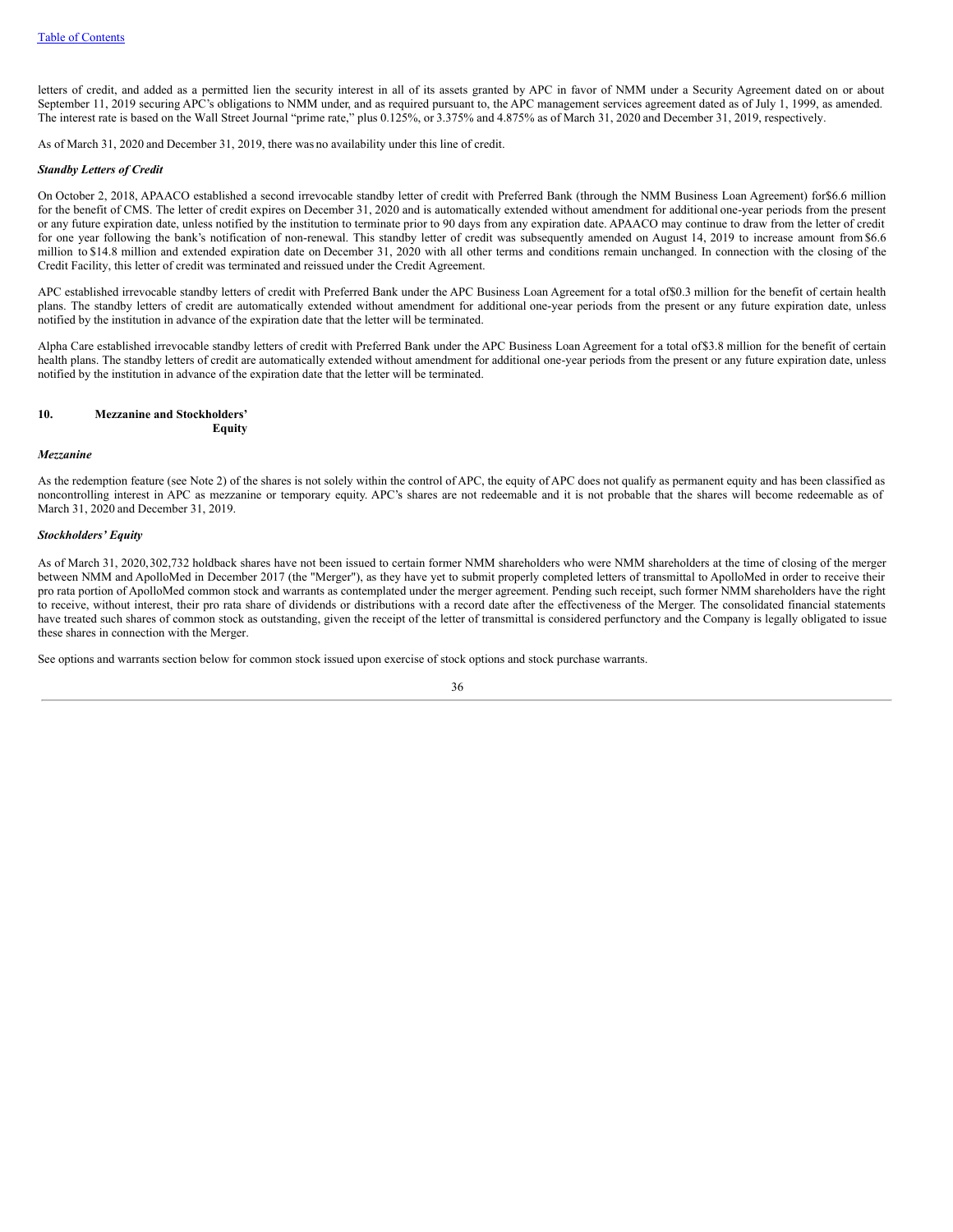#### *Options*

The Company's outstanding stock options consisted of the following:

|                                        | <b>Shares</b> |               | Weighted<br>Average<br><b>Exercise Price</b> | Weighted<br>Average<br>Remaining<br>Contractual<br>Term<br>(Years) |          | Aggregate<br>Intrinsic<br>Value<br>(in thousands) |
|----------------------------------------|---------------|---------------|----------------------------------------------|--------------------------------------------------------------------|----------|---------------------------------------------------|
| Options outstanding at January 1, 2020 | 607,346       | <sup>\$</sup> | 9.22                                         | 3.42                                                               | <b>S</b> | 5,600                                             |
| Options granted                        | 11,742        |               | 18.41                                        | $-$                                                                |          | _                                                 |
| Options exercised                      | (100,000)     |               | 2.10                                         |                                                                    |          | 1,600                                             |
| Options forfeited                      | (12,228)      |               | 17.57                                        |                                                                    |          |                                                   |
|                                        |               |               |                                              |                                                                    |          |                                                   |
| Options outstanding at March 31, 2020  | 506,860       | S             | 10.63                                        | 3.31                                                               | £.       | 2,000                                             |
|                                        |               |               |                                              |                                                                    |          |                                                   |
| Options exercisable at March 31, 2020  | 375,960       | S             | 6.25                                         | 2.11                                                               | S        | 2,000                                             |

During the three months ended March 31, 2020 and 2019, stock options were exercised for100,000 and 6,000 shares, respectively, of the Company's common stock, which resulted in proceeds of approximately \$0.2 million and \$27,000, respectively. The exercise price was \$2.10 per share for the exercises during the three months ended March 31, 2020 and was \$4.50 per share for the exercises during the three months ended March 31, 2019.

During the three months ended March 31, 2020 and 2019, no stock options were exercised pursuant to the cashless exercise provision.

During the three months ended March 31, 2020, the Company granted 11,742 five-year stock options to certain ApolloMed board members with an exercise price of\$18.41, which were recognized at fair value, as determined using the Black-Scholes option pricing model and the following assumptions:

| <b>March 31, 2020</b>        | <b>Board Members</b> |
|------------------------------|----------------------|
| Expected term                | 3.0 years            |
| Expected volatility          | 90.01%               |
| Risk-free interest rate      | $1.43\%$             |
| Market value of common stock | 10.56                |
| Annual dividend yield        | $-$ %                |
| Forfeiture rate              | $-$ %                |

#### *Restricted Stock Awards*

The Company grants restricted stock awards to employees which are earned based on service conditions. The grant date fair value of the restricted stock awards is that day's closing market price of the Company's common stock. During the three months ended March 31, 2020, the Company granted restricted stock awards totaling97,447 shares with a weighted average grant date fair value of \$17.58. The grant date fair value of the restricted stock was\$1.6 million to be recognized on a straight-line basis over the awards' vesting period of three years.

During the three months ended March 31, 2020, the Company recorded approximately \$0.9 million of share-based compensation expense associated with the issuance of restricted shares of common stock and vesting of stock options which is included in general and administrative expenses in the accompanying consolidated statements of income, respectively. Unrecognized compensation expense related to total share-based payments outstanding as of March 31, 2020 was \$4.6 million.

The aggregate intrinsic value is calculated as the difference between the exercise price and the estimated fair value of common stock as ofMarch 31, 2020.

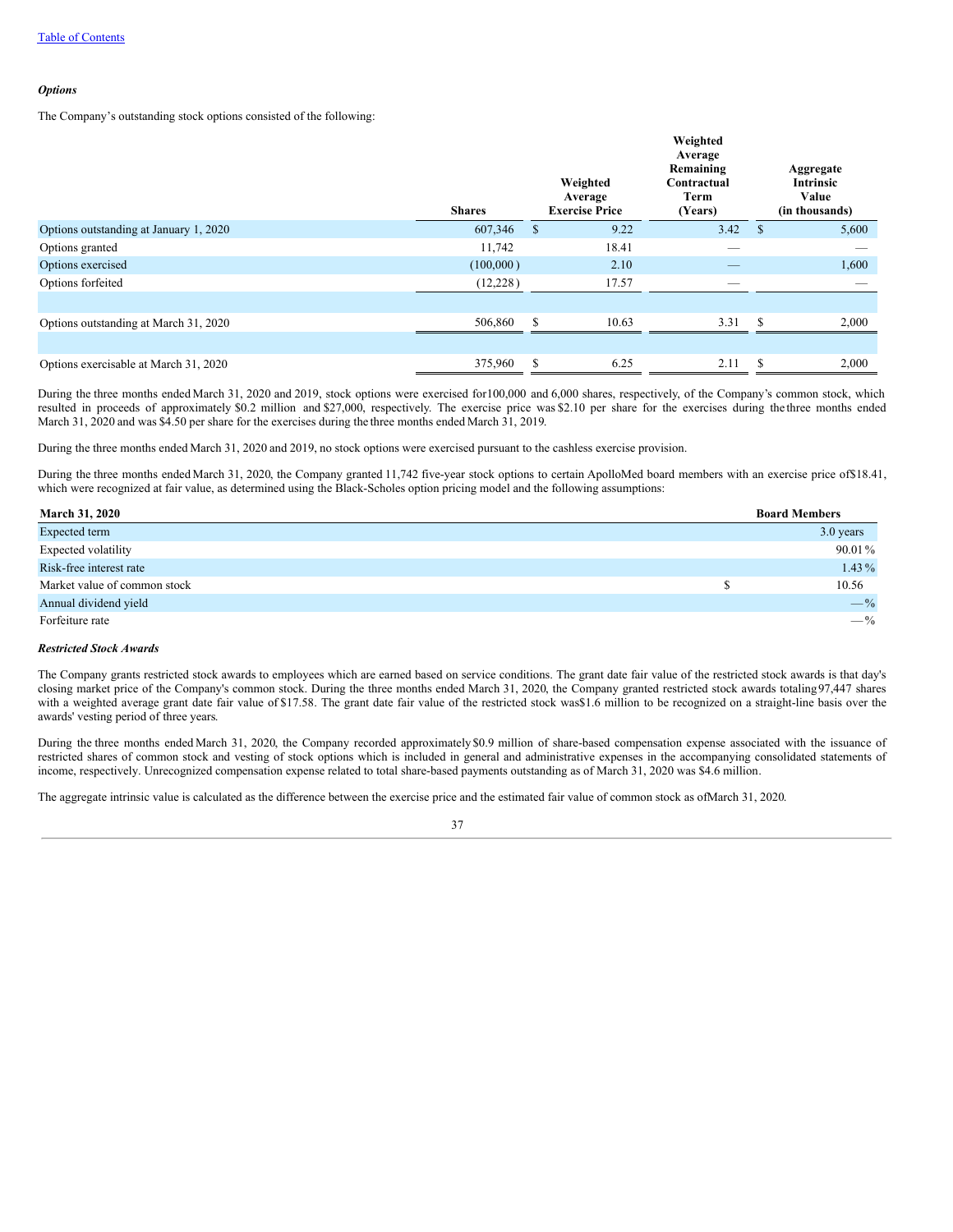#### *Warrants*

The Company's outstanding warrants consisted of the following:

|                                         | <b>Shares</b>           |           | Weighted<br>Average<br><b>Exercise Price</b>                |      | Weighted<br>Average<br>Remaining<br>Contractual<br>Term<br>(Years) |               |              | Aggregate<br><b>Intrinsic</b><br>Value<br>(in thousands)  |
|-----------------------------------------|-------------------------|-----------|-------------------------------------------------------------|------|--------------------------------------------------------------------|---------------|--------------|-----------------------------------------------------------|
| Warrants outstanding at January 1, 2020 |                         | 3,154,590 | <sup>\$</sup>                                               | 9.96 |                                                                    | 2.01          | <sup>S</sup> | 26,700                                                    |
| Warrants granted                        |                         |           |                                                             |      |                                                                    |               |              |                                                           |
| Warrants exercised                      |                         | (51,601)  |                                                             | 9.50 |                                                                    |               |              | 400                                                       |
| Warrants expired/forfeited              |                         |           |                                                             |      |                                                                    |               |              |                                                           |
|                                         |                         |           |                                                             |      |                                                                    |               |              |                                                           |
| Warrants outstanding at March 31, 2020  |                         | 3,102,989 | S                                                           | 9.97 |                                                                    | 1.78          | <b>S</b>     | 9,200                                                     |
| <b>Exercise Price Per Share</b>         | Warrants<br>Outstanding |           | Weighted<br>Average<br>Remaining<br><b>Contractual Life</b> |      | Warrants<br><b>Exercisable</b>                                     |               |              | Weighted<br>Average<br><b>Exercise Price</b><br>Per Share |
| $\mathbb S$<br>9.00                     | 919,048                 |           | 0.54                                                        |      | 919,048                                                            | <sup>\$</sup> |              | 9.00                                                      |
| 10.00                                   | 1,367,451               |           | 2.06                                                        |      | 1,367,451                                                          |               |              | 10.00                                                     |
| 11.00                                   | 816,490                 |           | 2.69                                                        |      | 816,490                                                            |               |              | 11.00                                                     |
|                                         |                         |           |                                                             |      |                                                                    |               |              |                                                           |
| $$9.00 - 11.00$                         | 3,102,989               |           | 1.78                                                        |      | 3,102,989                                                          | $\mathcal{S}$ |              | 9.97                                                      |

During the three months ended March 31, 2020 and 2019, common stock warrants were exercised for51,601 and 11,516 shares, respectively, of the Company's common stock, which resulted in proceeds of approximately \$0.5 million and \$0.1 million, respectively. The exercise price ranged from \$9.00 to \$11.00 per share for the exercises during the three months ended March 31, 2020 and 2019, respectively.

#### *Treasury Stock*

APC owned 17,307,214 and 17,290,317 shares of ApolloMed's common stock as of March 31, 2020 and December 31, 2019, which are legally issued and outstanding but excluded from shares of common stock outstanding in the consolidated financial statements, as such shares are treated as treasury shares for accounting purposes (see Note 1).

During the year ended December 31, 2019, APC established a brokerage account to invest excess capital in the equity market. The brokerage account is managed directly by an independent investment committee of the APC board, of which Dr. Kenneth Sim and Dr. Thomas Lam have been excluded. As of March 31, 2020, the brokerage account only held shares of ApolloMed, as such the brokerage account totaling \$7.6 million has been recorded as treasury shares.

#### *Dividends*

During the three months ended March 31, 2020 and 2019, APC declared dividends of \$10.0 million, respectively.

**11. Commitments and Contingencies**

#### *Regulatory Matters*

Laws and regulations governing the Medicare program and healthcare generally are complex and subject to interpretation. The Company believes that it is in compliance with all applicable laws and regulations and is not aware of any pending or threatened investigations involving allegations of potential wrongdoing. While no regulatory inquiries have been made, compliance with such laws and regulations can be subject to future government review and interpretation, as well as significant regulatory action, including fines, penalties, and exclusion from the Medicare and Medi-Cal programs.

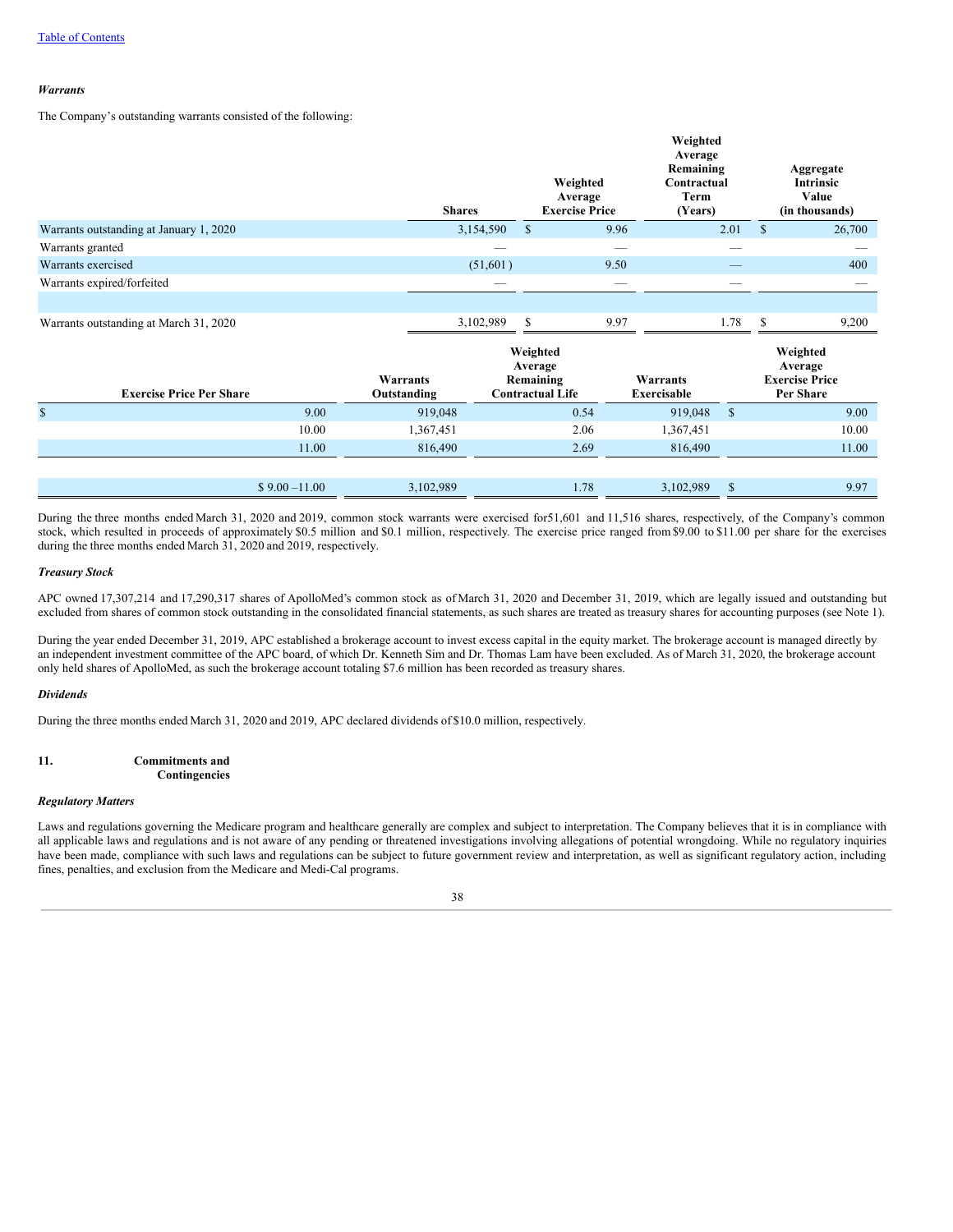As risk-bearing organizations, APC, Alpha Care and Accountable Health Care are required to comply with California DMHC regulations, including maintenance of minimum working capital, tangible net equity ("TNE"), cash-to-claims ratio and claims payment requirements prescribed by the California DMHC. TNE is defined as net equity less intangibles, less non-allowable assets (which include unsecured amounts due from affiliates), plus subordinated obligations. At March 31, 2020 and December 31, 2019, APC, Alpha Care and Accountable Health Care were in compliance with these regulations.

Many of the Company's payor and provider contracts are complex in nature and may be subject to differing interpretations regarding amounts due for the provision of medical services. Such differing interpretations may not come to light until a substantial period of time has passed following contract implementation. Liabilities for claims disputes are recorded when the loss is probable and can be estimated. Any adjustments to reserves are reflected in current operations.

#### *Standby Letters of Credit*

As part of the APAACO participation with CMS, the Company must provide a financial guarantee to CMS, the guarantee generally must be in an amount equal to2% of the Company's benchmark Medicare Part A and Part B expenditures. The Company has established an irrevocable standby letter of credit with Preferred Bank of \$8.2 million and \$6.6 million for the 2019 and 2018 performance years (see Note 9).

APC established irrevocable standby letters of credit with a financial institution for a total of\$0.3 million for the benefit of certain health plans. The standby letters of credit are automatically extended without amendment for additional one-year periods from the present or any future expiration date, unless notified by the institution in advance of the expiration date that the letter will be terminated (see Note 9).

Alpha Care established irrevocable standby letters of credit with a financial institution for a total of\$3.8 million for the benefit of certain health plans. The standby letters of credit are automatically extended without amendment for additional one-year periods from the present or any future expiration date, unless notified by the institution in advance of the expiration date that the letter will be terminated.

#### *Litigation*

From time to time, the Company is involved in various legal proceedings and other matters arising in the normal course of its business. The resolution of any claim or litigation is subject to inherent uncertainty and could have a material adverse effect on the Company's financial condition, cash flows or results of operations.

#### *Prospect Medical Systems*

On or about March 23, 2018 and April 3, 2018, a Demand for Arbitration and an Amended Demand for Arbitration were filed by Prospect Medical Group, Inc. and Prospect Medical Systems, Inc. (collectively, "Prospect") against MMG, ApolloMed and AMM with Judicial Arbitration Mediation Services in California, arising out of MMG's purported business plans, seeking damages in excess of \$5.0 million, and alleging breach of contract, violation of unfair competition laws, and tortious interference with Prospect's current and future economic relationships with its health plans and their members. By stipulation and order dated April 28, 2020, both ApolloMed and Apollo Medical Management, Inc. were dismissed without prejudice from the arbitration for lack of jurisdiction on the basis that neither of them were a party to any arbitration agreement with Prospect, subject, however, to Prospect reserving its rights against Apollo and tolling of applicable statute of limitation. MMG disputes the allegations and intends to vigorously defend against this matter. The resolution of this matter and any potential range of loss in excess of any current accrual cannot be reasonably determined or estimated at this time primarily because the matter has not been fully arbitrated and presents unique regulatory and contractual interpretation issues.

#### *Liability Insurance*

The Company believes that its insurance coverage is appropriate based upon the Company's claims experience and the nature and risks of the Company's business. In addition to the known incidents that have resulted in the assertion of claims, the Company cannot be certain that its insurance coverage will be adequate to cover liabilities arising out of claims asserted against the Company, the Company's affiliated professional organizations or the Company's affiliated hospitalists in the future where the outcomes of such claims are unfavorable. The Company believes that the ultimate resolution of all pending claims, including liabilities in excess of the Company's insurance coverage, will not have a material adverse effect on the Company's financial position, results of operations or cash flows; however, there can be no assurance that future claims will not have such a material adverse effect on the Company's business. Contracted physicians are required to obtain their own insurance coverage.

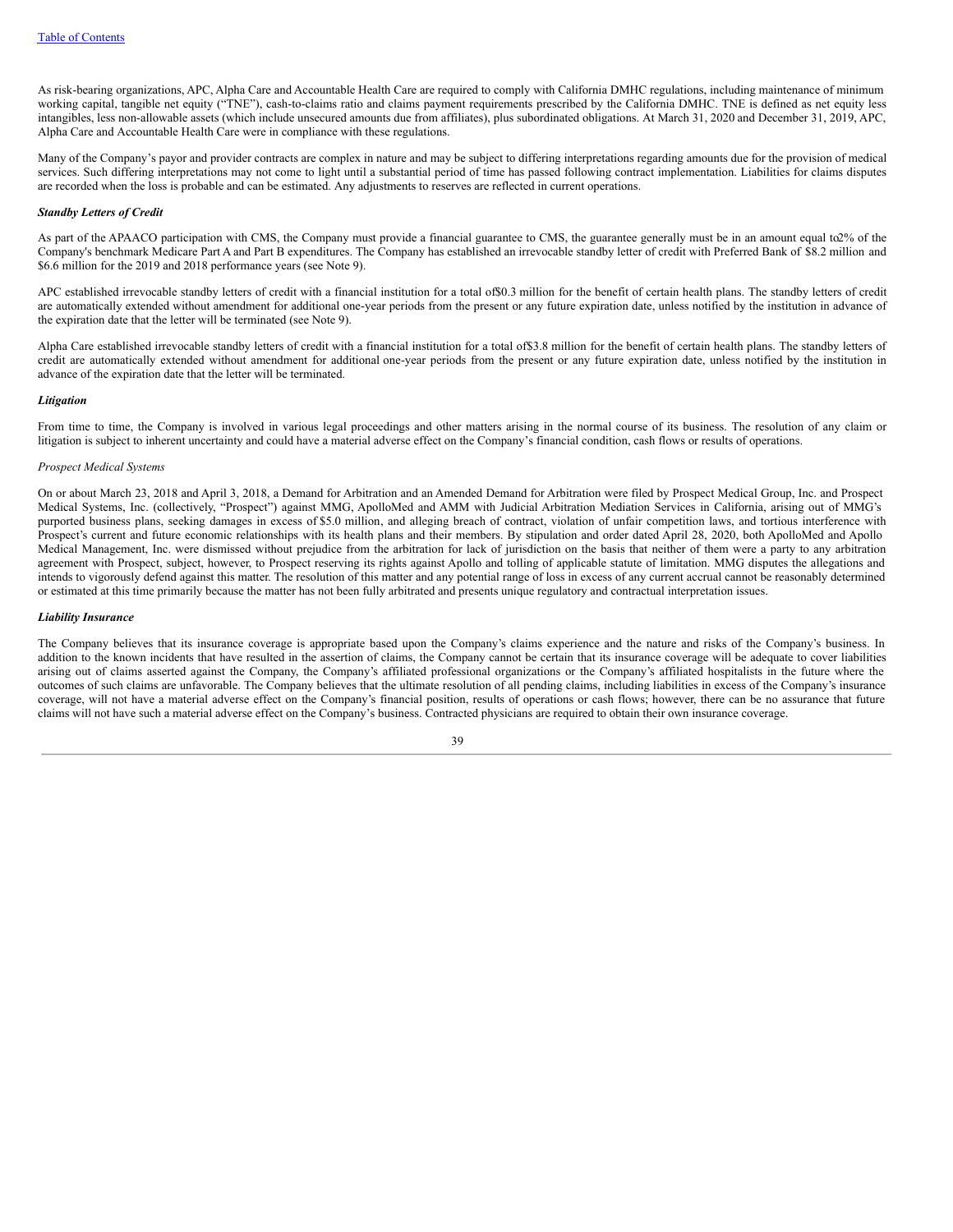Although the Company currently maintains liability insurance policies on a claims-made basis, which are intended to cover malpractice liability and certain other claims, the coverage must be renewed annually, and may not continue to be available to the Company in future years at acceptable costs, and on favorable terms.

#### **12. Related-Party Transactions**

On November 16, 2015, UCAP entered into a subordinated note receivable agreement with UCI, a48.9% owned equity method investee (see Note 5), in the amount of\$5.0 million. On June 28, 2018 and November 28, 2018, UCAP entered intotwo additional subordinated note receivable agreements with UCI in the amount of\$2.5 million and \$5.0 million, respectively (see Note 6).

During the three months ended March 31, 2020 and 2019, NMM earned approximately \$4.2 million and \$3.2 million, respectively, in management fees from LMA, which is accounted for under the equity method based on 25% equity ownership interest held by APC in LMA's IPA line of business (see Note 5).

During the three months ended March 31, 2020 and 2019, APC paid approximately \$0.6 million and \$0.7 million, respectively, to PMIOC for provider services, which is accounted for under the equity method based on 40% equity ownership interest held by APC (see Note 5).

During the three months ended March 31, 2020 and 2019, APC paid approximately \$1.8 million and \$2.0 million, respectively, to DMG for provider services, which is accounted for under the equity method based on 40% equity ownership interest held by APC (see Note 5).

During the three months ended March 31, 2020 and 2019, APC paid approximately \$39,800 and \$92,000, respectively, to Advanced Diagnostic Surgery Center for services as a provider. Advanced Diagnostic Surgery Center shares common ownership with certain board members of APC.

During the three months ended March 31, 2020 and 2019, APC paid an aggregate of approximately \$7.3 million and \$9.3 million, respectively, to shareholders of APC for provider services, which include approximately \$1.7 million and \$3.3 million, respectively, to shareholders who are also officers of APC.

During the three months ended March 31, 2020 and 2019, NMM paid approximately\$0.3 million, respectively, to Medical Property Partners ("MPP") for an office lease. MPP shares common ownership with certain board members of NMM.

During the three months ended March 31, 2020, NMM paid approximately\$0.4 million, respectively, to One MSO, Inc. ("One MSO") for an office lease. One MSO shares common ownership with certain board members of NMM. As of March 31, 2020, the Company had \$10.8 million of ROU assets and lease liabilities, respectively, related to its office lease with One MSO to be amortized over the remaining life of the lease.

During the three months ended March 31, 2020 and 2019, the Company paid approximately \$0.1 million, respectively, to Critical Quality Management Corporation ("CQMC") for an office lease. CQMC shares common ownership with certain board members of APC.

During the three months ended March 31, 2020 and 2019, SCHC paid approximately \$0.1 million, respectively, to Numen, LLC ("Numen") for an office lease. Numen is owned by a shareholder of APC.

The Company has agreements with HSMSO, Aurion Corporation ("Aurion"), and AHMC Healthcare ("AHMC") for services provided to the Company. One of the Company's board members is an officer of AHMC, HSMSO and Aurion. Aurion is also partially owned by one of the Company's board members. The following table sets forth fees incurred and income earned related to AHMC, HSMSO and Aurion (in thousands):

|                                   | Three Months Ended March 31, |              |        |  |  |  |
|-----------------------------------|------------------------------|--------------|--------|--|--|--|
|                                   | 2020                         |              | 2019   |  |  |  |
| $AHMC - Risk$ pool and capitation | 11,999                       | <sup>3</sup> | 11,600 |  |  |  |
| HSMSO – Management fees, net      | (132)                        |              | (650)  |  |  |  |
| Aurion – Management fees          | (75)                         |              | (100)  |  |  |  |
|                                   |                              |              |        |  |  |  |
| Net total                         | 11.792                       |              | 10,850 |  |  |  |
|                                   |                              |              |        |  |  |  |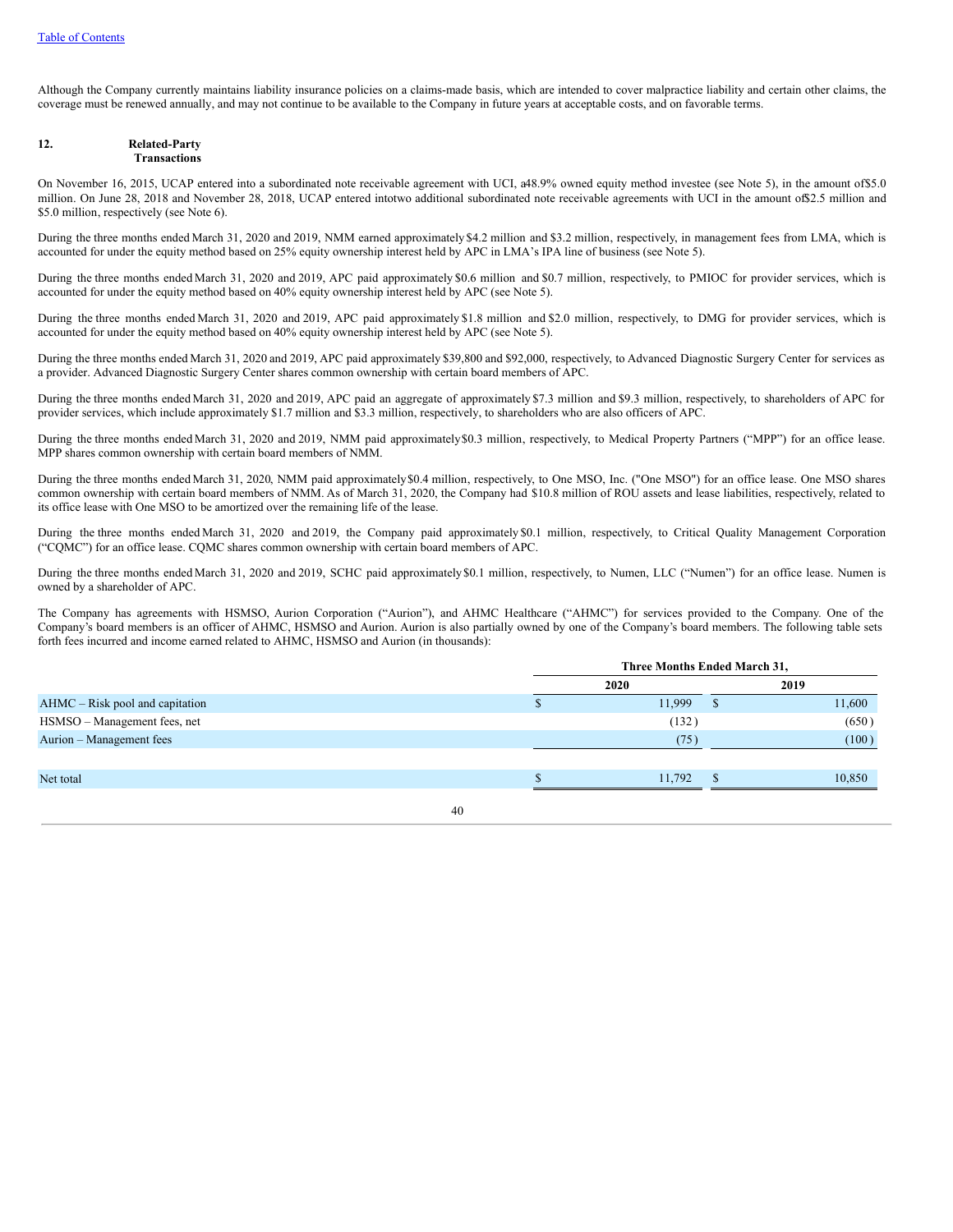The Company and AHMC have a risk sharing agreement with certain AHMC hospitals to share the surplus and deficits of each of the hospital pools. During thethree months ended March 31, 2020 and 2019, the Company has recognized risk pool revenue under this agreement of \$12.0 million and \$10.1 million, respectively, for which \$47.2 million and \$40.4 million remain outstanding as of March 31, 2020 and December 31, 2019, respectively.

During the quarter ended March 31, 2020, NMM paid approximately \$26,600 to an Apollo board member for consulting services.

In addition, affiliates wholly owned by the Company's officers, including the Company's Co-CEOs, Dr. Sim and Dr. Lam, are reported in the accompanying consolidated statements of income on a consolidated basis, together with the Company's subsidiaries, and therefore, the Company does not separately disclose transactions between such affiliates and the Company's subsidiaries as related-party transactions.

For equity method investments, loans receivable and line of credits from related parties, see Notes 5, 6 and 9, respectively.

#### **13. Income Taxes**

The Company uses the liability method of accounting for income taxes as set forth in ASC 740. Under the liability method, deferred taxes are determined based on differences between the financial statement and tax bases of assets and liabilities using enacted tax rates.

On an interim basis, the Company estimates what its anticipated annual effective tax rate will be and records a quarterly income tax provision (benefit) in accordance with the estimated annual rate, plus the tax effect of certain discrete items that arise during the quarter. As the fiscal year progresses, the Company refines its estimates based on actual events and financial results during the quarter. This process can result in significant changes to the Company's estimated effective tax rate. When this occurs, the income tax provision (benefit) is adjusted during the quarter in which the estimates are refined so that the year-to-date provision reflects the estimated annual effective tax rate. These changes, along with adjustments to the Company's deferred taxes and related valuation allowance, may create fluctuations in the overall effective tax rate from quarter to quarter.

As of March 31, 2020 due to the overall cumulative losses incurred in recent years, the Company maintained a full valuation allowance against its deferred tax assets related to loss entities the Company cannot consolidate under the federal consolidation rules, as realization of these assets is uncertain.

The Company's effective tax rate for the three months ended March 31, 2020 differed from the U.S. federal statutory rate primarily due to state income taxes, income from flow through entities, nondeductible permanent items, and change in valuation allowance.

As of March 31, 2020, the Company does not have any unrecognized tax benefits related to various federal and state income tax matters. The Company will recognize accrued interest and penalties related to unrecognized tax benefits in income tax expense.

The Company is subject to U.S. federal income tax as well as income tax in California. The Company and its subsidiaries' state and Federal income tax returns are open to audit under the statute of limitations for the years ended December 31, 2015 through December 31, 2018 and for the years ended December 31, 2016 throughDecember 31, 2018, respectively. The Company does not anticipate material unrecognized tax benefits within the next 12 months.

On March 27, 2020, the Coronavirus Aid, Relief and Economic Security Act ("CARES Act") was signed into law. The CARES Act includes various income and payroll tax provisions that we are in the process of analyzing to determine the tax impacts. However, we do not expect the benefits of the CARES Act to impact the Company's annual estimated tax rate for the period March 31, 2020.

#### **14. Earnings Per Share**

Basic earnings per share is calculated using the weighted average number of shares of the Company's common stock issued and outstanding during a certain period, and is calculated by dividing net income attributable to Apollo Medical Holdings, Inc. by the weighted average number of shares of the Company's common stock issued and outstanding during such period. Diluted earnings per share is calculated using the weighted average number of shares of common stock and potentially dilutive shares of common stock outstanding during the period, using the as-if converted method for secured convertible notes, preferred stock, and the treasury stock method for options and common stock warrants.

As of March 31, 2020 and December 31, 2019 APC held 17,307,214 and 17,290,317 shares of ApolloMed's common stock, respectively, which are treated as treasury shares for accounting purposes and not included in the number of shares of common stock outstanding used to calculate earnings per share.

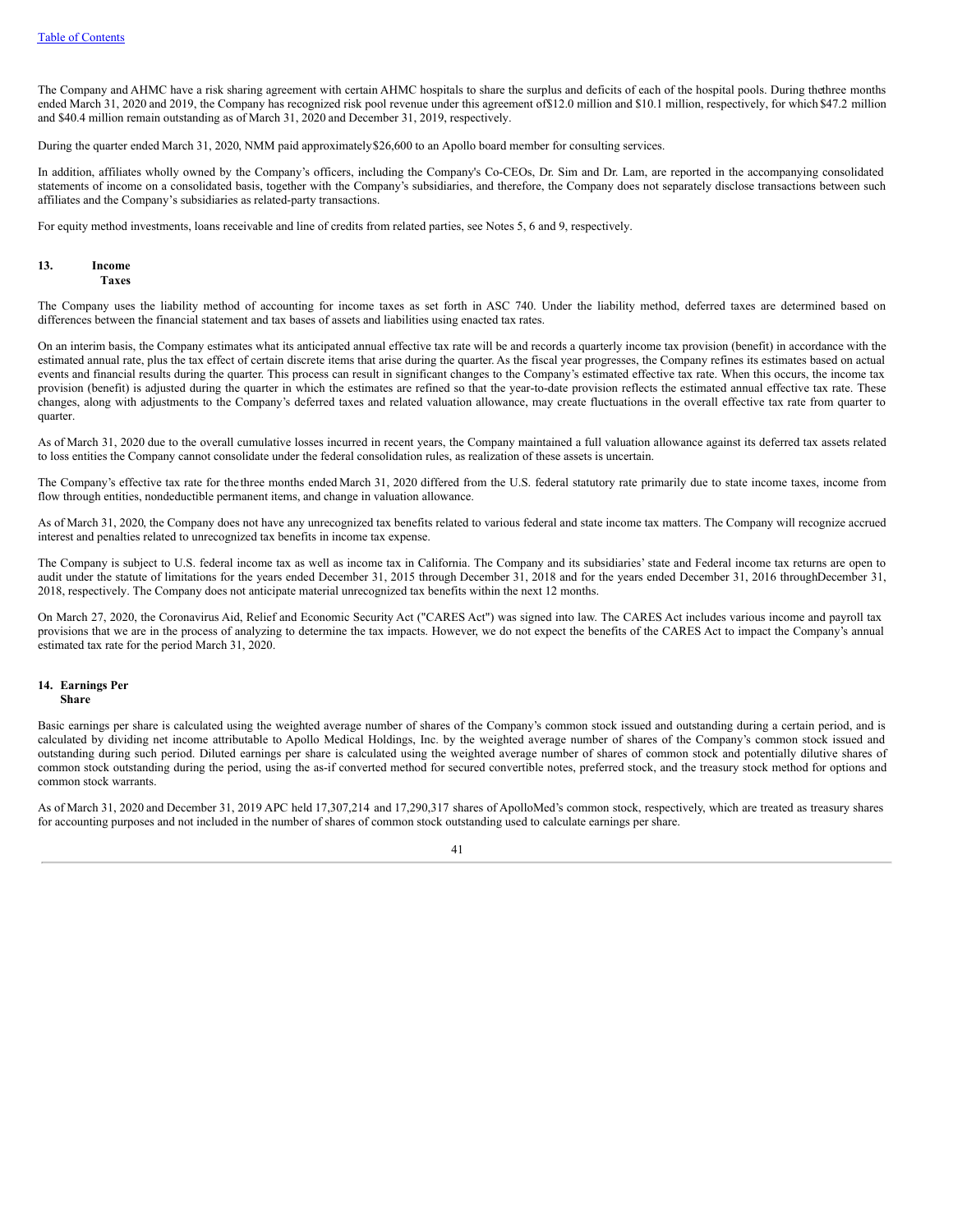Below is a summary of the earnings per share computations:

| Three Months Ended March 31,                                  |  | 2020       | 2019                     |
|---------------------------------------------------------------|--|------------|--------------------------|
| Earnings per share – basic                                    |  | 0.11       |                          |
| Earnings per share – diluted                                  |  | 0.11       | $\overline{\phantom{a}}$ |
| Weighted average shares of common stock outstanding – basic   |  | 36,010,268 | 34,496,622               |
| Weighted average shares of common stock outstanding - diluted |  | 37.439.099 | 38,074,174               |

Below is a summary of the shares included in the diluted earnings per share computations:

| Three Months Ended March 31,                                  | 2020       | 2019       |
|---------------------------------------------------------------|------------|------------|
| Weighted average shares of common stock outstanding – basic   | 36,010,268 | 34,496,622 |
| 10% shares held back pursuant to indemnification clause       |            | 1,519,805  |
| Stock options                                                 | 185,830    | 455,381    |
| Warrants                                                      | 1,207,445  | 1,602,366  |
| Restricted stock units                                        | 35.556     |            |
| Weighted average shares of common stock outstanding – diluted | 37,439,099 | 38,074,174 |

### **15. Variable Interest Entities**

#### **(VIEs)**

A VIE is defined as a legal entity whose equity owners do not have sufficient equity at risk, or, as a group, the holders of the equity investment at risk lack any of the following three characteristics: decision-making rights, the obligation to absorb losses, or the right to receive the expected residual returns of the entity. The primary beneficiary is identified as the variable interest holder that has both the power to direct the activities of the VIE that most significantly affect the entity's economic performance and the obligation to absorb expected losses or the right to receive benefits from the entity that could potentially be significant to the VIE.

The Company follows guidance on the consolidation of VIEs that requires companies to utilize a qualitative approach to determine whether it is the primary beneficiary of a VIE. See Note 2 – "Basis of Presentation and Summary of Significant Accounting Policies" to the accompanying consolidated financial statements for information on how the Company determines VIEs and its treatment.

The following table includes assets that can only be used to settle the liabilities of APC, including Alpha Care and Accountable Health Care, and the creditors of APC, including Alpha Care and Accountable Health Care, have no recourse to the Company, nor do creditors of the Company have recourse against the assets of APC, including Alpha Care and Accountable Health Care. These assets and liabilities, with the exception of the investment in a privately held entity that does not report net asset value per share and amounts due to affiliates, which are eliminated upon consolidation with NMM, are included in the accompanying consolidated balance sheets (in thousands).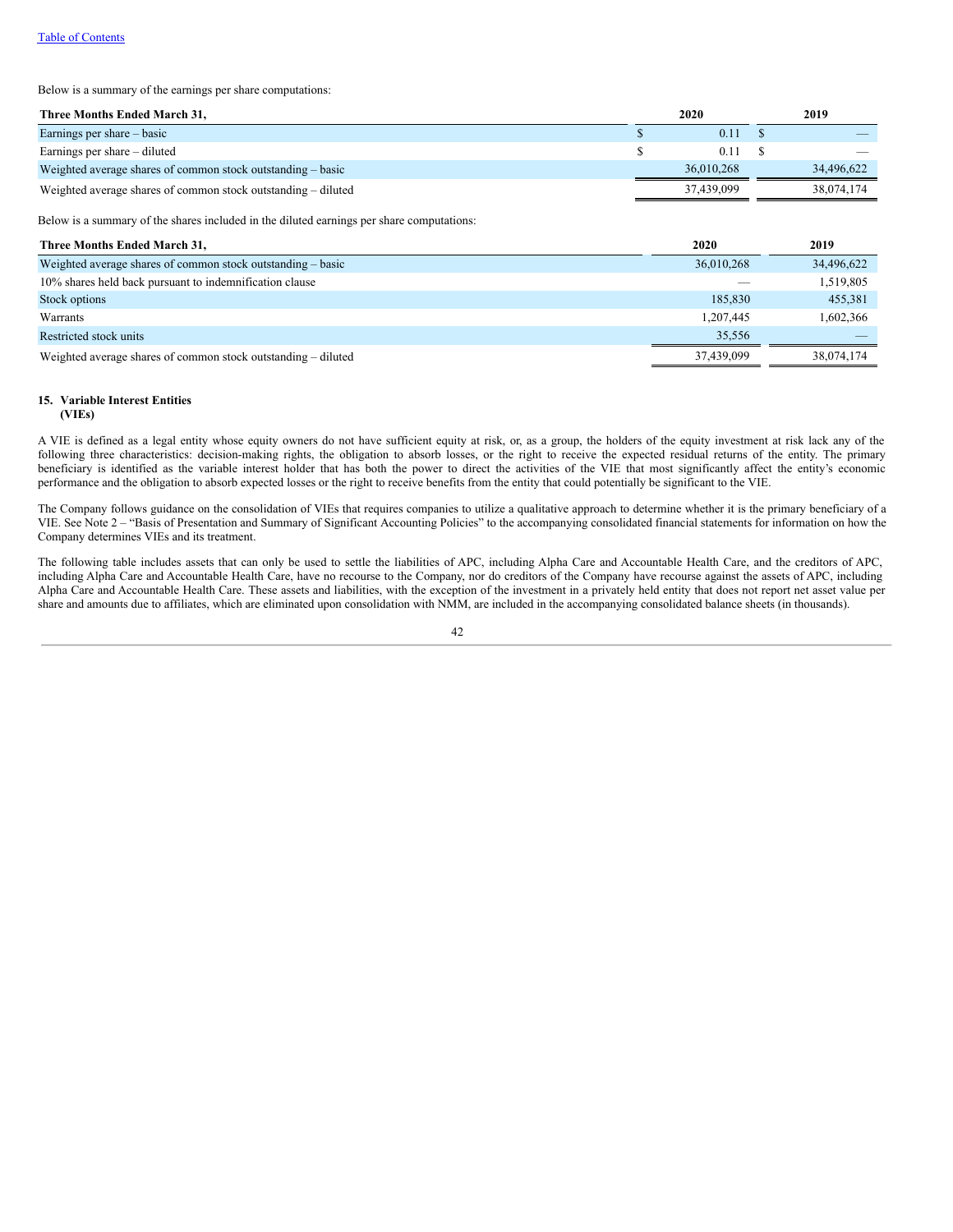|                                                     |              | March 31,<br>2020 |              | December 31,<br>2019 |
|-----------------------------------------------------|--------------|-------------------|--------------|----------------------|
| <b>Assets</b>                                       |              |                   |              |                      |
| <b>Current assets</b>                               |              |                   |              |                      |
| Cash and cash equivalents                           | $\mathbb{S}$ | 57,015            | $\mathbb{S}$ | 87,110               |
| Restricted cash                                     |              | 75                |              | 75                   |
| Investment in marketable securities                 |              | 117,036           |              | 123,948              |
| Receivables, net                                    |              | 16,332            |              | 9,300                |
| Receivables, net - related party                    |              | 49,279            |              | 42,976               |
| Other receivables                                   |              | 734               |              | 744                  |
| Prepaid expenses and other current assets           |              | 7,257             |              | 7,403                |
| Loan receivable                                     |              | 6,425             |              | 6,425                |
| Loan receivable - related parties                   |              | 16,500            |              | 16,500               |
| Total current assets                                |              | 270,653           |              | 294,481              |
|                                                     |              |                   |              |                      |
| <b>Noncurrent assets</b>                            |              |                   |              |                      |
| Land, property and equipment, net                   |              | 9,304             |              | 9,547                |
| Intangible assets, net                              |              | 78,247            |              | 81,439               |
| Goodwill                                            |              | 108,946           |              | 108,913              |
| Investment in privately held entities               |              | 223,796           |              | 319,930              |
| Investments in other entities - equity method       |              | 30,785            |              | 28,427               |
| Restricted cash                                     |              | 746               |              | 746                  |
| Operating lease right-of-use assets                 |              | 4,444             |              | 4,751                |
| Other assets                                        |              | 5,040             |              | 1,057                |
|                                                     |              |                   |              |                      |
| Total noncurrent assets                             |              | 461,308           |              | 554,810              |
|                                                     |              |                   |              |                      |
|                                                     | \$           | 731,961           | \$           | 849,291              |
| <b>Total assets</b>                                 |              |                   |              |                      |
|                                                     |              |                   |              |                      |
| <b>Current liabilities</b>                          |              |                   |              |                      |
| Accounts payable and accrued expenses               | $\mathbb{S}$ | 11,317            | $\mathbb{S}$ | 11,187               |
| Fiduciary accounts payable                          |              | 1,709             |              | 2,027                |
| Medical liabilities                                 |              | 45,029            |              | 49,019               |
| Income taxes payable                                |              | 8,034             |              | 4,530                |
| Amount due to affiliate                             |              | 23,128            |              | 28,058               |
| Dividends payable                                   |              | 337               |              | 271                  |
| Finance lease liabilities                           |              | 102               |              | 102                  |
| Operating lease liabilities                         |              | 1,217             |              | 1,088                |
|                                                     |              |                   |              |                      |
| Total current liabilities                           |              | 90,873            |              | 96,282               |
|                                                     |              |                   |              |                      |
| <b>Noncurrent liabilities</b>                       |              |                   |              |                      |
| Deferred tax liability                              |              | 12,587            |              | 14,059               |
| Finance lease liabilities, net of current portion   |              | 390               |              | 416                  |
| Operating lease liabilities, net of current portion |              | 3,336             |              | 3,742                |
|                                                     |              |                   |              |                      |
| Total noncurrent liabilities                        |              | 16,313            |              | 18,217               |
|                                                     |              |                   |              |                      |
| <b>Total liabilities</b>                            | $\$$         | 107,186           | \$           | 114,499              |
|                                                     |              |                   |              |                      |

The assets of the Company's other consolidated VIEs were not considered significant.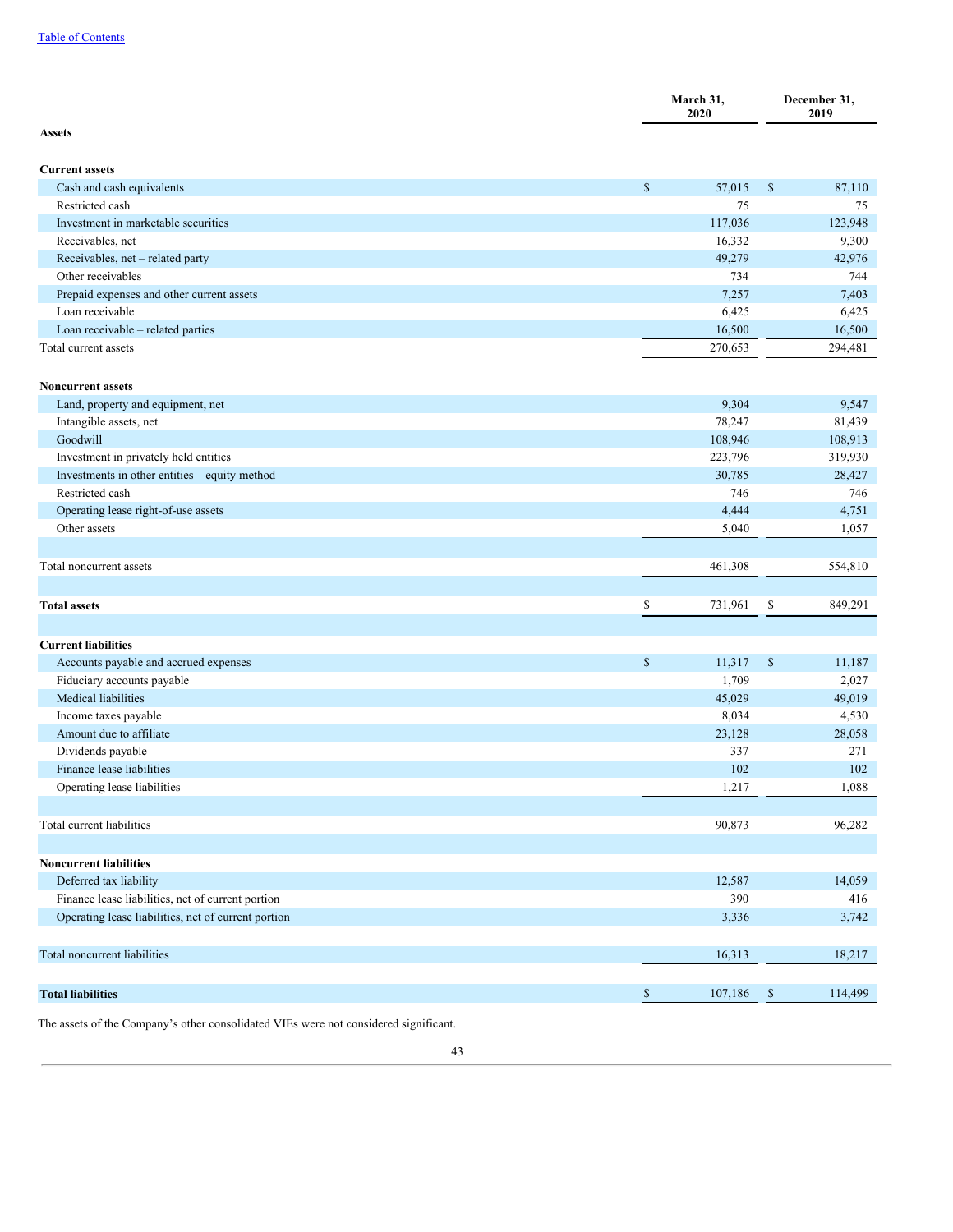#### **16. Leases**

The Company has operating and finance leases for corporate offices, doctors' offices, and certain equipment. These leases have remaining lease terms of1 month to 5 years, some of which may include options to extend the leases for up to 10 years, and some of which may include options to terminate the leases withinone year. As of March 31, 2020 and December 31, 2019, assets recorded under finance leases were\$0.5 million, respectively, and accumulated depreciation associated with finance leases was\$0.3 million, respectively.

Also, the Company rents or subleases certain real estate to third parties, which are accounted for as operating leases.

Leases with an initial term of 12 months or less are not recorded on the balance sheet.

The components of lease expense were as follows (in thousands):

|                               |    |               | Three Months Ended March 31, |               |       |  |
|-------------------------------|----|---------------|------------------------------|---------------|-------|--|
|                               |    |               | 2020                         |               | 2019  |  |
|                               |    |               |                              |               |       |  |
| Operating lease cost          |    | $\mathbf{s}$  | 1,942                        | $\mathbf{s}$  | 1,102 |  |
|                               |    |               |                              |               |       |  |
| Finance lease cost            |    |               |                              |               |       |  |
| Amortization of lease expense |    | \$.           | 26                           | <sup>\$</sup> | 25    |  |
| Interest on lease liabilities |    |               | $\overline{4}$               |               | 5     |  |
|                               |    |               |                              |               |       |  |
| Sublease income               |    | <sup>\$</sup> | $(134)$ \$                   |               | (100) |  |
|                               |    |               |                              |               |       |  |
| Total finance lease cost, net |    |               | $1,838$ \$                   |               | 1,032 |  |
|                               |    |               |                              |               |       |  |
|                               | 44 |               |                              |               |       |  |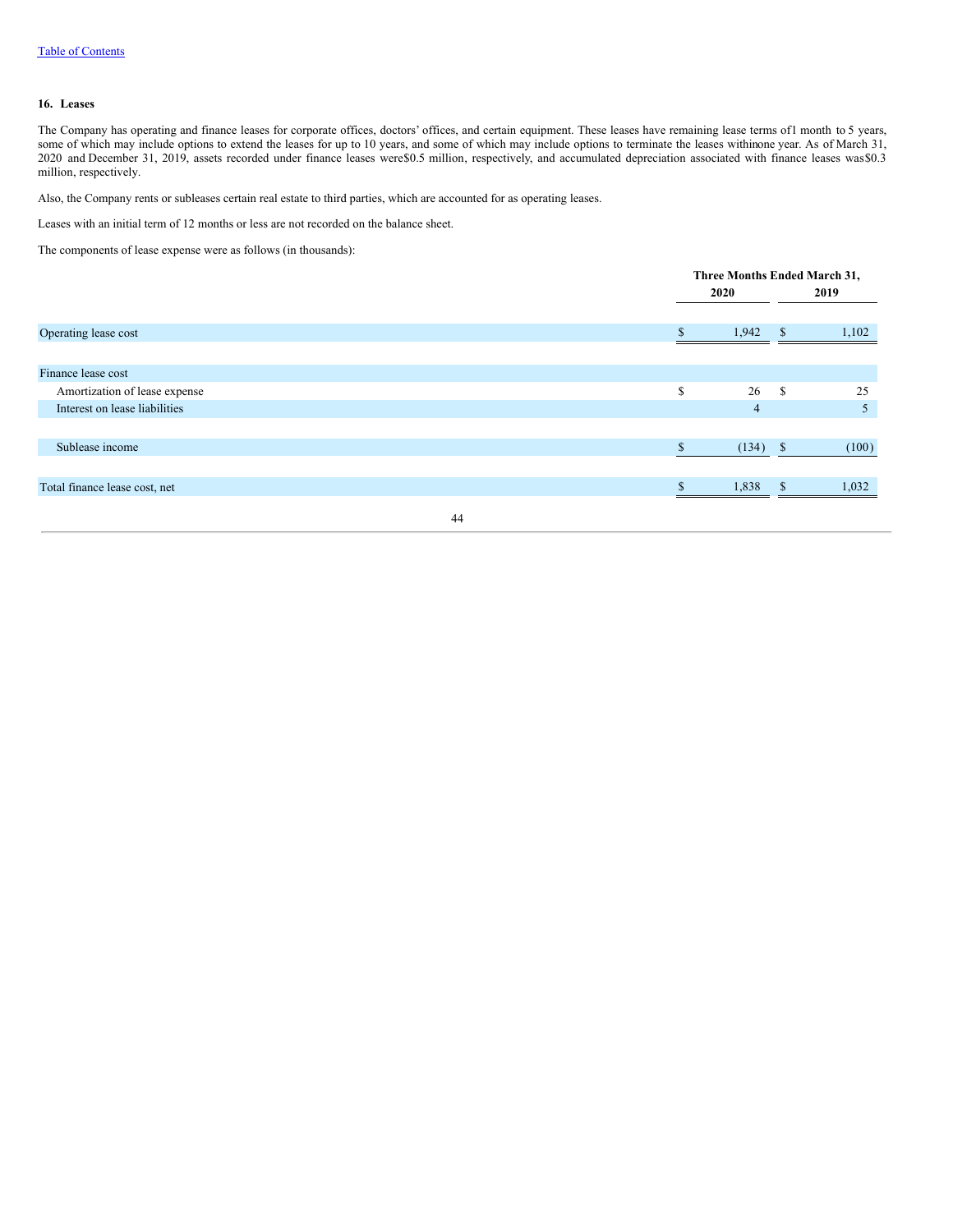Other information related to leases was as follows (in thousands):

|                                                                         | Three Months Ended March 31, |    |            |
|-------------------------------------------------------------------------|------------------------------|----|------------|
|                                                                         | 2020                         |    | 2019       |
|                                                                         |                              |    |            |
| <b>Supplemental Cash Flows Information</b>                              |                              |    |            |
|                                                                         |                              |    |            |
| Cash paid for amounts included in the measurement of lease liabilities: |                              |    |            |
| Operating cash flows from operating leases                              | \$<br>1,547                  | \$ | 1,034      |
| Operating cash flows from finance leases                                | $\overline{4}$               |    | 5          |
| Financing cash flows from finance leases                                | 26                           |    | 25         |
|                                                                         |                              |    |            |
| Right-of-use assets obtained in exchange for lease liabilities:         |                              |    |            |
| Operating leases                                                        | 4,745                        |    | 8,855      |
|                                                                         |                              |    |            |
|                                                                         | Three Months Ended March 31, |    |            |
|                                                                         | 2020                         |    | 2019       |
|                                                                         |                              |    |            |
| <b>Weighted Average Remaining Lease Term</b>                            |                              |    |            |
|                                                                         |                              |    |            |
| Operating leases                                                        | 7.33 years                   |    | 4.30 years |
| Finance leases                                                          | 4.42 years                   |    | 5.25 years |
|                                                                         |                              |    |            |
| <b>Weighted Average Discount Rate</b>                                   |                              |    |            |
|                                                                         |                              |    |            |
| Operating leases                                                        | 6.10%                        |    | 6.13%      |
| <b>Finance leases</b>                                                   | 3.00%                        |    | 3.00%      |

Future minimum lease payments under non-cancellable leases as of March 31, 2020 is as follows (in thousands):

| March 31, 2020                                         | <b>Operating Leases</b> | <b>Finance Leases</b> |
|--------------------------------------------------------|-------------------------|-----------------------|
| 2020 (excluding the three months ended March 31, 2020) | 3,227<br>\$             | 89<br><sup>\$</sup>   |
| 2021                                                   | 3,745                   | 119                   |
| 2022                                                   | 2,970                   | 119                   |
| 2023                                                   | 2,724                   | 119                   |
| 2024                                                   | 2,340                   | 79                    |
| Thereafter                                             | 8,484                   |                       |
|                                                        |                         |                       |
| Total future minimum lease payments                    | 23,490                  | 525                   |
| Less: imputed interest                                 | 4,788                   | 33                    |
| Total lease liabilities                                | 18,702                  | 492                   |
| Less: current portion                                  | 3,119                   | 102                   |
| Long-term lease liabilities                            | 15,583                  | 390                   |

As of March 31, 2020, the Company does not have additional operating and finance leases that have not yet commenced.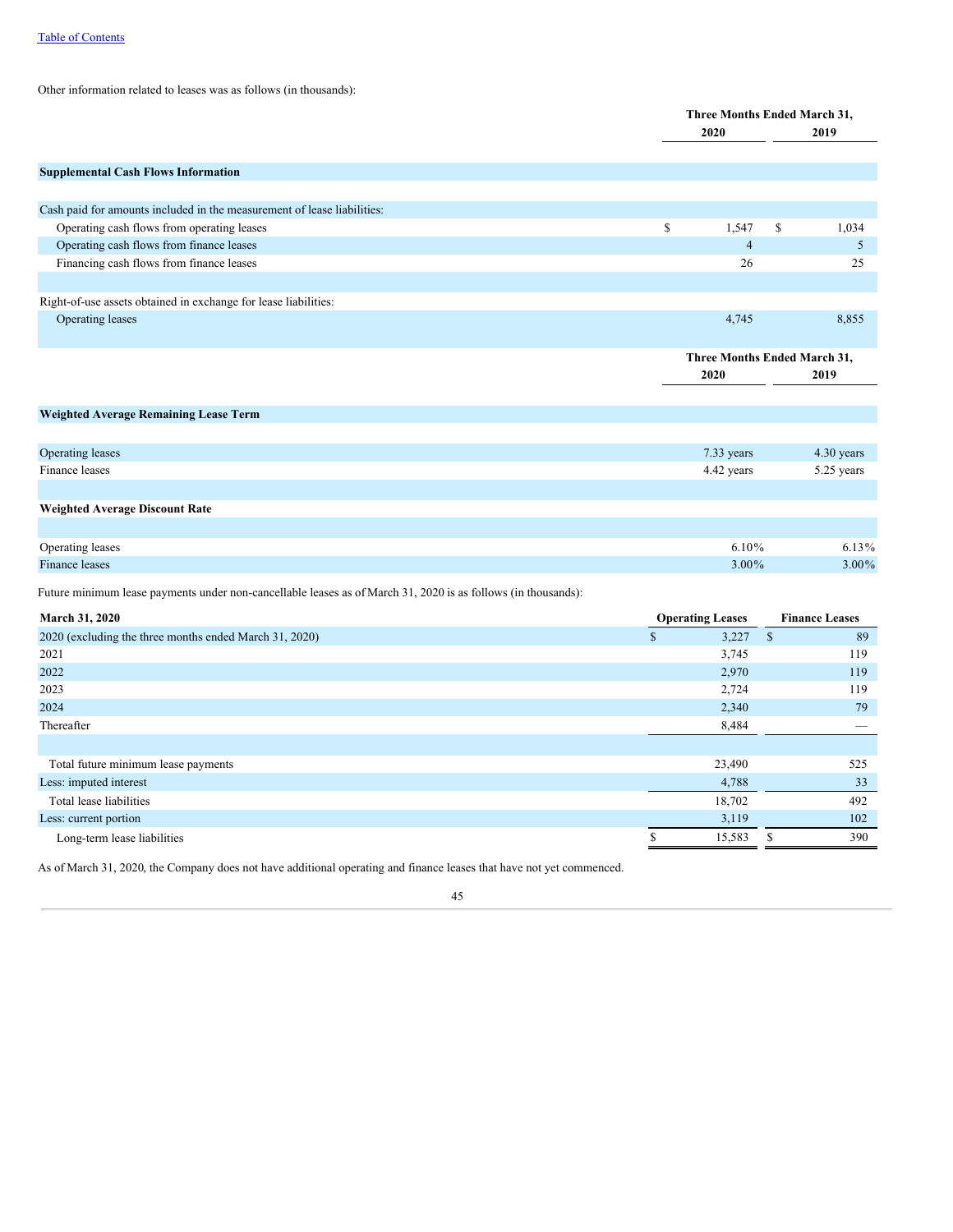#### **17. Subsequent Events**

*Universal Care Inc.*

On December 31, 2019, UCAP, entered into an SPA among UCAP, Bright, Bright Health, Inc., UCI, Howard E. And Elaine H. Davis Family Trust, Howard E. And Elaine H. Davis Grandchildren's Trust, Jeffrey V. Davis, Jay B. Davis, Laura Davis-Loschiavo, Marc M. Davis, Peter And Helen Lee Family Trust, and, in their respective capacities as seller representatives, Kenneth Sim, M.D., Thomas Lam, M.D., Jay Davis and Jeffrey Davis. Pursuant to the SPA, UCAP and all of the other shareholders of UCI agreed to sell to Bright all of their respective shares of capital stock in UCI.

On April 30, 2020, the Closing Date, and pursuant to the SPA, UCAP and all of the other shareholders of UCI sold to Bright all of their respective shares of capital stock in UCI. In connection with such sale, on the Closing Date, APC received approximately \$69.2 million in cash proceeds (including \$16.5 million as repayment of indebtedness owed to APC), plus non-cash consideration consisting of shares of Bright Health, Inc.'s preferred stock having a stipulated value of approximately \$33.3 million. In addition, pursuant to the terms of the SPA, upon release from escrow, APC is entitled to receive all or that portion of the following escrowed amounts that have not been offset or reserved for claims: (i) cash consideration of approximately \$15.6 million, plus (ii) non-cash consideration consisting of shares of Bright Health, Inc.'s preferred stock having a stipulated value of approximately \$5.9 million.

#### *Dividends*

<span id="page-45-0"></span>On May 4, 2020 APC's board of directors approved a dividend distribution on a pro rata basis to APC's shareholders totaling\$20.0 million, which was paid on May 6, 2020.

#### **ITEM 2. MANAGEMENT'S DISCUSSION AND ANALYSIS OF FINANCIAL CONDITION AND RESULTS OF OPERATIONS**

The following management's discussion and analysis should be read in conjunction with the unaudited consolidated financial statements and the notes thereto included in Part I, Item 1, "Financial Statements" of this Quarterly Report on Form 10-Q. In addition, reference is made to our audited consolidated financial statements and notes thereto and related Management's Discussion and Analysis of Financial Condition and Results of Operations included in our Annual Report on Form 10-K for the year ended *December 31, 2019, filed with the SEC on March 16, 2020.*

#### **Overview**

We, together with our affiliated physician groups and consolidated entities, are a physician-centric integrated population health management company providing coordinated, outcomes-based medical care in a cost-effective manner and serving patients in California, the majority of whom are covered by private or public insurance provided through Medicare, Medicaid and HMOs, with a small portion of our revenues coming from non-insured patients. We provide care coordination services to each major constituent of the healthcare delivery system, including patients, families, primary care physicians, specialists, acute care hospitals, alternative sites of inpatient care, physician groups and health plans. Our physician network consists of primary care physicians, specialist physicians and hospitalists. We operate primarily through ApolloMed and the following subsidiaries: NMM, AMM, APAACO and Apollo Care Connect, and their consolidated entities.

Through our NGACO model and a network of IPAs with more than7,000 contracted physicians, which physician groups have agreements with various health plans, hospitals and other HMOs, we are currently responsible for coordinating the care for over 1.1 million patients in California as of March 31, 2020. These covered patients are comprised of managed care members whose health coverage is provided through their employers or who have acquired health coverage directly from a health plan or as a result of their eligibility for Medicaid or Medicare benefits. Our managed patients benefit from an integrated approach that places physicians at the center of patient care and utilizes sophisticated risk management techniques and clinical protocols to provide high-quality, cost effective care. To implement a patient-centered, physician-centric experience, we also have other integrated and synergistic operations, including (i) MSOs that provide management and other services to our affiliated IPAs, (ii) outpatient clinics and (iii) hospitalists that coordinate the care of patients in hospitals.

#### **Recent Developments**

#### *Auditor Change*

On April 24, 2020, following a competitive selection process, the Company's Audit Committee approved the engagement of Ernst & Young LLP ("E&Y") as the Company's independent registered public accounting firm for the fiscal year ending December 31,

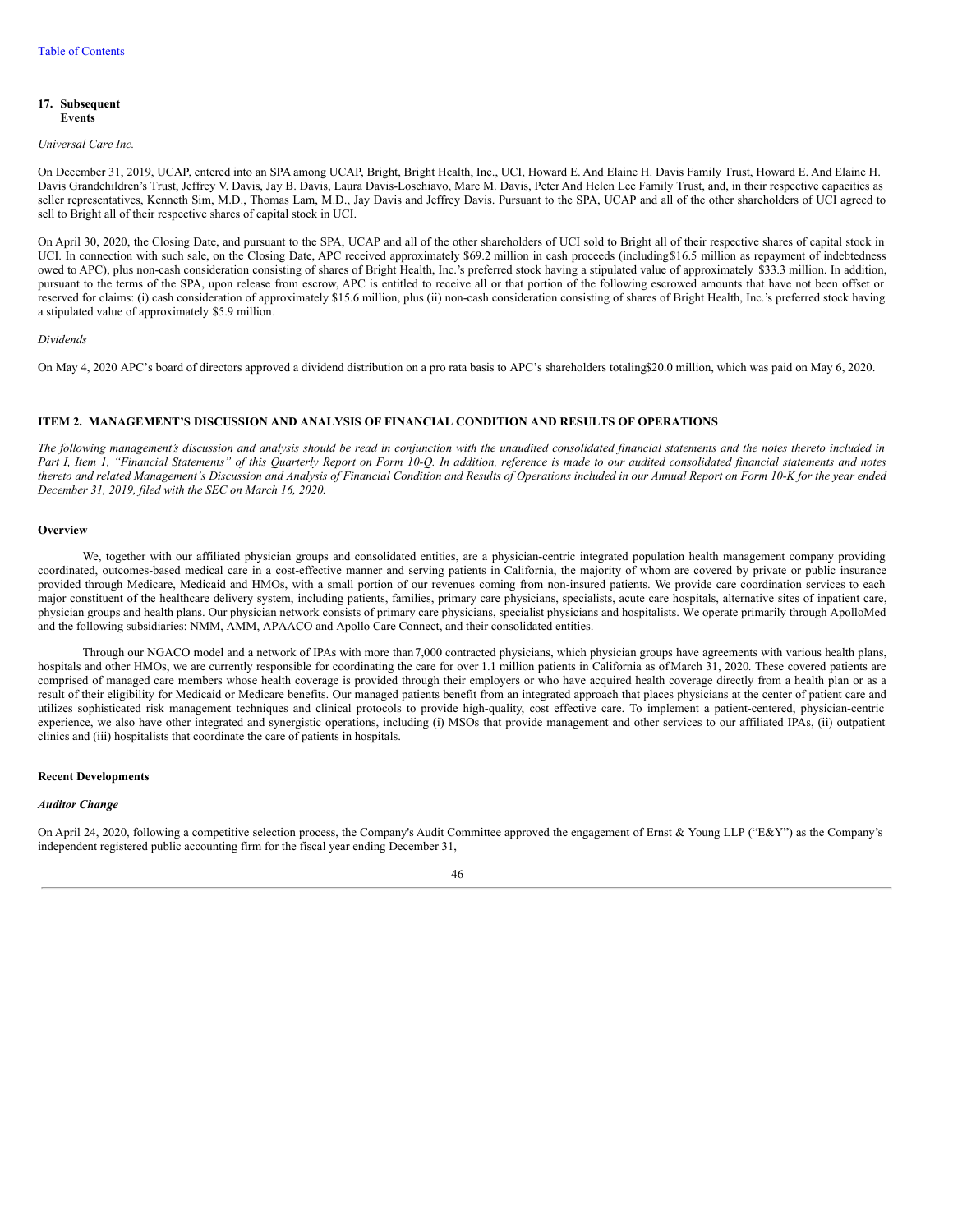2020 and dismissed BDO USA, LLP ("BDO") from service as the Company's independent registered public accounting firm, effective immediately. The Company engaged E&Y on April 27, 2020.

#### *Disposition of Investment*

On April 30, 2020, Universal Care Acquisition Partners, LLC ("UCAP"), a wholly-owned subsidiary of our consolidated variable interest entity, APC, completed the sale of its 48.9% equity ownership interest (its "Percentage Interest") in Universal Care, Inc. ("UCI"), a private full service health plan provider doing business as Brand New Day to Bright Health Company of California, Inc. ("Bright"). From the sale, APC received approximately \$69.2 million in cash proceeds (including \$16.5 million as repayment of indebtedness owed to APC), plus non-cash consideration consisting of shares of Bright Heath, Inc.'s preferred stock having a stipulated value of approximately \$33.3 million. In addition, upon release from escrow, APC will be entitled to receive all or that portion of the following escrowed amounts that have not been offset or reserved for claims: (i) cash consideration of approximately \$15.6 million, plus (ii) non-cash consideration consisting of shares of Bright Health, Inc.'s preferred stock having a stipulated value of approximately \$5.9 million.

As disclosed in the Company's definitive proxy statement filed with the SEC on July 31, 2019 (the "Proxy Statement"), the Percentage Interest is an "Excluded Asset" that remains solely for the benefit of APC and its shareholders. As such, any proceeds or gain on the sale of APC's indirect ownership interest in UCI will have no impact on the Series A Dividend payable by APC to AP-AMH as described in the Proxy Statement. Accordingly, the sale will not impact net income attributable to the Company.

#### **Key Financial Measures and Indicators**

#### *Operating Revenues*

Our revenue primarily consists of capitation revenue, risk pool settlements and incentives, NGACO AIPBP revenue, management fee income and FFS revenue. The form of billing and related risk of collection for such services may vary by type of revenue and the customer.

#### *Operating Expenses*

Our largest expense is the patient care cost paid to contracted physicians, and the cost of providing management and administrative support services to our affiliated physician groups. These services include payroll, benefits, human resource services, physician practice billing, revenue cycle services, physician practice management, administrative oversight, coding services, and other consulting services.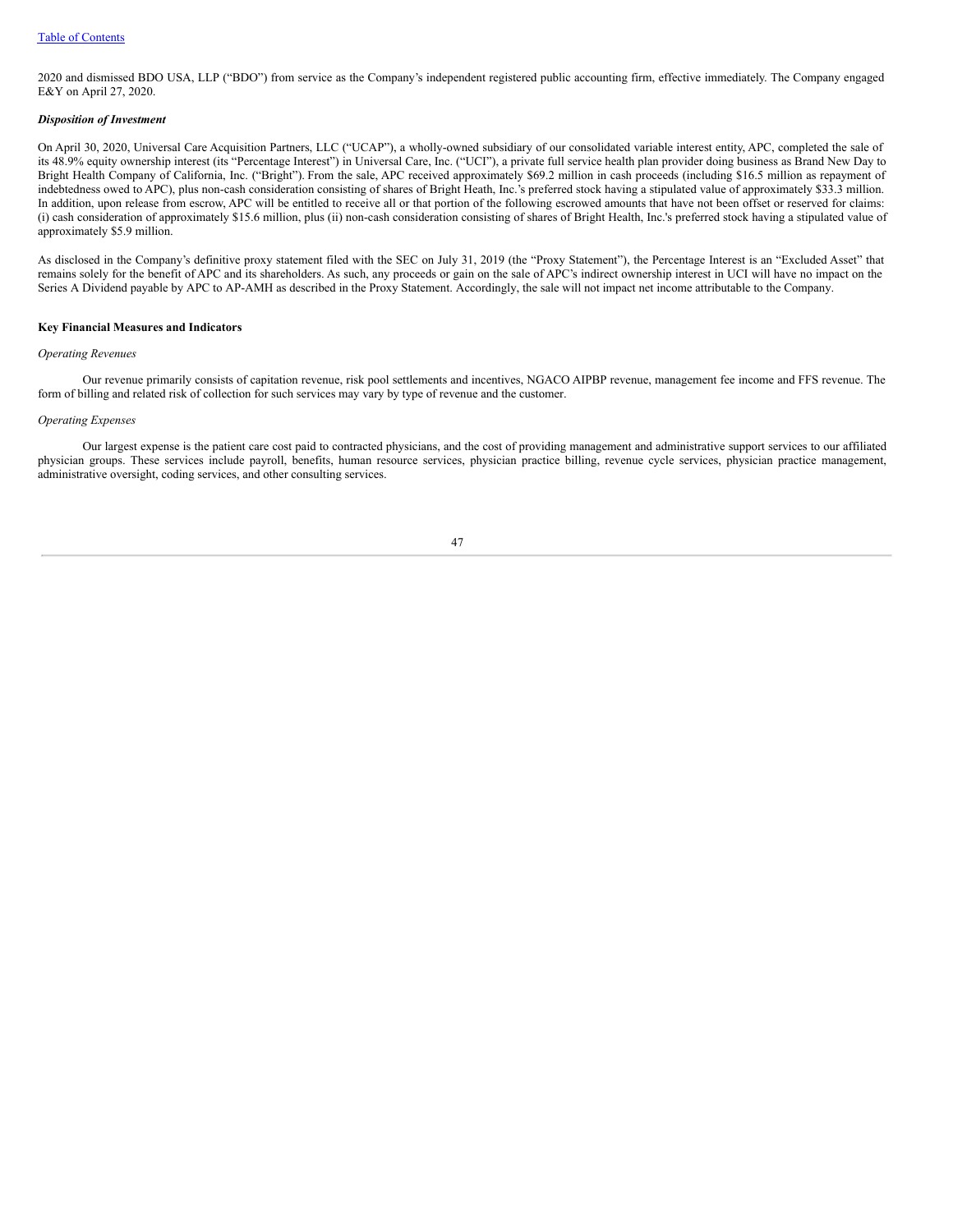#### **Results of Operations**

#### **Apollo Medical Holdings, Inc. Consolidated Statements of Income** (In thousands) (Unaudited)

### **For the Three Months Ended**

|                                                                |             | March 31, 2020 |              | March 31, 2019 |               | \$ Change | $\frac{0}{0}$<br>Change |
|----------------------------------------------------------------|-------------|----------------|--------------|----------------|---------------|-----------|-------------------------|
| Revenue                                                        |             |                |              |                |               |           |                         |
| Capitation, net                                                | \$          | 140,421        | S            | 71,517         | <sup>\$</sup> | 68,904    | 96 %                    |
| Risk pool settlements and incentives                           |             | 11,236         |              | 10,094         |               | 1,142     | $11\%$                  |
| Management fee income                                          |             | 8,815          |              | 8,997          |               | (182)     | $(2)\%$                 |
| Fee-for-services, net                                          |             | 3,427          |              | 4,081          |               | (654)     | $(16)\%$                |
| Other income                                                   |             | 1,206          |              | 1,069          |               | 137       | $13\%$                  |
| Total revenue                                                  |             | 165,105        |              | 95,758         |               | 69,347    | 72 %                    |
| <b>Operating expenses</b>                                      |             |                |              |                |               |           |                         |
| Cost of services                                               |             | 144,204        |              | 83,432         |               | 60,772    | 73 %                    |
| General and administrative expenses                            |             | 11,834         |              | 10,264         |               | 1,570     | 15 %                    |
| Depreciation and amortization                                  |             | 4,702          |              | 4,418          |               | 284       | $6\%$                   |
| Provision for doubtful accounts                                |             |                |              | 951            |               | (951)     | $(100) \%$              |
| Total expenses                                                 |             | 160,740        |              | 99,065         |               | 61,675    | 62 %                    |
| Income (loss) from operations                                  |             | 4,365          |              | (3,307)        |               | 7,672     | $(232)\%$               |
| Other income (expense)                                         |             |                |              |                |               |           |                         |
| Income (loss) from equity method investments                   |             | 2,054          |              | (850)          |               | 2,904     | $(342)\%$               |
| Interest expense                                               |             | (2,868)        |              | (211)          |               | (2,657)   | 1259 %                  |
| Interest income                                                |             | 929            |              | 323            |               | 606       | 188 %                   |
| Other income                                                   |             | 102            |              | 187            |               | (85)      | $(45)\%$                |
| Total other income (expense), net                              |             | 217            |              | (551)          |               | 768       | (139)%                  |
| Income (loss) before provision for (benefit from) income taxes |             | 4,582          |              | (3,858)        |               | 8,440     | (219)%                  |
| Provision for (benefit from) income taxes                      |             | 1,595          |              | (1, 408)       |               | 3,003     | $(213)\%$               |
| Net income (loss)                                              | $\mathbf S$ | 2,987          | $\mathbb{S}$ | (2,450)        | -S            | 5,437     | $(222)\%$               |
|                                                                |             |                |              |                |               |           |                         |
| Net loss attributable to noncontrolling interests              |             | (1,065)        |              | (2,590)        |               | 1,525     | (59)%                   |
| Net income attributable to Apollo Medical Holdings, Inc.       | \$          | 4,052          | \$           | 140            | \$            | 3,912     | 2794 %                  |

### *Net Income Attributable to Apollo Medical Holdings, Inc.*

Our net income attributable to Apollo Medical Holdings, Inc. for the three months ended March 31, 2020 was \$4.1 million, as compared to net income attributable to Apollo Medical Holdings, Inc. of \$0.1 million for the same period in 2019, an increase of \$4.0 million.

### *Physician Groups and Patients*

As of March 31, 2020 and 2019, we managed a total of 13 and 10 groups of affiliated physicians, respectively, and the total number of patients for whom we managed the delivery of healthcare services was approximately 1.1 million and 0.8 million, respectively. The increase was attributable to a management services agreement entered into in 2020 that contributed 0.1 million new members and increased membership at the physician groups we manage.

*Revenue*

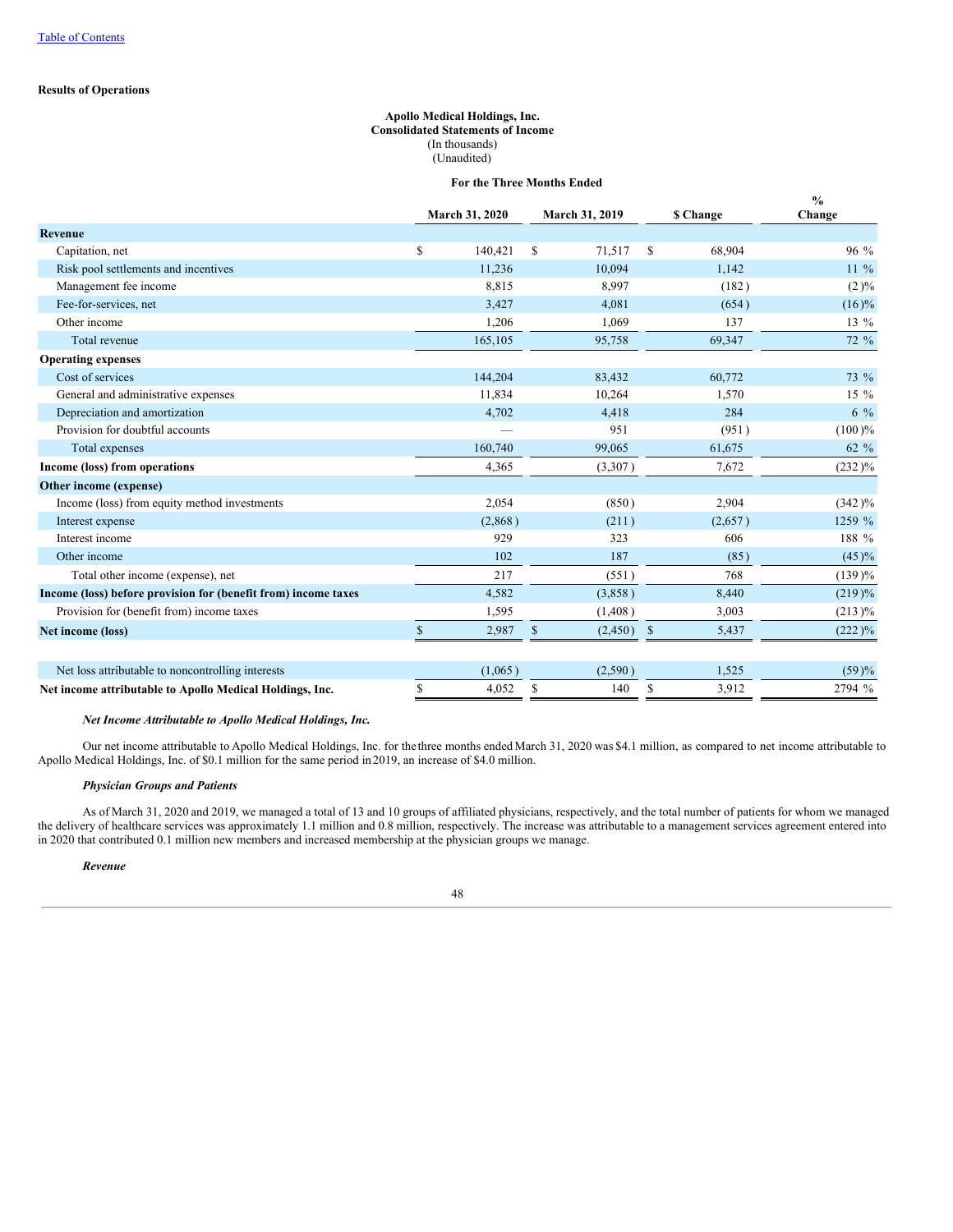Our revenue for the three months ended March 31, 2020 was \$165.1 million, as compared to \$95.8 million for the three months ended March 31, 2019, an increase of \$69.3 million, or 72%. The increase in revenue was primarily attributable to the following;

(i) Capitation revenue increased by approximately \$68.9 million primarily due to our acquisition of Alpha Care on May 31, 2019 and Accountable Health Care on August 30, 2019, which contributed revenue of approximately \$32.5 million and \$12.5 million, respectively for such companies, in addition to organic capitation revenue growth at APC of \$2 million, for the three months ended March 31, 2020. Further, the capitation revenue for the three months ended March 31, 2020 included \$21.9 million from the APA ACO program as compared with nil from the APA ACO program during the same period in 2019 when the program was temporarily suspended.

(ii) Risk pool revenue increased by \$1.1 million due to the refinement of the assumptions used to estimate the amount of net surplus expected to be received from the affiliated hospitals' risk pools. Our estimated risk pool receivable is calculated based on reports received from our hospital partners and on management's estimate of the Company's portion of any estimated risk pool surpluses for which payments have not been received. The actual risk pool surpluses are settled approximately 18 months later.

(iii) Management fee income decreased by \$0.2 million mainly due to the acquisition of Accountable Health Care offset with increased fees from a management services agreement entered into beginning January 1, 2020 which contributed approximately \$1.7 million.

(iv) Fee-for-service revenue decreased by \$0.6 million due to reduced procedures performed at our surgery centers and heart center as a result of the COVID-19 outbreak.

(v) Other income increased by \$0.1 million as a result of increased revenue related to maternity supplemental payments.

#### *Cost of Services*

Expenses related to cost of services for thethree months ended March 31, 2020 were \$144.2 million, as compared to \$83.4 million for the same period in 2019, an increase of \$60.8 million, or 73%. The overall increase was due to a \$68.3 million increase in medical claims, capitation and other health services expenses, primarily driven by the Alpha Care and Accountable Health Care acquisitions and APA ACO program, and a \$2.5 million increase in payroll cost to support the continued growth of the business, offset by a \$10.0 million decrease in provider bonus payments.

#### *General and Administrative Expenses*

General and administrative expenses for the three months ended March 31, 2020 were \$11.8 million, as compared to \$10.3 million for the same period in 2019, an increase of \$1.5 million, or 15%. The overall increase is primarily due to increased rent expense to support the continued growth in depth and breadth of our operations and postage expense from additional mailings resulting from increased members under management.

#### *Depreciation and Amortization*

Depreciation and amortization expense for the three months ended March 31, 2020 were \$4.7 million as compared to \$4.4 million for the same period in 2019. This amount includes depreciation of property and equipment and the amortization of intangible assets.

#### *Provision for Doubtful Accounts*

For the three months ended March 31, 2019, we released reserves related to certain management fees in the amount of \$1.0 million as collectability of the outstanding amount was no longer in doubt. These reserves were related to various pre-acquisition obligations of Accountable Health Care and were no longer necessary as a result of our acquisition of Accountable Health Care. As such our provision for doubtful accounts was nil for the three months ended March 31, 2020.

#### *Income (Loss) from Equity Method Investments*

Income from equity method investments for thethree months ended March 31, 2020 was \$2.1 million, as compared to loss from equity method investments of\$0.9 million for the same period in 2019, an increase of \$3.0 million, or 342%. The increase was primarily due to equity earnings from our investments in UCI and PMIOC of \$2.7 million and \$0.1 million, respectively, offset by equity losses from our investments in LMA's IPA line of business and 531 W. College of \$0.6 million and \$0.1 million, respectively, for the three months ended March 31, 2020, as compared with losses from our investments in LMA's IPA line of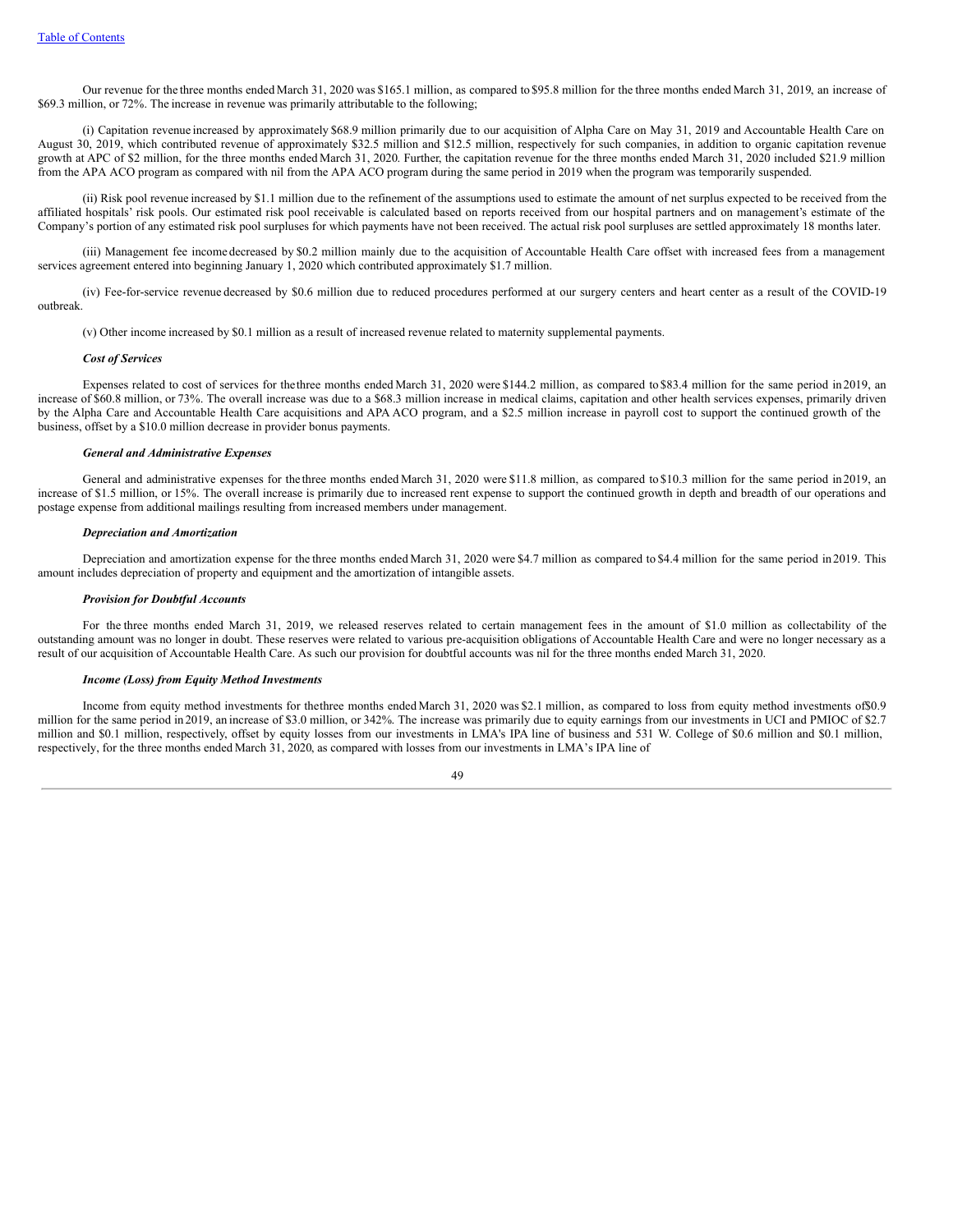business and Accountable Health Care of \$1.1 million and \$0.8 million, respectively, and impairment loss of \$0.3 million related to our investment in Pacific Ambulatory Surgery Center, LLC, which were offset by earnings from our investments in UCI, DMG, and PMIOC of \$1.0 million, \$0.2 million, and \$0.1 million, respectively for the three months ended March 31, 2019.

#### *Interest Expense*

Interest expense for the three months ended March 31, 2020 was \$2.9 million, as compared to \$0.2 million for the same period in 2019, an increase of \$2.7 million, or 1,259%. The increase was primarily due to the new credit facility we secured in September 2019 to fund growth, primarily through acquisitions.

#### *Interest Income*

Interest income for the three months ended March 31, 2020 was \$0.9 million as compared to \$0.3 million for the three months ended March 31, 2019. Interest income reflects interest earned on cash held in money market and certificate of deposit accounts and the interest from notes receivable.

#### *Other Income*

Other income for the three months ended March 31, 2020 was \$0.1 million as compared to other income of\$0.2 million for the same period in 2019.

#### *Provision for (Benefit from) Income Tax*

Income tax expense was \$1.6 million for the three months ended March 31, 2020, as compared to a tax benefit of\$1.4 million for the same period in 2019. The increase in tax expense was due to increased income in the three months ended March 31, 2020 period as compared to the same period in2019, as described above.

#### *Net Income Attributable to Noncontrolling Interests*

Net loss attributable to noncontrolling interests was \$1.1 million for the three months ended March 31, 2020 compared to \$2.6 million for the same period in 2019, a decrease of \$1.5 million, or 59%. The decrease was primarily due to reduced cost of sales at APC mainly attributable to a provider bonus issued in the three months period ended March 31, 2019, which was offset by the completion of a series transactions with APC as further described in Note 1 to our financial statements above, which resulted in preferred, cumulative dividends from APC being allocated to AP-AMH.

#### **2020 Guidance**

Our stable, subscription-based revenue model allows us to maintain our previously disclosed 2020 guidance for total revenue and adjusted Earnings Before Interest, Taxes, Depreciation and Amortization ("EBITDA"). We are updating our 2020 guidance for net income and EBITDA to incorporate the impact of the expected gain of approximately \$80.0 million related to the sale of UCAP's 48.9% investment in UCI to Bright, which closed on April 30, 2020. As UCI was an excluded asset and remained solely for the benefit of APC and its shareholders, any proceeds or gain on sale will not affect the net income and adjusted EBITDA attributable to ApolloMed.

Our guidance for the year ending December 31, 2020, is as follows:

- Maintaining total revenue of between \$665.0 million and \$675.0 million,
- Adjusting net income from a range of \$20.0 million and \$30.0 million (disclosed on March 12, 2020) to a range of \$100.0 million and \$110.0 million, the increase is primarily driven by the sale of UCI to Bright as disclosed above,
- Adjusting EBITDA from a range of \$55.0 million and \$67.0 million (disclosed on March 12, 2020) to a range of \$155.0 million and \$167.0 million, the increase is primarily driven by the sale of UCI to Bright as disclosed above, and
- Maintaining adjusted EBITDA of between \$75.0 million and \$90.0 million.

Refer to the "Guidance Reconciliation of Net Income to EBITDA and adjusted EBITDA" and "Use of Non-GAAP Financial Measures" for additional information. There can be no assurance that actual amounts will not be materially higher or lower than these expectations. Refer to our discussion of "Forward-Looking Statements" within this Quarterly Report on Form 10-Q.

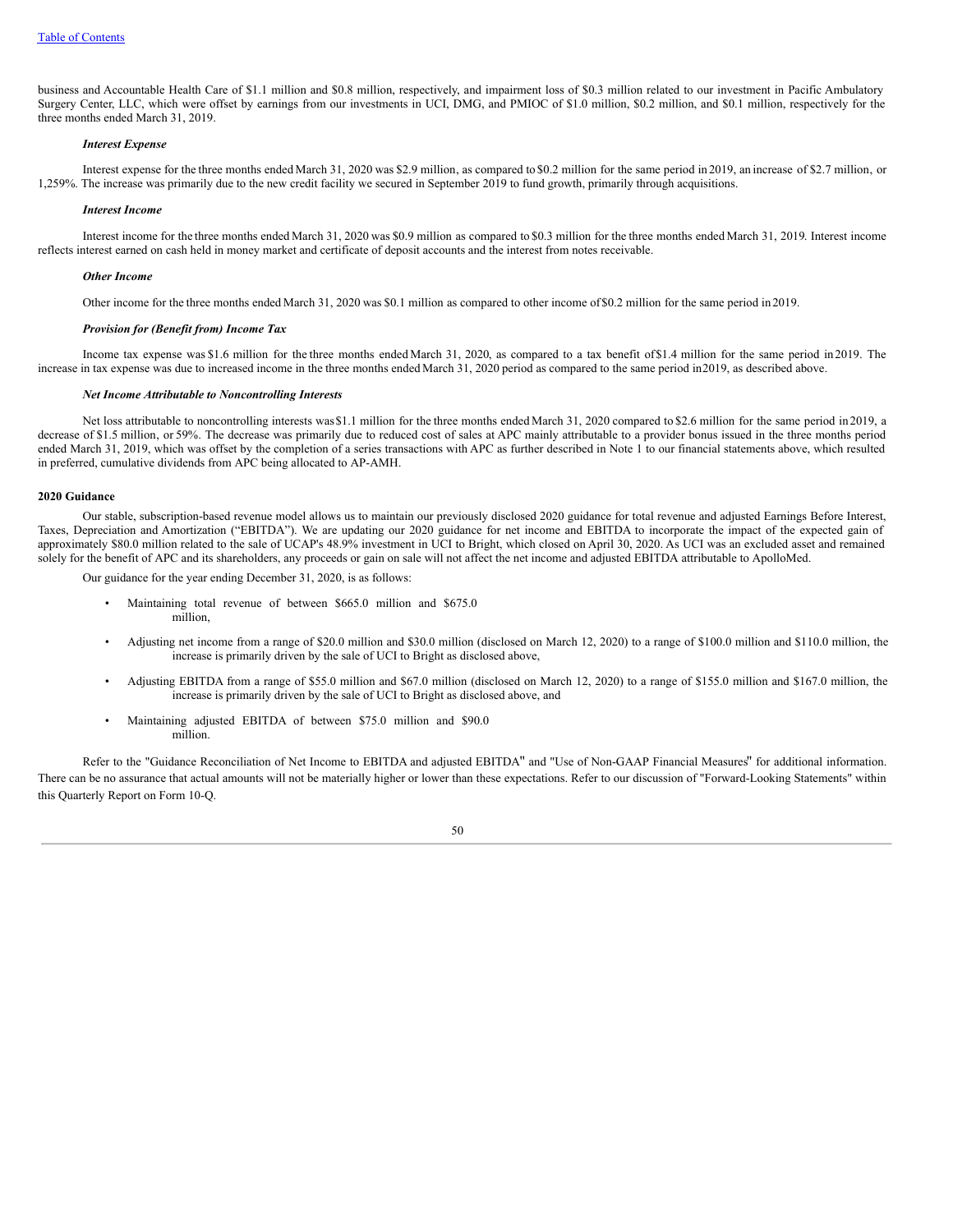#### **Guidance Reconciliation of Net Income to EBITDA and Adjusted EBITDA (in thousands)**

# **Year Ending**

| December 31, 2020 |  |  |
|-------------------|--|--|
|-------------------|--|--|

|                                              |   | Low      | <b>High</b>  |
|----------------------------------------------|---|----------|--------------|
| Net income $(1)$                             | ъ | 100,000  | 110,000<br>S |
| Depreciation and amortization                |   | 18,000   | 20,000       |
| Provision for income taxes                   |   | 30,000   | 31,000       |
| Interest expense                             |   | 8,000    | 9,000        |
| Interest income                              |   | (1,000)  | (3,000)      |
| EBITDA <sup>(1)</sup>                        |   | 155,000  | 167,000      |
|                                              |   |          |              |
| Income from equity method investments $(2)$  |   | (95,000) | (94,000)     |
| EBITDA adjustment for recently acquired IPAs |   | 15,000   | 17,000       |
| <b>Adjusted EBITDA</b>                       |   | \$75,000 | \$90,000     |

(1)Net income and EBITDA includes the expected gain on sale of UCAP's 48.9% investment in UCI to Bright, which closed on April 30, 2020. UCAP is a 100% owned subsidiary of APC and its 48.9% investment in UCI is an excluded asset and as such remained solely for the benefit of APC and its shareholders. As such, any proceeds or gain on sale will not affect the net income and adjusted EBITDA attributable to ApolloMed.

(2) Income from equity method investments is mainly attributed to the sale of UCAP's 48.9% investment in UCI to Bright, which closed on April 30, 2020. UCAP is a 100% owned subsidiary of APC and its 48.9% investment in UCI is an excluded asset and as such remained solely for the benefit of APC and its shareholders. As such, any proceeds or gain on sale will not affect the net income and adjusted EBITDA attributable to ApolloMed.

#### *Use of Non-GAAP Financial Measures*

This Quarterly Report on Form 10-Q contains the non-GAAP financial measures EBITDA and adjusted EBITDA, of which the most directly comparable financial measure presented in accordance with GAAP is net (loss) income. These measures are not in accordance with, or an alternative to, U.S. generally accepted accounting principles, ("GAAP"), and may be different from other non-GAAP financial measures used by other companies. The Company uses adjusted EBITDA as a supplemental performance measure of our operations, for financial and operational decision-making, and as a supplemental means of evaluating period-to-period comparisons on a consistent basis. Adjusted EBITDA is calculated as earnings before interest, taxes, depreciation, and amortization, excluding losses from equity method investments and other income earned that is not related to the Company's normal operations. Adjusted EBITDA also excludes the effect on EBITDA of certain IPAs we recently acquired.

The Company believes the presentation of these non-GAAP financial measures provides investors with relevant and useful information as it allows investors to evaluate the operating performance of the business activities without having to account for differences recognized because of non-core and non-recurring financial information. When GAAP financial measures are viewed in conjunction with non-GAAP financial measures, investors are provided with a more meaningful understanding of ApolloMed's ongoing operating performance. In addition, these non-GAAP financial measures are among those indicators the Company uses as a basis for evaluating operational performance, allocating resources and planning and forecasting future periods. Non-GAAP financial measures are not intended to be considered in isolation, or as a substitute for, GAAP financial measures. To the extent this release contains historical or future non-GAAP financial measures, the Company has provided corresponding GAAP financial measures for comparative purposes. Reconciliation between certain GAAP and non-GAAP measures is provided above.

#### **Liquidity and Capital Resources**

Cash, cash equivalents and investment in marketable securities atMarch 31, 2020 totaled \$198.0 million. Working capital totaled \$211.5 million at March 31, 2020, as compared to \$223.7 million at December 31, 2019, a decrease of \$12.2 million, or 5.5%.

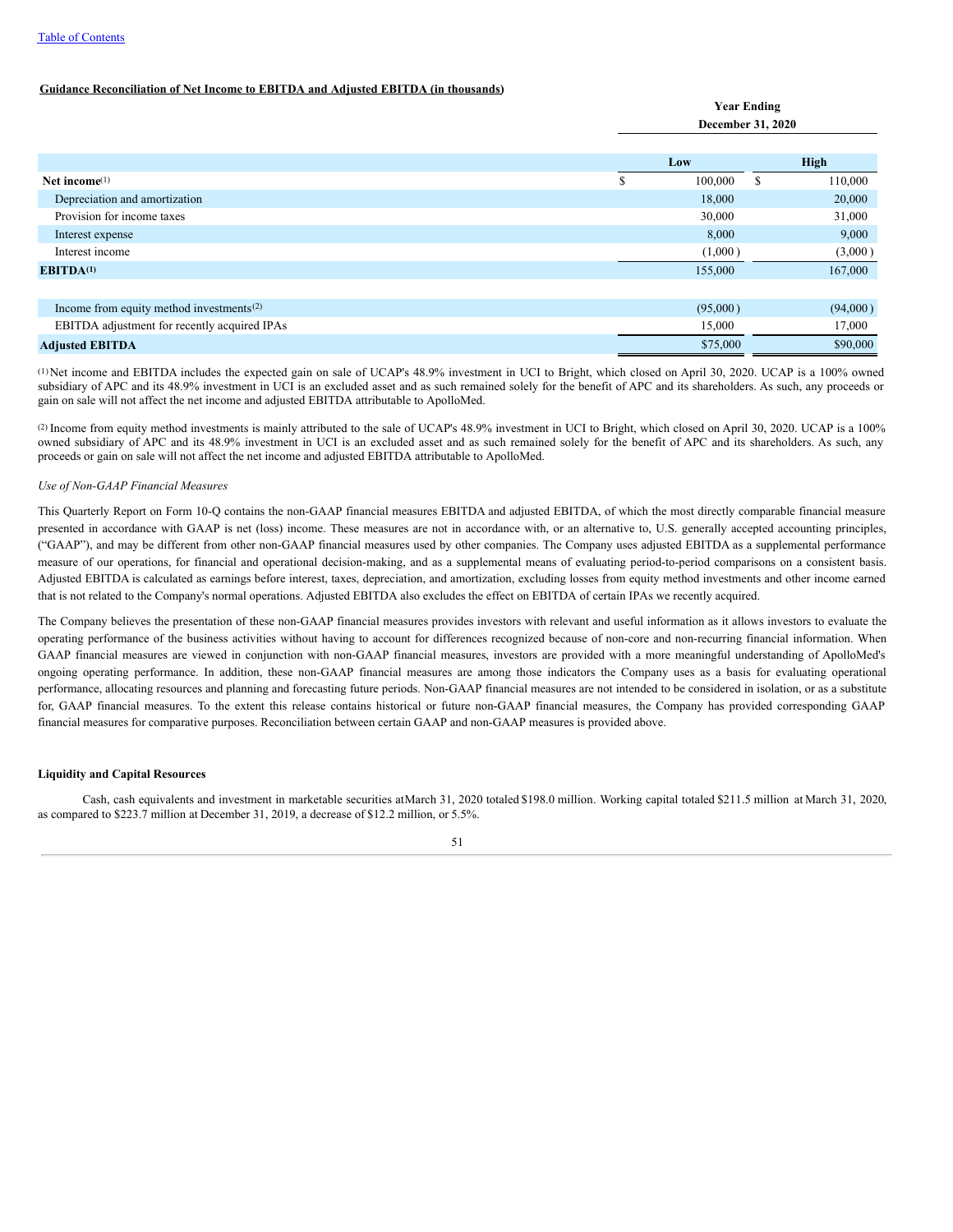We have historically financed our operations primarily through internally generated funds. We generate cash primarily from capitations, risk pool settlements and incentives, fees for medical management services provided to our affiliated physician groups, as well as fee-for-service reimbursements. We generally invest cash in money market accounts, which are classified as cash and cash equivalents. We believe we have sufficient liquidity to fund our operations at least through the next 12 months.

Our cash, cash equivalents and restricted cash decreased by\$22.3 million from \$104.0 million at December 31, 2019 to \$81.7 million at March 31, 2020. Cash used in operating activities during the three months ended March 31, 2020 was \$9.3 million, as compared to \$4.0 million for the three months ended March 31, 2019. The cash used in operations during the three months ended March 31, 2020 is a function of net income of \$3.0 million, adjusted for the following non-cash operating items: depreciation and amortization of \$5.0 million, share-based compensation of \$1.1 million, offset by earnings from equity method investments of approximately \$2.1 million, unrealized gain from investment in equity securities of \$0.2 million and a change in deferred tax liability of \$1.9 million. Our cash provided by operating activities included a net decrease in operating assets and liabilities of \$14.2 million.

Cash used in investing activities during the three months ended March 31, 2020 was \$0.9 million as compared to \$0.1 million for the three months ended March 31, 2019, due primarily to the purchases of marketable securities of \$0.4 million, funding for an equity method investment of \$0.3 million, and capital expenditures (mainly purchases of property and equipment) of \$0.2 million, during the three months ended March 31, 2020.

Cash used in financing activities during the three months ended March 31, 2020 was \$12.1 million as compared to \$9.8 million for the three months ended March 31, 2019. This change was primarily due to the repayment on our term loan totaling \$2.3 million during the three months ended March 31, 2020.

#### **Credit Facilities**

#### *Credit Facility*

The Company's credit facility consisted of the following (in thousands):

|                                   |     | <b>March 31, 2020</b> |
|-----------------------------------|-----|-----------------------|
|                                   |     |                       |
| Term loan A                       | \$. | 185,250               |
| Revolver loan                     |     | 60,000                |
| Total debt                        |     | 245,250               |
|                                   |     |                       |
| Less: Current portion of debt     |     | (9,500)               |
| Less: Unamortized financing costs |     | (5,645)               |
|                                   |     |                       |

Long-term debt  $$ 230,105$ 

The following table presents scheduled maturities of the Company's credit facility as of March 31, 2020 (in thousands):

|                                                        | Amount  |
|--------------------------------------------------------|---------|
| 2020 (excluding the three months ended March 31, 2020) | 7,125   |
| 2021                                                   | 10,688  |
| 2022                                                   | 14,250  |
| 2023                                                   | 15,437  |
| 2024                                                   | 197,750 |
|                                                        |         |
| Total                                                  | 245,250 |

*Credit Agreement*

On September 2019, the Company entered into a secured credit agreement (the "Credit Agreement") with SunTrust Bank, in its capacity as administrative agent for the lenders (in such capacity, the "Agent"), as a lender, an issuer of letters of credit and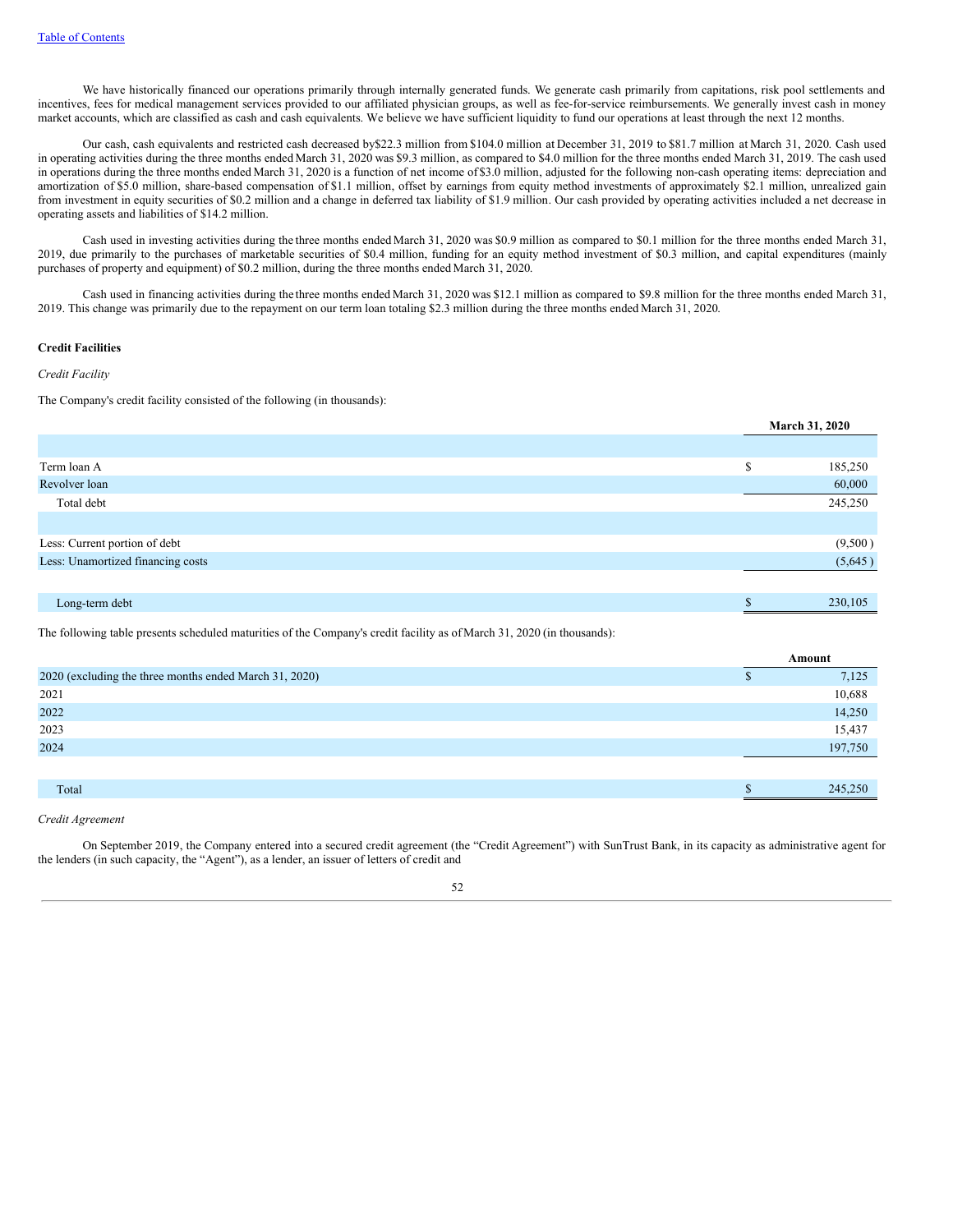as swingline lender, and Preferred Bank, JPMorgan Chase Bank, N.A., MUFG Union Bank, N.A., Royal Bank of Canada, Fifth Third Bank and City National Bank, as lenders (the "Lenders"). In connection with the closing of the Credit Agreement, the Company, its subsidiary, NMM, and the Agent entered into a Guaranty and Security Agreement (the "Guaranty and Security Agreement"), pursuant to which, among other things, NMM guaranteed the obligations of the Company under the Credit Agreement.

The Credit Agreement provides for a five-year revolving credit facility to the Company of \$100.0 million ("Revolver Loan"), which includes a letter of credit subfacility of up to \$25.0 million. The Credit Agreement also provides for a term loan of \$190.0 million, ("Term Loan A"). The unpaid principal amount of the term loan is payable in quarterly installments on the last day of each fiscal quarter commencing on December 31, 2019. The principal payment for each of the first eight fiscal quarters is \$2.4 million, for the following eight fiscal quarters is \$3.6 million and for the following three fiscal quarters is \$4.8 million. The remaining principal payment on the term loan is due on September 11, 2024.

The proceeds of the term loan and up to \$60.0 million of the revolving credit facility may be used to (i) finance a portion of the\$545.0 million loan made by the Company to AP-AMH, concurrently with the closing of the Credit Agreement (the "AP-AMH Loan") as described in the May 13, 2019 Current Report and the August 29, 2019 Current Report, (ii) refinance certain indebtedness of the Company and its subsidiaries and, indirectly, APC, (iii) pay transaction costs and expenses arising in connection with the Credit Agreement, the AP-AMH Loan and certain other related transactions and (iv) provide for working capital, capital expenditures and other general corporate purposes. The remainder of the revolving credit facility will be used to finance future acquisitions and investments and to provide for working capital needs, capital expenditures and other general corporate purposes.

The Company is required to pay an annual facility fee of0.20% to 0.35% on the available commitments under the Credit Agreement, regardless of usage, with the applicable fee determined on a quarterly basis based on the Company's leverage ratio. The Company is also required to pay customary fees as specified in a separate fee agreement between the Company and SunTrust Robinson Humphrey, Inc., the lead arranger of the Credit Agreement.

Amounts borrowed under the Credit Agreement will bear interest at an annual rate equal to either, at the Company's option, (a) the rate for Eurocurrency deposits for the corresponding deposits of U.S. dollars appearing on Reuters LIBOR01screen page ("LIBOR"), adjusted for any reserve requirement in effect, plus a spread of from 2.00% to 3.00%, as determined on a quarterly basis based on the Company's leverage ratio, or (b) a base rate, plus a spread of1.00% to 2.00%, as determined on a quarterly basis based on the Company's leverage ratio. As of March 31, 2020, the interest rate on Term Loan A was 3.57% and Revolver Loan was 3.24%. The base rate is defined in a manner such that it will not be less than LIBOR. The Company will pay fees for standby letters of credit at an annual rate equal to 2.00% to 3.00%, as determined on a quarterly basis based on the Company's leverage ratio, plus facing fees and standard fees payable to the issuing bank on the respective letter of credit. Loans outstanding under the Credit Agreement may be prepaid at any time without penalty, except for LIBOR breakage costs and expenses. If LIBOR ceases to be reported, the Credit Agreement requires the Company and the Agent to endeavor to establish a commercially reasonable alternative rate of interest and until they are able to do so, all borrowings must be at the base rate.

The Credit Agreement requires the Company and its subsidiaries to comply with various affirmative covenants, including, without limitation, furnishing updated financial and other information, preserving existence and entitlements, maintaining properties and insurance, complying with laws, maintaining books and records, requiring any new domestic subsidiary meeting a materiality threshold specified in the Credit Agreement to become a guarantor thereunder and paying obligations. The Credit Agreement requires the Company and its subsidiaries to comply with, and to use commercially reasonable efforts to the extent permitted by law to cause certain material associated practices of the Company, including APC, to comply with, restrictions on liens, indebtedness and investments (including restrictions on acquisitions by the Company), subject to specified exceptions. The Credit Agreement also contains various other negative covenants binding the Company and its subsidiaries, including, without limitation, restrictions on fundamental changes, dividends and distributions, sales and leasebacks, transactions with affiliates, burdensome agreements, use of proceeds, maintenance of business, amendments of organizational documents, accounting changes and prepayments and modifications of subordinated debt.

The Credit Agreement requires the Company to comply with two key financial ratios, each calculated on a consolidated basis. The Company must maintain a maximum consolidated leverage ratio of not greater than 3.75 to 1.00 as of the last day of each fiscal quarter. The maximum consolidated leverage ratio decreases by0.25 each year, until it is reduced to 3.00 to 1.00 for each fiscal quarter ending after September 30, 2022. The Company must maintain a minimum consolidated interest coverage ratio of not less than 3.25 to 1.00 as of the last day of each fiscal quarter. As ofMarch 31, 2020, the Company was in compliance with the covenants relating to its credit facility.

Pursuant to the Guaranty and Security Agreement, the Company and NMM have granted the Lenders a security interest in all of their assets, including, without limitation, all stock and other equity issued by their subsidiaries (including NMM) and all rights with respect to the AP-AMH Loan. The Guaranty and Security Agreement requires the Company and NMM to comply with various affirmative and negative covenants, including, without limitation, covenants relating to maintaining perfected security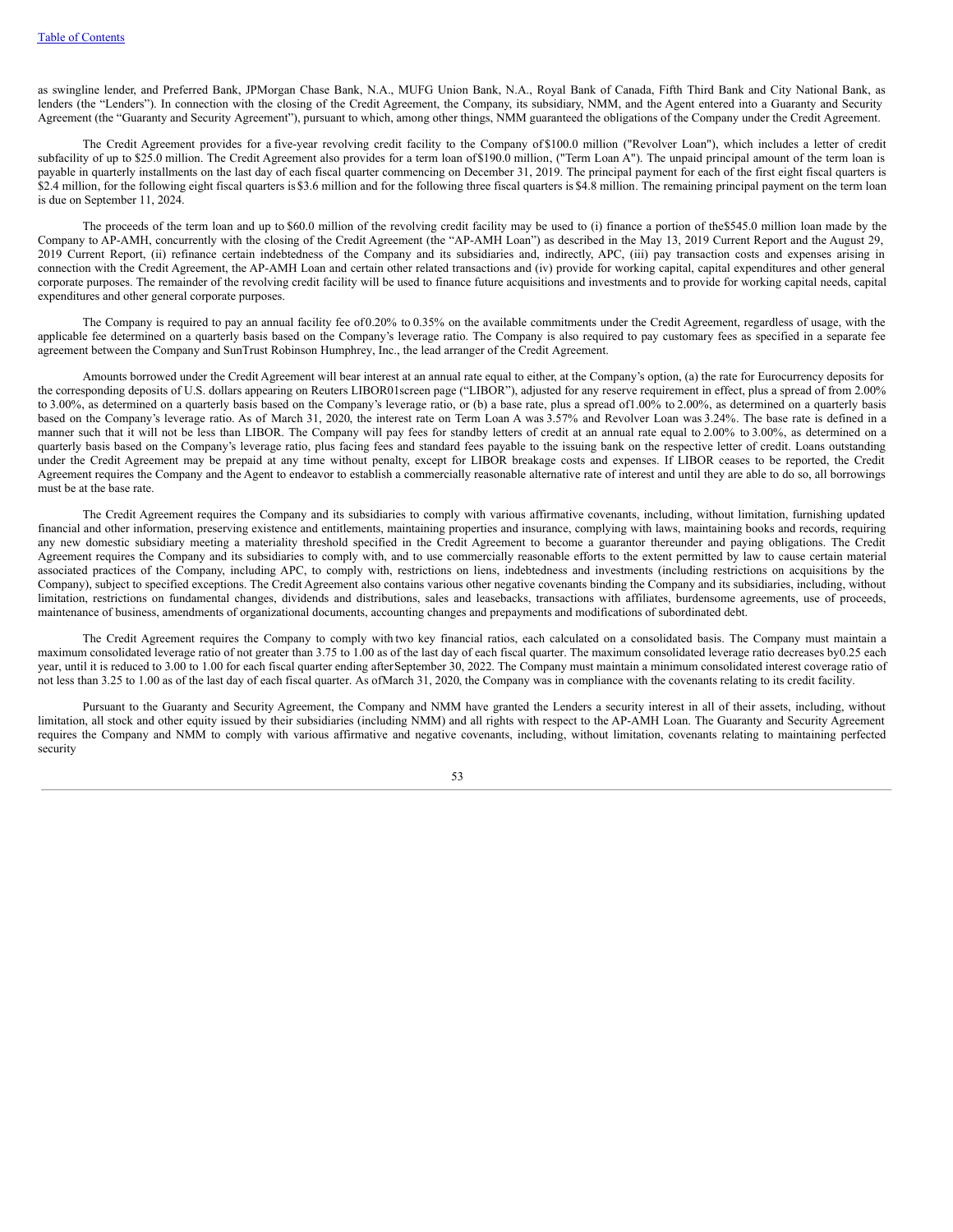interests, providing information and documentation to the Agent, complying with contractual obligations relating to the collateral, restricting the sale and issuance of securities by their respective subsidiaries and providing the Agent access to the collateral.

The Credit Agreement contains events of default, including, without limitation, failure to make a payment when due, default on various covenants in the Credit Agreement, breach of representations or warranties, cross-default on other material indebtedness, bankruptcy or insolvency, occurrence of certain judgments and certain events under the Employee Retirement Income Security Act of 1974 aggregating more than \$10.0 million, invalidity of the loan documents, any lien under the Guaranty and Security Agreement ceasing to be valid and perfected, any change in control, as defined in the Credit Agreement, an event of default under the AP-AMH Loan, failure by APC to pay dividends in cash for any period of two consecutive fiscal quarters, failure by AP-AMH to pay cash interest to the Company, or if any modification is made to the Certificate of Determination or the Special Purpose Shareholder Agreement that directly or indirectly restricts, conditions, impairs, reduces or otherwise limits the payment of the Series A Preferred dividend by APC to AP-AMH. In addition, it will constitute an event of default under the Credit Agreement if APC uses all or any portion of the consideration received by APC from AP-AMH on account of AP-AMH's purchase of Series A Preferred Stock for any purpose other than certain specific approved uses described in the following sentence, unless not less than 50.01% of all holders of common stock of APC at such time approve such use; provided that APC may use up to \$50.0 million in the aggregate of such consideration for any purpose without any requirement to obtain such approval of the holders of common stock of APC. The approved uses include (i) any permitted investment, (ii) any dividend or distribution to the holders of the common stock of APC, (iii) any repurchase of common stock of APC, (iv) paying taxes relating to or arising from certain assets and transactions, or (v) funding losses, deficits or working capital support on account of certain non-healthcare assets in an amount not to exceed \$125.0 million. If any event of default occurs and is continuing under the Credit Agreement, the Lenders may terminate their commitments, and may require the Company and its guarantors to repay outstanding debt and/or to provide a cash deposit as additional security for outstanding letters of credit. In addition, the Agent, on behalf of the Lenders, may pursue remedies under the Guaranty and Security Agreement, including, without limitation, transferring pledged securities of the Company's subsidiaries in the name of the Agent and exercising all rights with respect thereto (including the right to vote and to receive dividends), collect on pledged accounts, instruments and other receivables (including the AP-AMH Loan), and all other rights provided by law or under the loan documents and the AP-AMH Loan.

In the ordinary course of business, certain of the Lenders under the Credit Agreement and their affiliates have provided to the Company and its subsidiaries and the associated practices, and may in the future provide, (i) investment banking, commercial banking (including pursuant to certain existing business loan and credit agreements being terminated in connection with entering into the Credit Agreement), cash management, foreign exchange or other financial services, and (ii) services as a bond trustee and other trust and fiduciary services, for which they have received compensation and may receive compensation in the future.

#### *Deferred Financing Costs*

The Company recorded deferred financing costs of \$6.4 million related to the issuance of the credit facility. This amount was recorded as a direct reduction of the carrying amount of the related debt liability. The deferred financing costs will be amortized over the life of the credit facility using the effective interest rate method.

#### *Ef ective Interest Rate*

The Company's average effective interest rate on its total debt during thethree months ended March 31, 2020 and 2019 was 4.24% and 5.47%, respectively. Interest expense in the consolidated statements of income included amortization of deferred debt issuance costs for the three months ended March 31, 2020 and 2019 of \$0.3 million and \$0, respectively.

#### *Lines of Credit* – *Related Party*

#### *NMM Business Loan*

On June 14, 2018, NMM amended its promissory note agreement with Preferred Bank ("NMM Business Loan Agreement"), which provides for loan availability of up to \$20 million with a maturity date of June 22, 2020. One of the Company's board members is the Chairman and CEO of Preferred Bank. The NMM Business Loan Agreement was subsequently amended on September 1, 2018 to temporarily increase the loan availability from\$20 million to \$27 million for the period from September 1, 2018 through January 31, 2019, further extended toOctober 31, 2019 to facilitate the issuance of an additional standby letter of credit for the benefit of CMS. The interest rate is based on the Wall Street Journal "prime rate," plus 0.125%, or 5.625% as of December 31, 2018. The loan was guaranteed by Apollo Medical Holdings, Inc. and is collateralized by substantially all of the assets of NMM. The amounts outstanding as of June 30, 2019 of \$5.0 million was fully repaid on September 11, 2019.

On September 5, 2018, NMM entered into a non-revolving line of credit agreement with Preferred Bank, which provides for loan availability of up to\$20.0 million with a maturity date of September 5, 2019. This credit facility was subsequently amended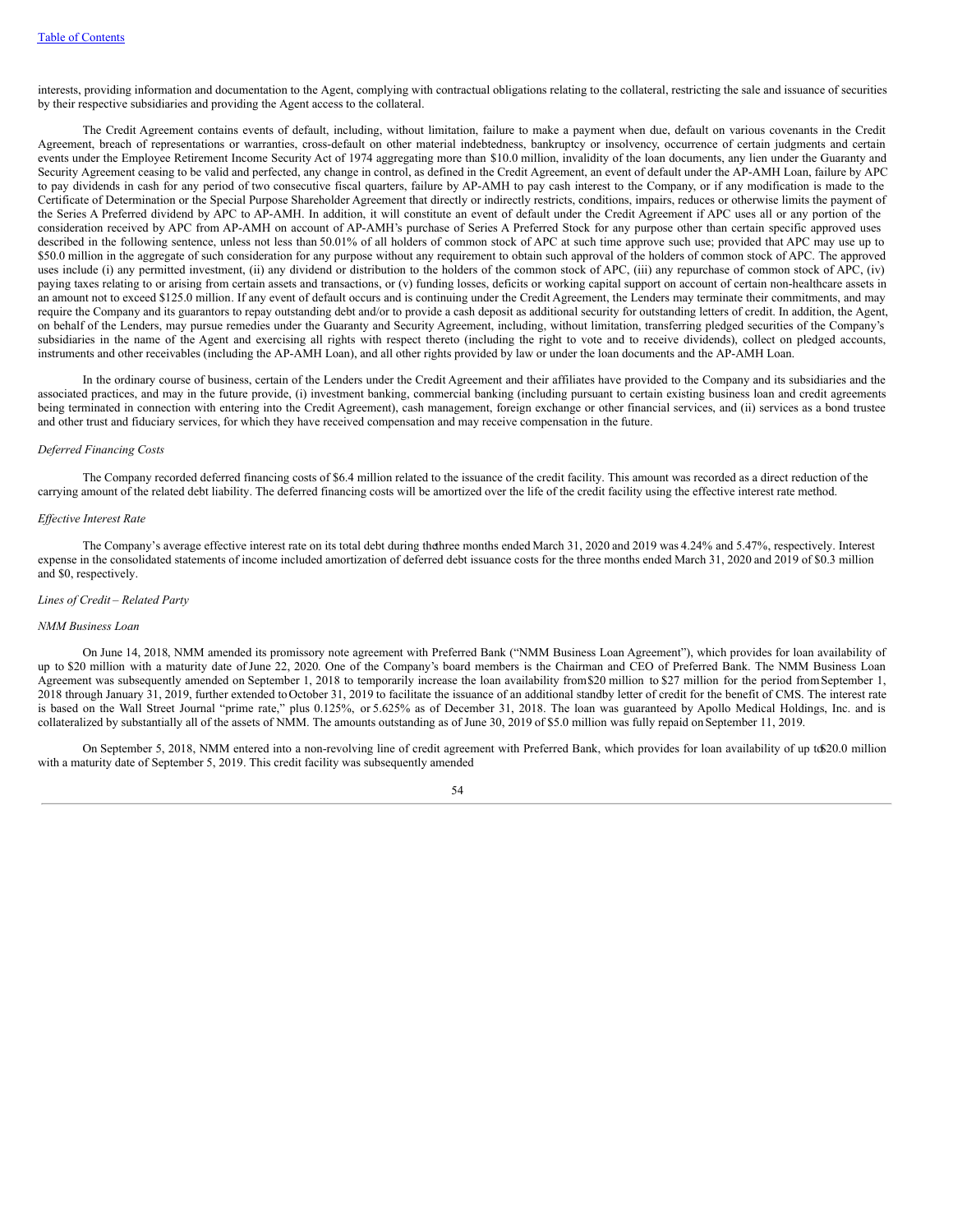on April 17, 2019 and July 29, 2019 to reduce the loan availability from\$20.0 million to \$16.0 million and from \$16.0 million to \$2.2 million, respectively. The interest rate is based on the Wall Street Journal "prime rate," plus 0.125%, or 3.375% as of March 31, 2020 and 4.875% as of December 31, 2019. The line of credit is guaranteed by Apollo Medical Holdings, Inc. and is collateralized by substantially all assets of NMM. NMM obtained this line of credit to finance potential acquisitions. Each drawdown from the line of credit is converted into a five-year term loan with monthly principal payments plus interest based on afive-year amortization schedule.

On September 11, 2019, the Business Loan Agreement, dated as ofJune 14, 2018, between NMM and Preferred Bank, as amended, and the Line of Credit Agreement, dated as of September 5, 2018, between NMM and Preferred Bank, as amended, was terminated in connection with the closing of the Credit Facility. Certain letters of credit issued by Preferred Bank under the Line of Credit Agreement was terminated and reissued under the Credit Agreement. These outstanding letters of credit totaled \$14.8 million as of March 31, 2020. As of March 31, 2020, the Company had \$10.2 million available under the Credit Facility to be used for the issuance of letters of credit.

#### *APC Business Loan*

On June 14, 2018, APC amended its promissory note agreement with Preferred Bank, which provides for loan availability of up to\$10.0 million with a maturity date of June 22, 2020. This credit facility was subsequently amended onApril 17, 2019 and June 11, 2019 to increase the loan availability from\$10.0 million to \$40.0 million and extend the maturity date through December 31, 2020. On August 1, 2019 and September 10, 2019, this credit facility was further amended to increase loan availability from \$40.0 million to \$43.8 million, and decrease loan availability from \$43.8 million to \$4.1 million, respectively. This decrease further limited the purpose of the indebtedness under APC Business Loan Agreement to the issuance of standby letters of credit, and added as a permitted lien the security interest in all of its assets granted by APC in favor of NMM under a Security Agreement dated on or about September 11, 2019 securing APC's obligations to NMM under, and as required pursuant to, the APC management services agreement dated as of July 1, 1999, as amended. The interest rate is based on the Wall Street Journal "prime rate," plus 0.125%, or 3.375% and 4.875% as of March 31, 2020 and December 31, 2019, respectively.

As of March 31, 2020 and December 31, 2019, there was no availability under this line of credit.

#### *Intercompany Loans*

Each of AMH, MMG, BAHA, Apollo Care Connect, AKM Medical Group, Inc. (AKM) and SCHC has entered into an Intercompany Loan Agreement with AMM under which AMM has agreed to provide a revolving loan commitment to each such affiliated entities in an amount set forth in each Intercompany Loan Agreement. Each Intercompany Loan Agreement provides that AMM's obligation to make any advances automatically terminates concurrently with the termination of the management agreement with the applicable affiliated entity. In addition, each Intercompany Loan Agreement provides that (i) any material breach by the shareholder of record of the applicable Physician Shareholder Agreement or (ii) the termination of the management agreement with the applicable affiliated entity constitutes an event of default under the Intercompany Loan Agreement. All the intercompany loans have been eliminated in consolidation (in thousands).

|                     |    |          | Three Months Ended March 31, 2020    |              |                                                      |               |                          |      |                                               |   |                                             |
|---------------------|----|----------|--------------------------------------|--------------|------------------------------------------------------|---------------|--------------------------|------|-----------------------------------------------|---|---------------------------------------------|
| Entity              |    | Facility | <b>Interest</b><br>rate<br>per Annum |              | <b>Maximum</b><br><b>Balance</b><br>During<br>Period |               | Ending<br><b>Balance</b> |      | <b>Principal Paid</b><br><b>During Period</b> |   | <b>Interest</b><br>Paid<br>During<br>Period |
| <b>AMH</b>          | Ф  | 10,000   | 10%                                  | $\mathbb{S}$ | 5,996                                                | <sup>\$</sup> | 5,996                    | - \$ | $\qquad \qquad -$                             | Ф | _                                           |
| Apollo Care Connect |    | 1,000    | 10%                                  |              | 1,283                                                |               | 1,283                    |      | __                                            |   | $\overline{\phantom{a}}$                    |
| <b>MMG</b>          |    | 3,000    | 10%                                  |              | 3,482                                                |               | 3,482                    |      |                                               |   |                                             |
| AKM                 |    | 5,000    | 10%                                  |              |                                                      |               |                          |      |                                               |   |                                             |
| <b>SCHC</b>         |    | 5,000    | 10%                                  |              | 4,865                                                |               | 4,865                    |      |                                               |   |                                             |
| <b>BAHA</b>         |    | 250      | 10%                                  |              | 4,066                                                |               | 4,066                    |      | -                                             |   | _                                           |
|                     | D. | 24,250   |                                      |              | 19,692                                               | S             | 19,692                   |      | $\overline{\phantom{m}}$                      |   |                                             |

#### **Critical Accounting Policies and Estimates**

The preparation of financial statements and related disclosures in conformity with U.S. GAAP requires our management to make judgments, assumptions and estimates that affect the amounts of revenue, expenses, income, assets and liabilities, reported in our consolidated financial statements and accompanying notes. Actual results and the timing of recognition of such amounts could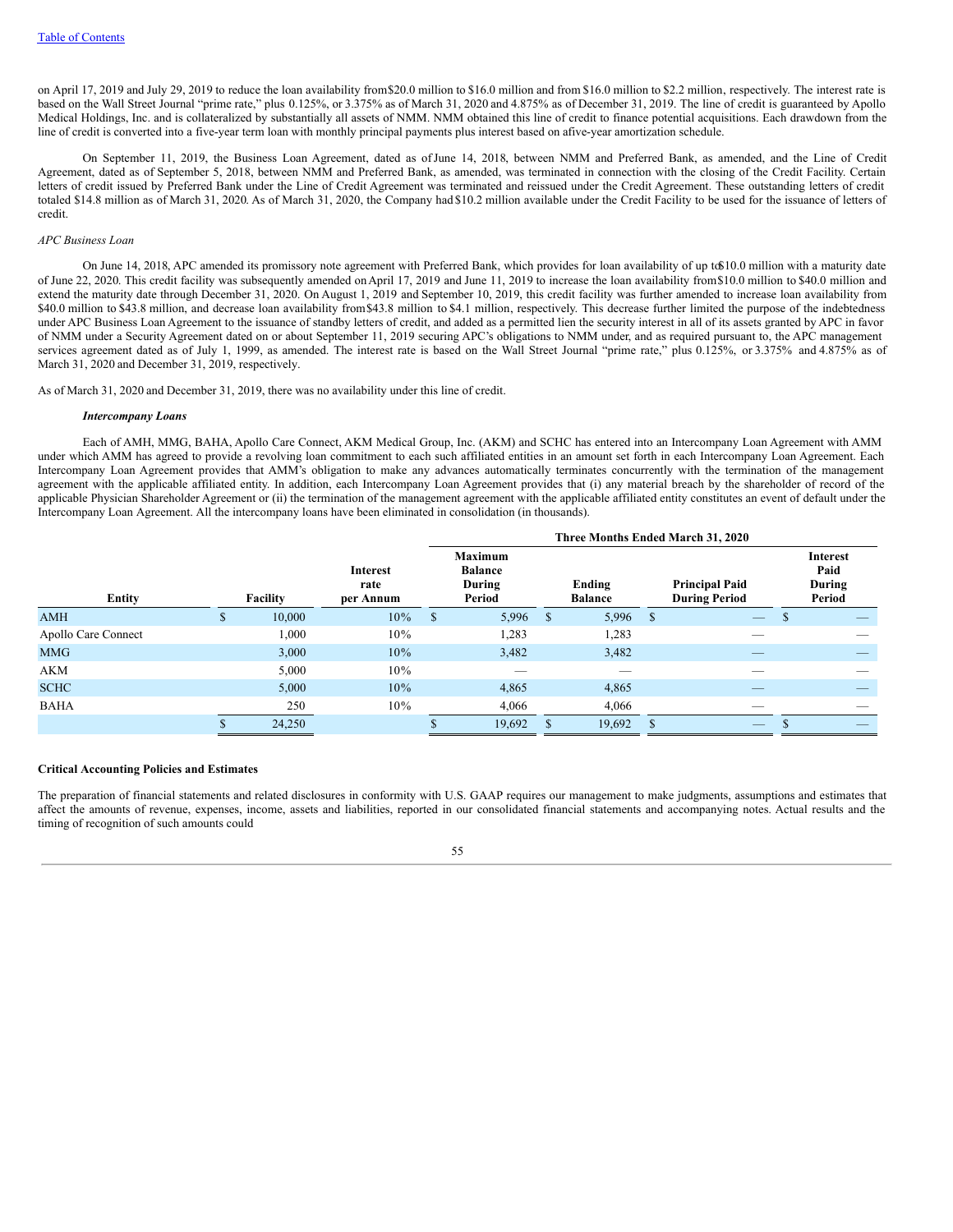differ from those judgments, assumptions and estimates. In addition, judgments, assumptions and estimates routinely require adjustment based on changing circumstances and the receipt of new or better information. Understanding our accounting policies and the extent to which our management uses judgment, assumptions and estimates in applying these policies, therefore, is integral to understanding our financial statements. Critical accounting policies and estimates are defined as those that are reflective of significant judgments and uncertainties, and potentially result in materially different results under different assumptions and conditions. We summarize our most significant accounting policies in relation to the accompanying consolidated financial statements in Note 2 thereto. Please also refer to the Critical Accounting Policies section of Management's Discussion and Analysis of Financial Condition and Results of Operations included in our Annual Report on Form 10-K for the fiscal year ended December 31, 2019.

#### **New Accounting Pronouncements**

See Note 2 to the accompanying consolidated financial statements for recently issued accounting pronouncements, including information on new accounting standards and the future adoption of such standards.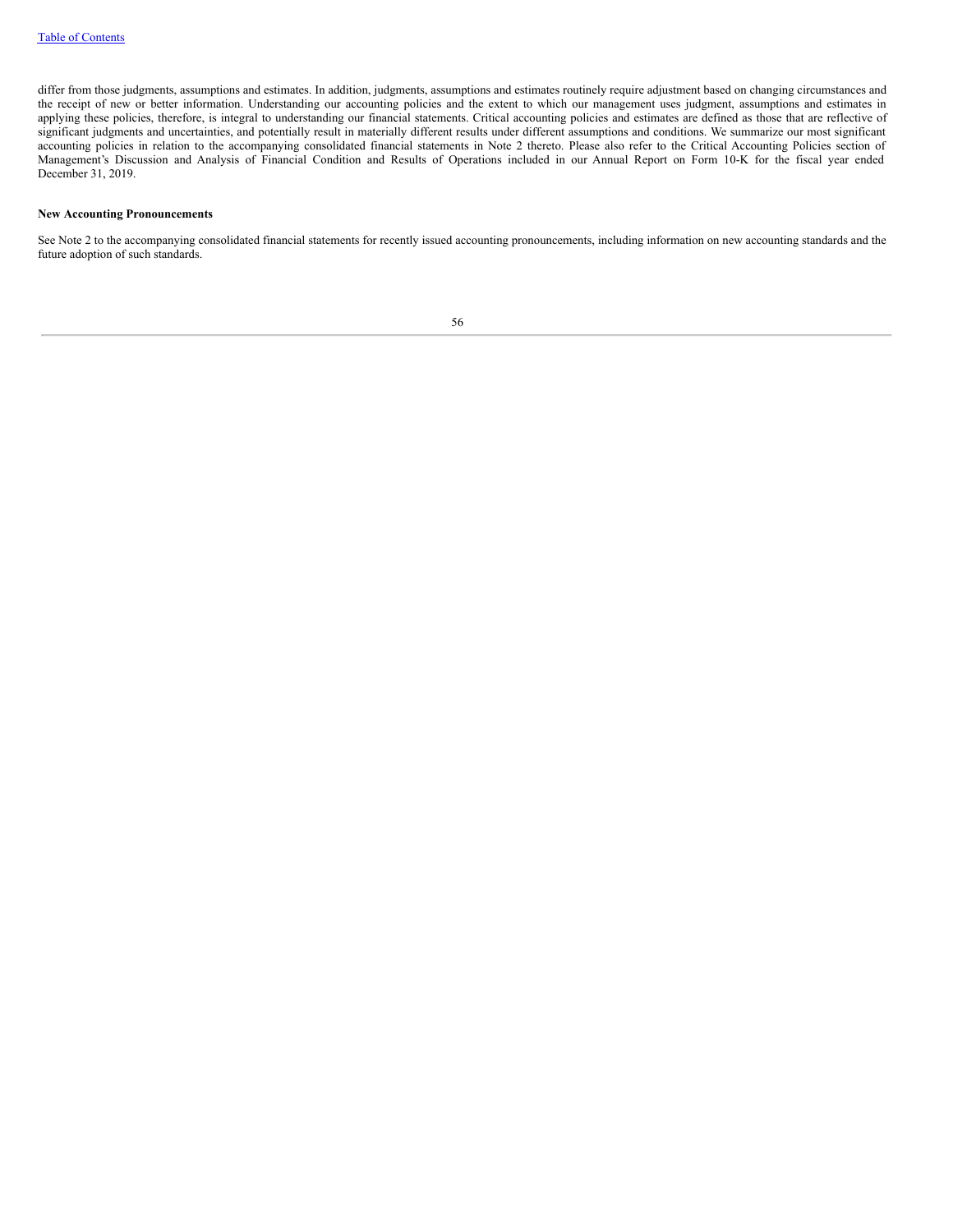### **Off Balance Sheet Arrangements**

As of March 31, 2020, we had no off-balance sheet arrangements that have or are reasonably likely to have a current or future effect on our financial condition, changes in financial condition, revenues or expenses, results of operations, liquidity, capital expenditures or capital resources that are material to investors.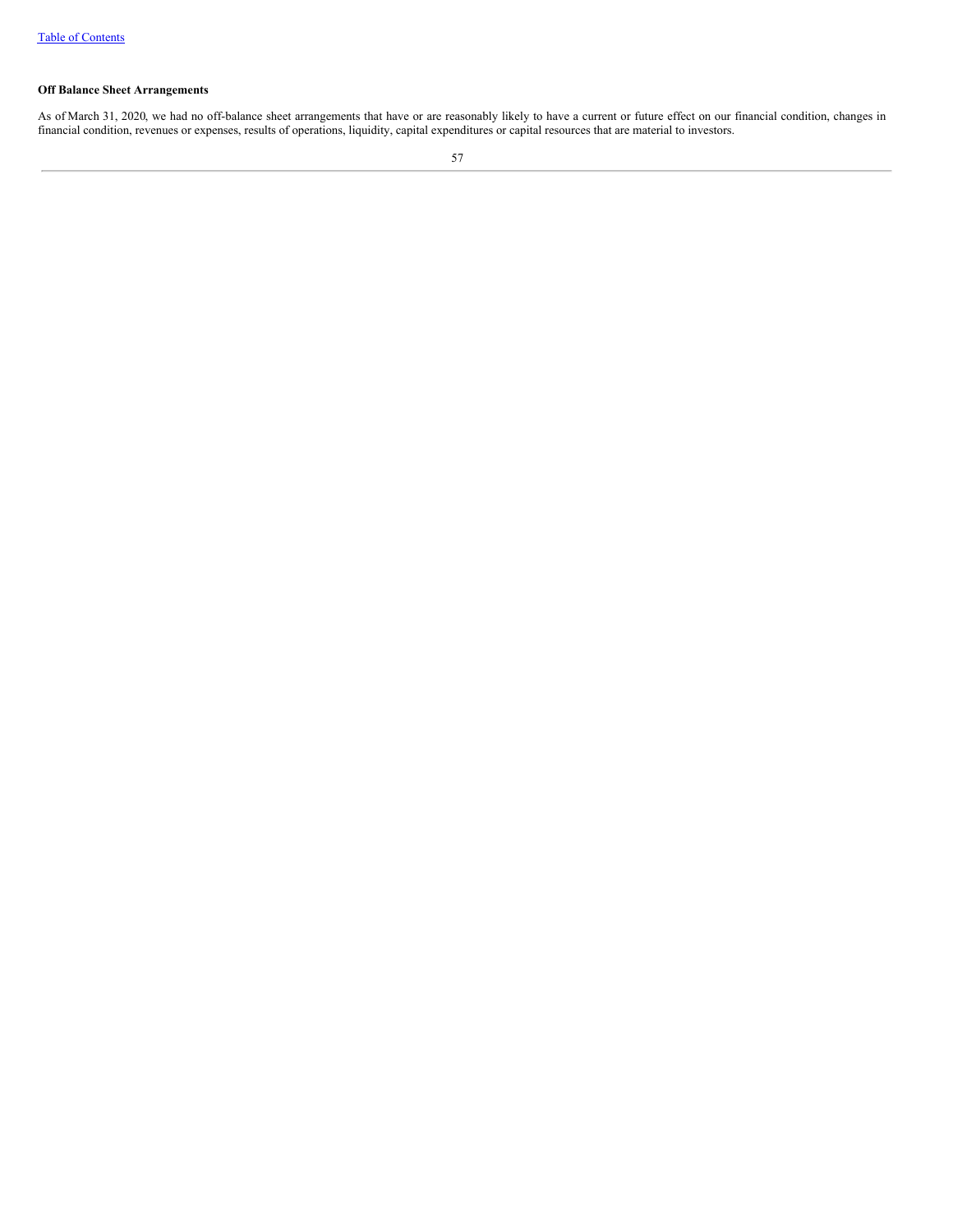#### **Inflation**

<span id="page-57-0"></span>Inflation and changing prices have had no effect on our continuing operations over our two most recent fiscal years.

#### **ITEM 3. QUANTITATIVE AND QUALITATIVE DISCLOSURES ABOUT MARKET RISK**

#### **Interest Rate Risk**

Borrowings under our Credit Agreement exposed us to interest rate risk. As ofMarch 31, 2020, we had \$245.3 million in outstanding borrowings under our Credit Agreement. Amount borrowed under the Credit Agreement bears interest at an annual rate equal to either, at the Company's option, (a) the rate for Eurocurrency deposits for the corresponding deposits of U.S. dollars appearing on LIBOR, adjusted for any reserve requirement in effect, plus a spread of 2.00% to 3.00%, as determined on a quarterly basis based on the Company's leverage ratio, or (b) a base rate, plus a spread of 1.00% to 2.00%, as determined on a quarterly basis based on the Company's leverage ratio. The base rate is defined in a manner such that it will not be less than LIBOR. The Company will pay fees for standby letters of credit at an annual rate equal to 2.00% to 3.00%, as determined on a quarterly basis based on the Company's leverage ratio, plus facing fees and standard fees payable to the issuing bank on the respective letter of credit. A hypothetical 1% change in our interest rates would have increased or decreased our interest expense for the three months ended March 31, 2020 by \$2.5 million.

### <span id="page-57-1"></span>**ITEM 4. CONTROLS AND PROCEDURES**

#### **Evaluation of Disclosure Controls and Procedures**

As of March 31, 2020, we carried out an evaluation, under the supervision and with the participation of our management, including our Co-Chief Executive Officers and Chief Financial Officer, of the effectiveness of the design and operation of our disclosure controls and procedures. Based on that evaluation, our management, including Co-Chief Executive Officers and Chief Financial Officer, concluded that our disclosure controls and procedures as defined in Rules 13a-15(e) and 15(d)-15(e) under the Securities Exchange Act of 1934, as amended (Exchange Act), were effective as of March 31, 2020 to ensure that information required to be disclosed by us in this Quarterly Report on Form 10-Q or submitted under the Exchange Act is (i) recorded, processed, summarized and reported within the time periods specified in the Securities and Exchange Commission rules and forms and (ii) accumulated and communicated to our management, including our principal executive officers and principal financial officer, as appropriate, to allow timely decisions regarding required disclosures.

#### **Changes in Internal Control Over Financial Reporting**

There were no other changes in our internal control over financial reporting (as defined in Rule 13a-15(f) under the Securities Exchange Act of 1934, as amended) during the period covered by this quarterly report that have materially affected, or are reasonably likely to materially affect, our internal control over financial reporting.

As previously disclosed in the Current Report on Form 8-K filed by Apollo Medical Holdings, Inc. with the Securities and Exchange Commission (the "SEC") on May 6, 2020, we expected that the filing of this Quarterly Report on Form 10-Q for the three months ended March 31, 2020, originally due on May 11, 2020, would be delayed due to circumstances related to the 2019 Novel Coronavirus (COVID-19) outbreak. In particular, the impact of COVID-19 on the Company and our employees, including our adoption of precautionary measures, such as the work from home policy we implemented to protect our employees, made in conjunction with state and local orders, caused limited employee access to our facilities and disrupted normal interactions amongst our accounting personnel. Further, as disclosed in our Current Report on Form 8-K filed with the SEC on April 28, 2020, following a competitive selection process, our Audit Committee dismissed BDO USA, LLP as our independent registered public accounting firm on April 24, 2020 and engaged Ernst & Young LLP as our independent registered public accounting firm for the fiscal year ending December 31, 2020 on April 27, 2020. The impact of these precautionary measures, including our work from home policy, on our accounting personnel, as well as the sharing of necessary documentation and communications with our new independent registered public accounting firm, which was done remotely, slowed our routine quarterly close process and ability to prepare our unaudited consolidated financial statements as of and for the three months ended March 31, 2020, thus causing a delay in our ability to complete and file this Quarterly Report on Form 10-Q. The Company relied on Release No. 34-88465 issued by the SEC on March 25, 2020, pursuant to Section 36 of the Securities Exchange Act of 1934, as amended, to delay the filing of this Quarterly Report on Form 10-Q. The Company has taken steps, including utilizing additional technology, to reduce the impact of our work from home policy and its impact on our accounting personnel and as such will expect to meet the filing deadline for the Quarterly Report on Form 10-Q for the three months ended June 30, 2020 even if circumstances related to COVID-19 outbreak continue to exist.

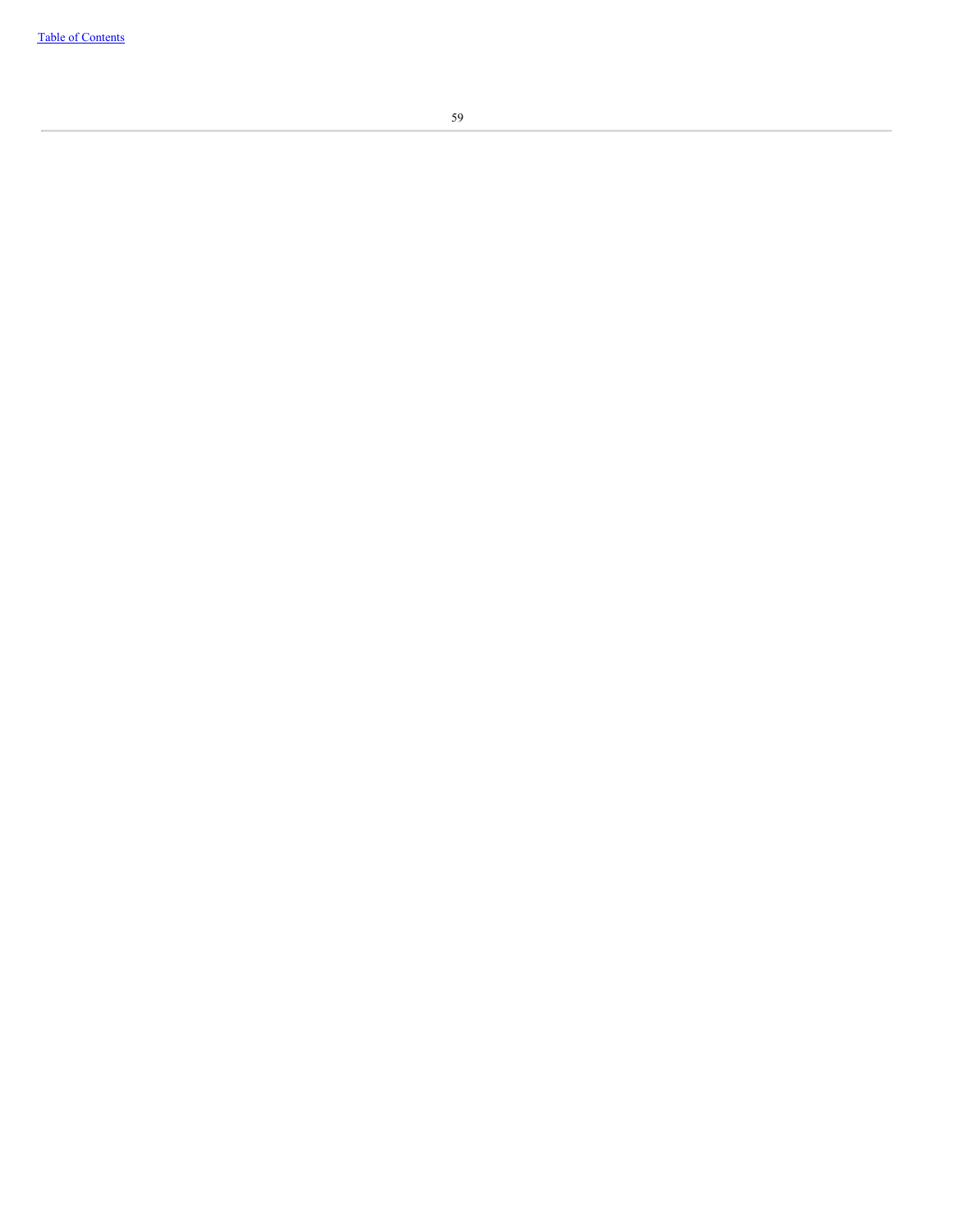#### **PART II – OTHER INFORMATION**

### <span id="page-59-1"></span><span id="page-59-0"></span>**ITEM 1. LEGAL PROCEEDINGS**

In the ordinary course of our business, we from time to time become involved in pending and threatened legal actions and proceedings, most of which involve claims of medical malpractice related to medical services that are provided by our affiliated hospitalists. Many of the Company's payor and provider contracts are complex in nature and may be subject to differing interpretations regarding amounts due for the provision of medical services, which may not come to light until a substantial period of time has passed following contract implementation. We may also become subject to other lawsuits which could involve significant claims and/or significant defense costs, but as of the date of this Quarterly Report on Form 10-Q, except as disclosed, we are not a party to any lawsuit or proceeding, which in the opinion of management is expected to individually or in the aggregate have a material adverse effect on us or our business. Nonetheless, the resolution of any claim or litigation is subject to inherent uncertainty and could have a material adverse effect on the Company's financial condition, cash flows or results of operations.

#### <span id="page-59-2"></span>**ITEM 1A. RISK FACTORS**

Our business, financial condition and operating results are affected by a number of factors, whether currently known or unknown, including risks specific to us or the healthcare industry, as well as risks that affect businesses in general. In addition to the information and risk factors set forth in this Quarterly Report, you should carefully consider the factors discussed in Part I, Item 1A, "Risk Factors" in our Annual Report on Form 10-K for the year ended December 31, 2019 filed with the SEC on March 16, 2020. The risks disclosed in such Annual Report and in this Quarterly Report could materially adversely affect our business, financial condition, cash flows or results of operations and thus our stock price. We believe there have been no material changes in our risk factors from those disclosed in the Annual Report except as described below. However, additional risks and uncertainties not currently known or we currently deem to be immaterial may also materially adversely affect our business, financial condition or results of operations.

These risk factors may be important to understanding other statements in this Quarterly Report and should be read in conjunction with the consolidated financial statements and related notes in Part I, Item 1, "Financial Statements" and Part I, Item 2, "Management's Discussion and Analysis of Financial Condition and Results of Operations" of this Quarterly Report on Form 10-Q. Because of such risk factors, as well as other factors affecting the Company's financial condition and operating results, past financial performance should not be considered to be a reliable indicator of future performance, and investors should not use historical trends to anticipate results or trends in future periods.

#### Our operations and financial results could be adversely effected by a national or localized outbreak of a highly contagious disease or other public health crisis, and a *pandemic outside of the United States could also adversely impact our business.*

An epidemic outbreak or other public health crisis nationally or in the markets where we operate could adversely affect our operations and financial results. For example, the recent outbreak of the 2019 Novel Coronavirus (COVID-19), which has been declared a global pandemic, has caused governments and the private sector to take a number of drastic precautionary measures to contain the spread of the coronavirus, including the suspension of classes at various colleges and universities, the cancellation of public events and other nonessential mass gatherings and the implementation of work from home, stay at home and other quarantine mandates. In order to protect our employees, we have implemented a number of precautionary measures, including a work from home policy, under which the vast majority of our employees currently operate. Such measures may have a substantial impact on employee attendance or productivity, or adversely affect our ability to recruit, attract or retain skilled personnel, which in turn may adversely affect our operations, including our ability to effectively provide management services to our affiliated IPAs and contracted physician groups in compliance with regulatory requirements. An extended outbreak may also result in disruptions to critical infrastructures and our supply chains and the supply chains of our affiliated IPAs and contracted physician groups, including the supply of pharmaceuticals and medical supplies. The duration and extent of the impact from the coronavirus outbreak depends on future developments that cannot be accurately predicted at this time, such as the severity and transmission rate of the virus, the extent and effectiveness of containment actions. If we are not able to respond to and manage the impact of such events effectively, our business could be harmed.

This risk factor may be important to understanding other statements in this Quarterly Report and should be read in conjunction with the consolidated financial statements and related notes in Part I, Item 1, "Financial Statements" and Part I, Item 2, "Management's Discussion and Analysis of Financial Condition and Results of Operations" of this Quarterly Report. Because of such risk factors, as well as other factors affecting the Company's financial condition and operating results, past financial performance should not be considered to be a reliable indicator of future performance, and investors should not use historical trends to anticipate results or trends in future periods.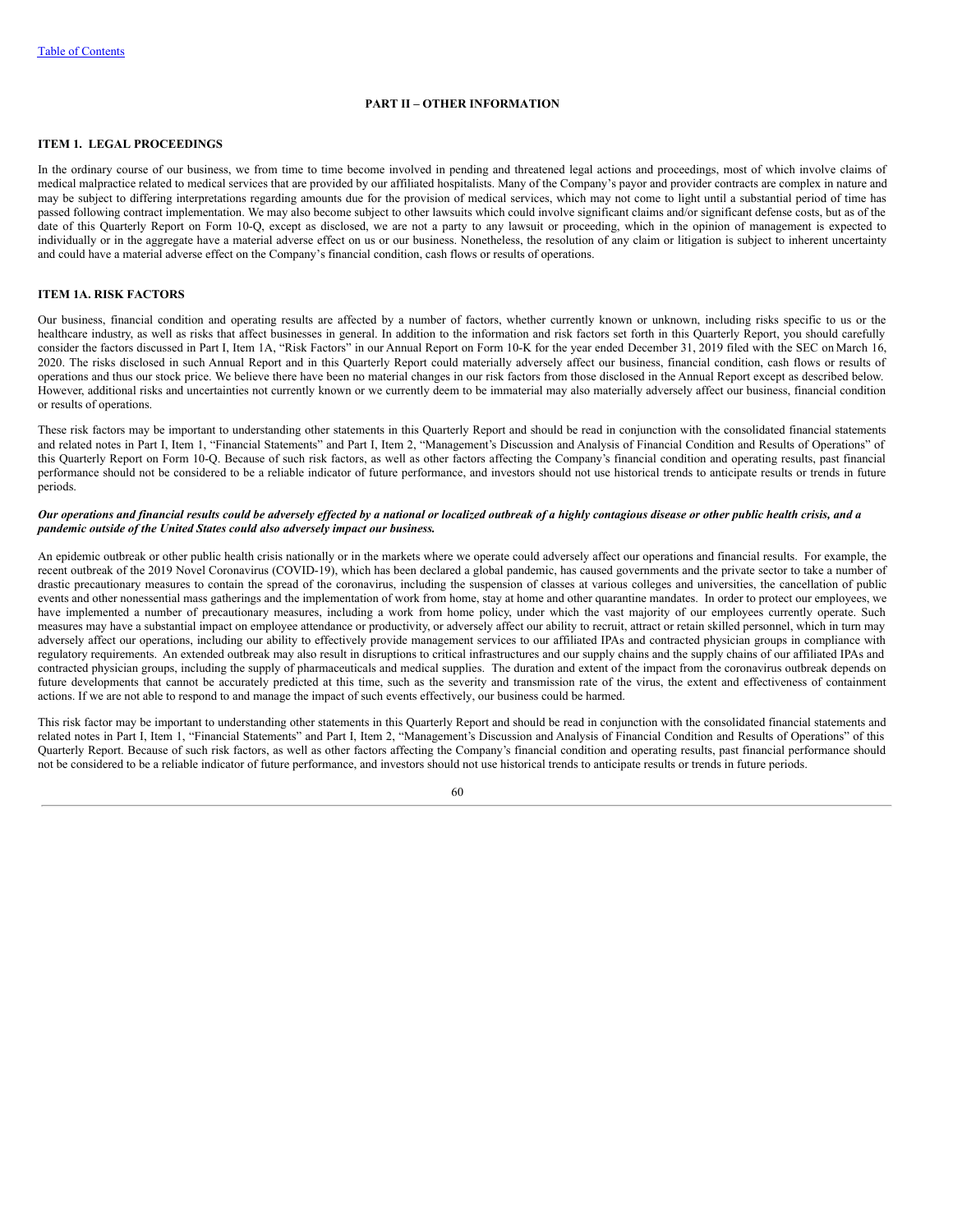### <span id="page-60-0"></span>**ITEM 2. UNREGISTERED SALES OF EQUITY SECURITIES AND USE OF PROCEEDS**

During the three months ended March 31, 2020, the Company issued an aggregate of 44,356 shares of common stock and received approximately\$414,110 from the exercise of certain warrants at exercise prices between \$9.00 and \$10.00 per share. The foregoing issuances were exempt from the registration provisions of the Securities Act of 1933, as amended, pursuant to Section  $4(a)(2)$  thereof, and/or Regulation D promulgated thereunder.

### <span id="page-60-1"></span>**ITEM 3. DEFAULTS UPON SENIOR SECURITIES**

<span id="page-60-2"></span>None

### **ITEM 4. MINE SAFETY DISCLOSURES**

<span id="page-60-3"></span>Not applicable.

### **ITEM 5. OTHER INFORMATION**

None.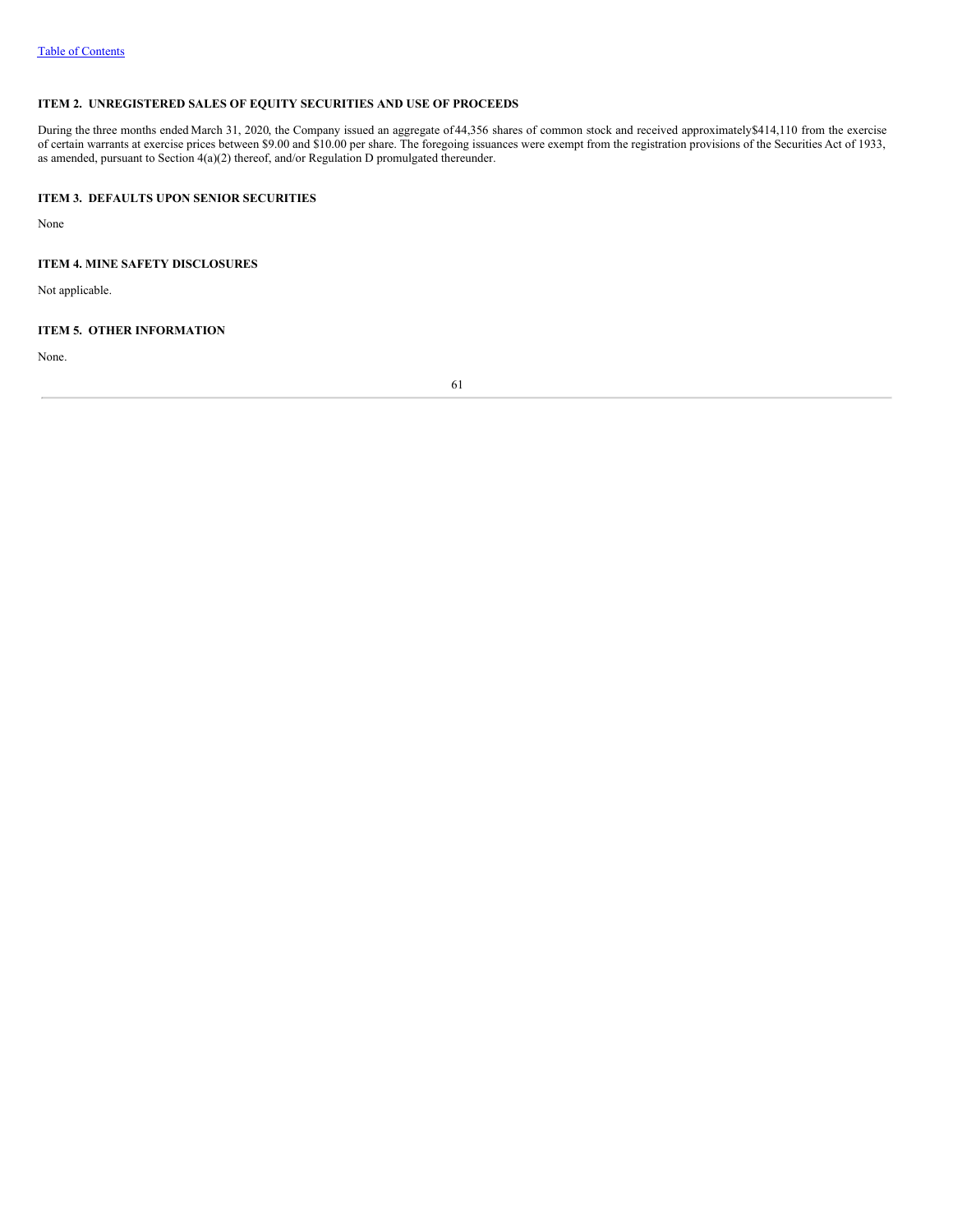### <span id="page-61-0"></span>**ITEM 6. EXHIBITS**

The following exhibits are either incorporated by reference into or filed or furnished with this Quarterly Report on Form 10-Q, as indicated below.

| Exhibit<br>No.   | <b>Description</b>                                                                                                                                                                                                                                                                                                                                                                                                                                                                                                                                 |  |  |  |  |
|------------------|----------------------------------------------------------------------------------------------------------------------------------------------------------------------------------------------------------------------------------------------------------------------------------------------------------------------------------------------------------------------------------------------------------------------------------------------------------------------------------------------------------------------------------------------------|--|--|--|--|
| 2.1 <sup>†</sup> | Agreement and Plan of Merger, dated December 21, 2016, among Apollo Medical Holdings, Inc., Network Medical Management, Inc., Apollo<br>Acquisition Corp. and Kenneth Sim, M.D. (the "Merger Agreement") (incorporated herein by reference to Annex A to the joint proxy<br>statement/prospectus filed pursuant to Rule 424(b)(3) on November 15, 2017 that is a part of a Registration Statement on Form S-4).                                                                                                                                    |  |  |  |  |
| 2.2              | Amendment to the Merger Agreement, dated March 30, 2017, among Apollo Medical Holdings, Inc., Network Medical Management, Inc., Apollo<br>Acquisition Corp. and Kenneth Sim, M.D. (incorporated herein by reference to Annex A to the joint proxy statement/prospectus filed pursuant to<br>Rule $424(b)(3)$ on November 15, 2017 that is a part of a Registration Statement on Form S-4).                                                                                                                                                         |  |  |  |  |
| 2.3              | Amendment No. 2 to the Merger Agreement, dated October 17, 2017, among Apollo Medical Holdings, Inc., Network Medical Management, Inc.,<br>Apollo Acquisition Corp. and Kenneth Sim, M.D. (incorporated herein by reference to Annex A to the joint proxy statement/prospectus filed<br>pursuant to Rule 424(b)(3) on November 15, 2017 that is a part of a Registration Statement on Form S-4).                                                                                                                                                   |  |  |  |  |
| 2.4 <sub>1</sub> | Stock purchase agreement dated March 15, 2019 (incorporated herein by reference to Exhibit 2.4 to the Company's Quarterly Report on Form 10-Q<br>filed on May 10, 2019).                                                                                                                                                                                                                                                                                                                                                                           |  |  |  |  |
| 3.1              | Restated Certificate of Incorporation (incorporated herein by reference to Exhibit 3.1 to the Company's Current Report on Form 8-K filed on January<br>21, 2015).                                                                                                                                                                                                                                                                                                                                                                                  |  |  |  |  |
| 3.2              | Certificate of Amendment of Restated Certificate of Incorporation (incorporated herein by reference to Exhibit 3.1 to the Company's Current Report<br>on Form 8-K filed on April 27, 2015).                                                                                                                                                                                                                                                                                                                                                        |  |  |  |  |
| 3.3              | Certificate of Amendment of Restated Certificate of Incorporation (incorporated herein by reference to Exhibit 3.1 to the Company's Current Report<br>on Form 8-K filed on December 13, 2017).                                                                                                                                                                                                                                                                                                                                                     |  |  |  |  |
| 3.4              | Certificate of Amendment of Restated Certificate of Incorporation (incorporated herein by reference to Exhibit 3.1 to the Company's Current Report<br>on Form 8-K filed June 21, 2018).                                                                                                                                                                                                                                                                                                                                                            |  |  |  |  |
| 3.5              | Restated Bylaws (incorporated herein by reference to Exhibit 3.2 to the Company's Quarterly Report on Form 10-O filed on November 16, 2015).                                                                                                                                                                                                                                                                                                                                                                                                       |  |  |  |  |
| 3.6              | Amendment to Sections 3.1 and 3.2 of Article III of Bylaws (incorporated herein by reference to Exhibit 3.2 to the Company's Current Report on<br>Form 8-K filed on December 13, 2017).                                                                                                                                                                                                                                                                                                                                                            |  |  |  |  |
| 3.7              | Amendment to Sections 3.1 and 3.2 of Article III of Bylaws (incorporated herein by reference to Exhibit 3.2 to the Company's Current Report on<br>Form 8-K filed on June 21, 2018).                                                                                                                                                                                                                                                                                                                                                                |  |  |  |  |
| $10.1*$          | Stock Purchase Agreement, dated December 31, 2019, by and among Universal Care Acquisition Partners, LLC, Bright Health Company of<br>California, Inc., Bright Health, Inc., Universal Care, Inc., Howard E. And Elaine H. Davis Family Trust, Howard E. And Elaine H. Davis<br>Grandchildren's Trust, Jeffrey V. Davis, Jay B. Davis, Laura Davis-Loschiavo, Marc M. Davis, Peter And Helen Lee Family Trust, and, in their<br>respective capacities as seller representatives, Kenneth Sim, M.D., Thomas Lam, M.D., Jay Davis and Jeffrey Davis. |  |  |  |  |
| $31.1*$          | Certification of Principal Executive Officer Pursuant to Section 302 of the Sarbanes-Oxley Act of 2002                                                                                                                                                                                                                                                                                                                                                                                                                                             |  |  |  |  |
| $31.2*$          | Certification of Principal Executive Officer Pursuant to Section 302 of the Sarbanes-Oxley Act of 2002                                                                                                                                                                                                                                                                                                                                                                                                                                             |  |  |  |  |
| $31.3*$          | Certification of Principal Financial Officer Pursuant to Section 302 of the Sarbanes-Oxley Act of 2002                                                                                                                                                                                                                                                                                                                                                                                                                                             |  |  |  |  |
| $32**$           | Certification of Principal Executive Officers and Principal Financial Officer Pursuant to 18 U.S.C. Section 1350, as Adopted Pursuant to Section 906<br>of the Sarbanes-Oxley Act of 2002                                                                                                                                                                                                                                                                                                                                                          |  |  |  |  |
| $101.$ INS*      | <b>XBRL Instance Document</b>                                                                                                                                                                                                                                                                                                                                                                                                                                                                                                                      |  |  |  |  |
| 101.SCH*         | XBRL Taxonomy Extension Schema Document                                                                                                                                                                                                                                                                                                                                                                                                                                                                                                            |  |  |  |  |
| $101.CAL*$       | <b>XBRL Taxonomy Extension Calculation Linkbase Document</b>                                                                                                                                                                                                                                                                                                                                                                                                                                                                                       |  |  |  |  |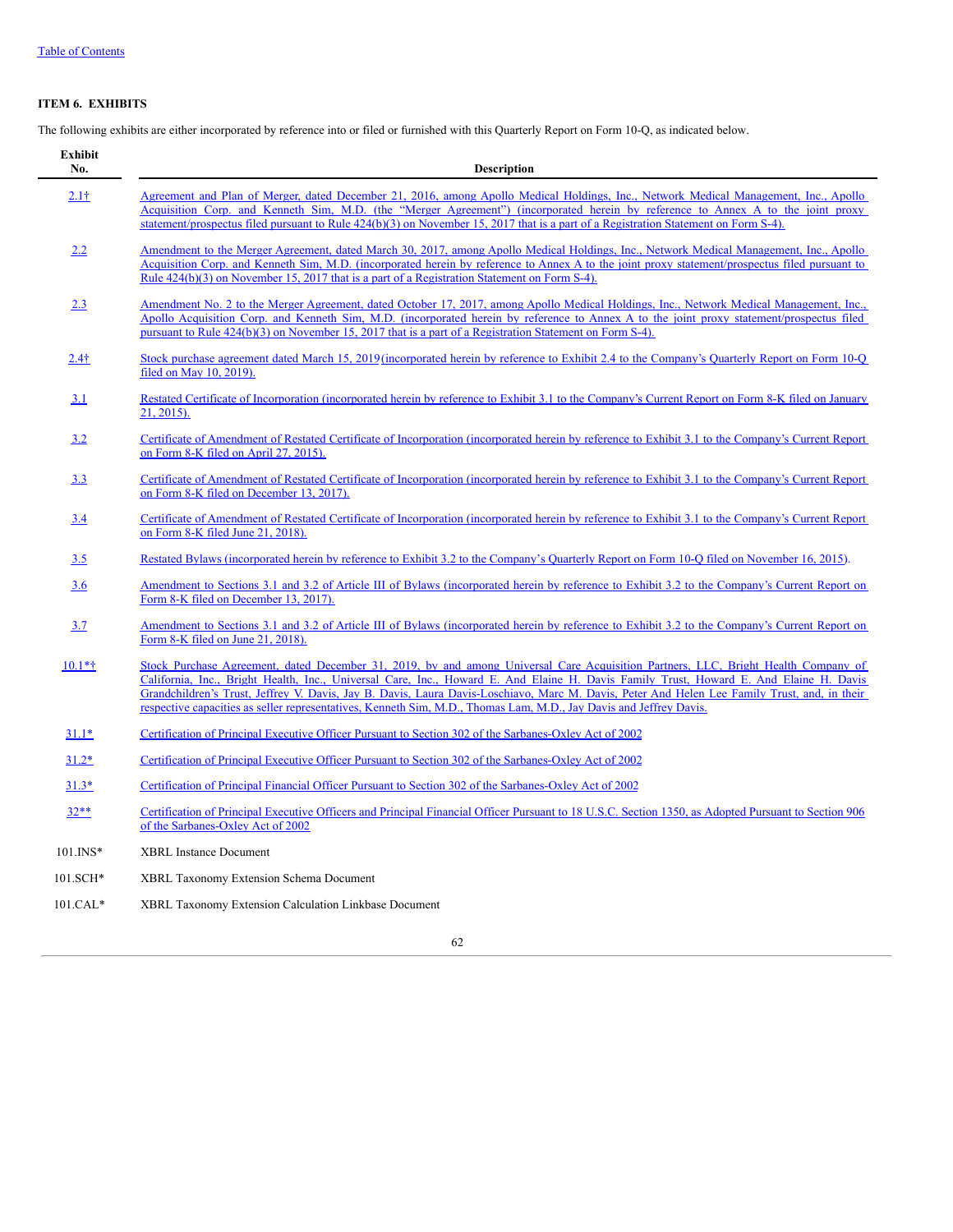| $101.DEF*$               | XBRL Taxonomy Extension Definition Linkbase                                                                                                                                                |
|--------------------------|--------------------------------------------------------------------------------------------------------------------------------------------------------------------------------------------|
| $101.LAB*$<br>$101.PRE*$ | XBRL Taxonomy Extension Label Linkbase Document<br>XBRL Taxonomy Extension Presentation Linkbase Document                                                                                  |
| *                        | Filed herewith.                                                                                                                                                                            |
| **                       | Furnished herewith                                                                                                                                                                         |
|                          | The schedules and exhibits thereof have been omitted pursuant to Item 601(b)(2) of Regulation S-K. A copy of any omitted schedule or exhibit will<br>be furnished to the SEC upon request. |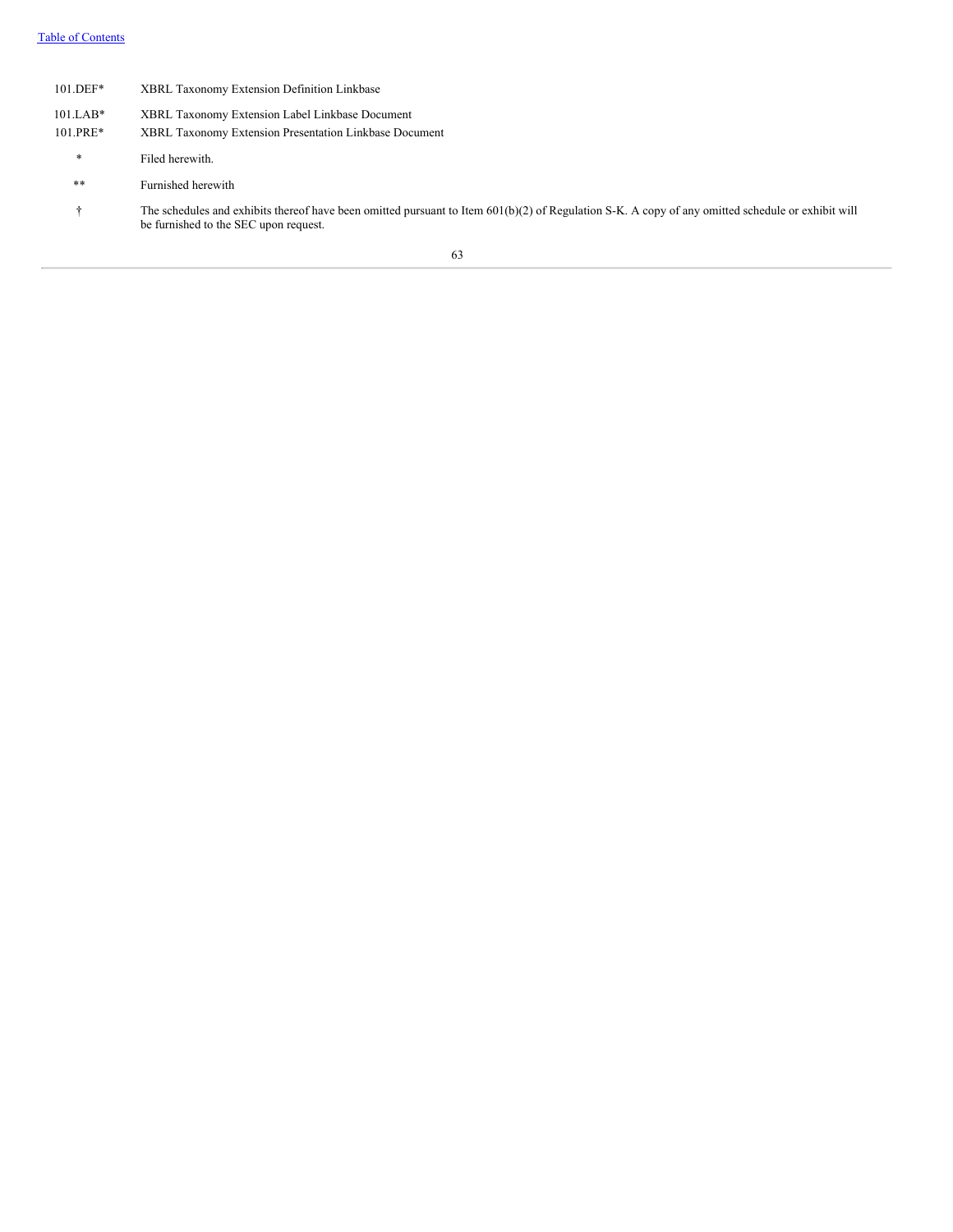### SIGNATURE

Pursuant to the requirements of the Securities Exchange Act of 1934, the registrant has duly caused this report to be signed on its behalf by the undersigned thereunto duly authorized.

### **APOLLO MEDICAL HOLDINGS, INC.**

| Dated: May 29, 2020<br>By: | /s/ Kenneth Sim                                                                                              |
|----------------------------|--------------------------------------------------------------------------------------------------------------|
|                            | Kenneth Sim, M.D.<br>Executive Chairman & Co-Chief Executive Officer<br>(Principal Executive Officer)        |
| Dated: May 29, 2020<br>By: | /s/ Thomas Lam                                                                                               |
|                            | Thomas Lam, M.D., M.P.H.                                                                                     |
|                            | Co-Chief Executive Officer & President<br>(Principal Executive Officer)                                      |
| Dated: May 29, 2020<br>By: | /s/ Eric Chin                                                                                                |
|                            | Eric Chin<br>Chief Financial Officer and Interim Co-Chief Operating Officer<br>(Principal Financial Officer) |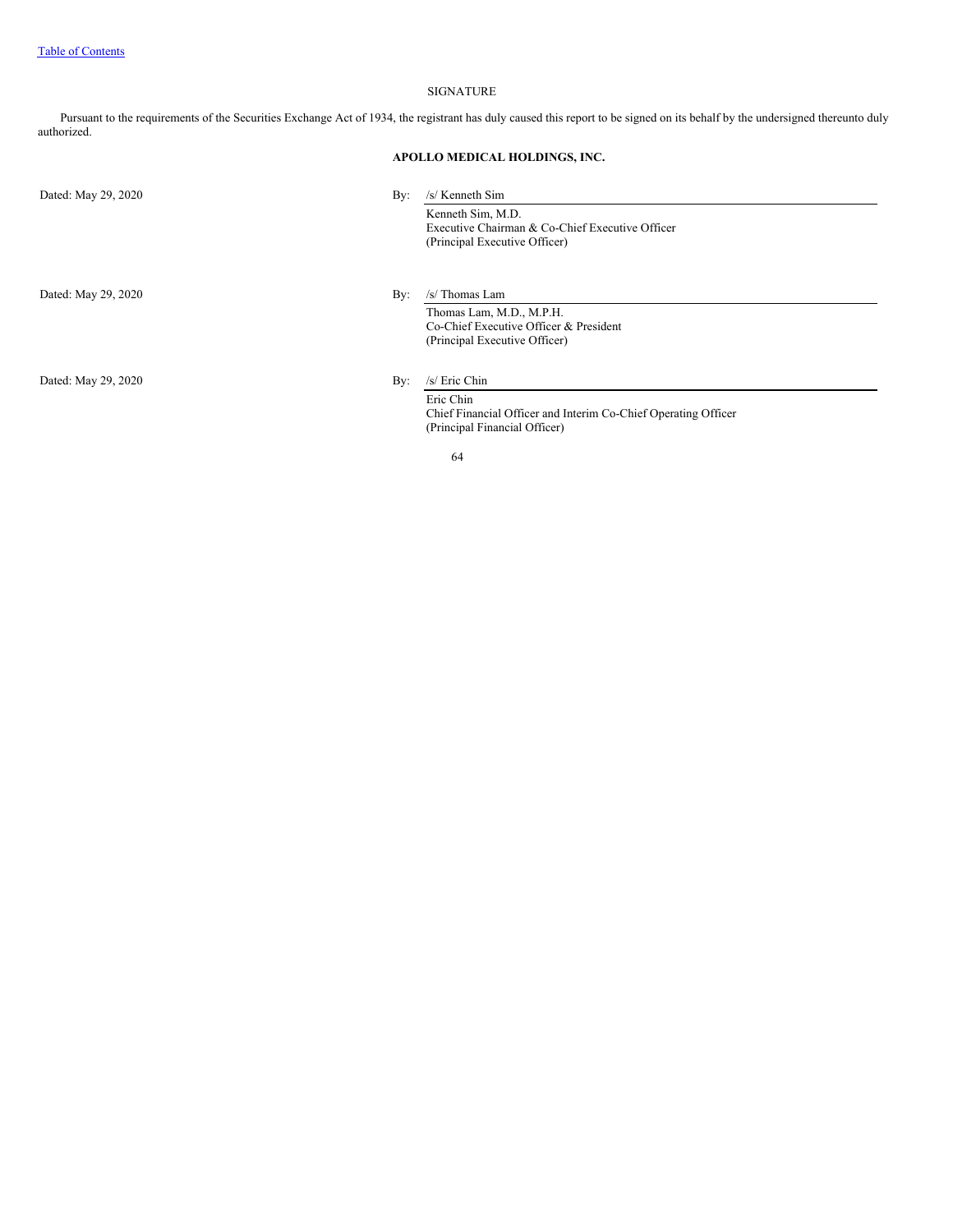#### **CERTIFICATION OF PRINCIPAL EXECUTIVE OFFICER**

#### **PURSUANT TO**

#### **SECTION 302 OF THE SARBANES-OXLEY ACT OF 2002**

<span id="page-64-0"></span>I, Kenneth Sim, M.D., certify that:

- 1. I have reviewed this annual report on Form 10-Q of Apollo Medical Holdings, Inc.;
- 2. Based on my knowledge, this report does not contain any untrue statement of a material fact or omit to state a material fact necessary to make the statements made, in light of the circumstances under which such statements were made, not misleading with respect to the period covered by this report;
- 3. Based on my knowledge, the financial statements, and other financial information included in this report, fairly present in all material respects the financial condition, results of operations and cash flows of the registrant as of, and for, the periods presented in this report;
- 4. The registrant's other certifying officer(s) and I are responsible for establishing and maintaining disclosure controls and procedures (as defined in Exchange Act Rules 13a-15(e) and 15d-15(e)) and internal control over financial reporting (as defined in Exchange Act Rules 13a-15(f) and 15d-15(f)) for the registrant and have:
- (a) Designed such disclosure controls and procedures, or caused such disclosure controls and procedures to be designed under our supervision, to ensure that material information relating to the registrant, including its consolidated subsidiaries, is made known to us by others within those entities, particularly during the period in which this report is being prepared;
- (b) Designed such internal control over financial reporting, or caused such internal control over financial reporting to be designed under our supervision, to provide reasonable assurance regarding the reliability of financial reporting and the preparation of financial statements for external purposes in accordance with generally accepted accounting principles;
- (c) Evaluated the effectiveness of the registrant's disclosure controls and procedures and presented in this report our conclusions about the effectiveness of the disclosure controls and procedures, as of the end of the period covered by this report based on such evaluation; and
- (d) Disclosed in this report any change in the registrant's internal control over financial reporting that occurred during the registrant's most recent fiscal quarter (the registrant's fourth fiscal quarter in the case of an annual report) that has materially affected, or is reasonably likely to materially affect, the registrant's internal control over financial reporting; and
- 5. The registrant's other certifying officer(s) and I have disclosed, based on our most recent evaluation of internal control over financial reporting, to the registrant's auditors and the audit committee of the registrant's board of directors (or persons performing the equivalent functions):
	- (a) All significant deficiencies and material weaknesses in the design or operation of internal control over financial reporting which are reasonably likely to adversely affect the registrant's ability to record, process, summarize and report financial information; and
	- (b) Any fraud, whether or not material, that involves management or other employees who have a significant role in the registrant's internal control over financial reporting.

Date: May 29, 2020 /s/ Kenneth Sim

**Kenneth Sim** Executive Chairman and Co-Chief Executive Officer (Principal Executive Officer)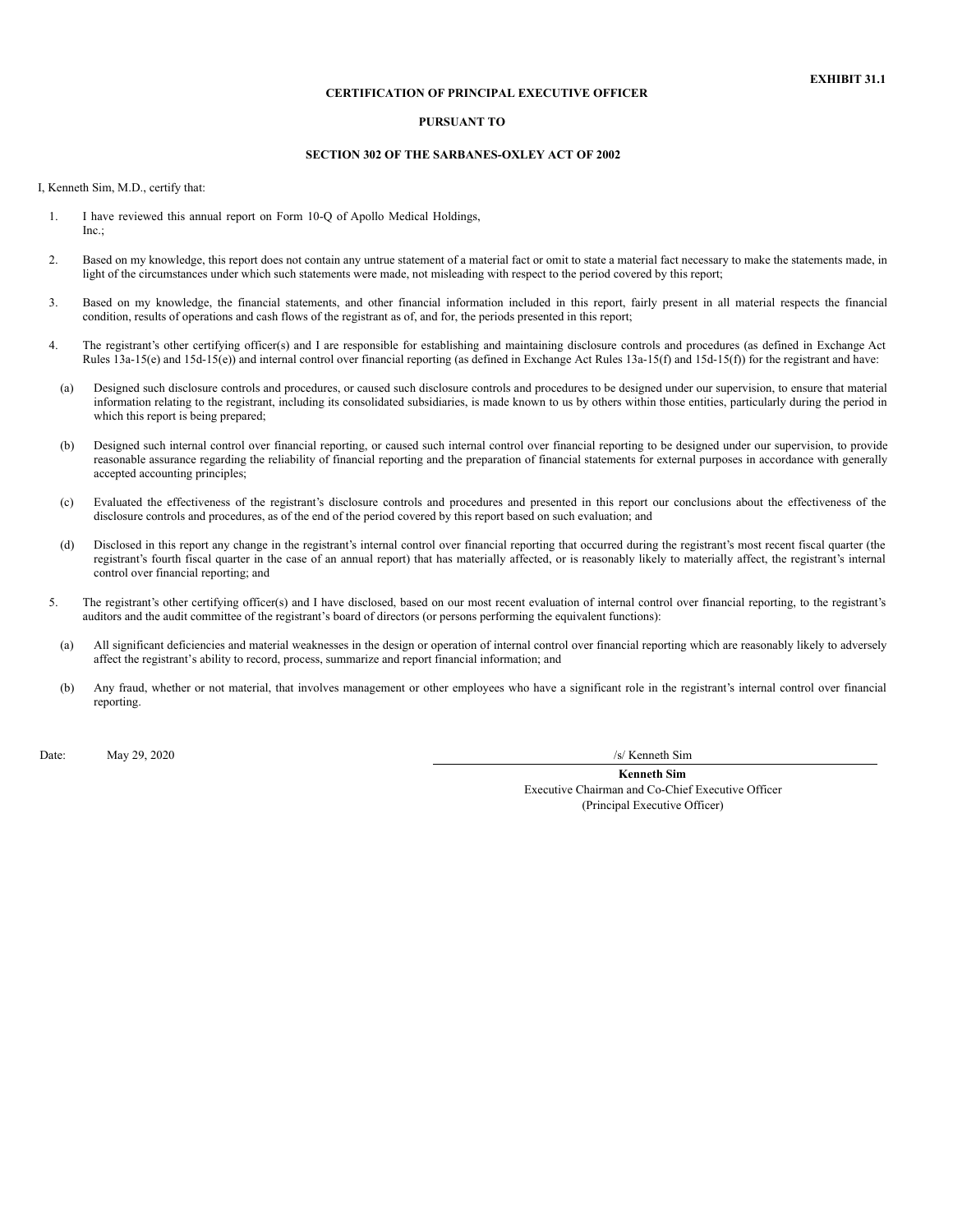#### **CERTIFICATION OF PRINCIPAL EXECUTIVE OFFICER**

#### **PURSUANT TO**

#### **SECTION 302 OF THE SARBANES-OXLEY ACT OF 2002**

<span id="page-65-0"></span>I, Thomas Lam, M.D., certify that:

- 1. I have reviewed this annual report on Form 10-Q of Apollo Medical Holdings,  $Inc$
- 2. Based on my knowledge, this report does not contain any untrue statement of a material fact or omit to state a material fact necessary to make the statements made, in light of the circumstances under which such statements were made, not misleading with respect to the period covered by this report;
- 3. Based on my knowledge, the financial statements, and other financial information included in this report, fairly present in all material respects the financial condition, results of operations and cash flows of the registrant as of, and for, the periods presented in this report;
- 4. The registrant's other certifying officer(s) and I are responsible for establishing and maintaining disclosure controls and procedures (as defined in Exchange Act Rules 13a-15(e) and 15d-15(e)) and internal control over financial reporting (as defined in Exchange Act Rules 13a-15(f) and 15d-15(f)) for the registrant and have:
	- (a) Designed such disclosure controls and procedures, or caused such disclosure controls and procedures to be designed under our supervision, to ensure that material information relating to the registrant, including its consolidated subsidiaries, is made known to us by others within those entities, particularly during the period in which this report is being prepared;
	- (b) Designed such internal control over financial reporting, or caused such internal control over financial reporting to be designed under our supervision, to provide reasonable assurance regarding the reliability of financial reporting and the preparation of financial statements for external purposes in accordance with generally accepted accounting principles;
	- (c) Evaluated the effectiveness of the registrant's disclosure controls and procedures and presented in this report our conclusions about the effectiveness of the disclosure controls and procedures, as of the end of the period covered by this report based on such evaluation; and
	- (d) Disclosed in this report any change in the registrant's internal control over financial reporting that occurred during the registrant's most recent fiscal quarter (the registrant's fourth fiscal quarter in the case of an annual report) that has materially affected, or is reasonably likely to materially affect, the registrant's internal control over financial reporting; and
- 5. The registrant's other certifying officer(s) and I have disclosed, based on our most recent evaluation of internal control over financial reporting, to the registrant's auditors and the audit committee of the registrant's board of directors (or persons performing the equivalent functions):
	- (a) All significant deficiencies and material weaknesses in the design or operation of internal control over financial reporting which are reasonably likely to adversely affect the registrant's ability to record, process, summarize and report financial information; and
- (b) Any fraud, whether or not material, that involves management or other employees who have a significant role in the registrant's internal control over financial reporting.

Date: May 29, 2020 /s/ Thomas Lam

**Thomas Lam** Co-Chief Executive Officer and President (Principal Executive Officer)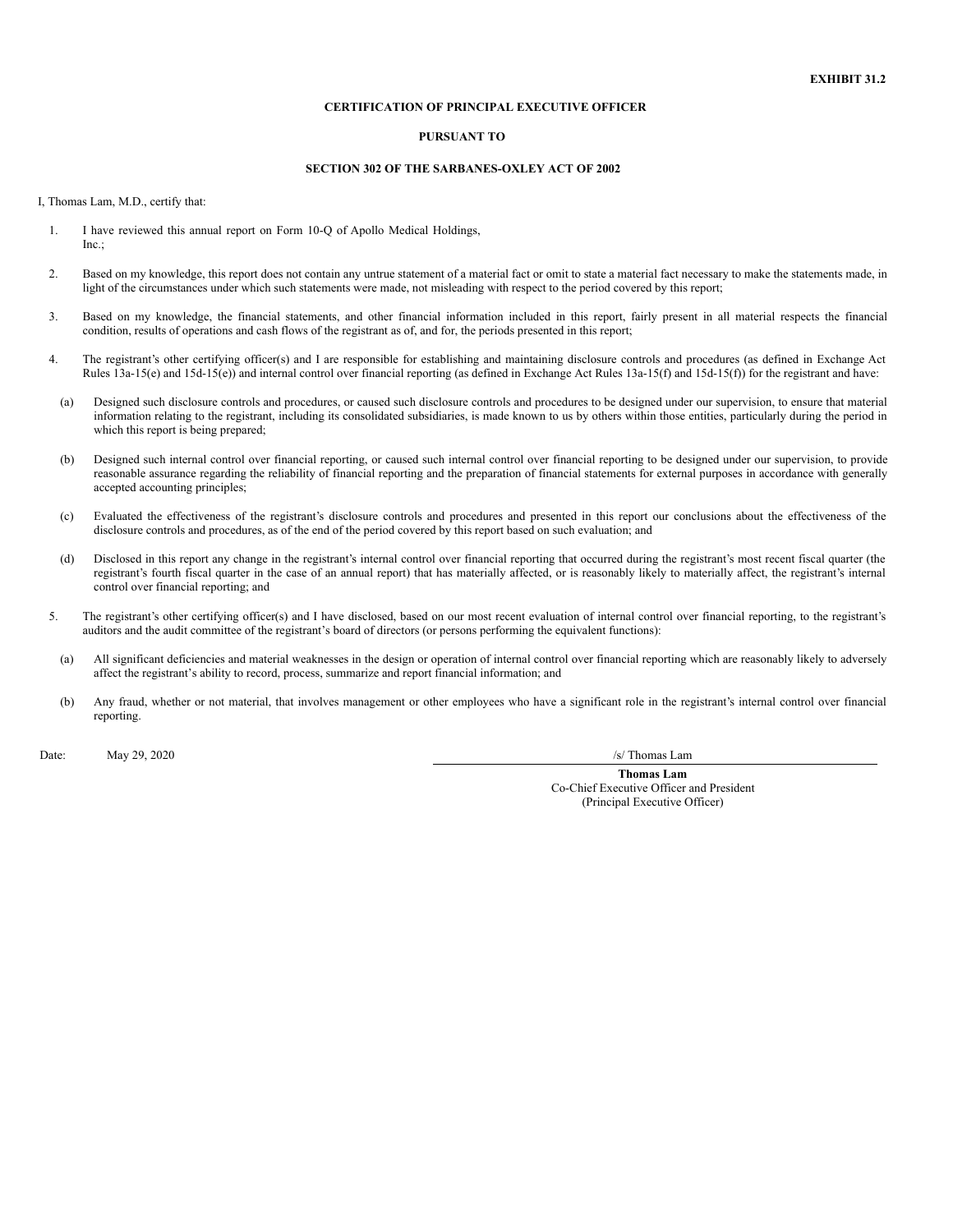#### **CERTIFICATION OF PRINCIPAL FINANCIAL OFFICER**

#### **PURSUANT TO**

#### **SECTION 302 OF THE SARBANES-OXLEY ACT OF 2002**

<span id="page-66-0"></span>I, Eric Chin, certify that:

- 1. I have reviewed this annual report on Form 10-Q of Apollo Medical Holdings, Inc.;
- 2. Based on my knowledge, this report does not contain any untrue statement of a material fact or omit to state a material fact necessary to make the statements made, in light of the circumstances under which such statements were made, not misleading with respect to the period covered by this report;
- 3. Based on my knowledge, the financial statements, and other financial information included in this report, fairly present in all material respects the financial condition, results of operations and cash flows of the registrant as of, and for, the periods presented in this report;
- 4. The registrant's other certifying officer(s) and I are responsible for establishing and maintaining disclosure controls and procedures (as defined in Exchange Act Rules 13a-15(e) and 15d-15(e)) and internal control over financial reporting (as defined in Exchange Act Rules 13a-15(f) and 15d-15(f)) for the registrant and have:
- (a) Designed such disclosure controls and procedures, or caused such disclosure controls and procedures to be designed under our supervision, to ensure that material information relating to the registrant, including its consolidated subsidiaries, is made known to us by others within those entities, particularly during the period in which this report is being prepared;
- (b) Designed such internal control over financial reporting, or caused such internal control over financial reporting to be designed under our supervision, to provide reasonable assurance regarding the reliability of financial reporting and the preparation of financial statements for external purposes in accordance with generally accepted accounting principles;
- (c) Evaluated the effectiveness of the registrant's disclosure controls and procedures and presented in this report our conclusions about the effectiveness of the disclosure controls and procedures, as of the end of the period covered by this report based on such evaluation; and
- (d) Disclosed in this report any change in the registrant's internal control over financial reporting that occurred during the registrant's most recent fiscal quarter (the registrant's fourth fiscal quarter in the case of an annual report) that has materially affected, or is reasonably likely to materially affect, the registrant's internal control over financial reporting; and
- 5. The registrant's other certifying officer(s) and I have disclosed, based on our most recent evaluation of internal control over financial reporting, to the registrant's auditors and the audit committee of the registrant's board of directors (or persons performing the equivalent functions):
- (a) All significant deficiencies and material weaknesses in the design or operation of internal control over financial reporting which are reasonably likely to adversely affect the registrant's ability to record, process, summarize and report financial information; and
- (b) Any fraud, whether or not material, that involves management or other employees who have a significant role in the registrant's internal control over financial reporting.

Date: May 29, 2020 /s/ Eric Chin

**Eric Chin** Chief Financial Officer and Interim Co-Chief Operating Officer (Principal Financial Officer)